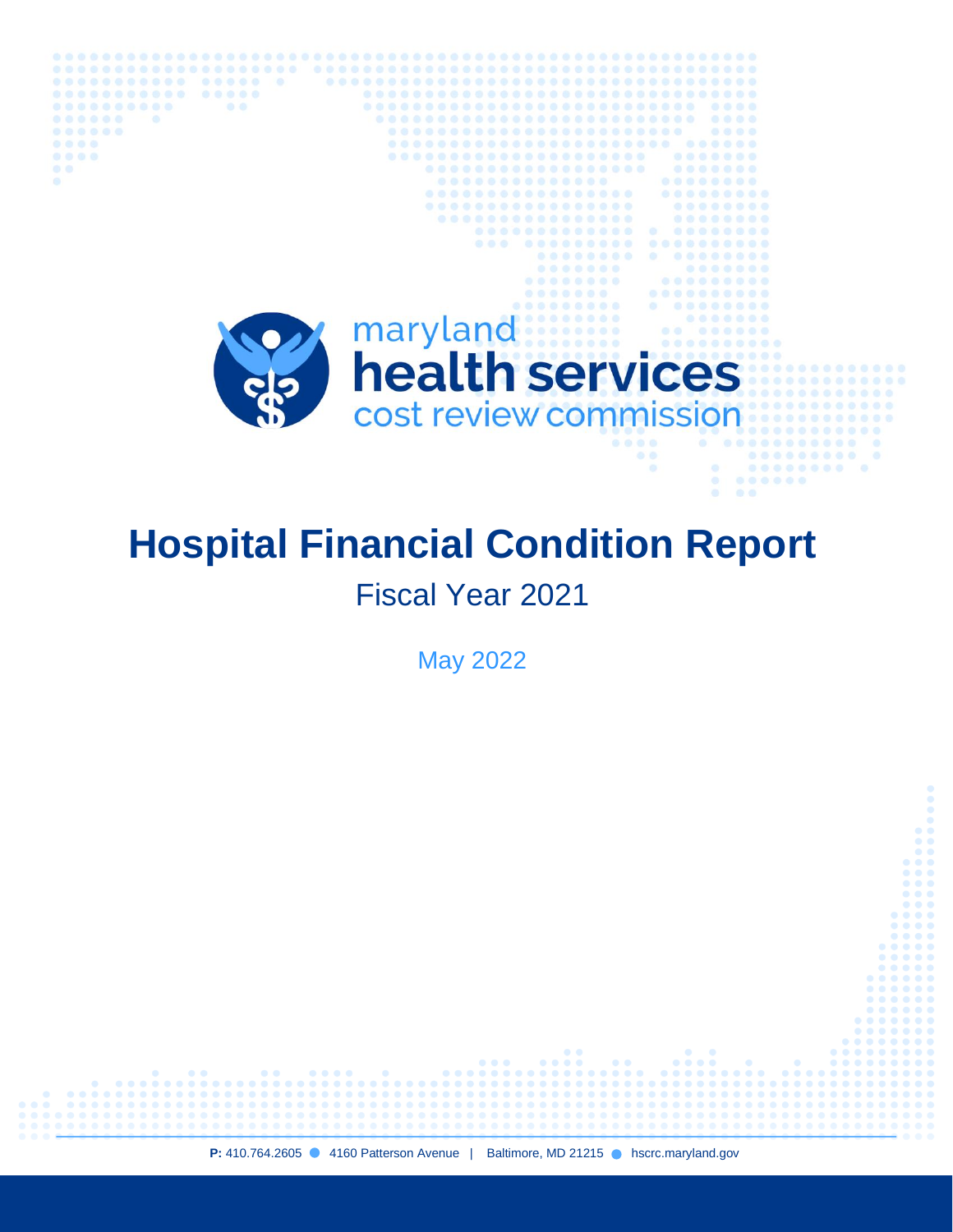

### **Table of Contents**

| Details of the Disclosure of Hospital Financial and Statistical Data: Acute        |  |
|------------------------------------------------------------------------------------|--|
| Details of the Disclosure of Hospital Financial and Statistical Data: Specialty    |  |
| Exhibit 1. Change in Uncompensated Care, Regulated Operations 60                   |  |
| <b>Exhibit 2. Change in Total Operating Profit/Loss, Regulated and Unregulated</b> |  |
| Exhibit 3A. Total Excess Profit/Loss, Operating and Non-Operating Activities 66    |  |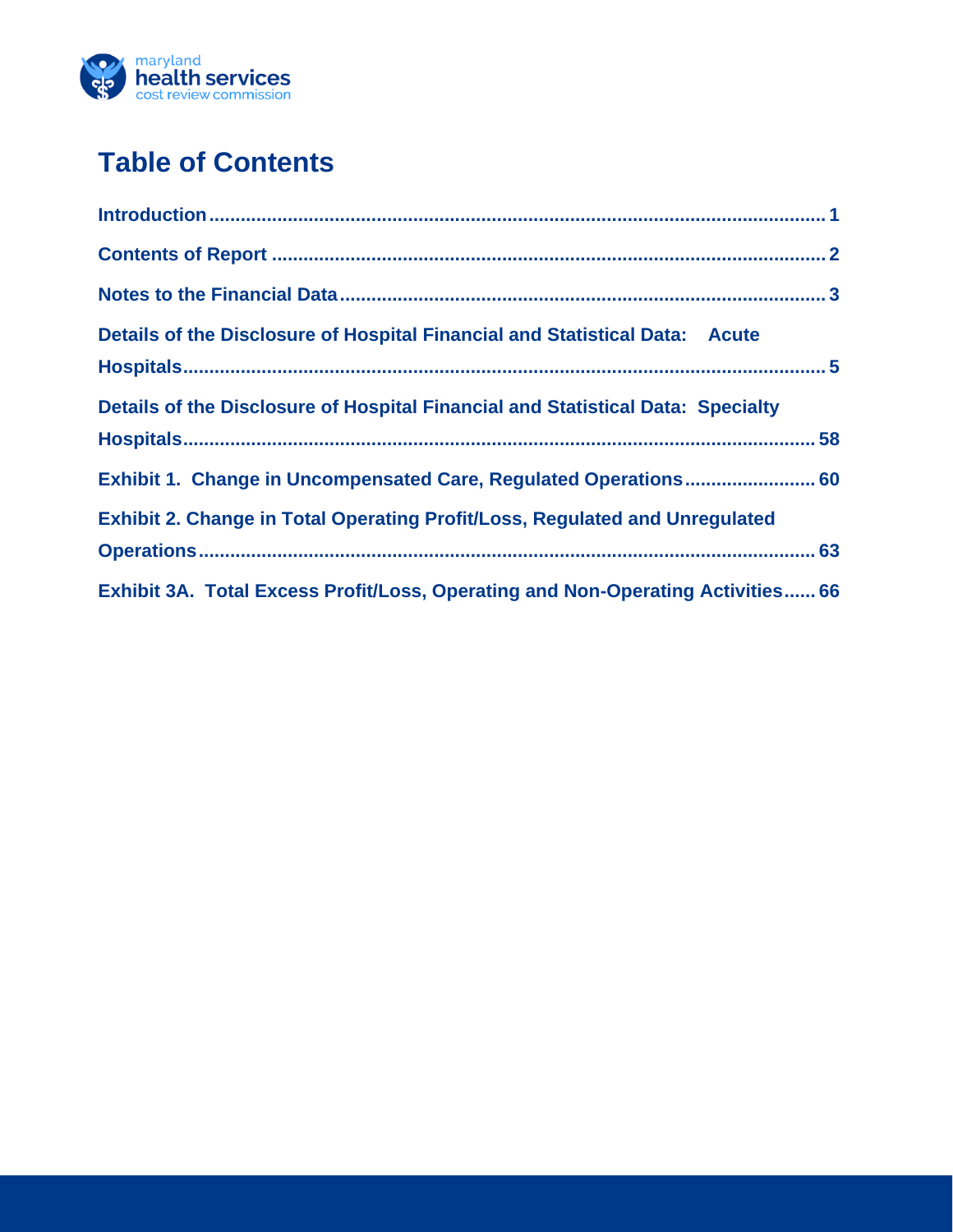

### <span id="page-2-0"></span>**Introduction**

The Maryland Health Services Cost Review Commission ("HSCRC" or "Commission") has completed the annual hospital financial condition report for Fiscal Year 2021.

In FY 2021, Maryland concluded its third year under the Total Cost of Care agreement. Under the Maryland TCOC Model, the State of Maryland is leading a transformative effort to improve care and lower healthcare spending. The TCOC Model builds on the successes of the All-Payer Model, a 5-year demonstration project with the CMS, which began January 1, 2014 and ended December 31, 2018. The TCOC Model, which began in January 2019, will progressively transform care delivery across the health care system with the objective of controlling total healthcare costs, improving health and quality of care. More information on Maryland's progress under the TCOC Model can be found on the HSCRC website at [https://hscrc.maryland.gov/Pages/legal-reports.aspx.](https://hscrc.maryland.gov/Pages/legal-reports.aspx)

Data on the collective financial performance of Maryland acute hospitals are summarized below.

- Gross regulated revenue. Gross patient revenue on regulated services increased 8.67 percent from \$17.3 billion in FY 2020 to \$18.8 billion in FY 2021.
- Net regulated patient revenue. Total regulated net patient revenue increased from \$14.5 billion in FY 2020 to \$15.9 billion in FY 2021, an increase of 9.66 percent.
- Profits on regulated activities. Profits on regulated activities increased, from \$1.17 billion (7.76 percent of regulated net operating revenue) in FY 2020 to \$1.60 billion (9.70 percent of regulated net operating revenue) in FY 2021.
- Profits on operations. Profits on operations (which include profits and losses from regulated and unregulated dayto-day activities) increased from \$345 million in FY 2020 (or 2.01 percent of total net operating revenue) to \$748 million in FY 2021 (or 4.01 percent of total net operating revenue).
- Total excess profit. Total excess profits (which include profits and losses from regulated and unregulated operating and non-operating activities) increased from \$293 million in FY 2019 (or 1.70 percent of the total revenue) to \$2.2 billion (or 10.83 percent of the total revenue) in FY 2021. This increase is due, in part, to returns on investments in the favorable market during FY 2021.

Maryland is the only state in which uncompensated care is financed by all payers, including Medicare and Medicaid. The payment system builds the predicted cost of uncompensated care into the rates, and all payers pay the same rates for hospital care. Because the rates cover predicted uncompensated care amounts, hospitals have no reason to discourage patients who are likely to be without insurance. Thus, Maryland continues to be the only state in the nation that assures its citizens that they can receive care at any hospital, regardless of their ability to pay. As a result, there are no charity hospitals in Maryland; patients who are unable to pay are not transferred into hospitals of last resort.

The COVID-19 pandemic continued to be a factor in hospital operations during FY 2021, however the fall in infections during the fourth quarter of FY2021 led to a slight recovery of hospital revenues. Maryland hospital results were also supported by rate actions taken by the HSCRC to allow for loss of usual outpatient volume during the pandemic. In addition, Maryland hospitals received approximately \$1.2 Billion in funding from the Provider Relief Fund (PRF) which was established under the Federal CARES Act, a significant portion of that was recorded during FY 2021.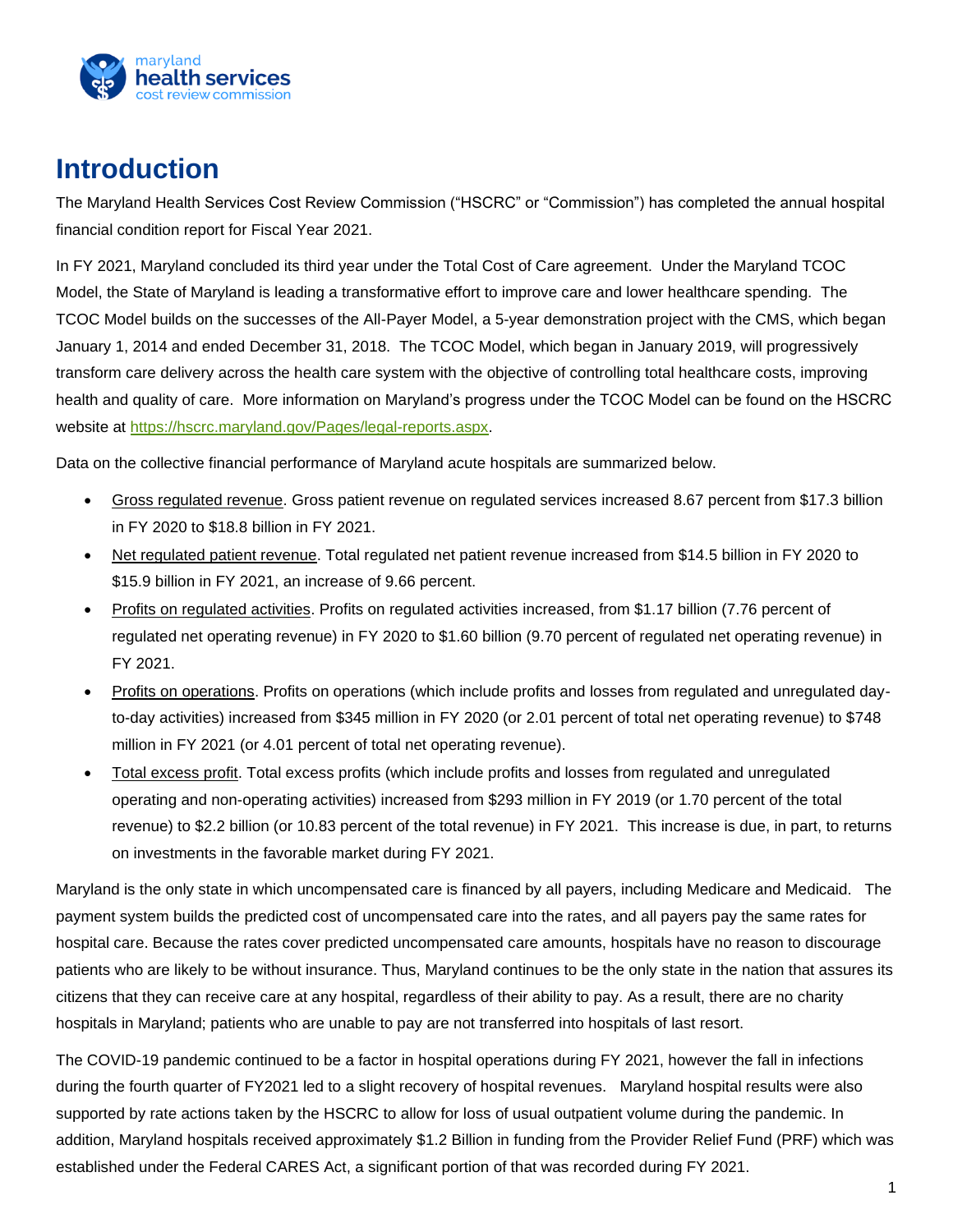

### <span id="page-3-0"></span>**Contents of Report**

Under its mandate to publicly disclose information about the financial operations of all hospitals, the Maryland Health Services Cost Review Commission (HSCRC or Commission) has prepared this report of comparative financial information from the respective hospitals.

This report combines the financial data of hospitals with a June 30 fiscal year end with the hospitals with a December 31 year end of the previous year, e.g., June 30, 2021 and December 31, 2020, rather than combining together the financial data of hospitals whose fiscal years end in the same calendar year, e.g., June 30, 2021 and December 31, 2021, as was done in the past. All of the financial data in this report have been combined in this fashion.

Gross Patient Revenue, Net Patient Revenue, Other Operating Revenue, Net Operating Revenue, Percentage of Uncollectible Accounts, Total Operating Costs, Operating Profit/Loss, Non-Operating Revenue and Expense, and Total Excess Profit/Loss, as itemized in this report, were derived from the Annual Report of Revenue, Expenses, and Volumes (Annual Report) submitted to the HSCRC. The Annual Report is reconciled with the audited financial statements of the respective institutions.

This year's Disclosure Statement also includes the following three Exhibits:

- Exhibit I Change in Uncompensated Care (Regulated Operations)
- Exhibit II Change in Total Operating Profit/Loss (Regulated and Unregulated Operations)
- Exhibit III Total Excess Profit/Loss (Operating and Non-Operating Activities)

The following explanations are submitted in order to facilitate the reader's understanding of this report:

Gross Patient Revenue refers to all regulated and unregulated patient care revenue and should be accounted for at established rates, regardless of whether the hospital expects to collect the full amount. Such revenues should also be reported on an accrual basis in the period during which the service is provided; other accounting methods, such as the discharge method, are not acceptable. For historical consistency, uncollectible accounts (bad debts) and charity care are included in gross patient revenue.

Net Patient Revenue means all regulated and unregulated patient care revenue realized by the hospital. Net patient revenue is arrived at by reducing gross patient revenue by contractual allowances, charity care, bad debts, and payer denials. Such revenues should be reported on an accrual basis in the period in which the service is provided.

Other Operating Revenue includes regulated and unregulated revenue associated with normal day-to-day operations from services other than health care provided to patients. These include sales and services to non-patients and revenue from miscellaneous sources, such as rental of hospital space, sale of cafeteria meals, gift shop sales, research, and Medicare Part B physician services. Such revenue is common in the regular operations of a hospital but should be accounted for separately from regulated patient revenue. Additionally, this revenue includes the funds received through the PRF under the Federal CARES Act.

Net Operating Revenue is the total of net patient revenue and other operating revenue.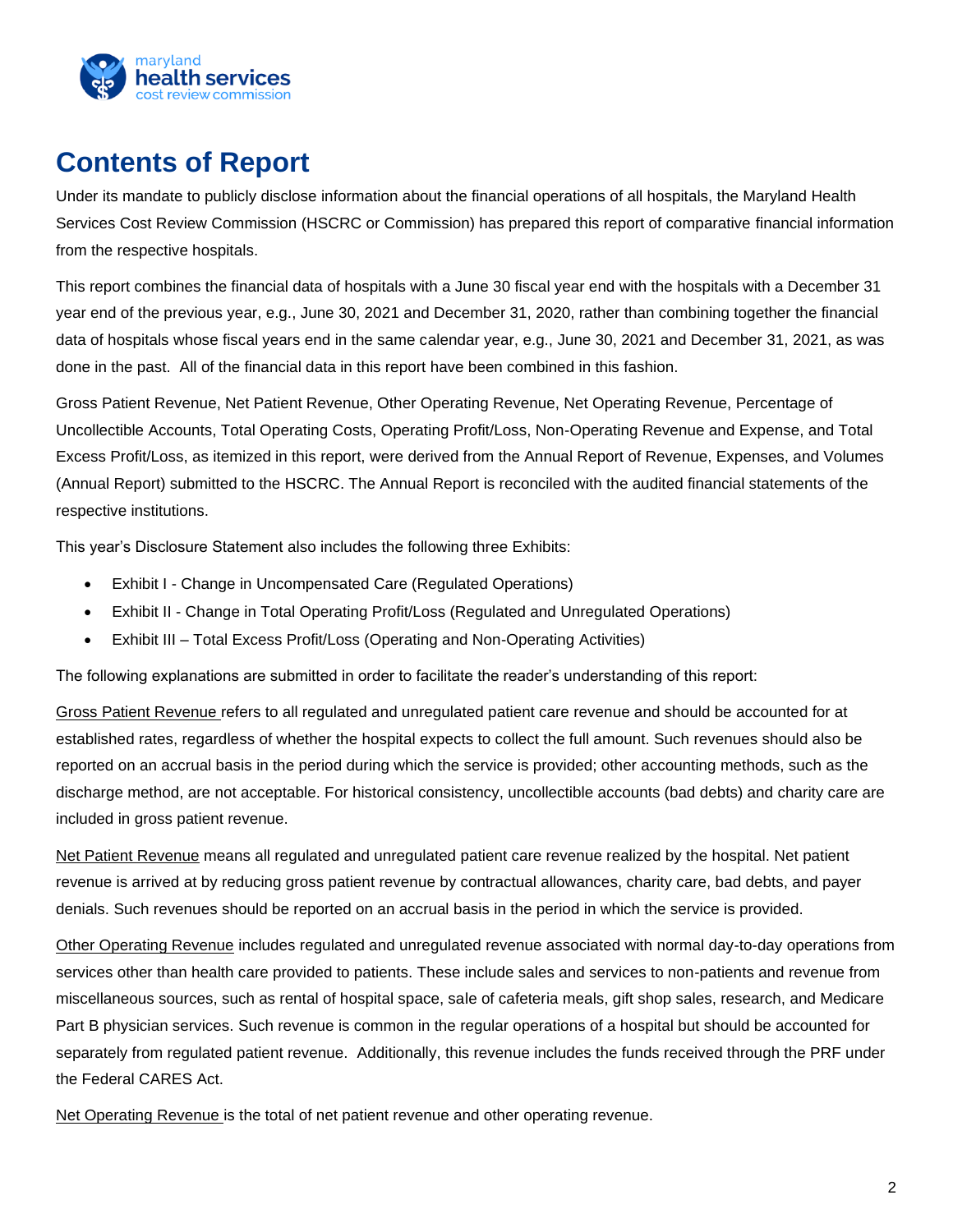

Uncompensated Care is composed of charity and bad debts. This is the percentage difference between billings at established rates and the amount collected from charity patients and patients who pay less than their total bill, if at all. For historical consistency, uncollectible accounts are treated as a reduction in revenue.

Total Operating Expenses equal the costs of HSCRC-regulated and unregulated inpatient and outpatient care, plus costs associated with Other Operating Revenue. Operating expenses are presented in this report in accordance with generally accepted accounting principles with the exception of bad debts. For historical consistency, bad debts are treated as a reduction in gross patient revenue.

Operating Profit/Loss is the profit or loss from ordinary, normal recurring regulated and unregulated operations of the entity during the period. Operating Profit/Loss also includes restricted donations for specific operating purposes if such funds were expended for the purpose intended by the donor during the fiscal year being reported upon.

Non-Operating Profit/Loss includes realized as well as unrealized investment income, extraordinary gains, and other nonoperating gains and losses.

Total Excess Profit/Loss represents the bottom line figure from the Annual Cost Report of the institution. It is the total of the Operating Profit/Loss and Non-Operating Profit/Loss.

Financial information contained in this report provides only an overview of the total financial status of the institutions. Additional information concerning the hospitals, in the form of Audited Financial Statements and reports filed pursuant to the regulations of the HSCRC, is available in PDF under Financial Data Reports/Financial Disclosure on the HSCRC website at http://hscrc.maryland.gov/Pages/pdr-annual-reports.aspx.

### <span id="page-4-0"></span>**Notes to the Financial Data**

- 1. Revenues and expenses applicable to physician Medicare Part B professional services are only included in regulated hospital data in hospitals that had HSCRC-approved physician rates on June 30, 1985, and that have not subsequently requested that those rates be removed so that the physicians may bill Medicare FFS.
- 2. The specialty hospitals in this report are Adventist Rehabilitation Hospital of Maryland; Takoma Park and Rockville, Brook Lane Health Services, Mt. Washington Pediatric Hospital, and Sheppard Pratt Hospital.
- 3. Adventist Behavioral Health Care-Rockville Merged with Washington Adventist to become Adventist- White Oak in May of 2018 and is reported as one acute care facility beginning CY 2018.
- 4. In accordance with Health-General Article, Section 19-3A-07, five free-standing medical facilities—Queen Anne's Freestanding Medical Center, Germantown Emergency Center, Bowie Health Center, UM Laurel Medical Center, TidalHealth McCready Pavilion—fall under the rate-setting jurisdiction of the HSCRC. The HSCRC sets rates for all payers for emergency services provided at Queen Anne's Freestanding Medical Center effective October 1, 2010, and at Germantown Emergency Center and Bowie Health Center effective July 1, 2011. TidalHealth McCready Pavilion was granted a waiver from filing the FY 2020 Cost Report due to the timing of the acquisition of McCready by TidalHealth.
- 5. There remained three Alternative Care Sites (ACS's), originally opened in FY 2020 by the Maryland Department of Health, to assure the state continued to have adequate hospital capacity during the COVID crisis. These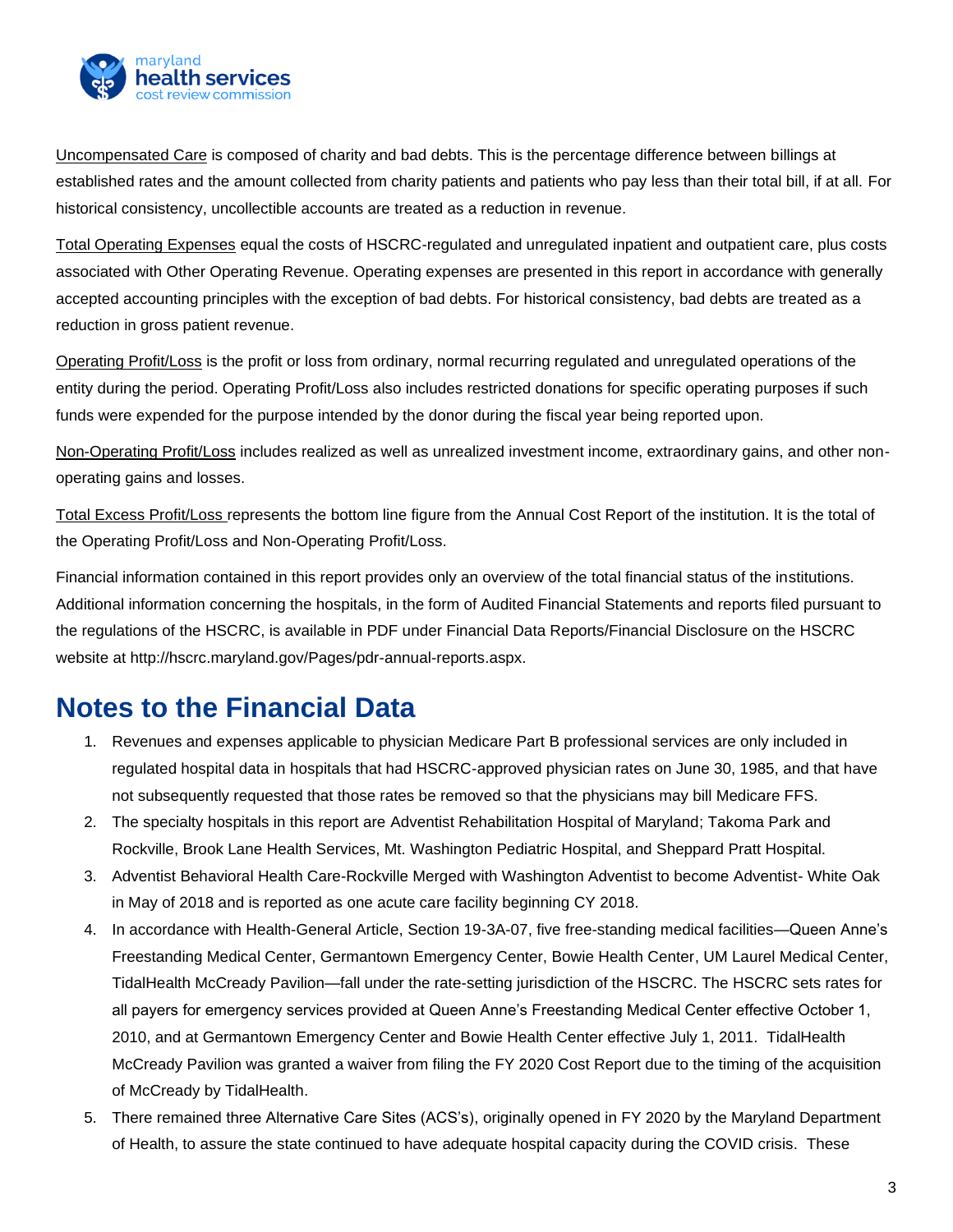

ACS's are not subject to the methodologies of the HSCRC and therefore were not subject to filing the Annual Cost Report. Adventist HealthCare Takoma Park Hospital, the Baltimore Convention Center, and The UM Laurel Medical Center (which transitioned to a free-standing medical facility in FY 2019 but was re-opened with inpatient beds in order to treat COVID patients beginning April 2020) collectively totaling \$108M.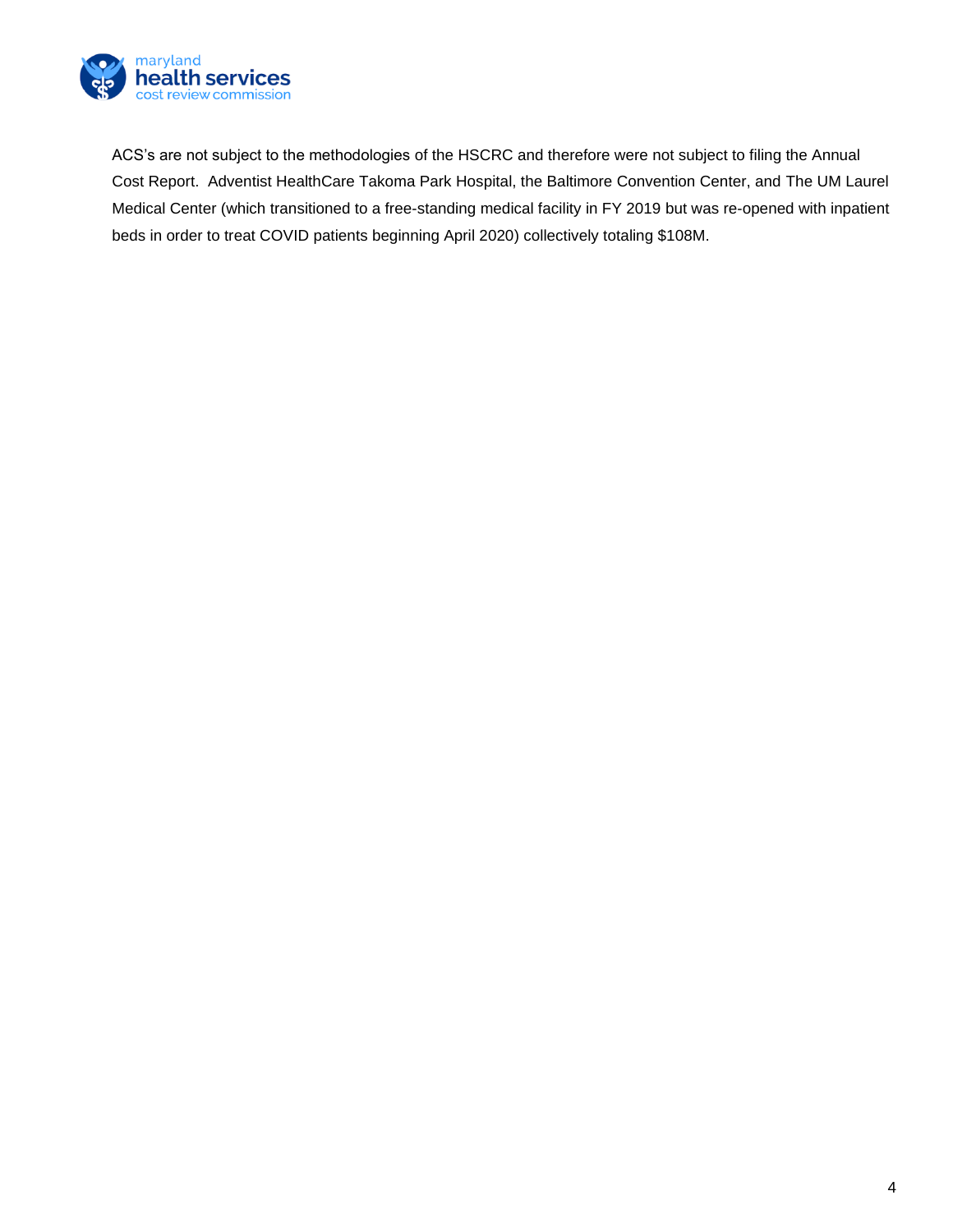

### <span id="page-6-0"></span>**Details of the Disclosure of Hospital Financial and Statistical Data: Acute Hospitals**

HEALTH SERVICES COST REVIEW COMMISSION DISCLOSURE OF HOSPITAL FINANCIAL AND STATISTICAL DATA FISCAL YEAR 2019 TO 2021 CHAR CHARGE 1

=======================================================================================================

ACUTE HOSPITAL TOTALS

| FISCAL YEAR ENDING                        | June 2021         | June 2020         | June 2019         |
|-------------------------------------------|-------------------|-------------------|-------------------|
|                                           | -------------     | -------------     |                   |
| Gross Patient Revenue:                    |                   |                   |                   |
| Requlated Services                        | 18,821,795,017    | 17,260,040,507    | 17, 445, 591, 502 |
| Unregulated Services                      | 1,961,447,115     | 1,900,965,434     | 2,010,931,417     |
| TOTAL                                     | 20,783,242,132    | 19,161,005,941    | 19, 456, 522, 918 |
| Net Patient Revenue (NPR):                |                   |                   |                   |
| Regulated Services                        | 15,878,368,394    | 14,483,050,744    | 14,813,607,135    |
| Unregulated Services                      | 1,010,121,664     | 925, 386, 627     | 990, 340, 162     |
| TOTAL                                     | 16,888,490,058    | 15, 408, 437, 371 | 15,803,947,297    |
| Other Operating Revenue:                  |                   |                   |                   |
| Requlated Services                        | 648, 573, 834     | 623,749,694       | 223, 755, 526     |
| Unregulated Services                      | 1,104,655,556     | 1,087,173,701     | 792,046,218       |
| TOTAL                                     | 1,753,229,390     | 1,710,923,395     | 1,015,801,744     |
| Net Operating Revenue (NOR)               |                   |                   |                   |
| Regulated Services                        | 16,526,942,229    | 15,106,800,439    | 15,037,362,661    |
| Unregulated Services                      | 2, 114, 777, 220  | 2,012,560,328     | 1,782,386,380     |
| Total                                     | 18,641,719,449    | 17, 119, 360, 766 | 16,819,749,041    |
| Total Operating Expenses:                 |                   |                   |                   |
| Regulated Services                        | 14, 924, 312, 186 | 13,934,257,470    | 13,820,531,345    |
| Total                                     | 17,893,602,513    | 16,774,639,872    | 16, 465, 895, 310 |
| Net Operating Profit (Loss):              |                   |                   |                   |
| Regulated Services                        | 1,602,630,043     | 1, 172, 542, 968  | 1,216,831,316     |
| Unregulated Services                      | $-854, 513, 107$  | $-827,822,074$    | $-862, 977, 586$  |
| Total                                     | 748,116,936       | 344,720,894       | 353,853,731       |
| Total Non-Operating Profit (Loss):        | 1, 427, 811, 761  | $-52,032,713$     | 187, 216, 330     |
| Non-Operating Revenue                     | 1, 443, 195, 785  | 105,962,824       | 299,950,703       |
| Non-Operating Expenses                    | 15,384,024        | 157,995,536       | 112,734,373       |
| Total Excess Profit (Loss):               | 2,175,928,697     | 292,688,181       | 541,070,061       |
| % Net Operating Profit of Regulated NOR   | 9.70              | 7.76              | 8.09              |
| % Net Total Operating Profit of Total NOR | 4.01              | 2.01              | 2.10              |
| % Total Excess Profit of Total Revenue    | 10.83             | 1.70              | 3.16              |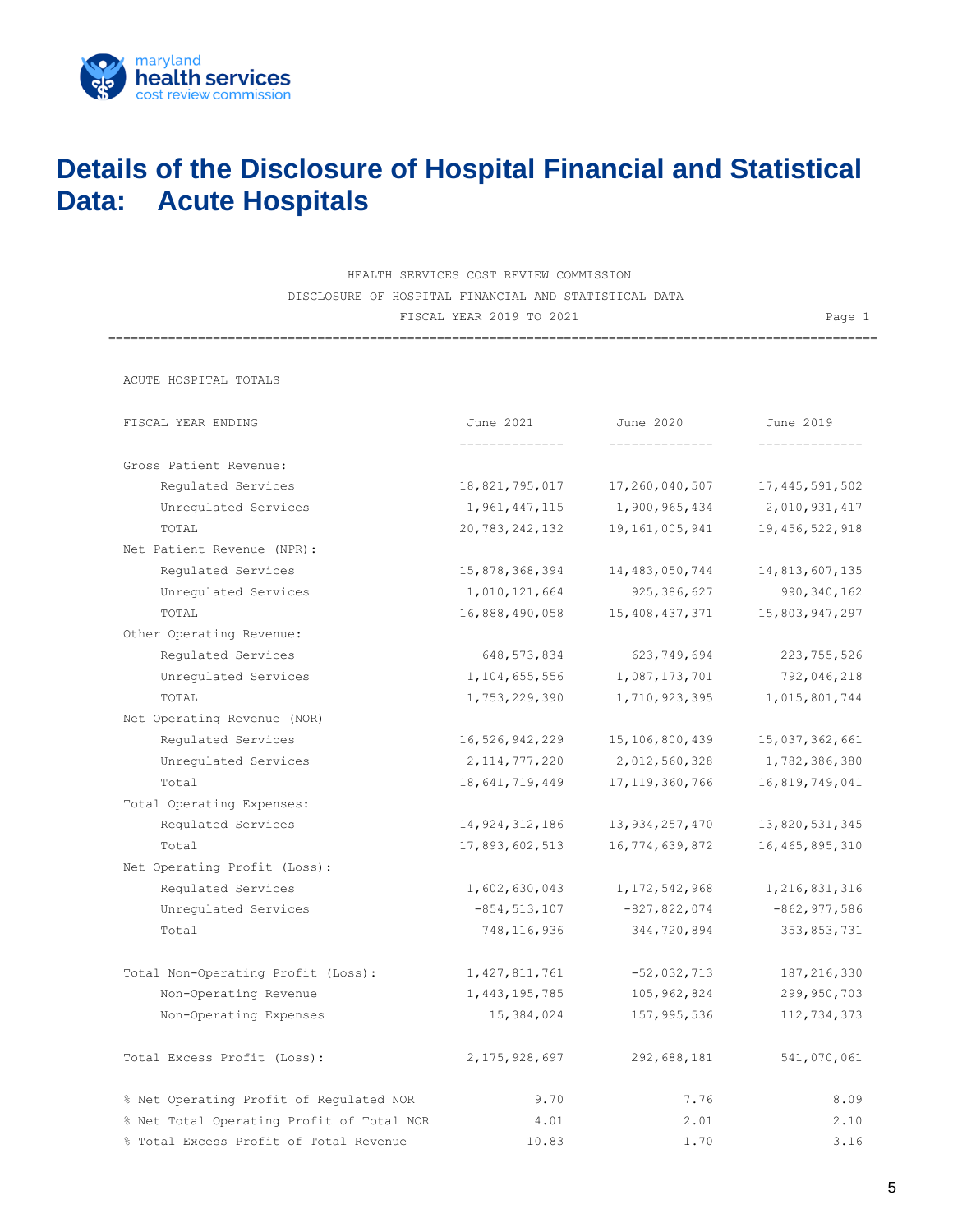

=======================================================================================================

ADVENTIST HEALTHCARE FORT WASHINGTON

| FISCAL YEAR ENDING                      |                                           | December 2020 | December 2019  | December 2018  |
|-----------------------------------------|-------------------------------------------|---------------|----------------|----------------|
|                                         |                                           | ------------  | -------------- | -------------- |
| Gross Patient Revenue:                  |                                           |               |                |                |
| Regulated Services                      |                                           | 53,626,500    | 53,090,934     | 53, 432, 546   |
| Unregulated Services                    |                                           | 362,430       | 209,919        | 609,207        |
| TOTAL                                   |                                           | 53,988,930    | 53,300,853     | 54,041,753     |
| Net Patient Revenue (NPR):              |                                           |               |                |                |
| Regulated Services                      |                                           | 47,004,241    | 45,406,681     | 44,597,472     |
| Unregulated Services                    |                                           | 122,030       | 209,919        | 609,207        |
| TOTAL                                   |                                           | 47, 126, 271  | 45,616,600     | 45,206,679     |
| Other Operating Revenue:                |                                           |               |                |                |
| Regulated Services                      |                                           | 3,965,123     | 1,374,418      | 524,763        |
| Unregulated Services                    |                                           | 241,215       | 59,152         | 65,240         |
| TOTAL                                   |                                           | 4,206,338     | 1,433,570      | 590,003        |
| Net Operating Revenue (NOR)             |                                           |               |                |                |
| Regulated Services                      |                                           | 50,969,364    | 46,781,099     | 45, 122, 235   |
| Unregulated Services                    |                                           | 363,245       | 269,071        | 674,447        |
| Total                                   |                                           | 51,332,609    | 47,050,170     | 45,796,682     |
| Total Operating Expenses:               |                                           |               |                |                |
| Requlated Services                      |                                           | 47,726,565    | 45,291,527     | 43,086,297     |
| Total                                   |                                           | 51,160,793    | 46,327,606     | 44,440,719     |
| Net Operating Profit (Loss):            |                                           |               |                |                |
| Regulated Services                      |                                           | 3,242,799     | 1,489,572      | 2,035,938      |
| Unregulated Services                    |                                           | $-3,070,983$  | $-767,008$     | $-679,974$     |
| Total                                   |                                           | 171,816       | 722,564        | 1,355,963      |
| Total Non-Operating Profit (Loss):      |                                           | 0             | 7,046,635      | 34,017         |
| Non-Operating Revenue                   |                                           | $\circ$       | 7,046,635      | 34,017         |
| Non-Operating Expenses                  |                                           | $\circ$       | $\circ$        | $\overline{0}$ |
| Total Excess Profit (Loss):             |                                           | 171,816       | 7,769,199      | 1,389,980      |
| % Net Operating Profit of Regulated NOR |                                           | 6.36          | 3.18           | 4.51           |
|                                         | % Net Total Operating Profit of Total NOR | 0.33          | 1.54           | 2.96           |
| % Total Excess Profit of Total Revenue  |                                           | 0.33          | 14.36          | 3.03           |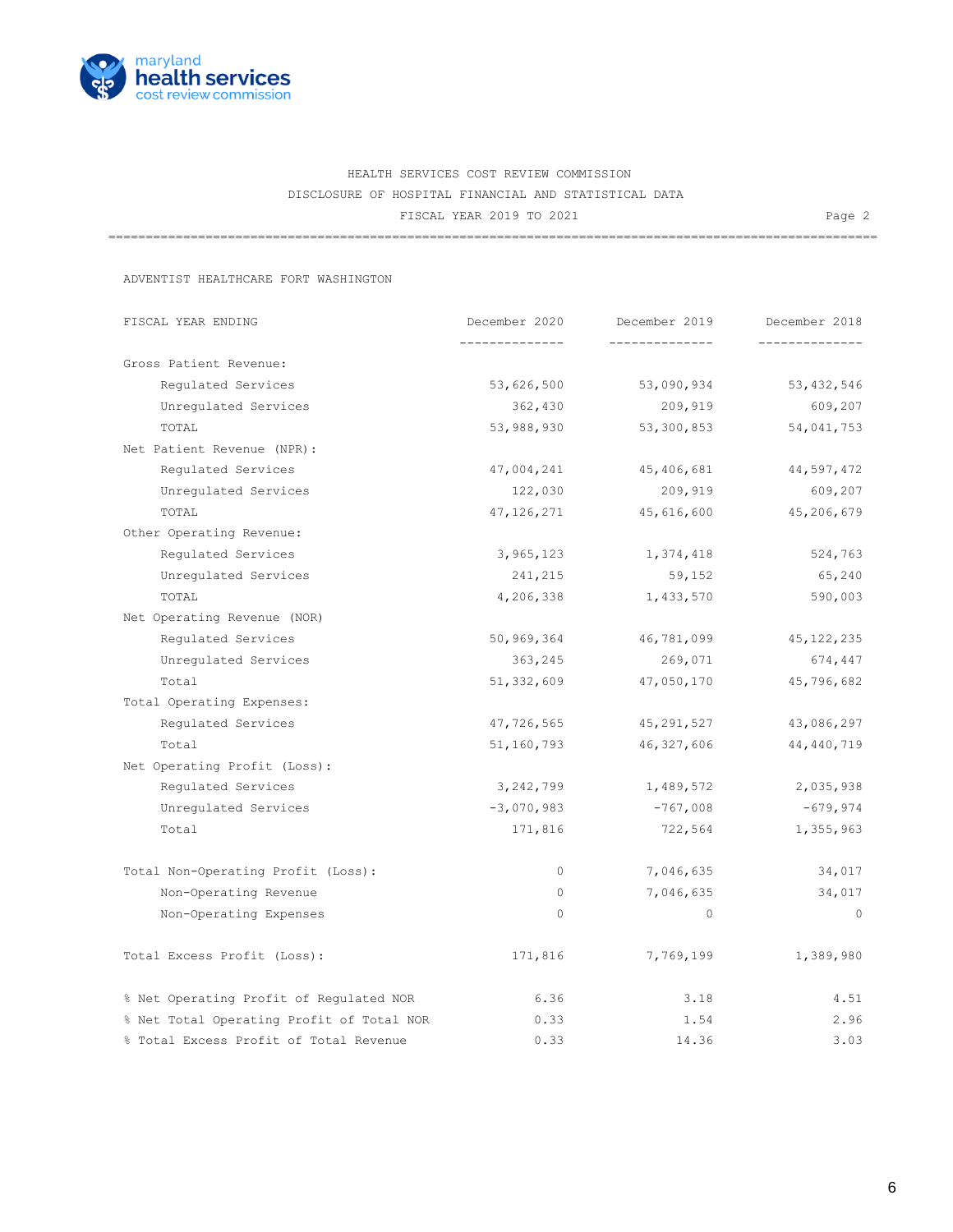

=======================================================================================================

ADVENTIST WHITE OAK HOSPITAL

| FISCAL YEAR ENDING                        | December 2020 | December 2019   | December 2018 |
|-------------------------------------------|---------------|-----------------|---------------|
|                                           | ------------  | --------------  | ------------  |
| Gross Patient Revenue:                    |               |                 |               |
| Regulated Services                        | 328,724,800   | 302,988,400     | 279,406,300   |
| Unregulated Services                      | 29,200,792    | 36,379,666      | 37,326,797    |
| TOTAL                                     | 357,925,592   | 339,368,066     | 316,733,097   |
| Net Patient Revenue (NPR):                |               |                 |               |
| Requlated Services                        | 269,701,271   | 253,143,919     | 238, 456, 548 |
| Unregulated Services                      | 10,097,079    | 12,722,511      | 14,195,926    |
| TOTAL                                     | 279,798,350   | 265,866,430     | 252,652,474   |
| Other Operating Revenue:                  |               |                 |               |
| Regulated Services                        | 16,521,043    | 310,821         | 240,700       |
| Unregulated Services                      | 3,834,861     | 4,360,108       | 4,454,523     |
| TOTAL                                     | 20,355,904    | 4,670,929       | 4,695,223     |
| Net Operating Revenue (NOR)               |               |                 |               |
| Regulated Services                        | 286, 222, 314 | 253, 454, 740   | 238,697,248   |
| Unregulated Services                      | 13,931,940    | 17,082,619      | 18,650,449    |
| Total                                     | 300,154,254   | 270,537,359     | 257, 347, 697 |
| Total Operating Expenses:                 |               |                 |               |
| Regulated Services                        | 264,790,806   | 228,558,075     | 212,891,465   |
| Total                                     | 297,656,922   | 264,753,720     | 251,638,441   |
| Net Operating Profit (Loss):              |               |                 |               |
| Regulated Services                        | 21,431,508    | 24,896,665      | 25,805,783    |
| Unregulated Services                      | $-18,934,177$ | $-19, 113, 026$ | $-20,096,527$ |
| Total                                     | 2,497,331     | 5,783,639       | 5,709,256     |
| Total Non-Operating Profit (Loss):        | 349,855       | 664,543         | $-145,880$    |
| Non-Operating Revenue                     | 349,855       | 664,543         | $-145,880$    |
| Non-Operating Expenses                    | $\circ$       | $\circ$         | $\circ$       |
| Total Excess Profit (Loss):               | 2,847,186     | 6,448,182       | 5,563,376     |
| % Net Operating Profit of Regulated NOR   | 7.49          | 9.82            | 10.81         |
| % Net Total Operating Profit of Total NOR | 0.83          | 2.14            | 2.22          |
| % Total Excess Profit of Total Revenue    | 0.95          | 2.38            | 2.16          |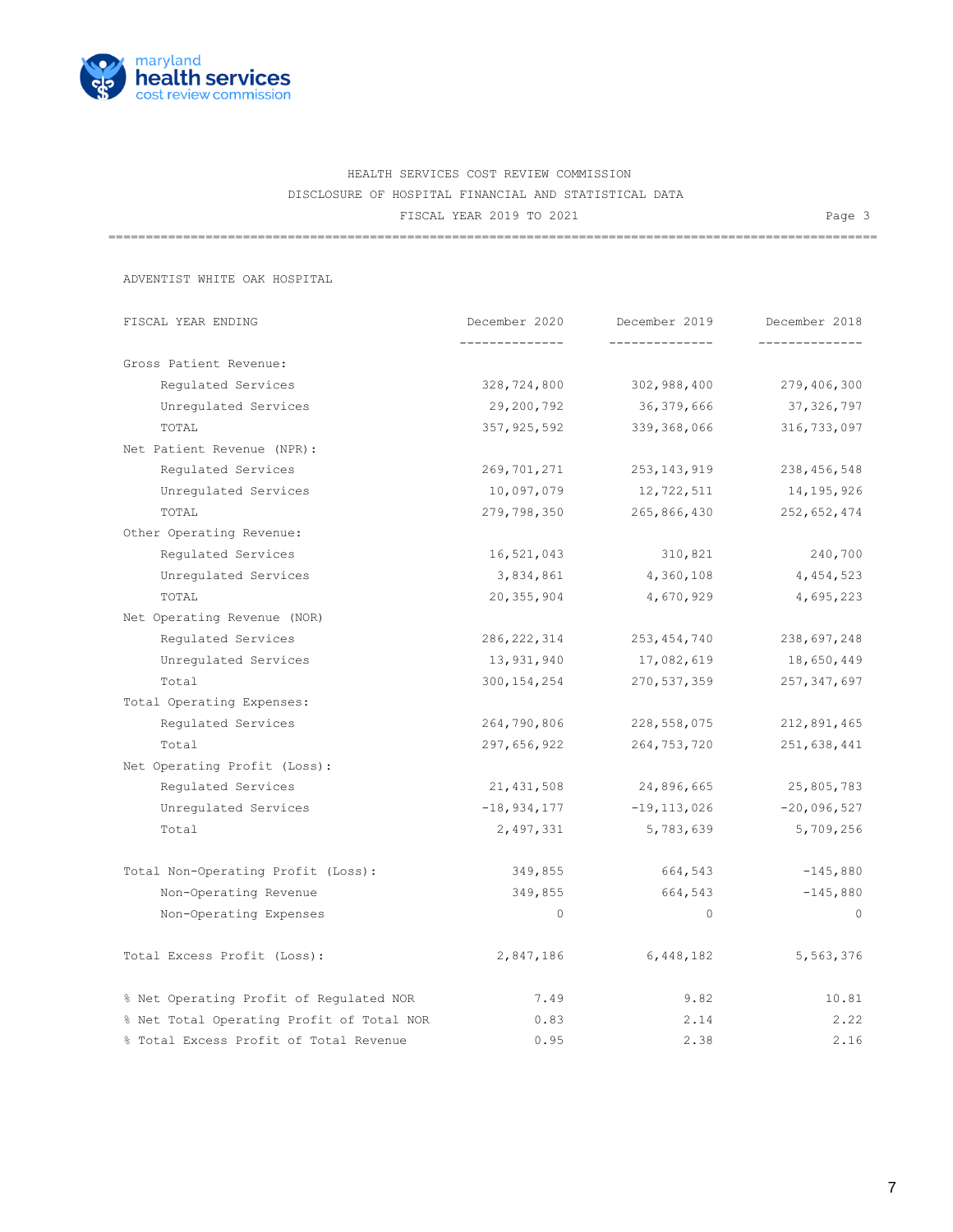

=======================================================================================================

ANNE ARUNDEL MEDICAL CENTER

| FISCAL YEAR ENDING                        | June 2021     | June 2020       | June 2019       |
|-------------------------------------------|---------------|-----------------|-----------------|
|                                           |               |                 |                 |
| Gross Patient Revenue:                    |               |                 |                 |
| Regulated Services                        | 699,721,900   | 640,390,900     | 639,656,500     |
| Unregulated Services                      | 31, 113, 386  | 26,443,873      | 12, 128, 204    |
| TOTAL                                     | 730,835,286   | 666,834,773     | 651,784,704     |
| Net Patient Revenue (NPR):                |               |                 |                 |
| Requlated Services                        | 603,920,699   | 552,362,723     | 560,834,275     |
| Unregulated Services                      | 12,029,599    | 10,390,012      | 4,166,785       |
| TOTAL                                     | 615,950,298   | 562, 752, 735   | 565,001,061     |
| Other Operating Revenue:                  |               |                 |                 |
| Regulated Services                        | 25, 348, 394  | 28,855,651      | 4,560,087       |
| Unregulated Services                      | 5,421,693     | 7,854,300       | 8,860,900       |
| TOTAL                                     | 30,770,087    | 36,709,951      | 13,420,987      |
| Net Operating Revenue (NOR)               |               |                 |                 |
| Regulated Services                        | 629,269,094   | 581, 218, 374   | 565, 394, 363   |
| Unregulated Services                      | 17,451,292    | 18,244,312      | 13,027,685      |
| Total                                     | 646,720,385   | 599,462,686     | 578, 422, 048   |
| Total Operating Expenses:                 |               |                 |                 |
| Requlated Services                        | 539, 122, 954 | 529,014,082     | 514,500,698     |
| Total                                     | 595,861,458   | 585,034,000     | 556,667,994     |
| Net Operating Profit (Loss):              |               |                 |                 |
| Regulated Services                        | 90,146,140    | 52,204,292      | 50,893,665      |
| Unregulated Services                      | $-39,287,212$ | $-37,775,606$   | $-29, 139, 611$ |
| Total                                     | 50,858,928    | 14,428,686      | 21,754,054      |
| Total Non-Operating Profit (Loss):        | 122,405,738   | $-69,144,000$   | $-4,659,955$    |
| Non-Operating Revenue                     | 122,405,738   | $-69, 144, 000$ | $-4,659,955$    |
| Non-Operating Expenses                    | $\Omega$      | $\Omega$        | $\Omega$        |
| Total Excess Profit (Loss):               | 173,264,665   | $-54,715,314$   | 17,094,099      |
| % Net Operating Profit of Regulated NOR   | 14.33         | 8.98            | 9.00            |
| % Net Total Operating Profit of Total NOR | 7.86          | 2.41            | 3.76            |
| % Total Excess Profit of Total Revenue    | 22.53         | $-10.32$        | 2.98            |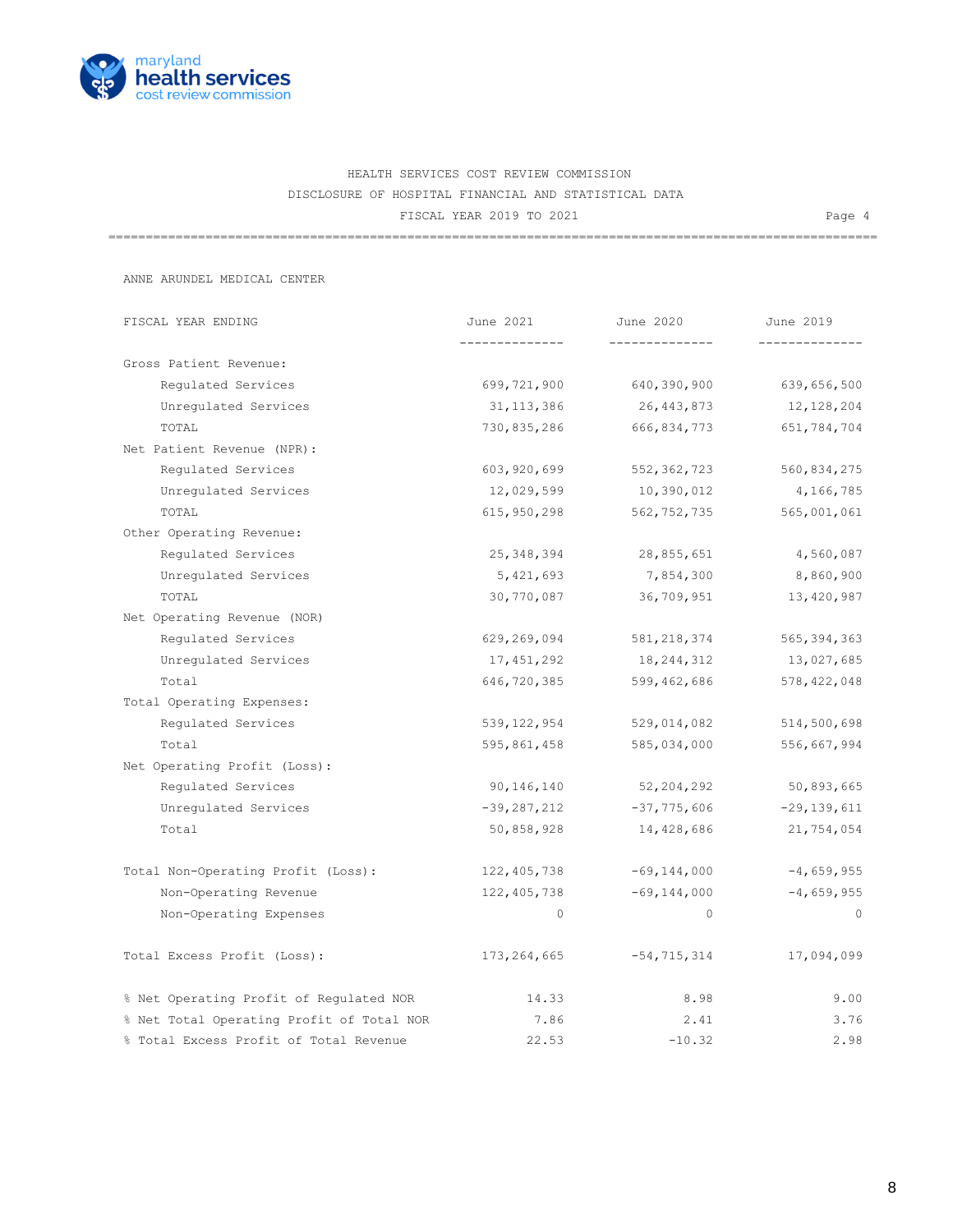

=======================================================================================================

ASCENSION SAINT AGNES HOSPITAL

| FISCAL YEAR ENDING                        | June 2021     | June 2020     | June 2019     |
|-------------------------------------------|---------------|---------------|---------------|
|                                           |               |               |               |
| Gross Patient Revenue:                    |               |               |               |
| Regulated Services                        | 434,079,800   | 420,145,400   | 430, 110, 500 |
| Unregulated Services                      | 172,611,861   | 163,986,247   | 181, 385, 191 |
| TOTAL                                     | 606,691,661   | 584, 131, 647 | 611, 495, 691 |
| Net Patient Revenue (NPR):                |               |               |               |
| Regulated Services                        | 370,028,271   | 343,989,149   | 355, 477, 189 |
| Unregulated Services                      | 80, 213, 822  | 72,767,099    | 80,308,896    |
| TOTAL                                     | 450,242,093   | 416,756,248   | 435,786,085   |
| Other Operating Revenue:                  |               |               |               |
| Regulated Services                        | 31,083,000    | 29,280,925    | 1,775,776     |
| Unregulated Services                      | 14,081,350    | 9,875,031     | 9,361,973     |
| TOTAL                                     | 45,164,350    | 39,155,956    | 11, 137, 749  |
| Net Operating Revenue (NOR)               |               |               |               |
| Regulated Services                        | 401, 111, 272 | 373,270,074   | 357, 252, 964 |
| Unregulated Services                      | 94,295,171    | 82,642,130    | 89,670,869    |
| Total                                     | 495,406,443   | 455, 912, 204 | 446, 923, 834 |
| Total Operating Expenses:                 |               |               |               |
| Regulated Services                        | 319,302,548   | 323,857,482   | 309, 352, 601 |
| Total                                     | 462, 155, 267 | 460,152,903   | 448,603,017   |
| Net Operating Profit (Loss):              |               |               |               |
| Regulated Services                        | 81,808,723    | 49,412,592    | 47,900,363    |
| Unregulated Services                      | $-48,557,548$ | $-53,653,292$ | $-49,579,546$ |
| Total                                     | 33, 251, 175  | $-4,240,699$  | $-1,679,183$  |
| Total Non-Operating Profit (Loss):        | 3,435,404     | -479,779      | 5,812,000     |
| Non-Operating Revenue                     | 4,224,667     | $-479,779$    | 5,812,000     |
| Non-Operating Expenses                    | 789,263       | $\circ$       | $\circ$       |
| Total Excess Profit (Loss):               | 36,686,580    | $-4,720,479$  | 4, 132, 817   |
| % Net Operating Profit of Regulated NOR   | 20.40         | 13.24         | 13.41         |
| % Net Total Operating Profit of Total NOR | 6.71          | $-0.93$       | $-0.38$       |
| % Total Excess Profit of Total Revenue    | 7.34          | $-1.04$       | 0.91          |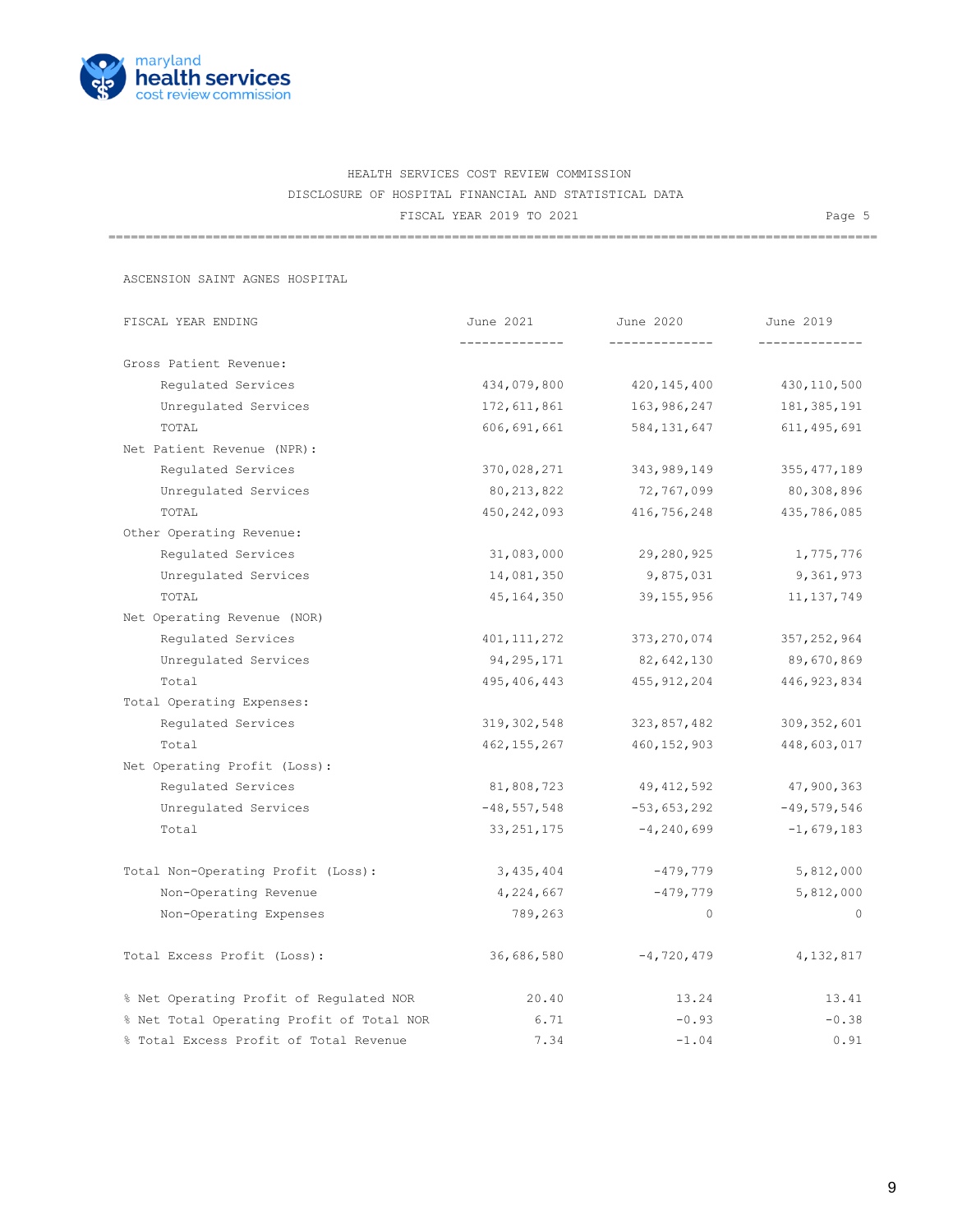

=======================================================================================================

ATLANTIC GENERAL HOSPITAL

| FISCAL YEAR ENDING                        | June 2021      | June 2020                   | June 2019      |
|-------------------------------------------|----------------|-----------------------------|----------------|
|                                           | ______________ | --------------              | -------------- |
| Gross Patient Revenue:                    |                |                             |                |
| Requlated Services                        | 122, 134, 900  | 107, 157, 500               | 110,793,000    |
| Unregulated Services                      | 70, 112, 174   | 64,786,113                  | 69,297,328     |
| TOTAL                                     | 192,247,074    | 171,943,613                 | 180,090,328    |
| Net Patient Revenue (NPR):                |                |                             |                |
| Regulated Services                        | 105,106,300    | 88,963,700                  | 95,745,100     |
| Unregulated Services                      | 31,478,374     | 27,809,913                  | 28,804,428     |
| TOTAL                                     | 136,584,674    | 116,773,613                 | 124,549,528    |
| Other Operating Revenue:                  |                |                             |                |
| Regulated Services                        | 3,637,569      | 11,603,390                  | 849,528        |
| Unregulated Services                      | 4,716,103      | 5,107,554                   | 4,272,712      |
| TOTAL                                     | 8,353,672      | 16,710,944                  | 5, 122, 240    |
| Net Operating Revenue (NOR)               |                |                             |                |
| Regulated Services                        | 108,743,869    | 100,567,090                 | 96,594,628     |
| Unregulated Services                      | 36, 194, 478   | 32, 917, 467                | 33,077,140     |
| Total                                     | 144,938,346    | 133, 484, 557               | 129,671,768    |
| Total Operating Expenses:                 |                |                             |                |
| Regulated Services                        | 84,975,462     | 76,699,167                  | 77,085,412     |
| Total                                     | 146,641,206    | 134,966,936                 | 134,838,252    |
| Net Operating Profit (Loss):              |                |                             |                |
| Regulated Services                        | 23,768,407     | 23,867,924                  | 19,509,216     |
| Unregulated Services                      |                | $-25,471,266$ $-25,350,303$ | $-24,675,700$  |
| Total                                     | $-1,702,859$   | $-1,482,379$                | $-5, 166, 484$ |
| Total Non-Operating Profit (Loss):        | 8,458,572      | $-3,002,529$                | $-1,870,477$   |
| Non-Operating Revenue                     | 5,629,207      | 1,332,463                   | 1,421,262      |
| Non-Operating Expenses                    | $-2,829,365$   | 4,334,992                   | 3, 291, 739    |
| Total Excess Profit (Loss):               | 6,755,713      | $-4,484,908$                | $-7,036,961$   |
| % Net Operating Profit of Regulated NOR   | 21.86          | 23.73                       | 20.20          |
| % Net Total Operating Profit of Total NOR | $-1.17$        | $-1.11$                     | $-3.98$        |
| % Total Excess Profit of Total Revenue    | 4.49           | $-3.33$                     | $-5.37$        |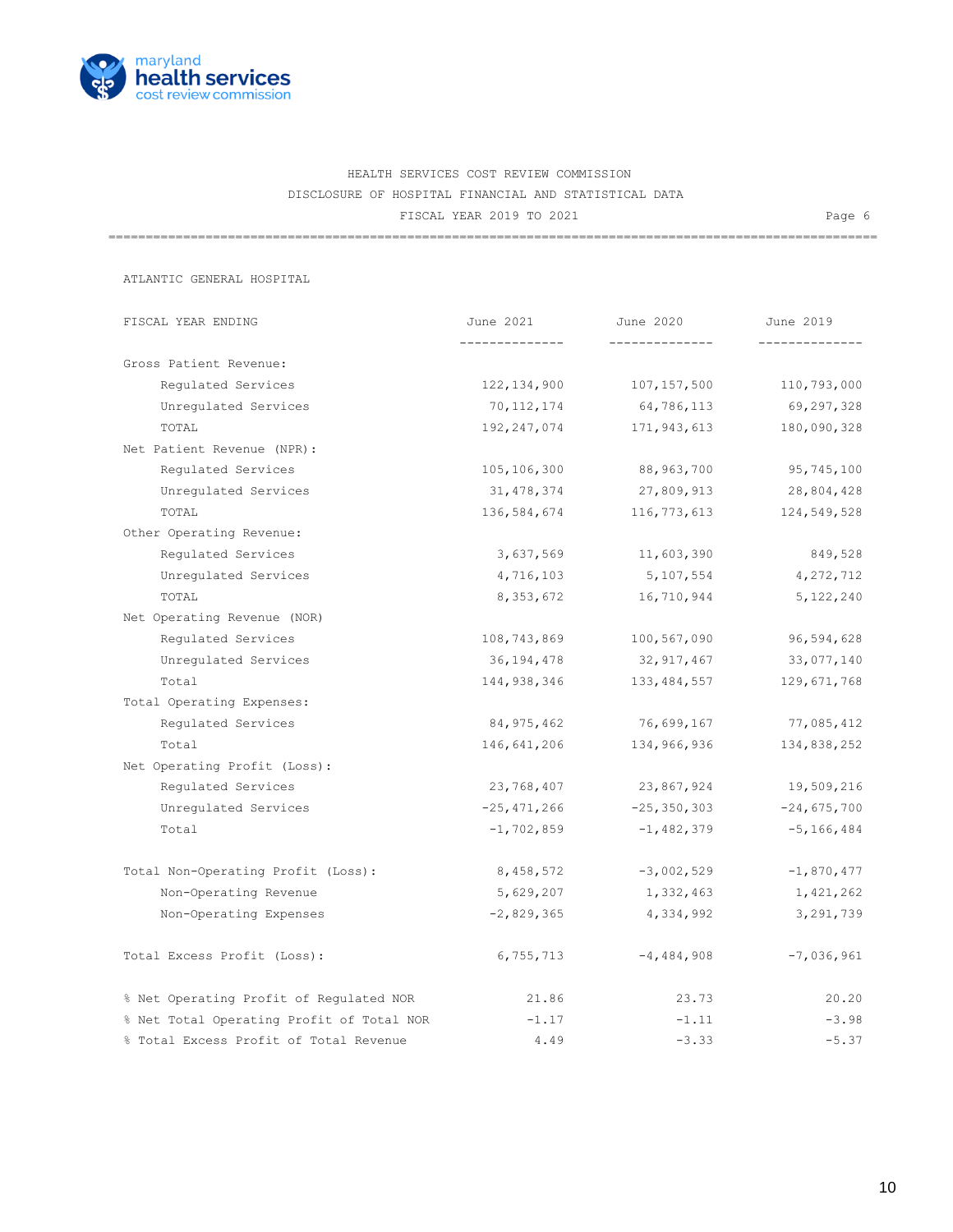

=======================================================================================================

CALVERT HEALTH MEDICAL CENTER

| FISCAL YEAR ENDING                        | June 2021      | June 2020      | June 2019     |
|-------------------------------------------|----------------|----------------|---------------|
|                                           | -------------- | ______________ | ------------  |
| Gross Patient Revenue:                    |                |                |               |
| Requlated Services                        | 163,995,400    | 157,018,400    | 153, 315, 100 |
| Unregulated Services                      | 5,404,697      | 4,895,234      | 9,378,729     |
| TOTAL                                     | 169,400,097    | 161, 913, 634  | 162,693,829   |
| Net Patient Revenue (NPR):                |                |                |               |
| Regulated Services                        | 141,727,742    | 133,940,920    | 130, 188, 438 |
| Unregulated Services                      | 2,346,744      | 1,724,720      | 3,873,128     |
| TOTAL                                     | 144,074,486    | 135,665,640    | 134,061,566   |
| Other Operating Revenue:                  |                |                |               |
| Regulated Services                        | 3,043,555      | 4,449,600      | 2,810,090     |
| Unregulated Services                      | 624,062        | 2,341,100      | 1,205,143     |
| TOTAL                                     | 3,667,617      | 6,790,700      | 4,015,233     |
| Net Operating Revenue (NOR)               |                |                |               |
| Regulated Services                        | 144,771,297    | 138,390,520    | 132,998,528   |
| Unregulated Services                      | 2,970,806      | 4,065,820      | 5,078,271     |
| Total                                     | 147,742,103    | 142,456,340    | 138,076,799   |
| Total Operating Expenses:                 |                |                |               |
| Regulated Services                        | 131,597,332    | 124,922,077    | 122, 254, 898 |
| Total                                     | 143,031,019    | 137,396,210    | 136,025,841   |
| Net Operating Profit (Loss):              |                |                |               |
| Regulated Services                        | 13, 173, 965   | 13,468,443     | 10,743,630    |
| Unregulated Services                      | $-8,462,881$   | $-8,408,313$   | $-8,692,672$  |
| Total                                     | 4,711,084      | 5,060,130      | 2,050,958     |
| Total Non-Operating Profit (Loss):        | $-3,822,891$   | 553,241        | $-13,086,305$ |
| Non-Operating Revenue                     | 251,886        | 553,241        | 495,660       |
| Non-Operating Expenses                    | 4,074,777      | $\circ$        | 13,581,965    |
| Total Excess Profit (Loss):               | 888,193        | 5,613,371      | $-11,035,347$ |
| % Net Operating Profit of Regulated NOR   | 9.10           | 9.73           | 8.08          |
| % Net Total Operating Profit of Total NOR | 3.19           | 3.55           | 1.49          |
| % Total Excess Profit of Total Revenue    | 0.60           | 3.93           | $-7.96$       |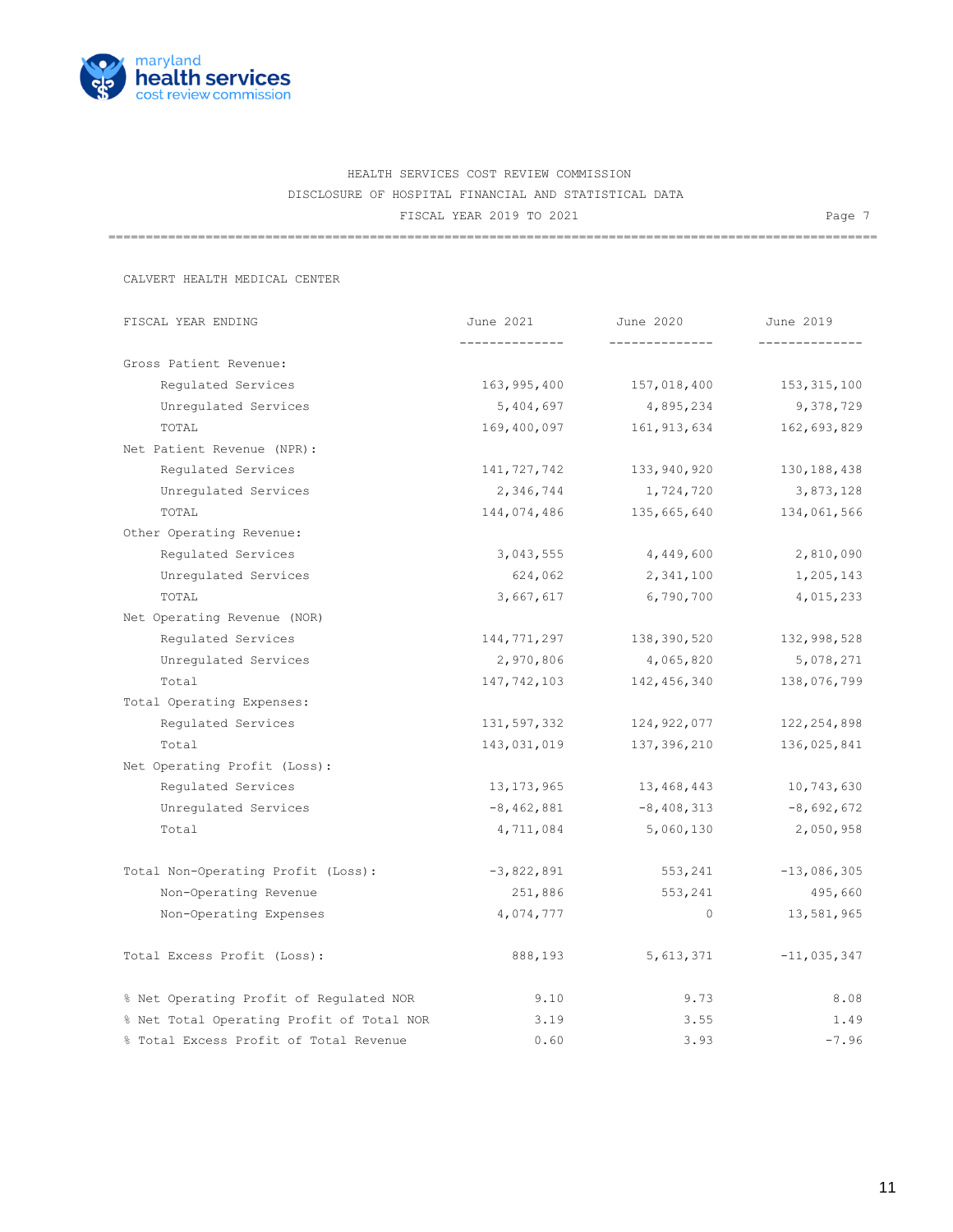

=======================================================================================================

CARROLL HOSPITAL CENTER

| FISCAL YEAR ENDING                        | June 2021    | June 2020     | June 2019     |
|-------------------------------------------|--------------|---------------|---------------|
| Gross Patient Revenue:                    | ------------ |               |               |
| Regulated Services                        | 251,514,387  | 231,744,220   | 233,903,993   |
| Unregulated Services                      | 84,446,579   | 77,486,257    | 84,165,204    |
| TOTAL                                     | 335,960,966  | 309, 230, 477 | 318,069,197   |
| Net Patient Revenue (NPR):                |              |               |               |
| Regulated Services                        | 215,045,488  | 194,785,453   | 198,999,270   |
| Unregulated Services                      | 39, 474, 700 | 36,838,268    | 38,616,600    |
| TOTAL                                     | 254,520,188  | 231,623,721   | 237,615,870   |
| Other Operating Revenue:                  |              |               |               |
| Regulated Services                        | 17,053,263   | 17,489,370    | 9,575,821     |
| Unregulated Services                      | 1,779,799    | 2,228,895     | 873,017       |
| TOTAL                                     | 18,833,062   | 19,718,265    | 10,448,838    |
| Net Operating Revenue (NOR)               |              |               |               |
| Requlated Services                        | 232,098,751  | 212, 274, 823 | 208,575,091   |
| Unregulated Services                      | 41,254,499   | 39,067,163    | 39,489,617    |
| Total                                     | 273,353,250  | 251,341,986   | 248,064,708   |
| Total Operating Expenses:                 |              |               |               |
| Regulated Services                        | 202,086,532  | 184,970,310   | 186,491,007   |
| Total                                     | 252,737,396  | 230,586,979   | 231, 731, 784 |
| Net Operating Profit (Loss):              |              |               |               |
| Regulated Services                        | 30,012,219   | 27,304,513    | 22,084,084    |
| Unregulated Services                      | $-9,396,365$ | $-6,549,506$  | $-5,751,160$  |
| Total                                     | 20,615,854   | 20,755,007    | 16,332,924    |
| Total Non-Operating Profit (Loss):        | 50,835,177   | 6,964,130     | 12,751,998    |
| Non-Operating Revenue                     | 50,835,177   | 6,964,130     | 12,751,998    |
| Non-Operating Expenses                    | $\Omega$     | $\Omega$      | $\Omega$      |
| Total Excess Profit (Loss):               | 71,451,031   | 27,719,137    | 29,084,922    |
| % Net Operating Profit of Regulated NOR   | 12.93        | 12.86         | 10.59         |
| % Net Total Operating Profit of Total NOR | 7.54         | 8.26          | 6.58          |
| % Total Excess Profit of Total Revenue    | 22.04        | 10.73         | 11.15         |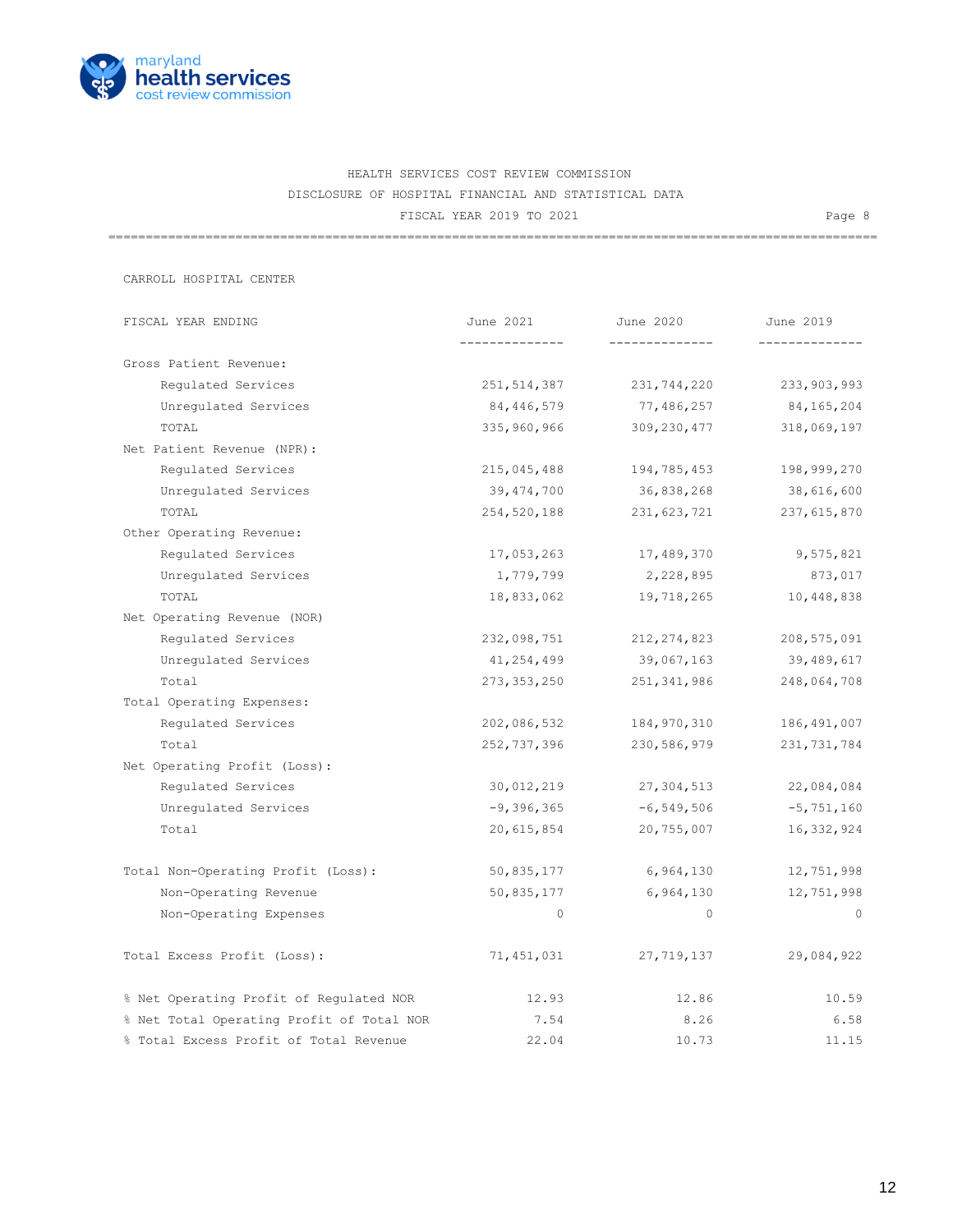

=======================================================================================================

CHRISTIANACARE, UNION HOSPITAL

| FISCAL YEAR ENDING                        | June 2021     | June 2020       | June 2019     |
|-------------------------------------------|---------------|-----------------|---------------|
|                                           |               | --------------  |               |
| Gross Patient Revenue:                    |               |                 |               |
| Requlated Services                        | 180,732,852   | 163,369,100     | 164, 257, 700 |
| Unregulated Services                      | 34,611,220    | 36,121,200      | 36, 349, 200  |
| TOTAL                                     | 215, 344, 072 | 199,490,300     | 200,606,900   |
| Net Patient Revenue (NPR):                |               |                 |               |
| Regulated Services                        | 132,226,594   | 136,482,071     | 138,676,380   |
| Unregulated Services                      | 34,611,220    | 13,375,200      | 15,042,600    |
| TOTAL                                     | 166,837,814   | 149,857,271     | 153,718,980   |
| Other Operating Revenue:                  |               |                 |               |
| Regulated Services                        | 5,282,326     | 5,310,000       | 1,211,400     |
| Unregulated Services                      | $\Omega$      | 1,067,100       | 1,398,200     |
| TOTAL                                     | 5,282,326     | 6,377,100       | 2,609,600     |
| Net Operating Revenue (NOR)               |               |                 |               |
| Regulated Services                        | 137,508,920   | 141,792,071     | 139,887,780   |
| Unregulated Services                      | 34,611,220    | 14,442,300      | 16,440,800    |
| Total                                     | 172,120,140   | 156,234,371     | 156,328,580   |
| Total Operating Expenses:                 |               |                 |               |
| Regulated Services                        | 129,107,892   | 124,052,700     | 126,048,600   |
| Total                                     | 167,269,068   | 159,637,100     | 161,828,600   |
| Net Operating Profit (Loss):              |               |                 |               |
| Regulated Services                        | 8,401,028     | 17,739,371      | 13,839,180    |
| Unregulated Services                      | $-3,549,956$  | $-21, 142, 100$ | $-19,339,200$ |
| Total                                     | 4,851,072     | $-3,402,729$    | $-5,500,020$  |
| Total Non-Operating Profit (Loss):        | 10,628,192    | 2,381,500       | 1,027,100     |
| Non-Operating Revenue                     | 10,628,192    | 2,766,600       | 1,719,700     |
| Non-Operating Expenses                    | $\circ$       | 385,100         | 692,600       |
| Total Excess Profit (Loss):               | 15,479,263    | $-1,021,229$    | $-4,472,920$  |
| % Net Operating Profit of Regulated NOR   | 6.11          | 12.51           | 9.89          |
| % Net Total Operating Profit of Total NOR | 2.82          | $-2.18$         | $-3.52$       |
| % Total Excess Profit of Total Revenue    | 8.47          | $-0.64$         | $-2.83$       |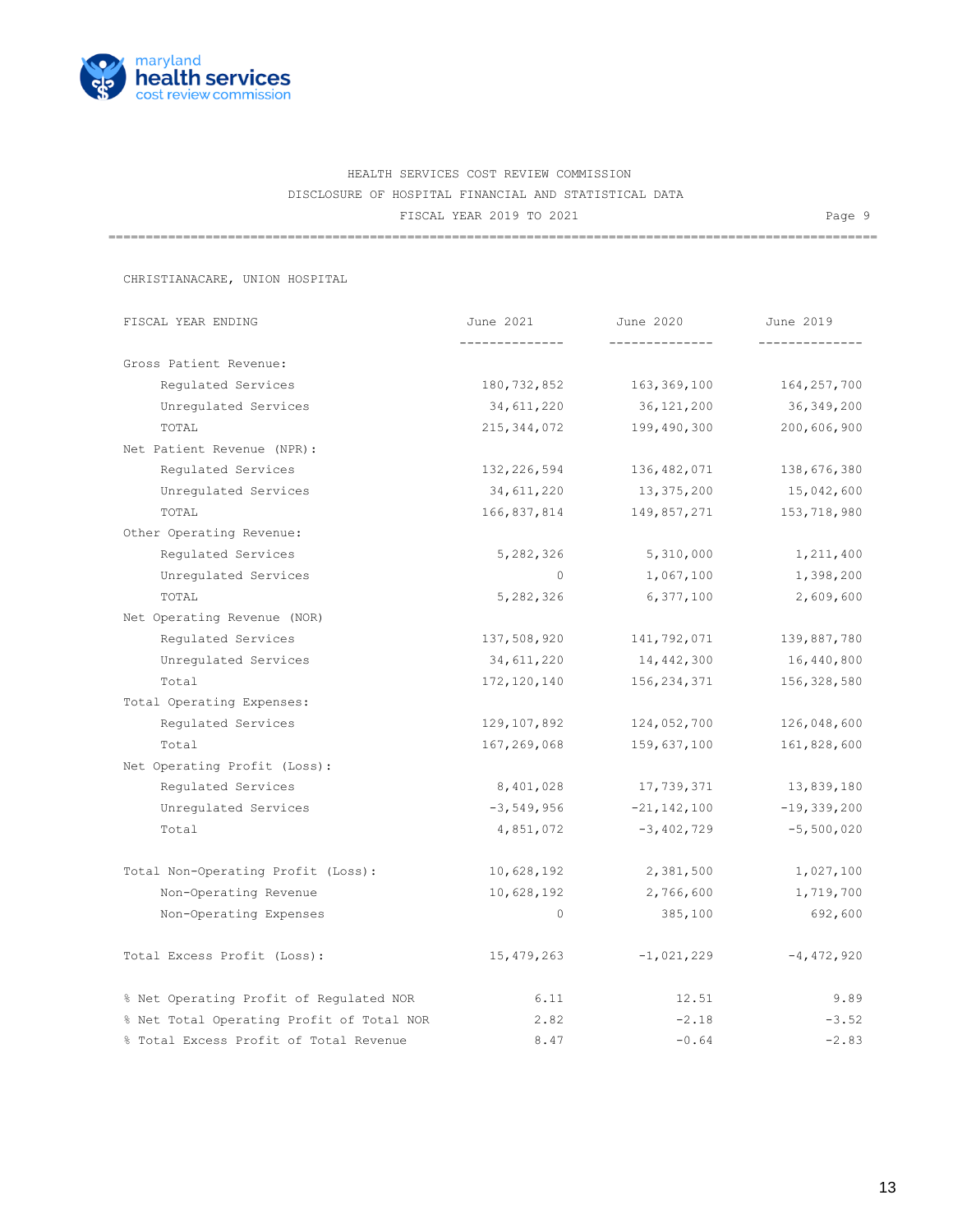

=======================================================================================================

DOCTORS COMMUNITY MEDICAL CENTER

| FISCAL YEAR ENDING                        | June 2021       | June 2020      | June 2019       |
|-------------------------------------------|-----------------|----------------|-----------------|
| Gross Patient Revenue:                    | ______________  | -------------- | _____________   |
| Regulated Services                        | 253,008,900     | 256,642,314    | 256,445,229     |
| Unregulated Services                      | 8,828,800       | 72,713,600     | 79,672,452      |
| TOTAL                                     | 261,837,700     | 329, 355, 914  | 336, 117, 681   |
| Net Patient Revenue (NPR):                |                 |                |                 |
| Regulated Services                        | 210, 295, 400   | 213,070,608    | 213, 414, 812   |
| Unregulated Services                      | 8,483,600       | 26,057,537     | 30,084,524      |
| TOTAL                                     | 218,779,000     | 239, 128, 145  | 243, 499, 336   |
| Other Operating Revenue:                  |                 |                |                 |
| Regulated Services                        | 17,702,500      | 16,373,916     | 1,296,517       |
| Unregulated Services                      | 2,486,500       | 5,504,962      | 5,337,904       |
| TOTAL                                     | 20,189,000      | 21,878,878     | 6,634,421       |
| Net Operating Revenue (NOR)               |                 |                |                 |
| Regulated Services                        | 227,997,900     | 229, 444, 524  | 214,711,329     |
| Unregulated Services                      | 10,970,100      | 31,562,499     | 35, 422, 428    |
| Total                                     | 238,968,000     | 261,007,023    | 250, 133, 757   |
| Total Operating Expenses:                 |                 |                |                 |
| Requlated Services                        | 216,637,693     | 204,835,619    | 190,028,515     |
| Total                                     | 240,162,000     | 256,338,014    | 240,742,533     |
| Net Operating Profit (Loss):              |                 |                |                 |
| Regulated Services                        | 11,360,207      | 24,608,905     | 24,682,815      |
| Unregulated Services                      | $-12, 554, 207$ | $-19,939,896$  | $-15, 291, 591$ |
| Total                                     | $-1, 194, 000$  | 4,669,009      | 9,391,224       |
| Total Non-Operating Profit (Loss):        | 5,000           | $-208,663$     | $-1,087,698$    |
| Non-Operating Revenue                     | 5,000           | 714,580        | 457,065         |
| Non-Operating Expenses                    | $\circ$         | 923,243        | 1,544,763       |
| Total Excess Profit (Loss):               | $-1, 189, 000$  | 4,460,346      | 8,303,526       |
| % Net Operating Profit of Regulated NOR   | 4.98            | 10.73          | 11.50           |
| % Net Total Operating Profit of Total NOR | $-0.50$         | 1.79           | 3.75            |
| % Total Excess Profit of Total Revenue    | $-0.50$         | 1.70           | 3.31            |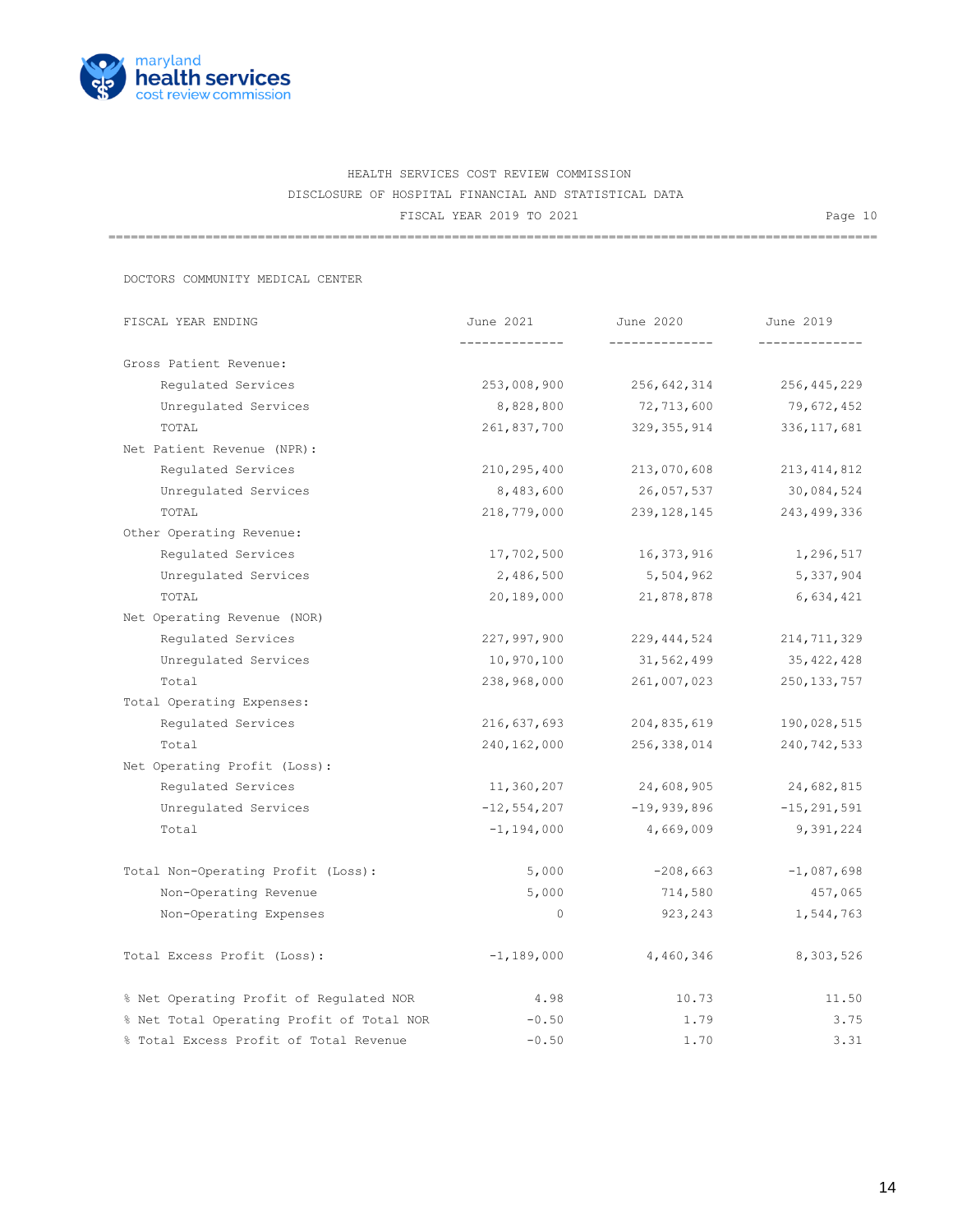

=======================================================================================================

FREDERICK HEALTH HOSPITAL, INC

| FISCAL YEAR ENDING                        | June 2021       | June 2020             | June 2019     |
|-------------------------------------------|-----------------|-----------------------|---------------|
| Gross Patient Revenue:                    |                 | --------------        |               |
| Regulated Services                        | 388,587,600     | 358,754,200           | 354, 397, 700 |
| Unregulated Services                      | 104,059,000     | 78,325,505            | 81,664,012    |
| TOTAL                                     | 492,646,600     | 437,079,705           | 436,061,712   |
| Net Patient Revenue (NPR):                |                 |                       |               |
| Requlated Services                        | 334,941,500     | 305, 515, 951         | 304, 187, 493 |
| Unregulated Services                      | 63,490,470      | 51,602,135            | 54,718,574    |
| TOTAL                                     | 398, 431, 970   | 357, 118, 086         | 358,906,066   |
| Other Operating Revenue:                  |                 |                       |               |
| Regulated Services                        | 15,398,700      | 12,635,966            | 4,925,658     |
| Unregulated Services                      | 6,467,300       | 7,829,034             | 4,597,342     |
| TOTAL                                     | 21,866,000      | 20,465,000            | 9,523,000     |
| Net Operating Revenue (NOR)               |                 |                       |               |
| Regulated Services                        | 350, 340, 200   | 318, 151, 917         | 309, 113, 151 |
| Unregulated Services                      | 69,957,770      | 59,431,169            | 59, 315, 916  |
| Total                                     | 420,297,970     | 377,583,086           | 368,429,066   |
| Total Operating Expenses:                 |                 |                       |               |
| Requlated Services                        | 293, 126, 995   | 273,394,436           | 257,992,144   |
| Total                                     | 383,617,000     | 356,515,010           | 340,005,580   |
| Net Operating Profit (Loss):              |                 |                       |               |
| Regulated Services                        | 57, 213, 205    | 44,757,481            | 51,121,006    |
| Unregulated Services                      | $-20, 532, 235$ | $-23,689,405$         | $-22,697,520$ |
| Total                                     | 36,680,970      | 21,068,076            | 28, 423, 486  |
| Total Non-Operating Profit (Loss):        | 47,232,000      | $-3,608,000$          | 8,075,000     |
| Non-Operating Revenue                     | 47,232,000      | 6,607,000             | 12, 167, 000  |
| Non-Operating Expenses                    |                 | $\circ$<br>10,215,000 | 4,092,000     |
| Total Excess Profit (Loss):               | 83, 912, 970    | 17,460,076            | 36,498,486    |
| % Net Operating Profit of Regulated NOR   | 16.33           | 14.07                 | 16.54         |
| % Net Total Operating Profit of Total NOR | 8.73            | 5.58                  | 7.71          |
| % Total Excess Profit of Total Revenue    | 17.95           | 4.54                  | 9.59          |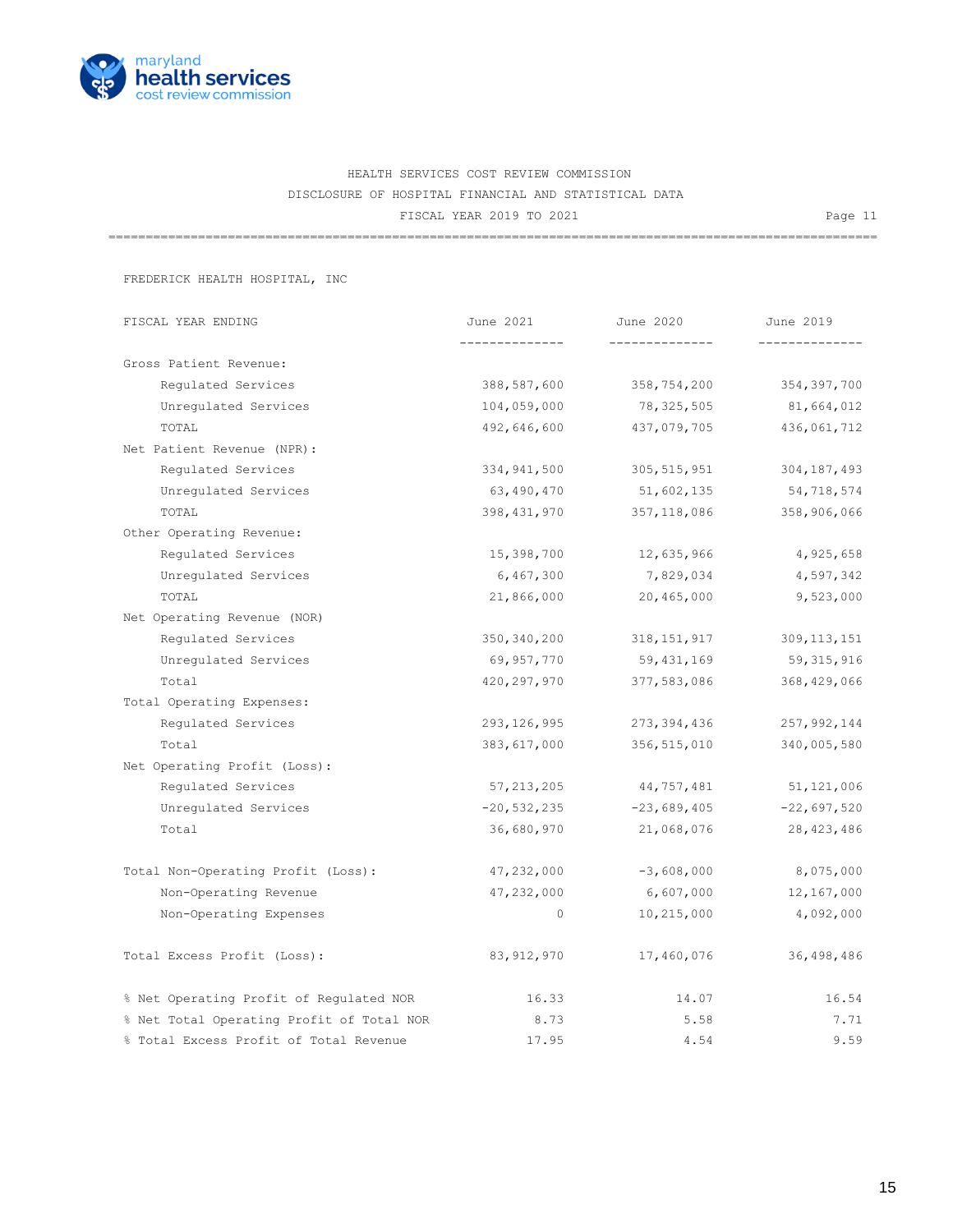

=======================================================================================================

GARRETT COUNTY MEMORIAL HOSPITAL

| FISCAL YEAR ENDING                        | June 2021    | June 2020      | June 2019      |
|-------------------------------------------|--------------|----------------|----------------|
| Gross Patient Revenue:                    |              | -------------- | -------------- |
| Requlated Services                        | 66,256,459   | 59,967,874     | 63, 470, 103   |
| Unregulated Services                      | 16,219,936   | 14,293,115     | 15, 563, 355   |
| TOTAL                                     | 82, 476, 395 | 74,260,989     | 79,033,458     |
| Net Patient Revenue (NPR):                |              |                |                |
| Regulated Services                        | 54,684,757   | 49,380,369     | 52,978,749     |
| Unregulated Services                      | 7,175,512    | 6,050,410      | 6,429,833      |
| TOTAL                                     | 61,860,269   | 55,430,779     | 59,408,582     |
| Other Operating Revenue:                  |              |                |                |
| Regulated Services                        | 6,010,323    | 6,140,176      | 235,277        |
| Unregulated Services                      | 383,277      | 391,048        | 460,535        |
| TOTAL                                     | 6,393,600    | 6,531,224      | 695,812        |
| Net Operating Revenue (NOR)               |              |                |                |
| Regulated Services                        | 60,695,080   | 55, 520, 545   | 53, 214, 026   |
| Unregulated Services                      | 7,558,789    | 6,441,458      | 6,890,368      |
| Total                                     | 68,253,869   | 61,962,003     | 60,104,394     |
| Total Operating Expenses:                 |              |                |                |
| Requlated Services                        | 50,344,837   | 46,922,941     | 45,380,201     |
| Total                                     | 67,104,325   | 59,288,983     | 57,420,048     |
| Net Operating Profit (Loss):              |              |                |                |
| Regulated Services                        | 10,350,242   | 8,597,604      | 7,833,825      |
| Unregulated Services                      | $-9,200,699$ | $-5,924,584$   | $-5, 149, 479$ |
| Total                                     | 1,149,544    | 2,673,020      | 2,684,346      |
| Total Non-Operating Profit (Loss):        | 987,206      | $-80,995$      | 122,266        |
| Non-Operating Revenue                     | 2,008,475    | $-80,995$      | 122,266        |
| Non-Operating Expenses                    | 1,021,269    | $\circ$        | $\circ$        |
| Total Excess Profit (Loss):               | 2,136,750    | 2,592,025      | 2,806,612      |
| % Net Operating Profit of Regulated NOR   | 17.05        | 15.49          | 14.72          |
| % Net Total Operating Profit of Total NOR | 1.68         | 4.31           | 4.47           |
| % Total Excess Profit of Total Revenue    | 3.04         | 4.19           | 4.66           |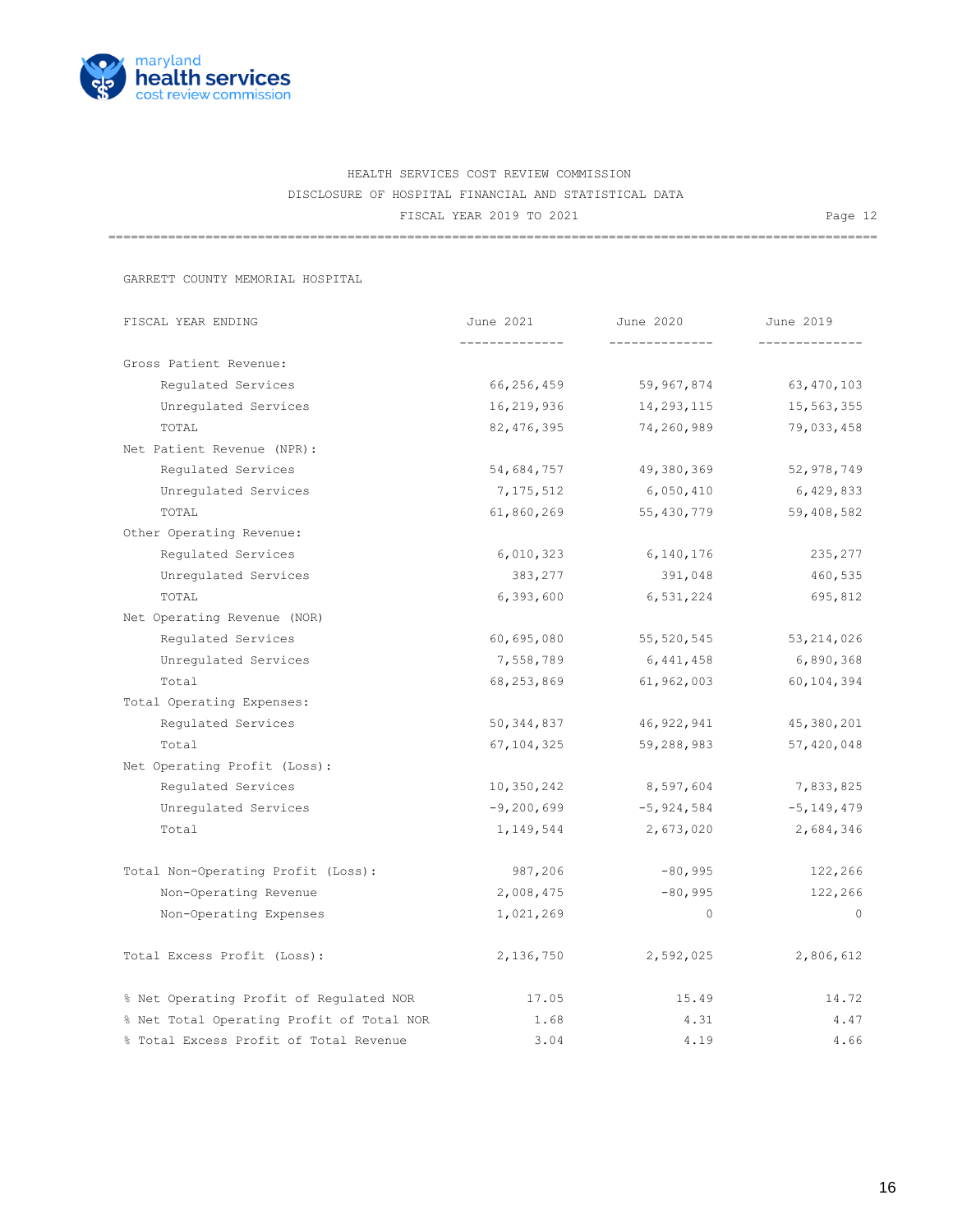

=======================================================================================================

GERMANTOWN EMERGENCY CENTER

| FISCAL YEAR ENDING                        | December 2020  | December 2019 | December 2018  |
|-------------------------------------------|----------------|---------------|----------------|
| Gross Patient Revenue:                    |                |               |                |
|                                           |                |               |                |
| Regulated Services                        | 12,504,400     | 14,645,900    | 14,007,500     |
| Unregulated Services                      | $\circ$        | $\circ$       | $\overline{0}$ |
| TOTAL                                     | 12,504,400     | 14,645,900    | 14,007,500     |
| Net Patient Revenue (NPR):                |                |               |                |
| Regulated Services                        | 8,289,659      | 10,559,391    | 10,574,222     |
| Unregulated Services                      | $\Omega$       | $\circ$       | $\overline{0}$ |
| TOTAL                                     | 8,289,659      | 10,559,391    | 10,574,222     |
| Other Operating Revenue:                  |                |               |                |
| Regulated Services                        | $-19,506$      | 1,723         | 1,113          |
| Unregulated Services                      | 3,884          | 15,808        | 39,475         |
| TOTAL                                     | $-15,622$      | 17,531        | 40,588         |
| Net Operating Revenue (NOR)               |                |               |                |
| Requlated Services                        | 8,270,153      | 10,561,114    | 10,575,335     |
| Unregulated Services                      | 3,884          | 15,808        | 39,475         |
| Total                                     | 8,274,037      | 10,576,922    | 10,614,810     |
| Total Operating Expenses:                 |                |               |                |
| Regulated Services                        | 11,435,906     | 11,363,251    | 10,862,246     |
| Total                                     | 11,581,306     | 11,521,151    | 11, 113, 046   |
| Net Operating Profit (Loss):              |                |               |                |
| Regulated Services                        | $-3, 165, 753$ | $-802,137$    | $-286, 911$    |
| Unregulated Services                      | $-141,516$     | $-142,092$    | $-211,325$     |
| Total                                     | $-3,307,269$   | $-944,229$    | $-498, 236$    |
| Total Non-Operating Profit (Loss):        | $-10,320$      | $-16,049$     | $-18,980$      |
| Non-Operating Revenue                     | $-10,320$      | $-16,049$     | $-18,980$      |
| Non-Operating Expenses                    | $\circ$        | $\circ$       | $\mathbf{0}$   |
| Total Excess Profit (Loss):               | $-3,317,589$   | $-960,278$    | $-517,216$     |
| % Net Operating Profit of Regulated NOR   | $-38.28$       | $-7.60$       | $-2.71$        |
| % Net Total Operating Profit of Total NOR | $-39.97$       | $-8.93$       | $-4.69$        |
| % Total Excess Profit of Total Revenue    | $-40.15$       | $-9.09$       | $-4.88$        |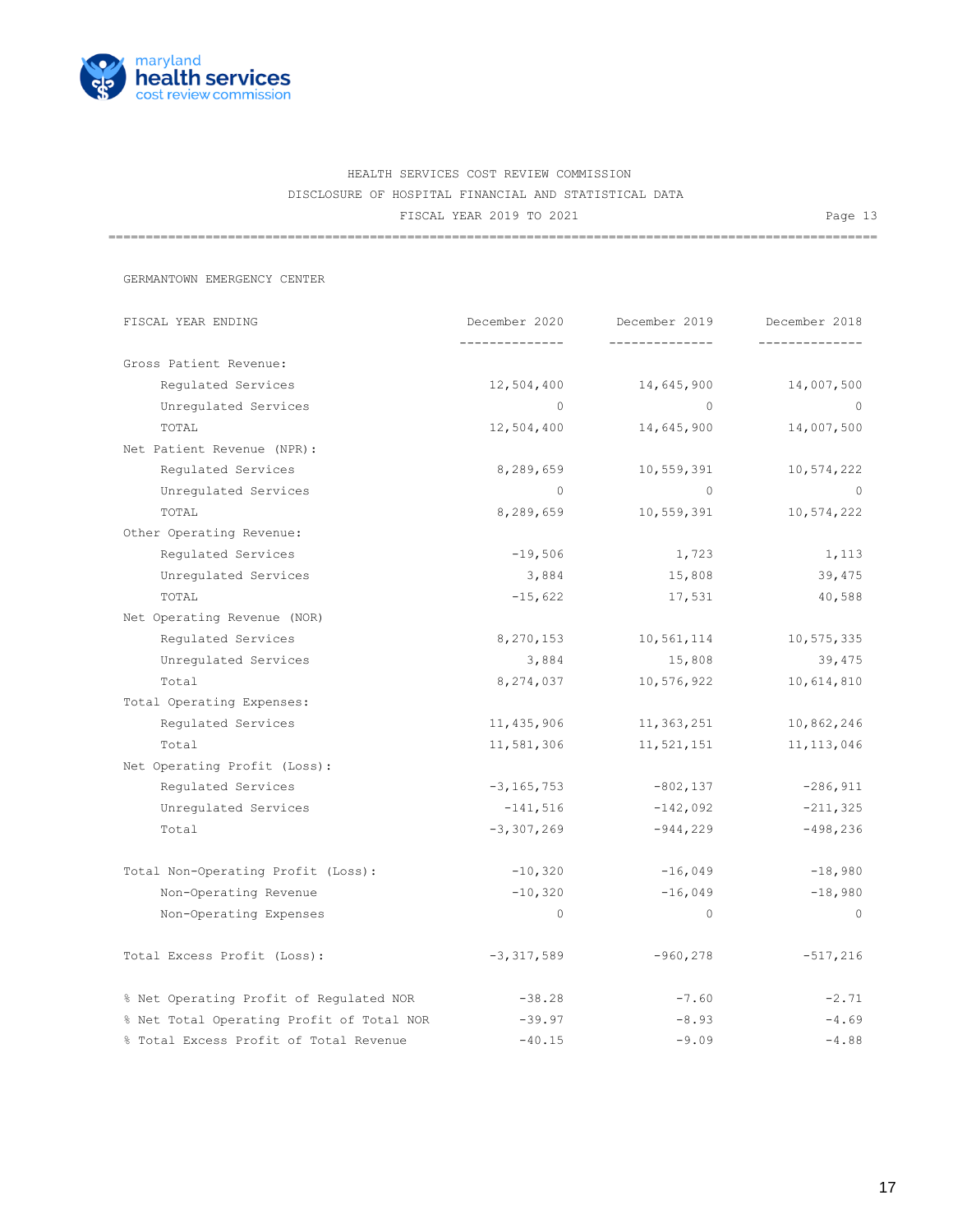

=======================================================================================================

GRACE MEDICAL CENTER

| FISCAL YEAR ENDING                        | August 2021     | August 2020<br>-------------- | August 2019     |
|-------------------------------------------|-----------------|-------------------------------|-----------------|
| Gross Patient Revenue:                    | -----------     |                               |                 |
| Regulated Services                        | 34,045,881      | 39,284,372                    | 111,845,040     |
| Unregulated Services                      | 42,633,738      | 42,851,134                    | 57,616,492      |
| TOTAL                                     | 76,679,619      | 82, 135, 506                  | 169, 461, 532   |
| Net Patient Revenue (NPR):                |                 |                               |                 |
| Requlated Services                        | 22,492,841      | 28, 122, 141                  | 89,147,935      |
| Unregulated Services                      | 11, 425, 213    | 11,696,745                    | 16,208,765      |
| TOTAL                                     | 33,918,054      | 39,818,886                    | 105, 356, 700   |
| Other Operating Revenue:                  |                 |                               |                 |
| Regulated Services                        | 7,333,304       | 8,912,997                     | 1,268,860       |
| Unregulated Services                      | 803,799         | 1,221,649                     | 1,663,883       |
| TOTAL                                     | 8,137,103       | 10,134,646                    | 2,932,743       |
| Net Operating Revenue (NOR)               |                 |                               |                 |
| Regulated Services                        | 29,826,145      | 37,035,138                    | 90, 416, 795    |
| Unregulated Services                      | 12,229,012      | 12,918,394                    | 17,872,648      |
| Total                                     | 42,055,157      | 49,953,532                    | 108,289,443     |
| Total Operating Expenses:                 |                 |                               |                 |
| Regulated Services                        | 46,572,230      | 42,585,584                    | 74,585,046      |
| Total                                     | 66,426,533      | 66,479,054                    | 114, 971, 612   |
| Net Operating Profit (Loss):              |                 |                               |                 |
| Requlated Services                        | $-16, 746, 085$ | $-5,550,446$                  | 15,831,749      |
| Unregulated Services                      | $-7,625,291$    | $-10,975,075$                 | $-22, 513, 917$ |
| Total                                     | $-24, 371, 376$ | $-16, 525, 522$               | $-6,682,169$    |
| Total Non-Operating Profit (Loss):        | $-77,940$       | 5,118,000                     | $-463,734$      |
| Non-Operating Revenue                     | $-77,940$       | 5,118,000                     | 185,943         |
| Non-Operating Expenses                    | $\Omega$        | $\circ$                       | 649,677         |
| Total Excess Profit (Loss):               | $-24, 449, 316$ | $-11, 407, 522$               | $-7, 145, 903$  |
| % Net Operating Profit of Regulated NOR   | $-56.15$        | $-14.99$                      | 17.51           |
| % Net Total Operating Profit of Total NOR | $-57.95$        | $-33.08$                      | $-6.17$         |
| % Total Excess Profit of Total Revenue    | $-58.24$        | $-20.71$                      | $-6.59$         |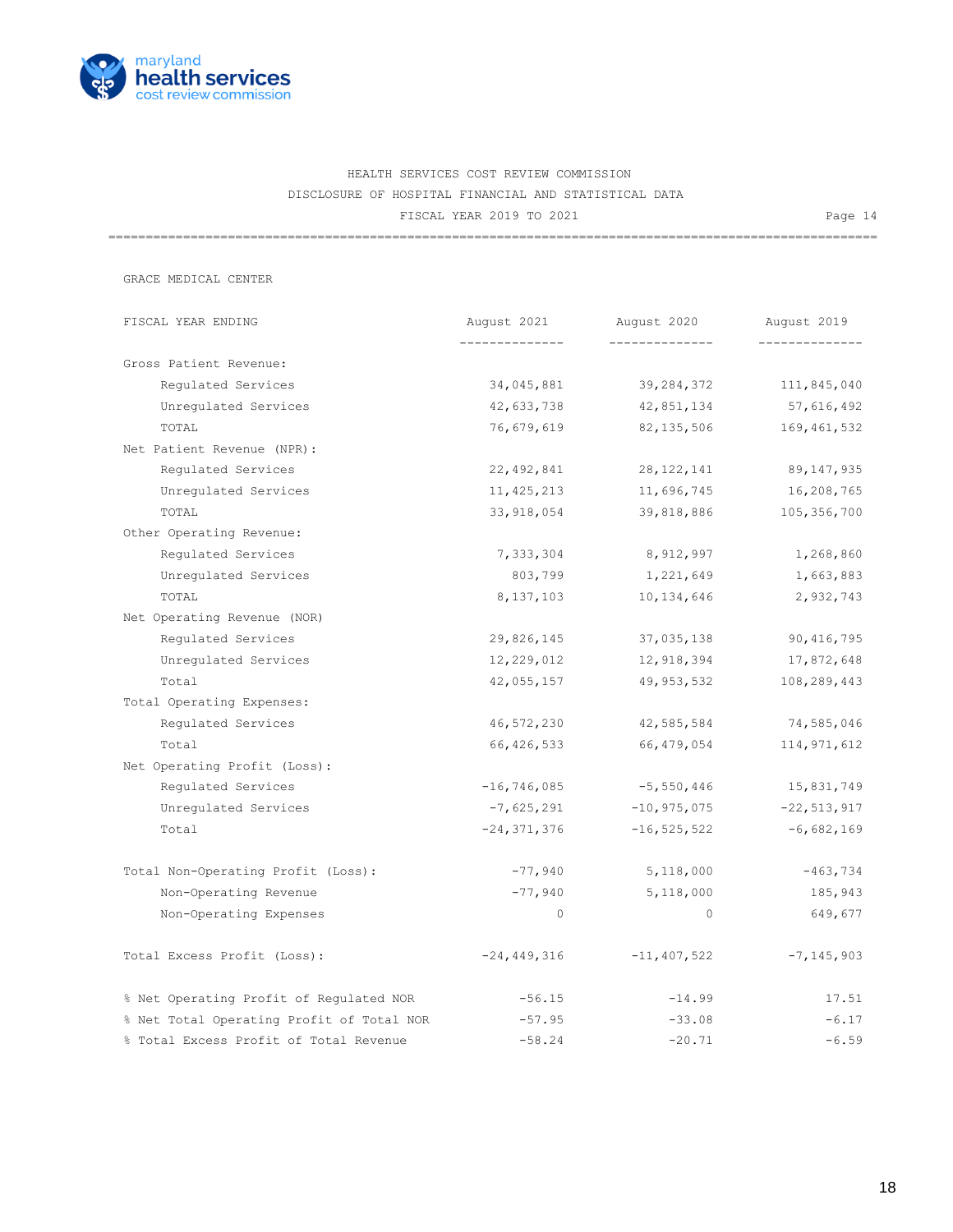

=======================================================================================================

GREATER BALTIMORE MEDICAL CENTER

| FISCAL YEAR ENDING                        | June 2021     | June 2020       | June 2019     |
|-------------------------------------------|---------------|-----------------|---------------|
| Gross Patient Revenue:                    |               |                 |               |
| Requlated Services                        | 526, 375, 702 | 472,544,399     | 477, 483, 471 |
| Unregulated Services                      | 189,577,500   | 162,694,809     | 176,043,738   |
| TOTAL                                     | 715, 953, 202 | 635, 239, 208   | 653,527,209   |
| Net Patient Revenue (NPR):                |               |                 |               |
| Regulated Services                        | 452,306,666   | 403,023,145     | 410, 372, 109 |
| Unregulated Services                      | 90,522,334    | 76,645,063      | 88,767,640    |
| TOTAL                                     | 542,829,000   | 479,668,208     | 499,139,749   |
| Other Operating Revenue:                  |               |                 |               |
| Regulated Services                        | 18,939,193    | 17,276,929      | 7,417,887     |
| Unregulated Services                      | 10,370,807    | 13,346,071      | 11,907,413    |
| TOTAL                                     | 29,310,000    | 30,623,000      | 19,325,300    |
| Net Operating Revenue (NOR)               |               |                 |               |
| Requlated Services                        | 471, 245, 859 | 420,300,074     | 417,789,996   |
| Unregulated Services                      | 100,893,141   | 89,991,134      | 100,675,053   |
| Total                                     | 572,139,000   | 510,291,208     | 518,465,049   |
| Total Operating Expenses:                 |               |                 |               |
| Regulated Services                        | 398,388,943   | 377,518,059     | 383, 350, 086 |
| Total                                     | 557,120,000   | 514,005,000     | 524,072,000   |
| Net Operating Profit (Loss):              |               |                 |               |
| Regulated Services                        | 72,856,916    | 42,782,016      | 34,439,910    |
| Unregulated Services                      | $-57,837,916$ | $-46, 495, 808$ | $-40,046,861$ |
| Total                                     | 15,019,000    | $-3, 713, 792$  | $-5,606,951$  |
| Total Non-Operating Profit (Loss):        | 11,021,000    | 4,738,790       | 16,884,000    |
| Non-Operating Revenue                     | 54,423,000    | 12,508,790      | 24, 242, 000  |
| Non-Operating Expenses                    | 43,402,000    | 7,770,000       | 7,358,000     |
| Total Excess Profit (Loss):               | 26,040,000    | 1,024,998       | 11,277,049    |
| % Net Operating Profit of Regulated NOR   | 15.46         | 10.18           | 8.24          |
| % Net Total Operating Profit of Total NOR | 2.63          | $-0.73$         | $-1.08$       |
| % Total Excess Profit of Total Revenue    | 4.16          | 0.20            | 2.08          |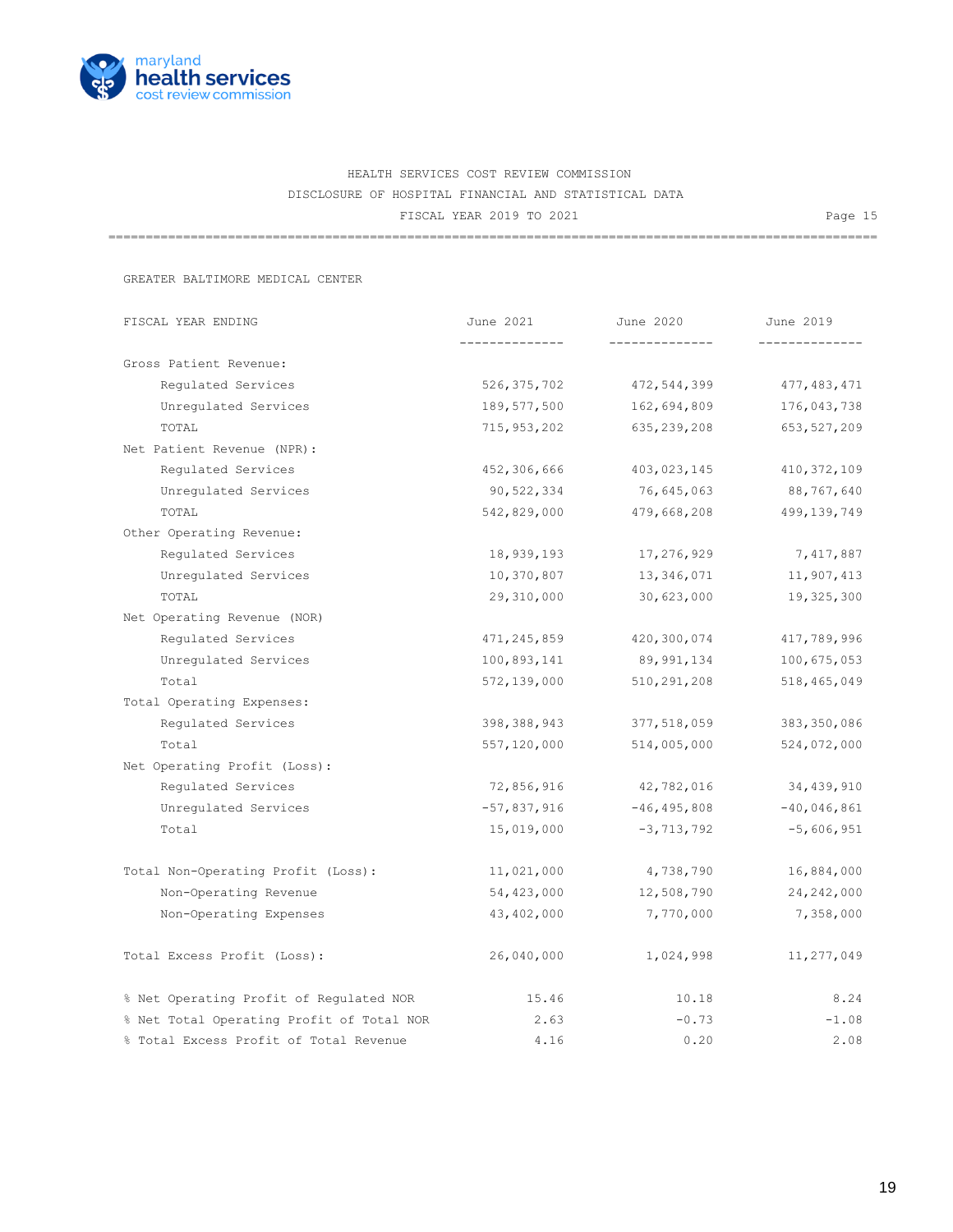

=======================================================================================================

HOLY CROSS HOSPITAL

| FISCAL YEAR ENDING                        | June 2021     | June 2020     | June 2019     |
|-------------------------------------------|---------------|---------------|---------------|
| Gross Patient Revenue:                    |               | ------------  | -----------   |
| Regulated Services                        | 554, 474, 700 | 512,631,200   | 518,074,400   |
| Unregulated Services                      | 37,873,569    | 38,633,840    | 39,683,184    |
| TOTAL                                     | 592,348,269   | 551,265,040   | 557, 757, 584 |
| Net Patient Revenue (NPR):                |               |               |               |
| Requlated Services                        | 480,661,258   | 437, 412, 272 | 440,682,016   |
| Unregulated Services                      | 14,156,837    | 15,918,059    | 16,060,784    |
| TOTAL                                     | 494,818,095   | 453, 330, 331 | 456,742,799   |
| Other Operating Revenue:                  |               |               |               |
| Regulated Services                        | 17,880,918    | 26,105,960    | 3,035,796     |
| Unregulated Services                      | 21,033,176    | 16,547,387    | 15,196,542    |
| TOTAL                                     | 38,914,094    | 42,653,347    | 18,232,339    |
| Net Operating Revenue (NOR)               |               |               |               |
| Regulated Services                        | 498,542,176   | 463,518,232   | 443, 717, 812 |
| Unregulated Services                      | 35,190,013    | 32,465,446    | 31, 257, 326  |
| Total                                     | 533,732,189   | 495,983,679   | 474, 975, 138 |
| Total Operating Expenses:                 |               |               |               |
| Requlated Services                        | 422,978,849   | 400,562,971   | 385, 122, 739 |
| Total                                     | 483,109,666   | 454,866,398   | 439, 449, 407 |
| Net Operating Profit (Loss):              |               |               |               |
| Regulated Services                        | 75,563,327    | 62,955,261    | 58,595,073    |
| Unregulated Services                      | $-24,940,803$ | $-21,837,980$ | $-23,069,342$ |
| Total                                     | 50,622,523    | 41, 117, 281  | 35, 525, 731  |
| Total Non-Operating Profit (Loss):        | 96, 177, 110  | 8,799,831     | 9,594,000     |
| Non-Operating Revenue                     | 90,523,792    | 8,799,831     | 9,594,000     |
| Non-Operating Expenses                    | $-5,653,318$  | $\circ$       | $\circ$       |
| Total Excess Profit (Loss):               | 146,799,633   | 49, 917, 112  | 45, 119, 731  |
| % Net Operating Profit of Regulated NOR   | 15.16         | 13.58         | 13.21         |
| % Net Total Operating Profit of Total NOR | 9.48          | 8.29          | 7.48          |
| % Total Excess Profit of Total Revenue    | 23.52         | 9.89          | 9.31          |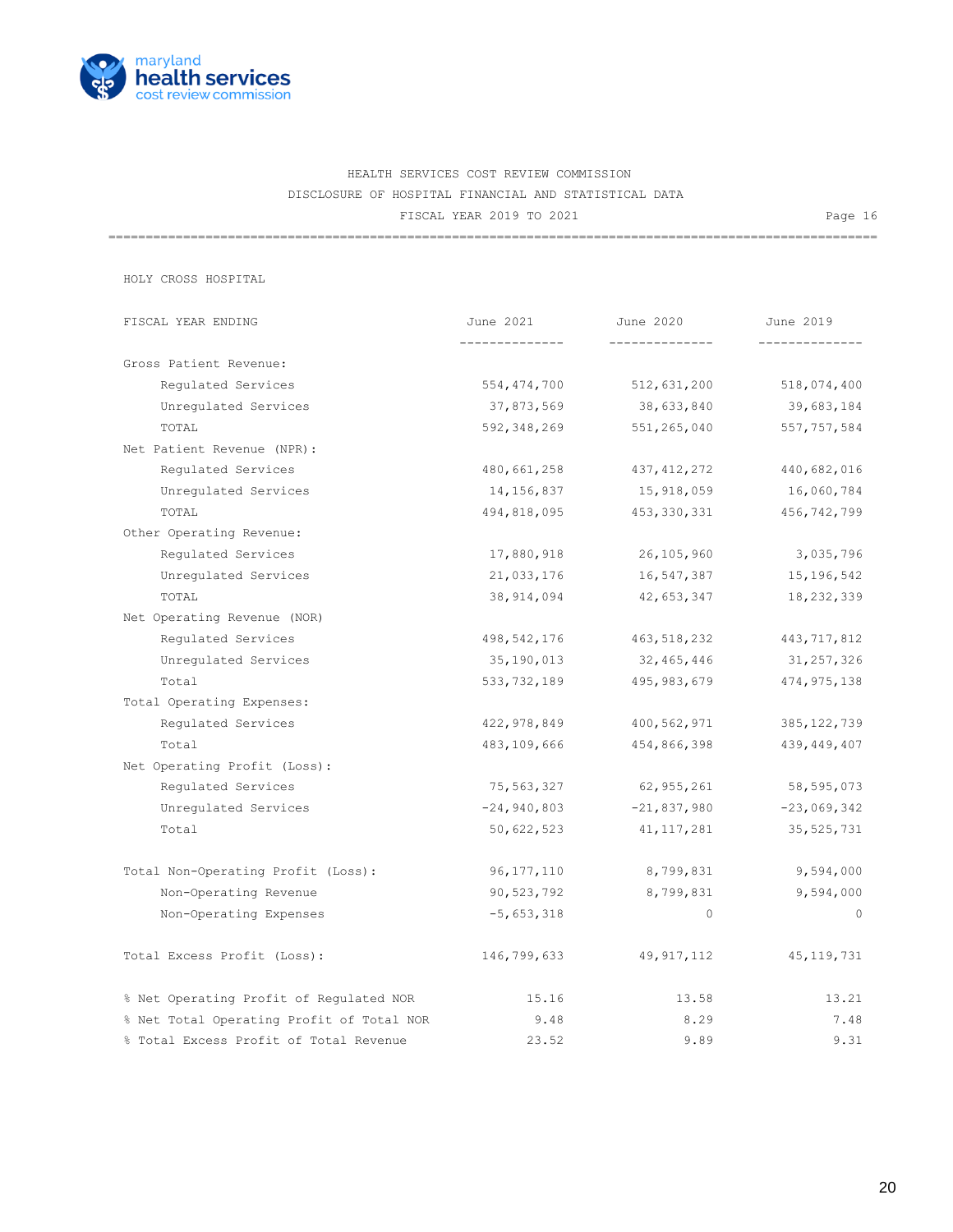

=======================================================================================================

HOLY CROSS HOSPITAL-GERMANTOWN

| FISCAL YEAR ENDING                        | June 2021      | June 2020      | June 2019       |
|-------------------------------------------|----------------|----------------|-----------------|
|                                           | -------------- | ______________ | ------------    |
| Gross Patient Revenue:                    |                |                |                 |
| Requlated Services                        | 131,583,100    | 119,447,100    | 111,194,100     |
| Unregulated Services                      | 2,077,878      | 1,756,775      | 1,668,081       |
| TOTAL                                     | 133,660,978    | 121,203,875    | 112,862,181     |
| Net Patient Revenue (NPR):                |                |                |                 |
| Regulated Services                        | 116,907,566    | 100,796,727    | 95,502,148      |
| Unregulated Services                      | 634,979        | 478,260        | 503,719         |
| TOTAL                                     | 117,542,545    | 101,274,987    | 96,005,867      |
| Other Operating Revenue:                  |                |                |                 |
| Regulated Services                        | 3,953,743      | 1,204,727      | 552,369         |
| Unregulated Services                      | 617,352        | 770,895        | 767,631         |
| TOTAL                                     | 4,571,095      | 1,975,622      | 1,320,000       |
| Net Operating Revenue (NOR)               |                |                |                 |
| Regulated Services                        | 120,861,308    | 102,001,454    | 96,054,517      |
| Unregulated Services                      | 1,252,331      | 1,249,155      | 1,271,350       |
| Total                                     | 122, 113, 640  | 103,250,609    | 97, 325, 867    |
| Total Operating Expenses:                 |                |                |                 |
| Regulated Services                        | 113,817,014    | 99,564,175     | 98,064,456      |
| Total                                     | 123,537,343    | 108,611,288    | 108,725,994     |
| Net Operating Profit (Loss):              |                |                |                 |
| Regulated Services                        | 7,044,294      | 2,437,279      | $-2,009,939$    |
| Unregulated Services                      | $-8,467,997$   | $-7,797,958$   | $-9,390,188$    |
| Total                                     | $-1,423,703$   | $-5,360,679$   | $-11, 400, 127$ |
| Total Non-Operating Profit (Loss):        | $-471,497$     | $-473, 244$    | 6,442,236       |
| Non-Operating Revenue                     | $-471, 497$    | $\Omega$       | 6,442,236       |
| Non-Operating Expenses                    | $\circ$        | 473,244        | $\Omega$        |
| Total Excess Profit (Loss):               | $-1,895,200$   | $-5,833,923$   | $-4,957,891$    |
| % Net Operating Profit of Regulated NOR   | 5.83           | 2.39           | $-2.09$         |
| % Net Total Operating Profit of Total NOR | $-1.17$        | $-5.19$        | $-11.71$        |
| % Total Excess Profit of Total Revenue    | $-1.56$        | $-5.65$        | $-4.78$         |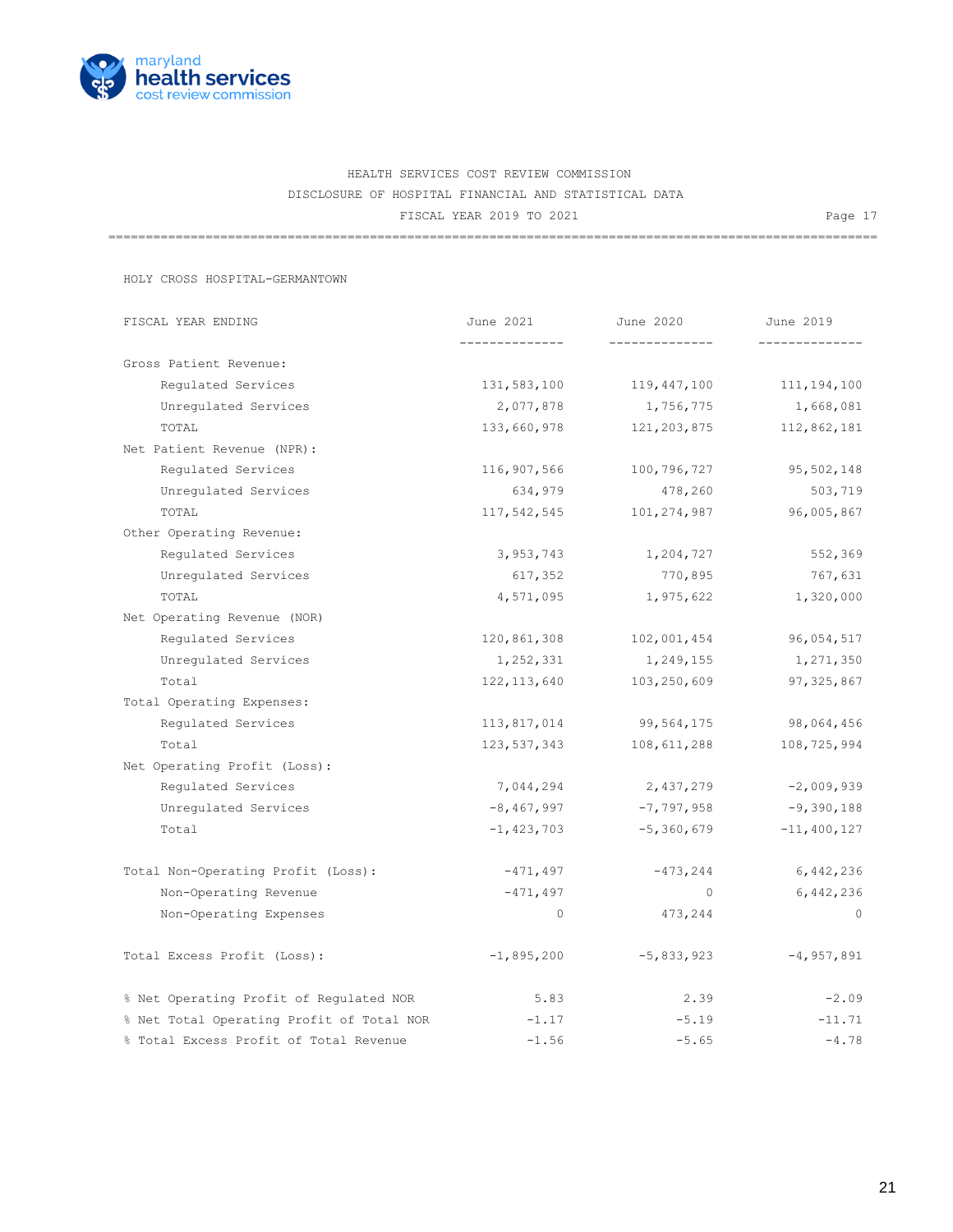

=======================================================================================================

HOWARD COUNTY GENERAL HOSPITAL

| FISCAL YEAR ENDING                        | June 2021     | June 2020      | June 2019      |
|-------------------------------------------|---------------|----------------|----------------|
|                                           | ------------- | -------------- |                |
| Gross Patient Revenue:                    |               |                |                |
| Requlated Services                        | 320,587,891   | 300,728,775    | 307,991,683    |
| Unregulated Services                      | $\Omega$      | $\Omega$       | $\bigcirc$     |
| TOTAL                                     | 320,587,891   | 300,728,775    | 307,991,683    |
| Net Patient Revenue (NPR):                |               |                |                |
| Regulated Services                        | 277,687,901   | 253,702,797    | 259,721,683    |
| Unregulated Services                      | $\Omega$      | $\Omega$       | $\Omega$       |
| TOTAL                                     | 277,687,901   | 253,702,797    | 259,721,683    |
| Other Operating Revenue:                  |               |                |                |
| Regulated Services                        | 4,759         | $-256,888$     | 6,929          |
| Unregulated Services                      | 19,445,784    | 19,404,645     | 5,656,810      |
| TOTAL                                     | 19,450,543    | 19,147,757     | 5,663,739      |
| Net Operating Revenue (NOR)               |               |                |                |
| Regulated Services                        | 277,692,660   | 253,445,909    | 259,728,612    |
| Unregulated Services                      | 19,445,784    | 19,404,645     | 5,656,810      |
| Total                                     | 297,138,444   | 272,850,554    | 265, 385, 422  |
| Total Operating Expenses:                 |               |                |                |
| Regulated Services                        | 269,575,308   | 251,561,640    | 252,885,875    |
| Total                                     | 284, 351, 000 | 266,130,597    | 266,793,376    |
| Net Operating Profit (Loss):              |               |                |                |
| Regulated Services                        | 8,117,352     | 1,884,269      | 6,842,737      |
| Unregulated Services                      | 4,670,092     | 4,835,688      | $-8, 250, 691$ |
| Total                                     | 12,787,444    | 6,719,957      | $-1,407,954$   |
| Total Non-Operating Profit (Loss):        | 42,029,443    | $-6,408,260$   | 19,790,937     |
| Non-Operating Revenue                     | 42, 235, 443  | 8,553,143      | 26, 255, 561   |
| Non-Operating Expenses                    | 206,000       | 14,961,403     | 6,464,624      |
| Total Excess Profit (Loss):               | 54,816,887    | 311,697        | 18,382,983     |
| % Net Operating Profit of Regulated NOR   | 2.92          | 0.74           | 2.63           |
| % Net Total Operating Profit of Total NOR | 4.30          | 2.46           | $-0.53$        |
| % Total Excess Profit of Total Revenue    | 16.15         | 0.11           | 6.30           |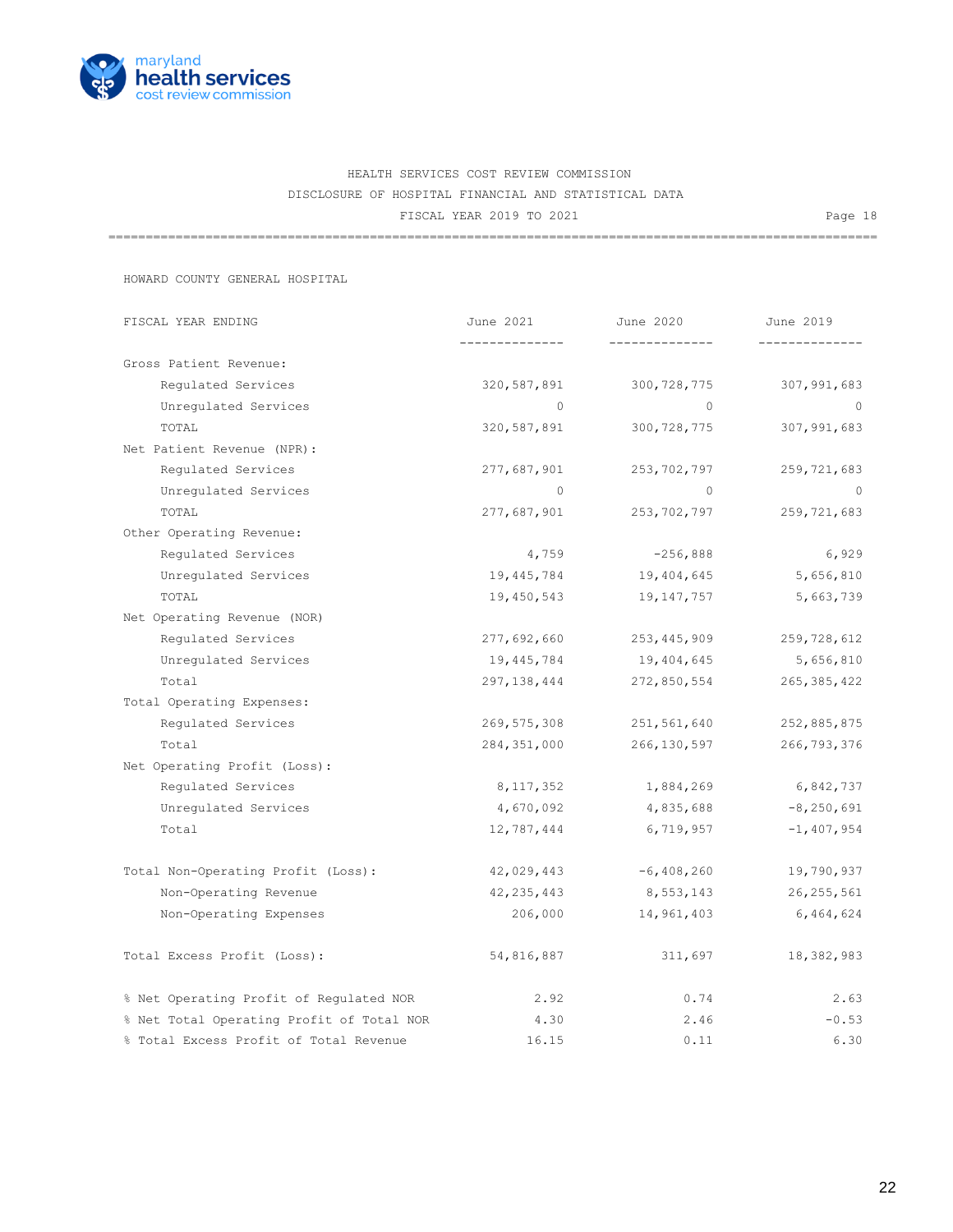

=======================================================================================================

JOHNS HOPKINS BAYVIEW MEDICAL CENTER

| FISCAL YEAR ENDING                        | June 2021     | June 2020       | June 2019      |
|-------------------------------------------|---------------|-----------------|----------------|
| Gross Patient Revenue:                    |               | --------------  |                |
| Regulated Services                        | 754,928,731   | 666, 316, 478   | 691,568,318    |
| Unregulated Services                      | 5,463,777     | 5,545,559       | 5,241,600      |
| TOTAL                                     | 760,392,508   | 671,862,037     | 696,809,918    |
| Net Patient Revenue (NPR):                |               |                 |                |
| Requlated Services                        | 626,485,979   | 554, 247, 032   | 578,580,718    |
| Unregulated Services                      | 5,256,287     | 5,334,999       | 5,042,300      |
| TOTAL                                     | 631,742,266   | 559,582,031     | 583,623,018    |
| Other Operating Revenue:                  |               |                 |                |
| Regulated Services                        | 6,771,398     | 8,914,127       | 8,207,813      |
| Unregulated Services                      | 78, 337, 748  | 100,553,834     | 56,269,587     |
| TOTAL                                     | 85,109,146    | 109,467,961     | 64, 477, 400   |
| Net Operating Revenue (NOR)               |               |                 |                |
| Regulated Services                        | 633, 257, 377 | 563, 161, 159   | 586,788,532    |
| Unregulated Services                      | 83,594,035    | 105,888,833     | 61,311,887     |
| Total                                     | 716,851,412   | 669,049,993     | 648,100,418    |
| Total Operating Expenses:                 |               |                 |                |
| Regulated Services                        | 637,179,346   | 597,499,315     | 582,360,399    |
| Total                                     | 714,247,000   | 671,878,000     | 652,464,000    |
| Net Operating Profit (Loss):              |               |                 |                |
| Regulated Services                        | $-3,921,970$  | $-34, 338, 156$ | 4,428,133      |
| Unregulated Services                      | 6,526,382     | 31,510,148      | $-8,791,715$   |
| Total                                     | 2,604,412     | $-2,828,007$    | $-4, 363, 582$ |
| Total Non-Operating Profit (Loss):        | 25,378,000    | $-6,964,000$    | 3,576,000      |
| Non-Operating Revenue                     | 25,378,000    | 372,000         | 3,576,000      |
| Non-Operating Expenses                    | $\circ$       | 7,336,000       | $\circ$        |
| Total Excess Profit (Loss):               | 27,982,412    | $-9,792,007$    | $-787,582$     |
| % Net Operating Profit of Regulated NOR   | $-0.62$       | $-6.10$         | 0.75           |
| % Net Total Operating Profit of Total NOR | 0.36          | $-0.42$         | $-0.67$        |
| % Total Excess Profit of Total Revenue    | 3.77          | $-1.46$         | $-0.12$        |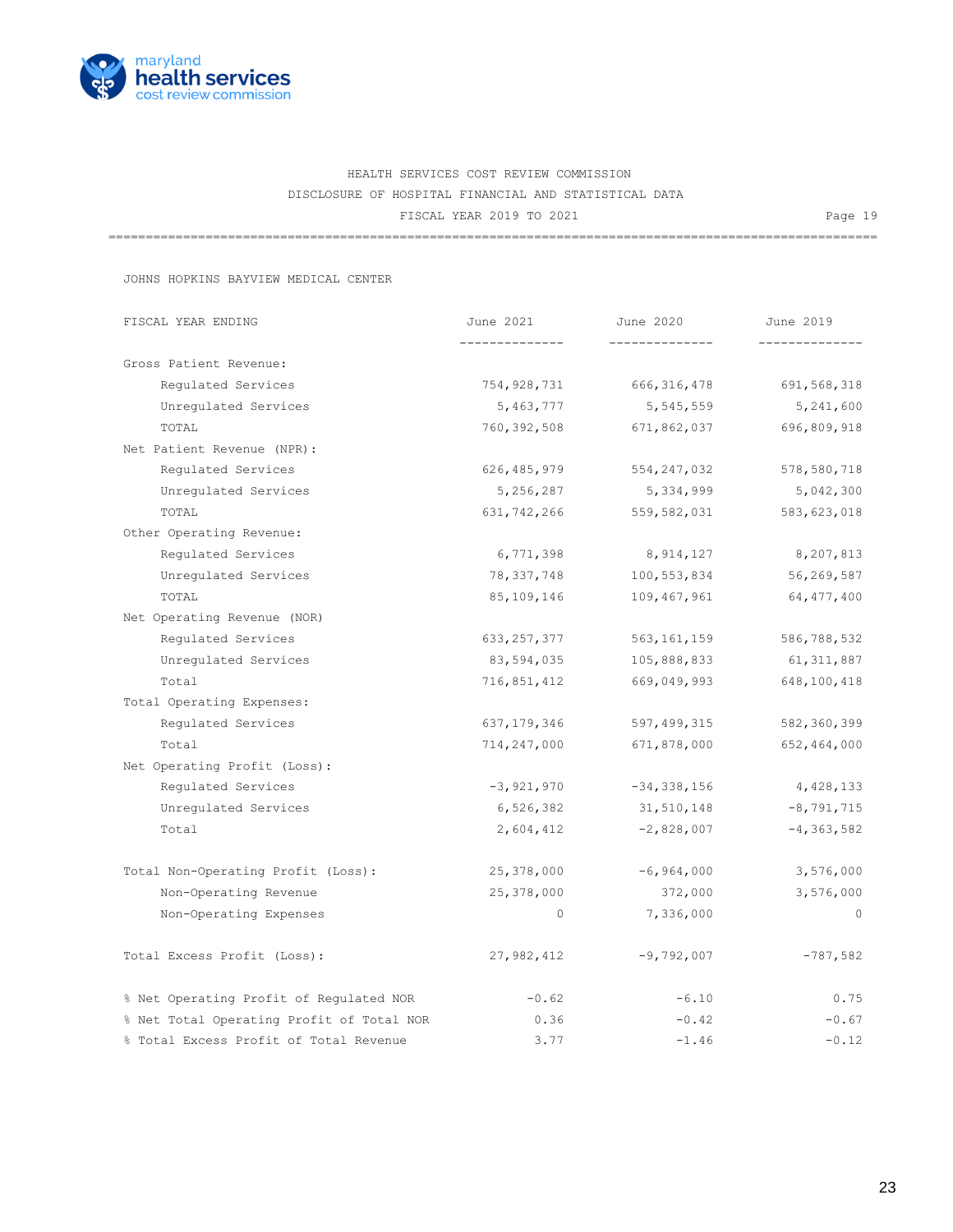

=======================================================================================================

JOHNS HOPKINS HOSPITAL

| FISCAL YEAR ENDING                        | June 2021        | June 2020       | June 2019     |
|-------------------------------------------|------------------|-----------------|---------------|
| Gross Patient Revenue:                    |                  |                 |               |
| Requlated Services                        | 2,759,868,230    | 2,468,450,148   | 2,474,648,830 |
| Unregulated Services                      | 21,761,200       | 20,733,152      | 20,059,500    |
| TOTAL                                     | 2,781,629,430    | 2,489,183,300   | 2,494,708,330 |
| Net Patient Revenue (NPR):                |                  |                 |               |
| Regulated Services                        | 2, 314, 133, 230 | 2,037,901,348   | 2,084,739,830 |
| Unregulated Services                      | 21,761,200       | 20,733,152      | 20,059,500    |
| TOTAL                                     | 2,335,894,430    | 2,058,634,500   | 2,104,799,330 |
| Other Operating Revenue:                  |                  |                 |               |
| Regulated Services                        | 43,887,873       | 44,621,400      | 43,274,600    |
| Unregulated Services                      | 573,364,700      | 514,246,300     | 379,616,100   |
| TOTAL                                     | 617, 252, 573    | 558,867,700     | 422,890,700   |
| Net Operating Revenue (NOR)               |                  |                 |               |
| Regulated Services                        | 2,358,021,103    | 2,082,522,748   | 2,128,014,430 |
| Unregulated Services                      | 595,125,900      | 534,979,452     | 399,675,600   |
| Total                                     | 2,953,147,003    | 2,617,502,200   | 2,527,690,030 |
| Total Operating Expenses:                 |                  |                 |               |
| Regulated Services                        | 2, 262, 771, 100 | 2,160,287,500   | 2,094,922,200 |
| Total                                     | 2,809,105,000    | 2,658,945,000   | 2,476,117,000 |
| Net Operating Profit (Loss):              |                  |                 |               |
| Regulated Services                        | 95,250,003       | $-77,764,752$   | 33,092,230    |
| Unregulated Services                      | 48,792,000       | 36,321,952      | 18,480,800    |
| Total                                     | 144,042,003      | $-41, 442, 800$ | 51, 573, 030  |
| Total Non-Operating Profit (Loss):        | 280,684,400      | $-67,515,000$   | $-5,369,000$  |
| Non-Operating Revenue                     | 239,133,900      | 16,154,000      | 45, 333, 000  |
| Non-Operating Expenses                    | $-41,550,500$    | 83,669,000      | 50,702,000    |
| Total Excess Profit (Loss):               | 424,726,403      | $-108,957,800$  | 46,204,030    |
| % Net Operating Profit of Regulated NOR   | 4.04             | $-3.73$         | 1.56          |
| % Net Total Operating Profit of Total NOR | 4.88             | $-1.58$         | 2.04          |
| % Total Excess Profit of Total Revenue    | 13.30            | $-4.14$         | 1.80          |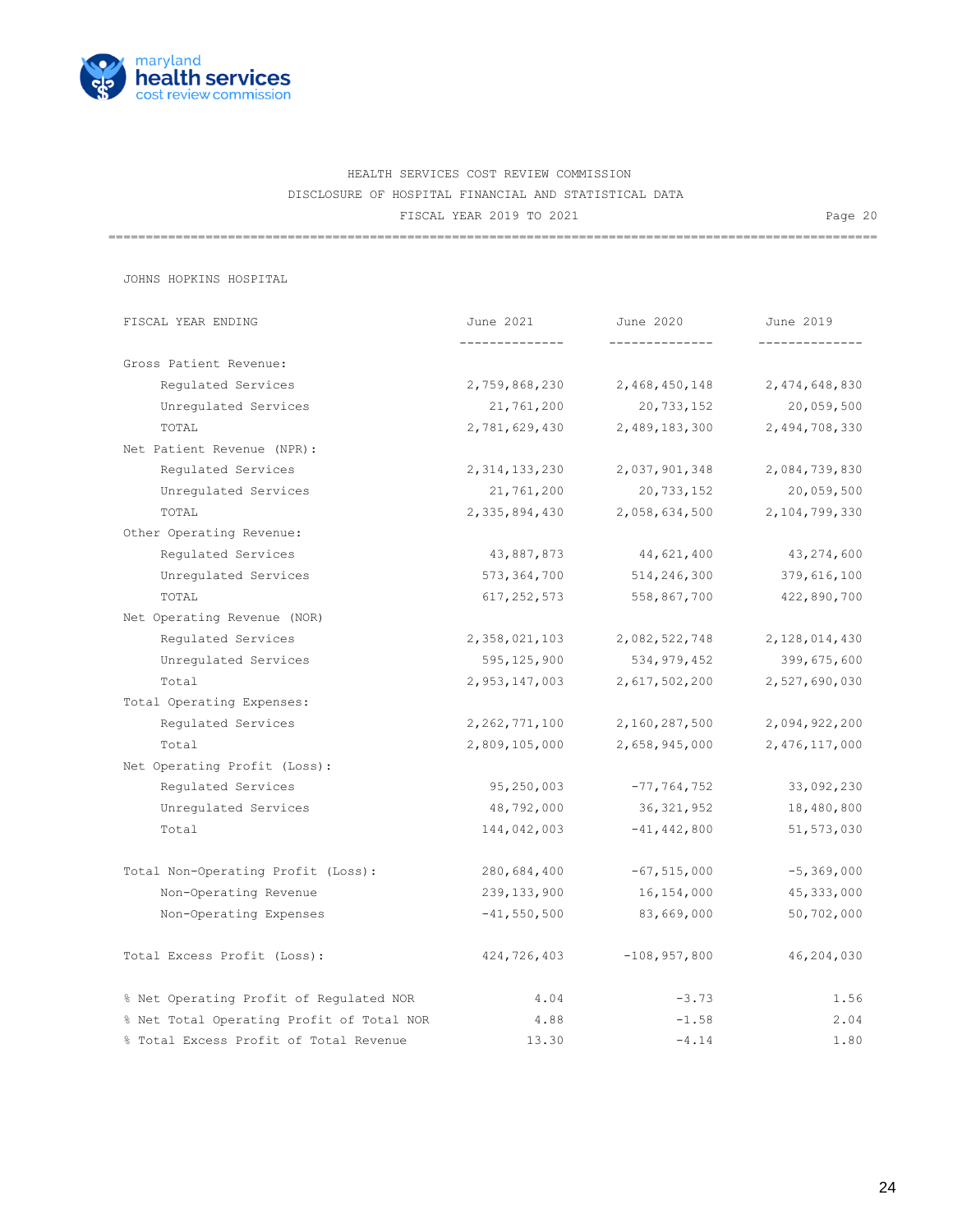

=======================================================================================================

#### LEVINDALE

| FISCAL YEAR ENDING                        | June 2021       | June 2020      | June 2019    |
|-------------------------------------------|-----------------|----------------|--------------|
|                                           |                 |                | ------------ |
| Gross Patient Revenue:                    |                 |                |              |
| Requlated Services                        | 55, 385, 277    | 63, 226, 315   | 60, 471, 262 |
| Unregulated Services                      | 33, 152, 355    | 32, 331, 135   | 32,979,164   |
| TOTAL                                     | 88,537,632      | 95,557,450     | 93, 450, 426 |
| Net Patient Revenue (NPR):                |                 |                |              |
| Regulated Services                        | 45,873,438      | 51,807,185     | 50,839,588   |
| Unregulated Services                      | 26,985,489      | 26,478,506     | 26,605,259   |
| TOTAL                                     | 72,858,927      | 78,285,691     | 77,444,847   |
| Other Operating Revenue:                  |                 |                |              |
| Regulated Services                        | 1,782,259       | 6,247,472      | 1,827,219    |
| Unregulated Services                      | 132,713         | 165,380        | 191,786      |
| TOTAL                                     | 1,914,972       | 6,412,852      | 2,019,005    |
| Net Operating Revenue (NOR)               |                 |                |              |
| Regulated Services                        | 47,655,697      | 58,054,657     | 52,666,807   |
| Unregulated Services                      | 27, 118, 202    | 26,643,886     | 26,797,045   |
| Total                                     | 74,773,899      | 84,698,543     | 79,463,852   |
| Total Operating Expenses:                 |                 |                |              |
| Regulated Services                        | 45,060,792      | 45, 914, 923   | 43,558,391   |
| Total                                     | 83,730,282      | 80,836,830     | 77,813,184   |
| Net Operating Profit (Loss):              |                 |                |              |
| Regulated Services                        | 2,594,905       | 12, 139, 734   | 9,108,416    |
| Unregulated Services                      | $-11, 551, 288$ | $-8, 278, 021$ | $-7,457,748$ |
| Total                                     | $-8,956,383$    | 3,861,713      | 1,650,668    |
| Total Non-Operating Profit (Loss):        | 4,556,655       | 971,334        | 1,379,857    |
| Non-Operating Revenue                     | 4,556,655       | 971,334        | 1,379,857    |
| Non-Operating Expenses                    | $\circ$         | $\circ$        | $\circ$      |
| Total Excess Profit (Loss):               | $-4,399,728$    | 4,833,047      | 3,030,525    |
| % Net Operating Profit of Regulated NOR   | 5.45            | 20.91          | 17.29        |
| % Net Total Operating Profit of Total NOR | $-11.98$        | 4.56           | 2.08         |
| % Total Excess Profit of Total Revenue    | $-5.55$         | 5.64           | 3.75         |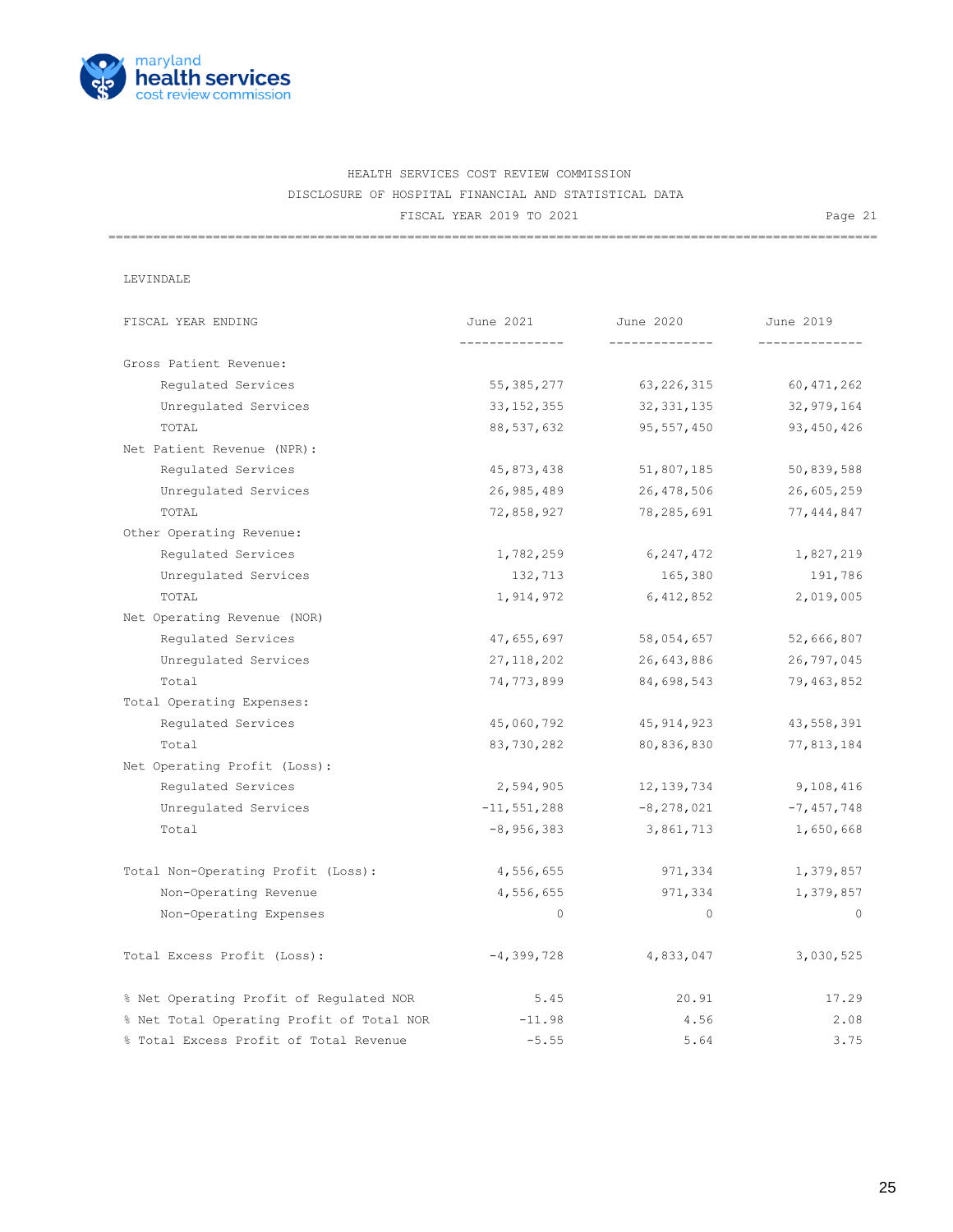

=======================================================================================================

MEDSTAR FRANKLIN SQUARE

| FISCAL YEAR ENDING        |                                           | June 2021       | June 2020      | June 2019     |
|---------------------------|-------------------------------------------|-----------------|----------------|---------------|
| Gross Patient Revenue:    |                                           |                 | -------------- |               |
|                           | Regulated Services                        | 604,526,007     | 590,598,154    | 554,968,578   |
|                           | Unregulated Services                      | 202,760,555     | 178,756,120    | 166,026,329   |
| TOTAL                     |                                           | 807,286,563     | 769,354,274    | 720,994,906   |
|                           | Net Patient Revenue (NPR):                |                 |                |               |
|                           | Requlated Services                        | 491,064,953     | 500,159,267    | 477, 487, 875 |
|                           | Unregulated Services                      | 92,300,047      | 80,003,397     | 77,347,381    |
| TOTAL                     |                                           | 583, 365, 001   | 580, 162, 665  | 554,835,256   |
| Other Operating Revenue:  |                                           |                 |                |               |
|                           | Regulated Services                        | 23,408,091      | 2,111,068      | 1,069,413     |
|                           | Unregulated Services                      | 10,917,462      | 16,166,903     | 7,858,087     |
| TOTAL                     |                                           | 34, 325, 554    | 18,277,971     | 8,927,500     |
|                           | Net Operating Revenue (NOR)               |                 |                |               |
|                           | Regulated Services                        | 514,473,045     | 502, 270, 335  | 478,557,288   |
|                           | Unregulated Services                      | 103,217,510     | 96,170,301     | 85,205,469    |
| Total                     |                                           | 617,690,554     | 598,440,636    | 563, 762, 757 |
| Total Operating Expenses: |                                           |                 |                |               |
|                           | Requlated Services                        | 468,815,665     | 422,780,556    | 422,701,617   |
| Total                     |                                           | 613,396,845     | 549,838,800    | 538,458,852   |
|                           | Net Operating Profit (Loss):              |                 |                |               |
|                           | Regulated Services                        | 45,657,380      | 79,489,779     | 55,855,671    |
|                           | Unregulated Services                      | $-41, 363, 670$ | $-30,887,943$  | $-30,551,766$ |
| Total                     |                                           | 4,293,709       | 48,601,836     | 25,303,905    |
|                           | Total Non-Operating Profit (Loss):        | 1,241,350       | $-507,611$     | 469,063       |
|                           | Non-Operating Revenue                     | 1,570,650       | 538,573        | 548,468       |
|                           | Non-Operating Expenses                    | 329,300         | 1,046,184      | 79,405        |
|                           | Total Excess Profit (Loss):               | 5,535,059       | 48,094,225     | 25,772,968    |
|                           | % Net Operating Profit of Regulated NOR   | 8.87            | 15.83          | 11.67         |
|                           | % Net Total Operating Profit of Total NOR | 0.70            | 8.12           | 4.49          |
|                           | % Total Excess Profit of Total Revenue    | 0.89            | 8.03           | 4.57          |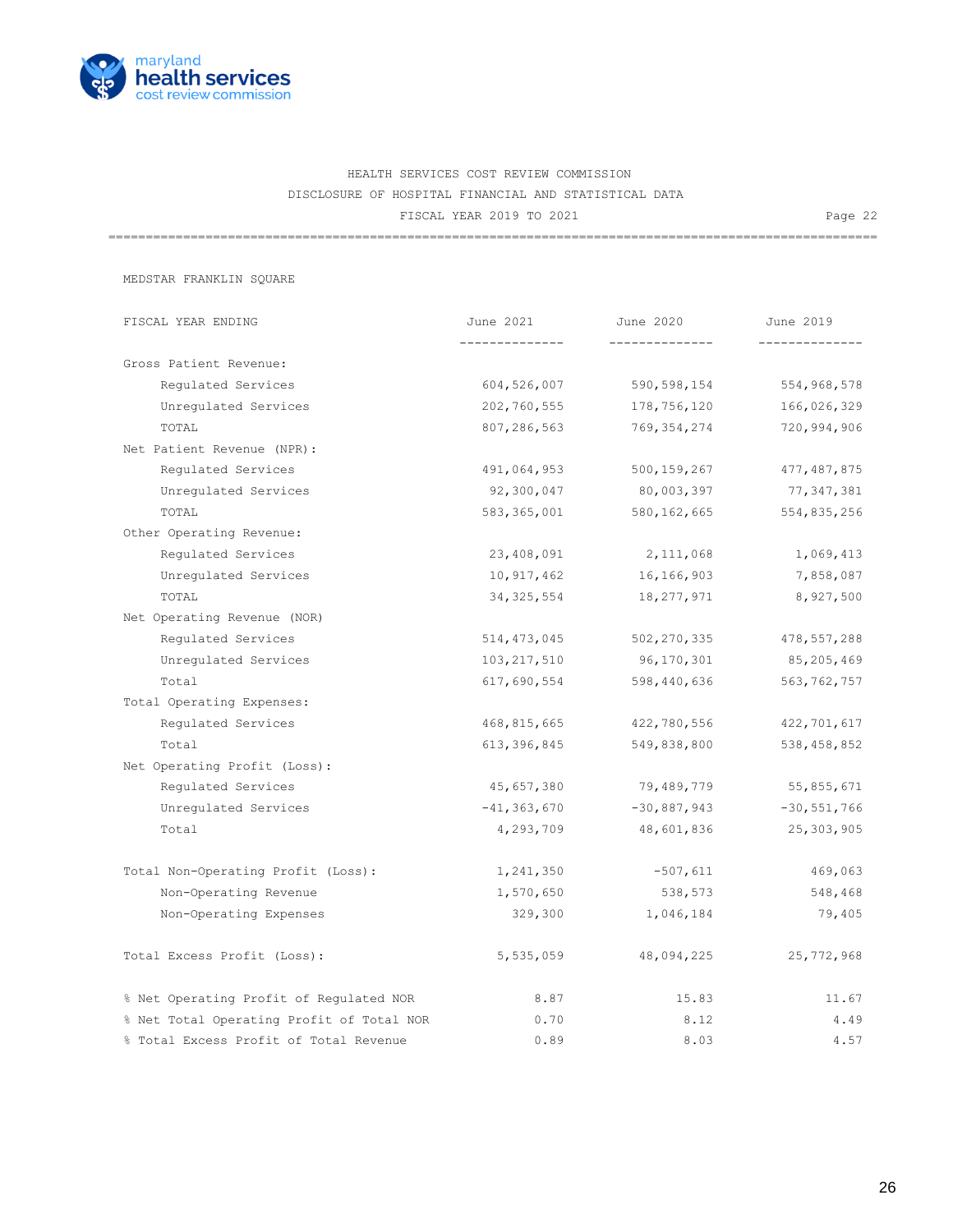

=======================================================================================================

MEDSTAR GOOD SAMARITAN

| FISCAL YEAR ENDING                        | June 2021<br>-------------- | June 2020<br>-------------- | June 2019<br>------------ |
|-------------------------------------------|-----------------------------|-----------------------------|---------------------------|
| Gross Patient Revenue:                    |                             |                             |                           |
| Regulated Services                        | 287, 494, 143               | 269,019,867                 | 256,874,421               |
| Unregulated Services                      | 60,836,288                  | 52,857,047                  | 50,277,069                |
| TOTAL                                     | 348,330,431                 | 321,876,914                 | 307, 151, 490             |
| Net Patient Revenue (NPR):                |                             |                             |                           |
| Requlated Services                        | 229,502,213                 | 218,626,284                 | 212,624,451               |
| Unregulated Services                      | 30,547,195                  | 26,085,669                  | 24, 123, 429              |
| TOTAL                                     | 260,049,408                 | 244,711,953                 | 236,747,880               |
| Other Operating Revenue:                  |                             |                             |                           |
| Regulated Services                        | 9,000,121                   | 9,671,450                   | 2,525,821                 |
| Unregulated Services                      | 11,468,477                  | 9,960,931                   | 9,136,200                 |
| TOTAL                                     | 20,468,599                  | 19,632,382                  | 11,662,021                |
| Net Operating Revenue (NOR)               |                             |                             |                           |
| Regulated Services                        | 238,502,334                 | 228, 297, 735               | 215, 150, 272             |
| Unregulated Services                      | 42,015,673                  | 36,046,600                  | 33,259,629                |
| Total                                     | 280,518,007                 | 264, 344, 335               | 248,409,901               |
| Total Operating Expenses:                 |                             |                             |                           |
| Requlated Services                        | 226,292,444                 | 214,016,425                 | 210,199,049               |
| Total                                     | 292,805,277                 | 263,976,142                 | 261, 186, 698             |
| Net Operating Profit (Loss):              |                             |                             |                           |
| Regulated Services                        | 12,209,891                  | 14,281,310                  | 4,951,222                 |
| Unregulated Services                      | $-24, 497, 161$             | $-13,913,117$               | $-17,728,020$             |
| Total                                     | $-12, 287, 270$             | 368,193                     | $-12,776,798$             |
| Total Non-Operating Profit (Loss):        | 3,755,666                   | 704,888                     | 1,885,931                 |
| Non-Operating Revenue                     | 3,966,729                   | 1,492,331                   | 1,885,931                 |
| Non-Operating Expenses                    | 211,063                     | 787,443                     | $\circ$                   |
| Total Excess Profit (Loss):               | $-8,531,604$                | 1,073,080                   | $-10,890,867$             |
| % Net Operating Profit of Regulated NOR   | 5.12                        | 6.26                        | 2.30                      |
| % Net Total Operating Profit of Total NOR | $-4.38$                     | 0.14                        | $-5.14$                   |
| % Total Excess Profit of Total Revenue    | $-3.00$                     | 0.40                        | $-4.35$                   |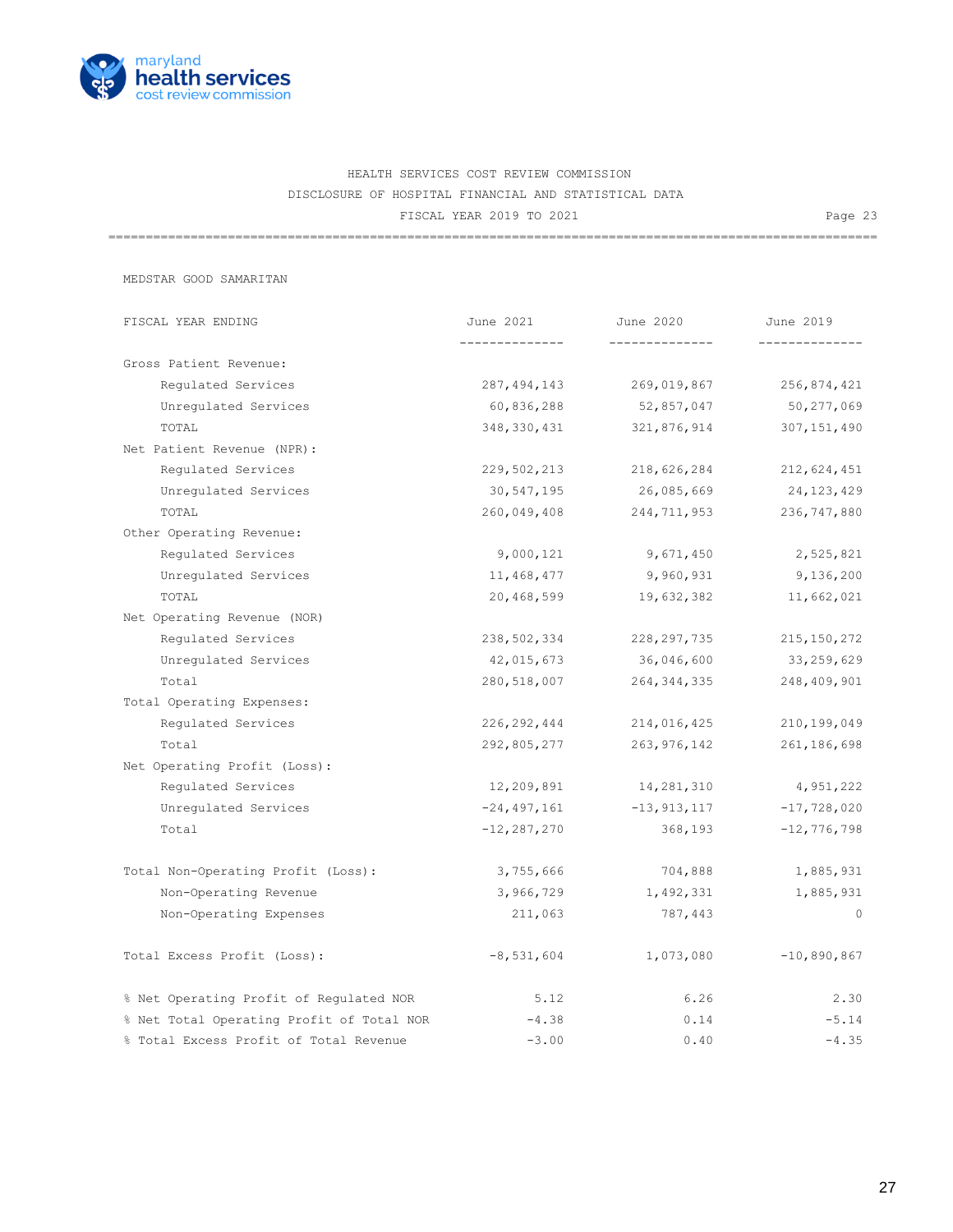

=======================================================================================================

MEDSTAR HARBOR HOSPITAL CENTER

| FISCAL YEAR ENDING                        | June 2021      | June 2020      | June 2019      |
|-------------------------------------------|----------------|----------------|----------------|
|                                           | -------------- | -------------- | -------------- |
| Gross Patient Revenue:                    |                |                |                |
| Requlated Services                        | 199,007,063    | 183,866,230    | 187, 755, 788  |
| Unregulated Services                      | 42,848,490     | 42,724,264     | 48, 114, 212   |
| TOTAL                                     | 241,855,554    | 226,590,494    | 235,870,000    |
| Net Patient Revenue (NPR):                |                |                |                |
| Regulated Services                        | 160, 174, 428  | 147, 126, 115  | 154, 104, 141  |
| Unregulated Services                      | 19,544,906     | 19,168,825     | 24,018,699     |
| TOTAL                                     | 179,719,334    | 166,294,940    | 178, 122, 840  |
| Other Operating Revenue:                  |                |                |                |
| Regulated Services                        | 2,774,095      | 11,607,187     | 3, 182, 716    |
| Unregulated Services                      | 17, 475, 160   | 16,138,649     | 9,200,649      |
| TOTAL                                     | 20, 249, 255   | 27,745,836     | 12,383,364     |
| Net Operating Revenue (NOR)               |                |                |                |
| Regulated Services                        | 162,948,523    | 158,733,302    | 157,286,857    |
| Unregulated Services                      | 37,020,066     | 35,307,474     | 33, 219, 347   |
| Total                                     | 199,968,589    | 194,040,776    | 190,506,204    |
| Total Operating Expenses:                 |                |                |                |
| Regulated Services                        | 157,385,194    | 145,001,426    | 146, 339, 451  |
| Total                                     | 207, 141, 258  | 191, 182, 619  | 190,590,189    |
| Net Operating Profit (Loss):              |                |                |                |
| Requlated Services                        | 5,563,329      | 13,731,876     | 10,947,405     |
| Unregulated Services                      | $-12,735,998$  | $-10,873,718$  | $-11,031,390$  |
| Total                                     | $-7, 172, 669$ | 2,858,157      | $-83,985$      |
| Total Non-Operating Profit (Loss):        | 718,976        | 52,069         | 381,291        |
| Non-Operating Revenue                     | 857,936        | 492,502        | 381,291        |
| Non-Operating Expenses                    | 138,959        | 440,434        | $\circ$        |
| Total Excess Profit (Loss):               | $-6,453,692$   | 2,910,226      | 297,307        |
| % Net Operating Profit of Regulated NOR   | 3.41           | 8.65           | 6.96           |
| % Net Total Operating Profit of Total NOR | $-3.59$        | 1.47           | $-0.04$        |
| % Total Excess Profit of Total Revenue    | $-3.21$        | 1.50           | 0.16           |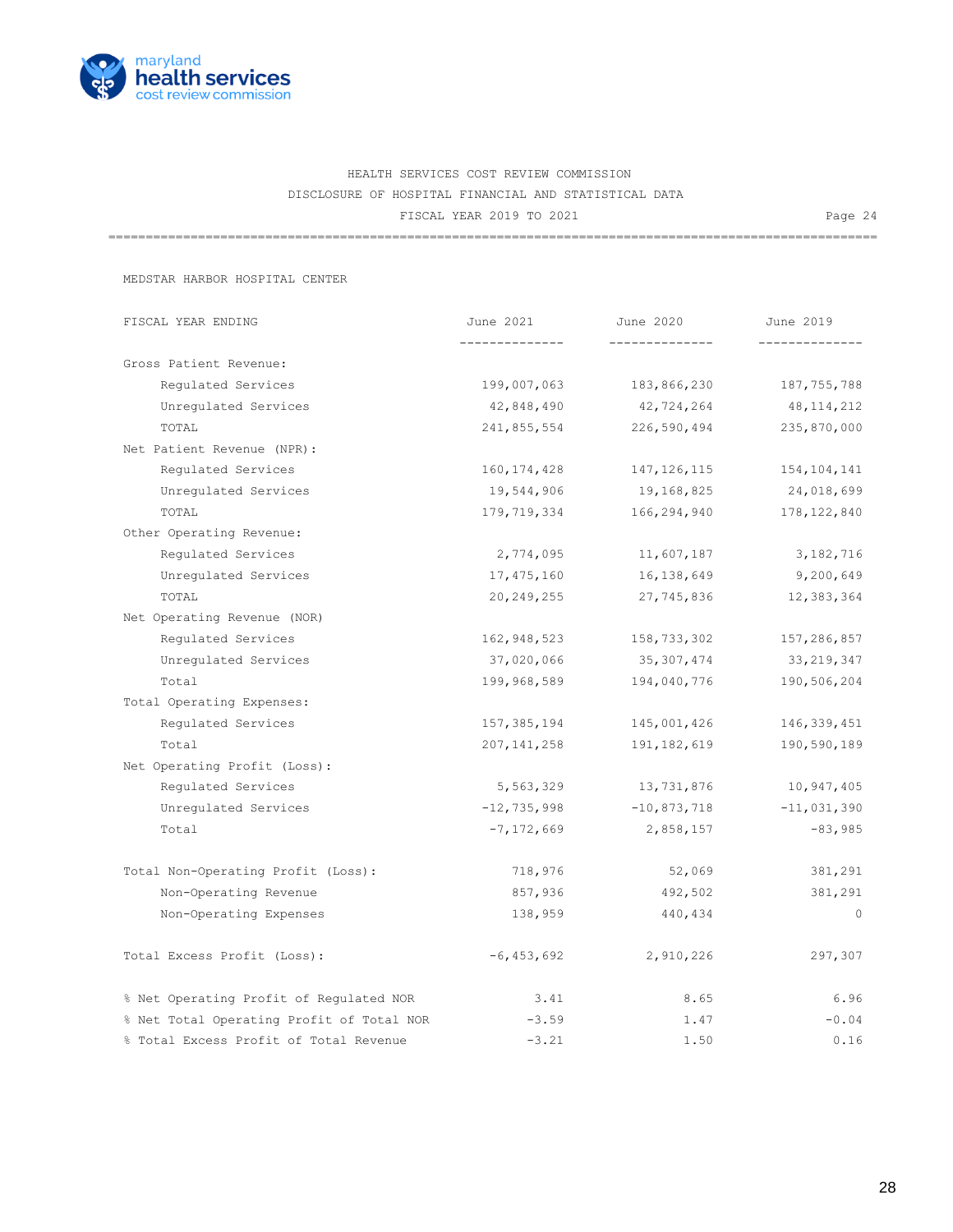

=======================================================================================================

MEDSTAR MONTGOMERY MEDICAL CENTER

| FISCAL YEAR ENDING                        | June 2021       | June 2020      | June 2019                  |
|-------------------------------------------|-----------------|----------------|----------------------------|
|                                           |                 | -------------- | -----------                |
| Gross Patient Revenue:                    |                 |                |                            |
| Requlated Services                        | 189, 414, 285   | 183,546,863    | 180,055,428                |
| Unregulated Services                      | 38,713,783      | 25, 246, 384   | 23,184,760                 |
| TOTAL                                     | 228,128,069     | 208,793,247    | 203, 240, 188              |
| Net Patient Revenue (NPR):                |                 |                |                            |
| Regulated Services                        | 157,541,746     | 154,762,541    | 153,634,552                |
| Unregulated Services                      | 19,413,546      | 12,760,216     | 12,398,749                 |
| TOTAL                                     | 176,955,292     | 167,522,757    | 166,033,301                |
| Other Operating Revenue:                  |                 |                |                            |
| Regulated Services                        | 5,042,430       | 2,099,111      | 1,864,511                  |
| Unregulated Services                      | 1,939,829       | 5, 413, 124    | 1,488,169                  |
| TOTAL                                     | 6,982,259       | 7,512,235      | 3,352,680                  |
| Net Operating Revenue (NOR)               |                 |                |                            |
| Regulated Services                        | 162,584,176     | 156,861,652    | 155,499,062                |
| Unregulated Services                      | 21, 353, 375    | 18,173,340     | 13,886,918                 |
| Total                                     | 183, 937, 551   | 175,034,992    | 169,385,980                |
| Total Operating Expenses:                 |                 |                |                            |
| Requlated Services                        | 150,594,525     | 144,443,758    | 134, 120, 313              |
| Total                                     | 184,307,676     | 171,486,283    | 164,980,014                |
| Net Operating Profit (Loss):              |                 |                |                            |
| Regulated Services                        | 11,989,651      | 12,417,894     | 21,378,749                 |
| Unregulated Services                      | $-12, 359, 776$ |                | $-8,869,185$ $-16,972,783$ |
| Total                                     | $-370,125$      | 3,548,709      | 4,405,966                  |
| Total Non-Operating Profit (Loss):        | 1,170,710       | 336,414        | 257,220                    |
| Non-Operating Revenue                     | 1,083,370       | 405,514        | 257,220                    |
| Non-Operating Expenses                    | $-87,340$       | 69,100         | $\circ$                    |
| Total Excess Profit (Loss):               | 800,585         | 3,885,122      | 4,663,186                  |
| % Net Operating Profit of Regulated NOR   | 7.37            | 7.92           | 13.75                      |
| % Net Total Operating Profit of Total NOR | $-0.20$         | 2.03           | 2.60                       |
| % Total Excess Profit of Total Revenue    | 0.43            | 2.21           | 2.75                       |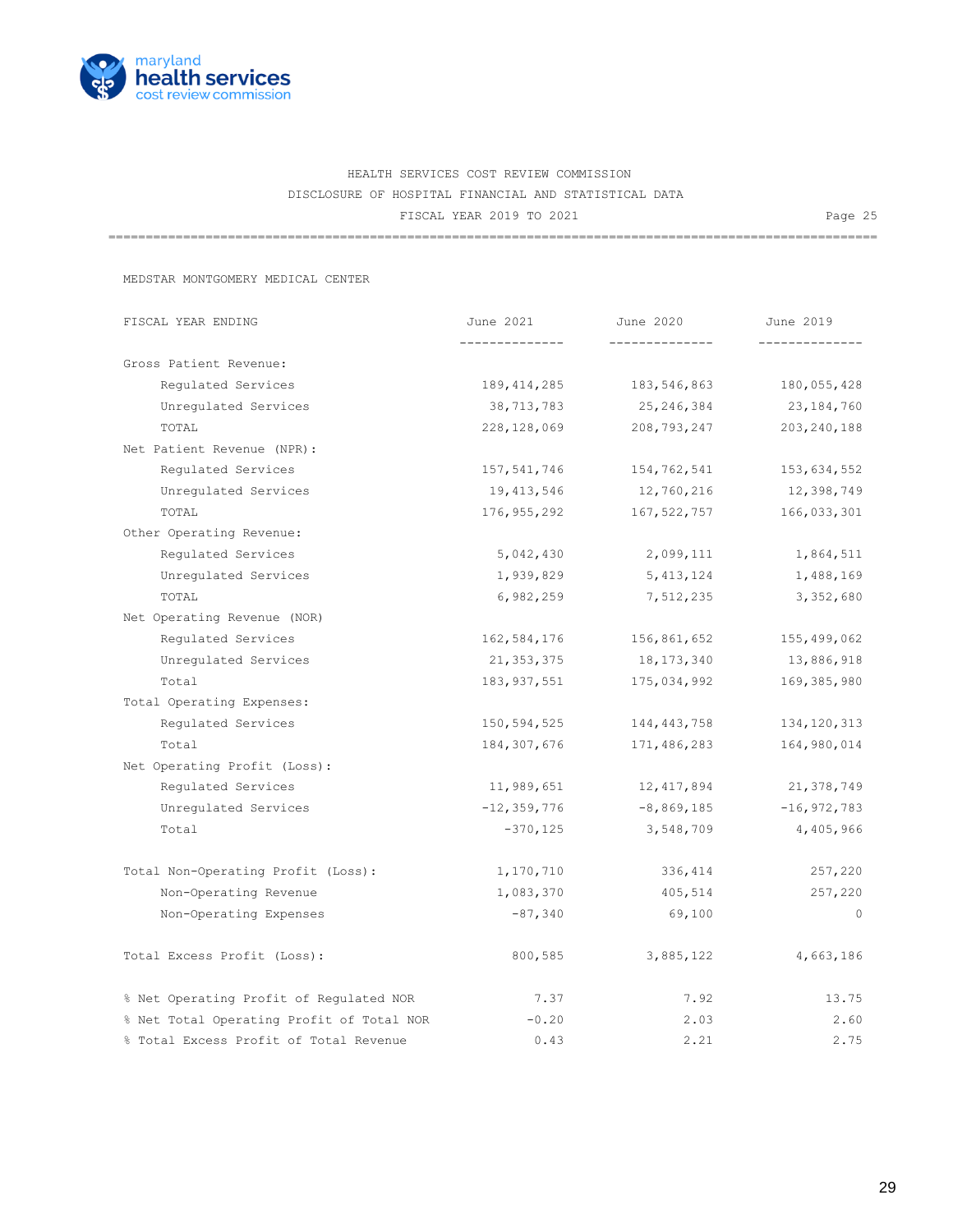

=======================================================================================================

MEDSTAR SOUTHERN MARYLAND HOSPITAL CENTER

| FISCAL YEAR ENDING                        | June 2021     | June 2020     | June 2019      |
|-------------------------------------------|---------------|---------------|----------------|
|                                           |               |               | ------------   |
| Gross Patient Revenue:                    |               |               |                |
| Requlated Services                        | 296,310,185   | 281,382,413   | 273,965,063    |
| Unregulated Services                      | 31, 395, 101  | 24, 232, 815  | 23, 339, 324   |
| TOTAL                                     | 327,705,286   | 305,615,228   | 297,304,387    |
| Net Patient Revenue (NPR):                |               |               |                |
| Regulated Services                        | 240, 212, 058 | 232, 377, 115 | 227, 943, 143  |
| Unregulated Services                      | 15,050,182    | 12,552,679    | 8,915,588      |
| TOTAL                                     | 255, 262, 240 | 244,929,794   | 236,858,730    |
| Other Operating Revenue:                  |               |               |                |
| Regulated Services                        | 7,228,499     | 6,978,296     | 1,943,221      |
| Unregulated Services                      | -249,789      | 201,070       | 480,571        |
| TOTAL                                     | 6,978,709     | 7,179,366     | 2,423,791      |
| Net Operating Revenue (NOR)               |               |               |                |
| Regulated Services                        | 247,440,556   | 239,355,410   | 229,886,363    |
| Unregulated Services                      | 14,800,393    | 12,753,749    | 9,396,158      |
| Total                                     | 262,240,949   | 252,109,159   | 239, 282, 522  |
| Total Operating Expenses:                 |               |               |                |
| Regulated Services                        | 226,206,866   | 205,766,288   | 215,090,581    |
| Total                                     | 266,837,862   | 240,415,418   | 247,304,491    |
| Net Operating Profit (Loss):              |               |               |                |
| Requlated Services                        | 21,233,690    | 33,589,123    | 14,795,783     |
| Unregulated Services                      | $-25,830,603$ | $-21,895,382$ | $-22,817,752$  |
| Total                                     | $-4,596,913$  | 11,693,741    | $-8,021,970$   |
| Total Non-Operating Profit (Loss):        | 135,185       | 131,205       | 7,957          |
| Non-Operating Revenue                     | 135,185       | 134,405       | 7,957          |
| Non-Operating Expenses                    | $\circ$       | 3,200         | $\overline{0}$ |
| Total Excess Profit (Loss):               | $-4,461,728$  | 11,824,946    | $-8,014,013$   |
| % Net Operating Profit of Regulated NOR   | 8.58          | 14.03         | 6.44           |
| % Net Total Operating Profit of Total NOR | $-1.75$       | 4.64          | $-3.35$        |
| % Total Excess Profit of Total Revenue    | $-1.70$       | 4.69          | $-3.35$        |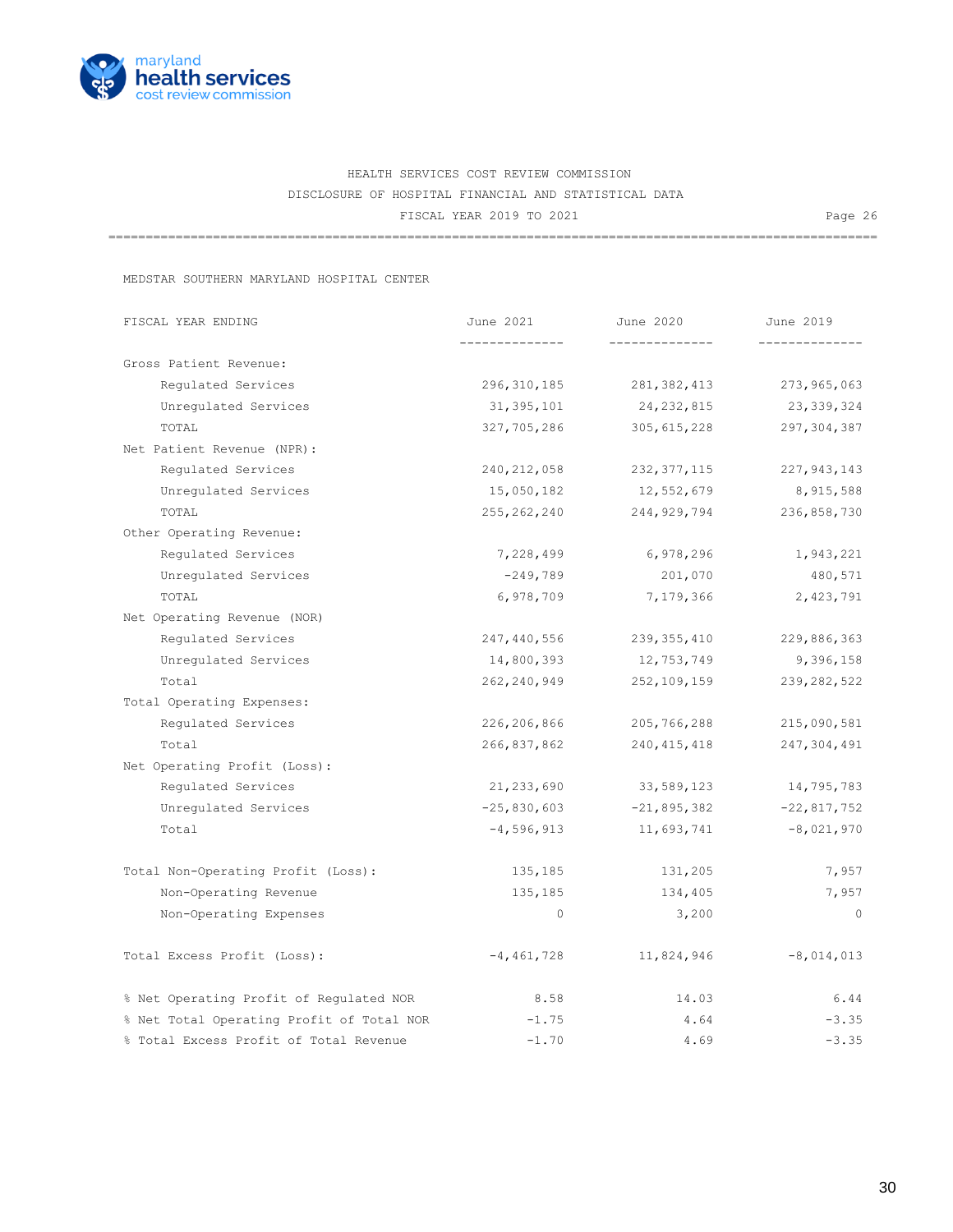

=======================================================================================================

MEDSTAR ST. MARY'S HOSPITAL

| FISCAL YEAR ENDING                        | June 2021     | June 2020      | June 2019       |
|-------------------------------------------|---------------|----------------|-----------------|
| Gross Patient Revenue:                    |               |                |                 |
| Regulated Services                        | 206, 507, 408 | 199,026,195    | 190,672,185     |
| Unregulated Services                      | 29,169,003    | 12,933,828     | 11,806,500      |
| TOTAL                                     | 235,676,410   | 211,960,023    | 202, 478, 685   |
| Net Patient Revenue (NPR):                |               |                |                 |
| Regulated Services                        | 171, 434, 271 | 169,062,031    | 162,280,832     |
| Unregulated Services                      | 17,608,465    | 8,035,571      | 7,995,800       |
| TOTAL                                     | 189,042,735   | 177,097,602    | 170, 276, 632   |
| Other Operating Revenue:                  |               |                |                 |
| Regulated Services                        | 5,775,954     | 440,217        | $-423,715$      |
| Unregulated Services                      | 2,146,895     | 2,339,804      | 2,157,036       |
| TOTAL                                     | 7,922,849     | 2,780,021      | 1,733,321       |
| Net Operating Revenue (NOR)               |               |                |                 |
| Regulated Services                        | 177, 210, 224 | 169,502,248    | 161,857,118     |
| Unregulated Services                      | 19,755,360    | 10,375,375     | 10,152,836      |
| Total                                     | 196,965,584   | 179,877,624    | 172,009,953     |
| Total Operating Expenses:                 |               |                |                 |
| Regulated Services                        | 143,704,997   | 139,857,846    | 138,596,090     |
| Total                                     | 176,289,631   | 162,834,942    | 160,019,685     |
| Net Operating Profit (Loss):              |               |                |                 |
| Regulated Services                        | 33,505,228    | 29,644,403     | 23, 261, 027    |
| Unregulated Services                      | $-12,829,274$ | $-12$ ,601,721 | $-11, 270, 759$ |
| Total                                     | 20,675,953    | 17,042,682     | 11,990,269      |
| Total Non-Operating Profit (Loss):        | 793,465       | 1,323,389      | 285,332         |
| Non-Operating Revenue                     | 110,190       | 1,325,689      | 285,332         |
| Non-Operating Expenses                    | $-683, 275$   | 2,300          | $\Omega$        |
| Total Excess Profit (Loss):               | 21,469,418    | 18,366,071     | 12,275,601      |
| % Net Operating Profit of Regulated NOR   | 18.91         | 17.49          | 14.37           |
| % Net Total Operating Profit of Total NOR | 10.50         | 9.47           | 6.97            |
| % Total Excess Profit of Total Revenue    | 10.89         | 10.14          | 7.12            |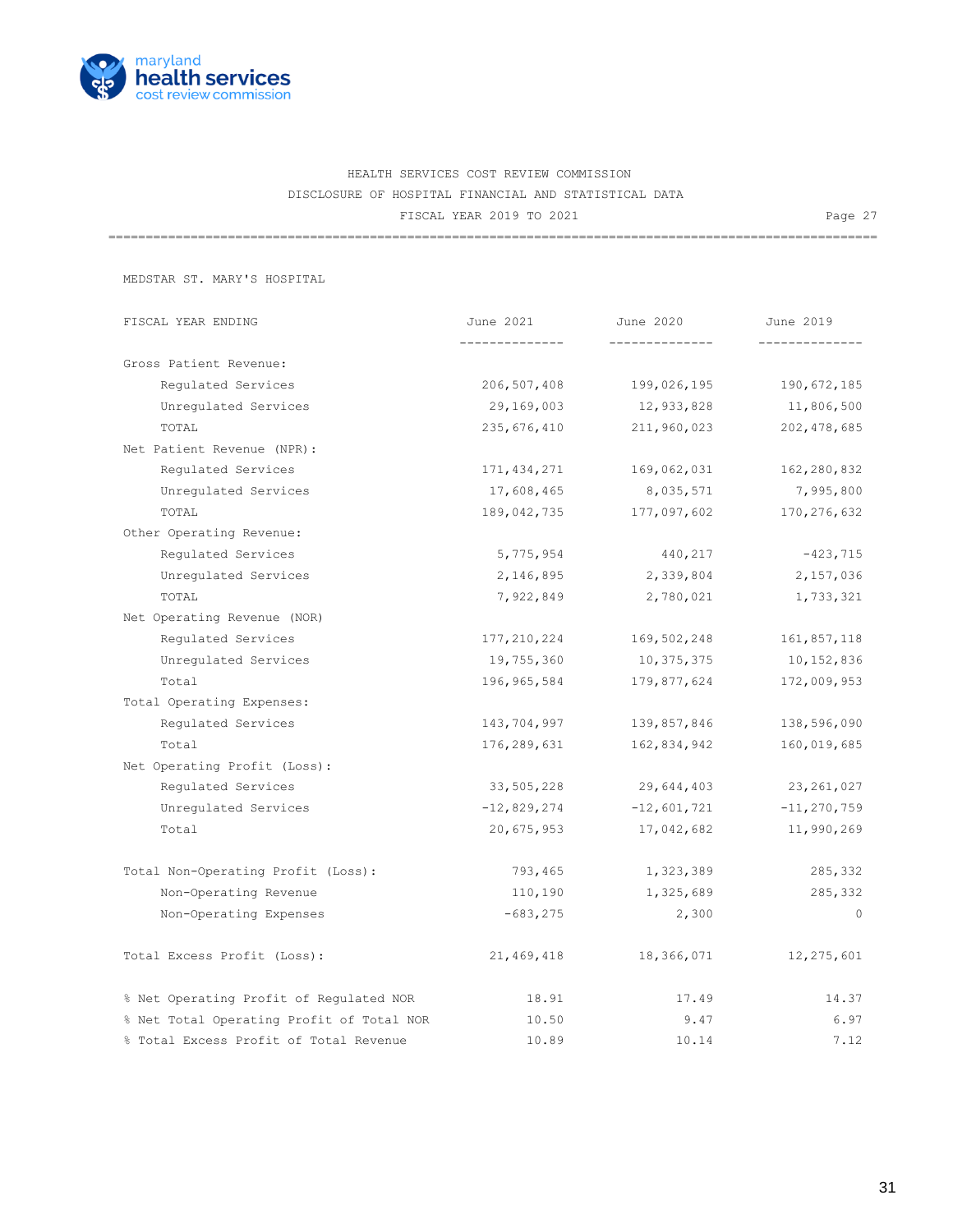

=======================================================================================================

MEDSTAR UNION MEMORIAL HOSPITAL

| FISCAL YEAR ENDING                        | June 2021       | June 2020      | June 2019     |
|-------------------------------------------|-----------------|----------------|---------------|
|                                           |                 | -------------- |               |
| Gross Patient Revenue:                    |                 |                |               |
| Requlated Services                        | 453,671,280     | 431,562,934    | 420, 492, 952 |
| Unregulated Services                      | 133,532,659     | 117,807,797    | 125, 377, 749 |
| TOTAL                                     | 587,203,939     | 549,370,732    | 545,870,701   |
| Net Patient Revenue (NPR):                |                 |                |               |
| Regulated Services                        | 367,149,854     | 367,931,369    | 361, 643, 118 |
| Unregulated Services                      | 60,444,204      | 52,923,207     | 62,246,236    |
| TOTAL                                     | 427,594,057     | 420,854,577    | 423,889,354   |
| Other Operating Revenue:                  |                 |                |               |
| Regulated Services                        | 22,680,301      | 4,625,049      | 3,616,032     |
| Unregulated Services                      | 8,435,540       | 17,234,301     | 8,673,608     |
| TOTAL                                     | 31, 115, 841    | 21,859,351     | 12,289,640    |
| Net Operating Revenue (NOR)               |                 |                |               |
| Regulated Services                        | 389,830,154     | 372,556,419    | 365, 259, 150 |
| Unregulated Services                      | 68,879,744      | 70,157,509     | 70,919,844    |
| Total                                     | 458,709,898     | 442,713,927    | 436, 178, 994 |
| Total Operating Expenses:                 |                 |                |               |
| Regulated Services                        | 364,574,112     | 329,743,972    | 341,829,682   |
| Total                                     | 469, 421, 642   | 430,645,261    | 447,659,408   |
| Net Operating Profit (Loss):              |                 |                |               |
| Regulated Services                        | 25,256,042      | 42,812,446     | 23,429,468    |
| Unregulated Services                      | $-35,967,787$   | $-30,743,780$  | $-34,909,882$ |
| Total                                     | $-10, 711, 744$ | 12,068,667     | $-11,480,414$ |
| Total Non-Operating Profit (Loss):        | 14,921,399      | 2,717,353      | 2,524,331     |
| Non-Operating Revenue                     | 15,236,590      | 5,302,546      | 2,524,331     |
| Non-Operating Expenses                    | 315,191         | 2,585,194      | $\circ$       |
| Total Excess Profit (Loss):               | 4,209,655       | 14,786,019     | $-8,956,083$  |
| % Net Operating Profit of Regulated NOR   | 6.48            | 11.49          | 6.41          |
| % Net Total Operating Profit of Total NOR | $-2.34$         | 2.73           | $-2.63$       |
| % Total Excess Profit of Total Revenue    | 0.89            | 3.30           | $-2.04$       |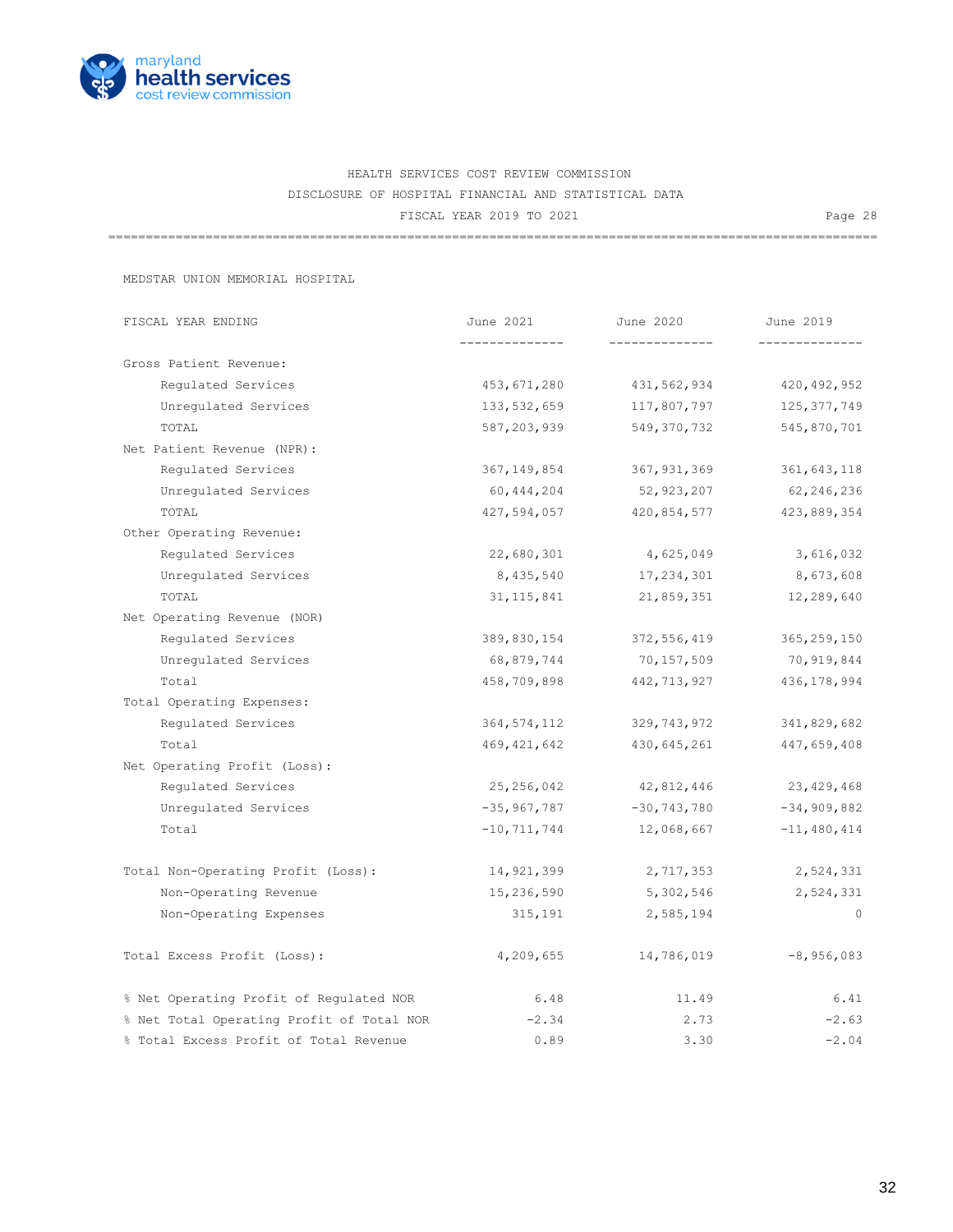

=======================================================================================================

MERCY MEDICAL CENTER

| FISCAL YEAR ENDING                        | June 2021     | June 2020      | June 2019    |
|-------------------------------------------|---------------|----------------|--------------|
|                                           |               |                |              |
| Gross Patient Revenue:                    |               |                |              |
| Requlated Services                        | 619,894,600   | 548,689,700    | 553,679,500  |
| Unregulated Services                      | 4,514,993     | 3,940,123      | 4,993,500    |
| TOTAL                                     | 624,409,593   | 552,629,823    | 558,673,000  |
| Net Patient Revenue (NPR):                |               |                |              |
| Regulated Services                        | 533,017,150   | 467,797,043    | 477,703,200  |
| Unregulated Services                      | 4,514,993     | 3,940,123      | 4,993,500    |
| TOTAL                                     | 537,532,143   | 471,737,166    | 482,696,700  |
| Other Operating Revenue:                  |               |                |              |
| Regulated Services                        | 13,504,173    | 18,436,159     | 11,012,500   |
| Unregulated Services                      | 17,824,492    | 17,582,372     | 18, 149, 300 |
| TOTAL                                     | 31,328,664    | 36,018,531     | 29,161,800   |
| Net Operating Revenue (NOR)               |               |                |              |
| Regulated Services                        | 546, 521, 323 | 486, 233, 202  | 488,715,700  |
| Unregulated Services                      | 22,339,485    | 21,522,495     | 23,142,800   |
| Total                                     | 568,860,807   | 507,755,697    | 511,858,500  |
| Total Operating Expenses:                 |               |                |              |
| Regulated Services                        | 497,407,597   | 465,261,610    | 461,409,400  |
| Total                                     | 531, 525, 246 | 496,612,189    | 493,862,600  |
| Net Operating Profit (Loss):              |               |                |              |
| Regulated Services                        | 49,113,726    | 20,971,592     | 27,306,300   |
| Unregulated Services                      | $-11,778,164$ | $-9,828,084$   | $-9,310,400$ |
| Total                                     | 37, 335, 562  | 11, 143, 508   | 17,995,900   |
| Total Non-Operating Profit (Loss):        | 51,905,000    | $-6, 139, 000$ | 3,363,300    |
| Non-Operating Revenue                     | 53,565,000    | 6,665,000      | 3,363,300    |
| Non-Operating Expenses                    | 1,660,000     | 12,804,000     | $\circ$      |
| Total Excess Profit (Loss):               | 89,240,562    | 5,004,508      | 21,359,200   |
| % Net Operating Profit of Regulated NOR   | 8.99          | 4.31           | 5.59         |
| % Net Total Operating Profit of Total NOR | 6.56          | 2.19           | 3.52         |
| % Total Excess Profit of Total Revenue    | 14.34         | 0.97           | 4.15         |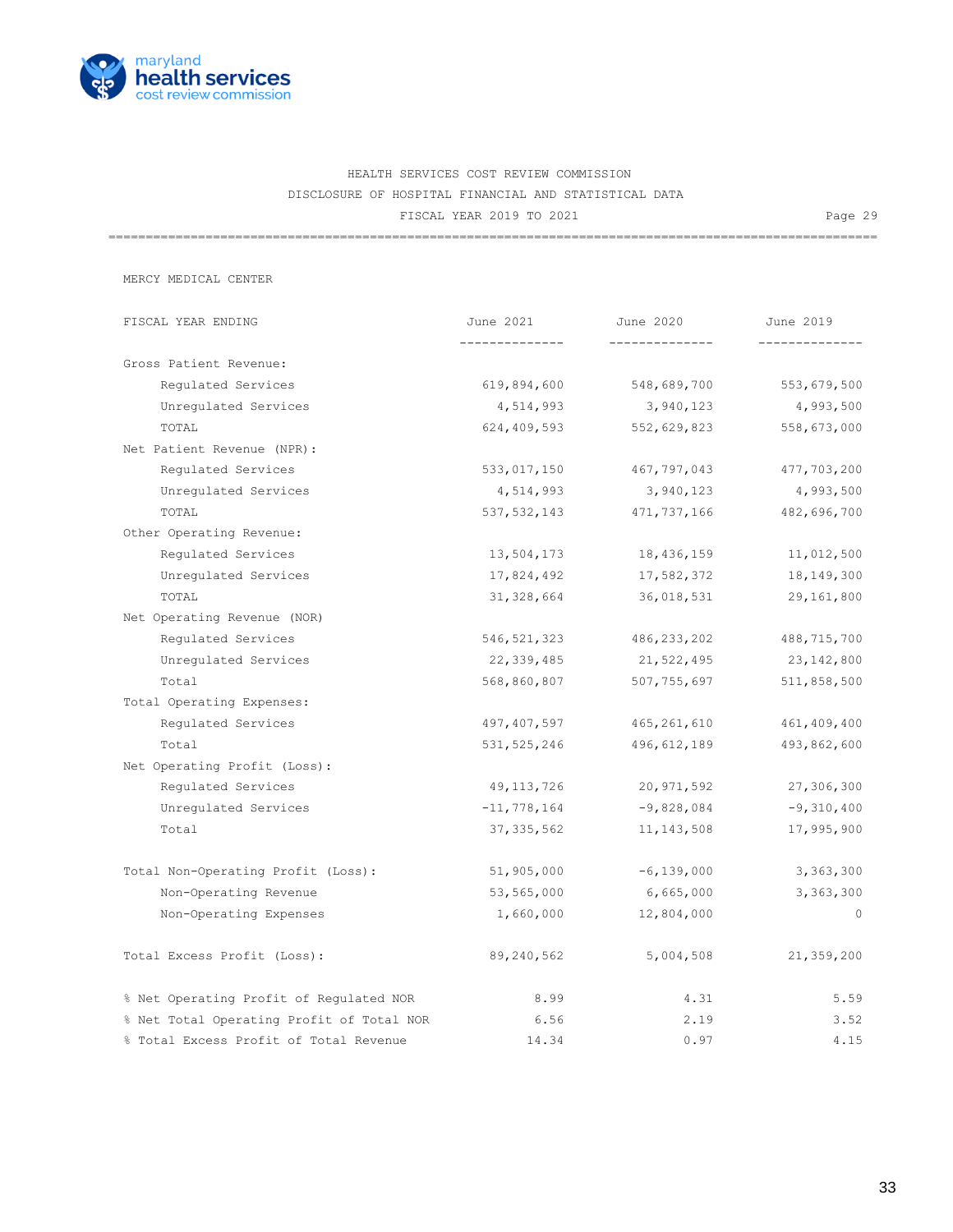

=======================================================================================================

MERITUS MEDICAL CENTER

| FISCAL YEAR ENDING                        | June 2021     | June 2020                   | June 2019       |
|-------------------------------------------|---------------|-----------------------------|-----------------|
| Gross Patient Revenue:                    |               |                             |                 |
| Requlated Services                        | 429,740,600   | 362,959,000                 | 369,067,100     |
| Unregulated Services                      | 19,209,171    | 17,357,300                  | 19,425,500      |
| TOTAL                                     | 448,949,771   | 380, 316, 300               | 388,492,600     |
| Net Patient Revenue (NPR):                |               |                             |                 |
| Regulated Services                        | 369,962,704   | 304,201,600                 | 310,873,300     |
| Unregulated Services                      | 11,643,286    | 9,999,100                   | 10,467,100      |
| TOTAL                                     | 381,605,991   | 314,200,700                 | 321, 340, 400   |
| Other Operating Revenue:                  |               |                             |                 |
| Regulated Services                        | 21,994,029    | 17,856,600                  | 4,520,719       |
| Unregulated Services                      | 7,815,171     | 6,212,600                   | 7,254,681       |
| TOTAL                                     | 29,809,200    | 24,069,200                  | 11,775,400      |
| Net Operating Revenue (NOR)               |               |                             |                 |
| Regulated Services                        |               | 391,956,733 322,058,200     | 315,394,019     |
| Unregulated Services                      | 19,458,457    | 16,211,700                  | 17,721,781      |
| Total                                     | 411, 415, 191 | 338,269,900                 | 333, 115, 800   |
| Total Operating Expenses:                 |               |                             |                 |
| Requlated Services                        | 306,473,359   | 294,409,794                 | 297, 295, 610   |
| Total                                     | 340,027,894   | 326,392,300                 | 331,754,400     |
| Net Operating Profit (Loss):              |               |                             |                 |
| Regulated Services                        | 85,483,374    | 27,648,406                  | 18,098,409      |
| Unregulated Services                      |               | $-14,096,078$ $-15,770,806$ | $-16, 737, 009$ |
| Total                                     | 71,387,297    | 11,877,600                  | 1,361,400       |
| Total Non-Operating Profit (Loss):        | 42,270,000    | 6,792,500                   | 11,039,600      |
| Non-Operating Revenue                     | 42,298,000    | 6,838,200                   | 11,044,200      |
| Non-Operating Expenses                    | 28,000        | 45,700                      | 4,600           |
| Total Excess Profit (Loss):               | 113,657,297   | 18,670,100                  | 12,401,000      |
| % Net Operating Profit of Regulated NOR   | 21.81         | 8.58                        | 5.74            |
| % Net Total Operating Profit of Total NOR | 17.35         | 3.51                        | 0.41            |
| % Total Excess Profit of Total Revenue    | 25.05         | 5.41                        | 3.60            |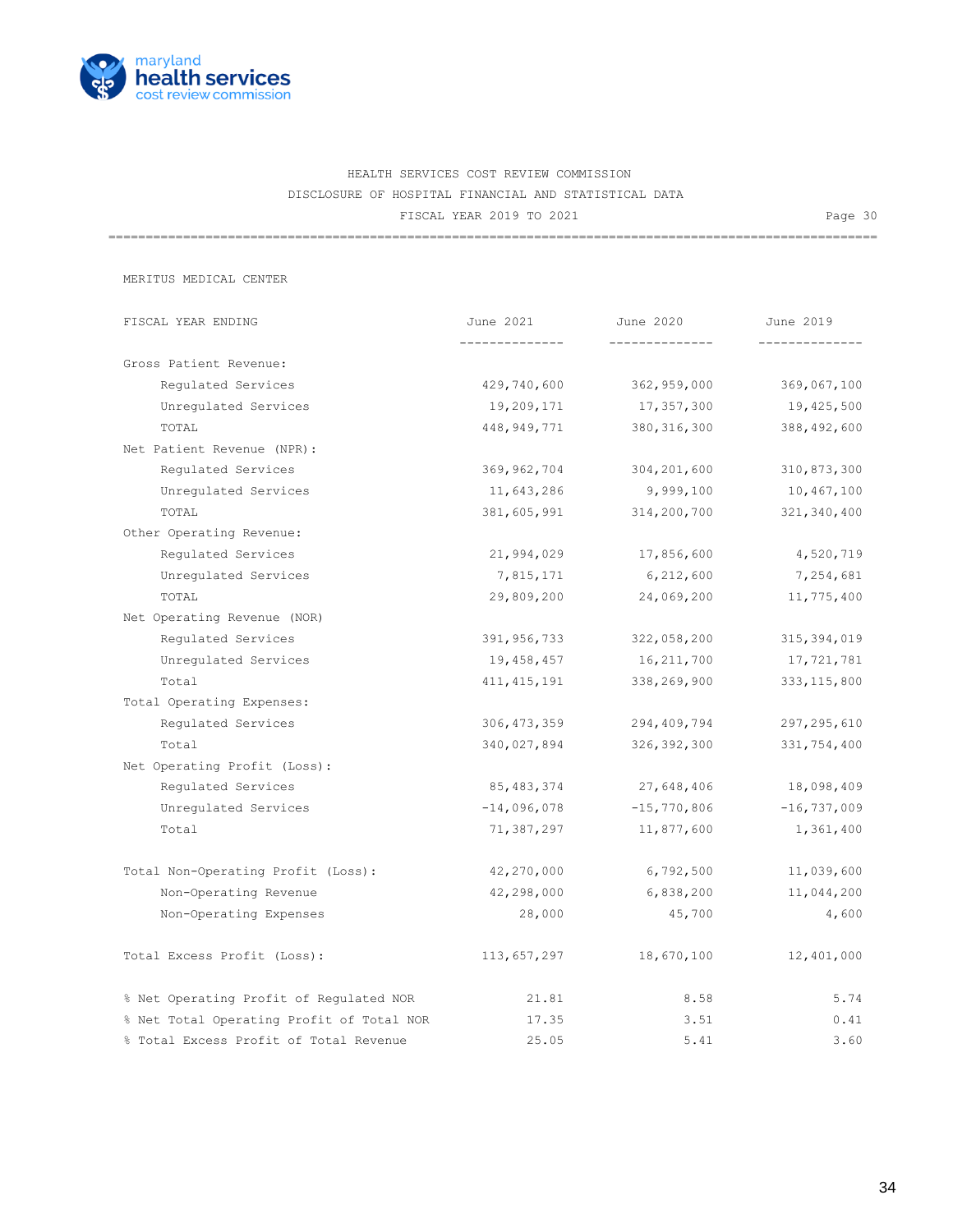

=======================================================================================================

NORTHWEST HOSPITAL CENTER

| FISCAL YEAR ENDING                        | June 2021     | June 2020      | June 2019     |
|-------------------------------------------|---------------|----------------|---------------|
|                                           |               | -------------- |               |
| Gross Patient Revenue:                    |               |                |               |
| Regulated Services                        | 274,312,444   | 268,079,109    | 271,508,889   |
| Unregulated Services                      | 51, 317, 095  | 53,561,426     | 59,874,625    |
| TOTAL                                     | 325,629,539   | 321,640,535    | 331, 383, 514 |
| Net Patient Revenue (NPR):                |               |                |               |
| Requlated Services                        | 230,429,054   | 219,172,090    | 228, 719, 337 |
| Unregulated Services                      | 29,288,011    | 30,244,443     | 31,626,359    |
| TOTAL                                     | 259,717,065   | 249, 416, 533  | 260, 345, 696 |
| Other Operating Revenue:                  |               |                |               |
| Regulated Services                        | 19,021,128    | 10,986,887     | 3,172,930     |
| Unregulated Services                      | 3,548,853     | 4,208,838      | 4,186,734     |
| TOTAL                                     | 22,569,981    | 15, 195, 725   | 7,359,664     |
| Net Operating Revenue (NOR)               |               |                |               |
| Regulated Services                        | 249,450,182   | 230, 158, 977  | 231,892,267   |
| Unregulated Services                      | 32,836,864    | 34,453,281     | 35,813,093    |
| Total                                     | 282, 287, 046 | 264,612,258    | 267,705,360   |
| Total Operating Expenses:                 |               |                |               |
| Regulated Services                        | 222,822,392   | 195,049,069    | 191, 172, 135 |
| Total                                     | 280, 157, 635 | 254,194,725    | 248,904,219   |
| Net Operating Profit (Loss):              |               |                |               |
| Regulated Services                        | 26,627,791    | 35,109,908     | 40,720,132    |
| Unregulated Services                      | $-24,498,379$ | $-24,692,375$  | $-21,918,991$ |
| Total                                     | 2,129,412     | 10, 417, 533   | 18,801,141    |
| Total Non-Operating Profit (Loss):        | 20,351,000    | 4,551,000      | 5,254,218     |
| Non-Operating Revenue                     | 20,351,000    | 4,551,000      | 5, 254, 218   |
| Non-Operating Expenses                    | $\circ$       | $\circ$        | $\mathbf{0}$  |
| Total Excess Profit (Loss):               | 22,480,412    | 14,968,533     | 24,055,359    |
| % Net Operating Profit of Regulated NOR   | 10.67         | 15.25          | 17.56         |
| % Net Total Operating Profit of Total NOR | 0.75          | 3.94           | 7.02          |
| % Total Excess Profit of Total Revenue    | 7.43          | 5.56           | 8.81          |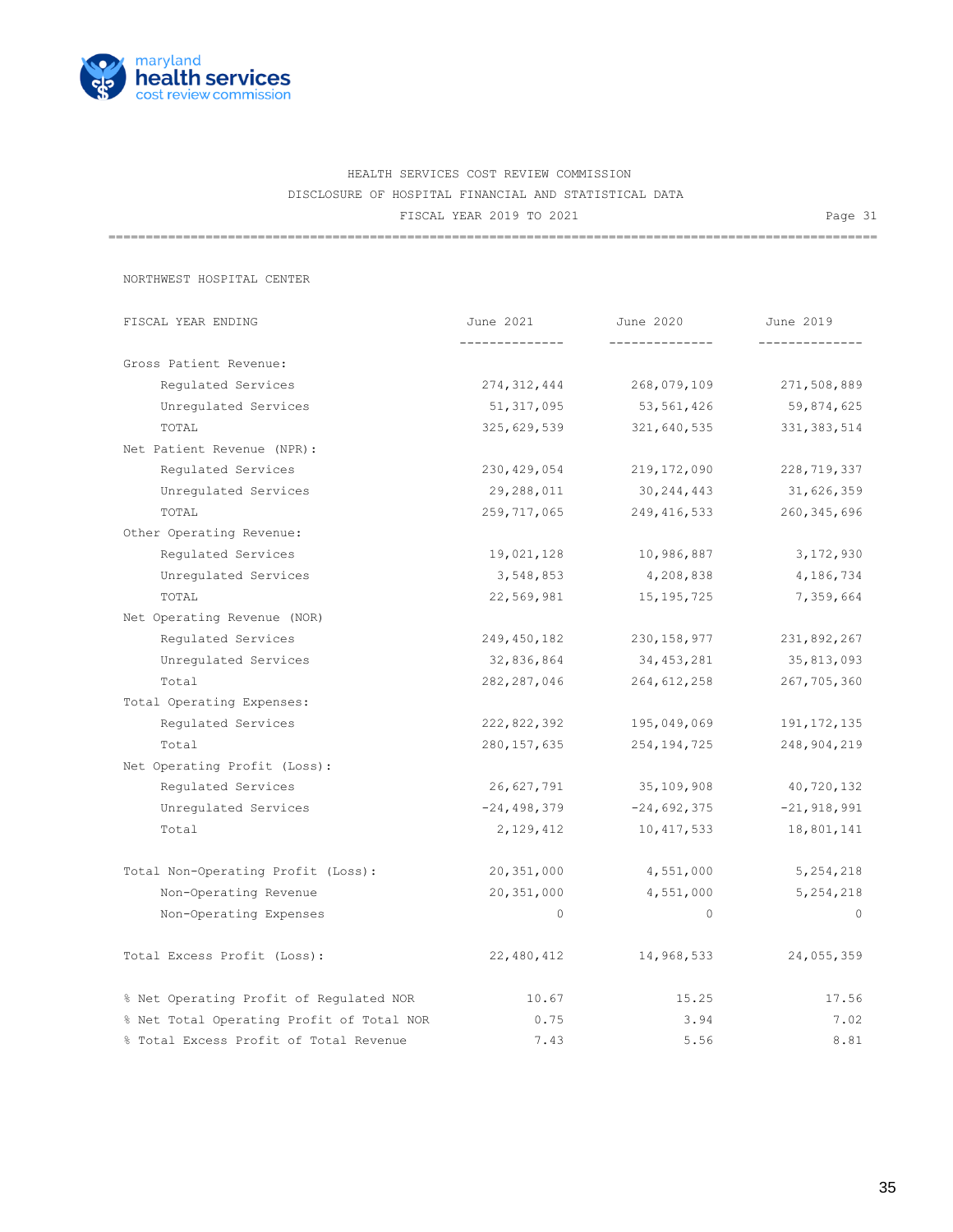

=======================================================================================================

SHADY GROVE ADVENTIST HOSPITAL

| FISCAL YEAR ENDING                        | December 2020   | December 2019 | December 2018 |
|-------------------------------------------|-----------------|---------------|---------------|
| Gross Patient Revenue:                    | ------------    | ------------  |               |
| Regulated Services                        | 474,518,900     | 470,396,800   | 430,186,900   |
| Unregulated Services                      | 17,310,402      | 20,590,462    | 16,845,183    |
| TOTAL                                     | 491,829,302     | 490,987,262   | 447,032,083   |
| Net Patient Revenue (NPR):                |                 |               |               |
| Requlated Services                        | 404, 941, 617   | 399, 471, 978 | 362, 378, 332 |
| Unregulated Services                      | 6,378,261       | 7,157,567     | 5,544,684     |
| TOTAL                                     | 411, 319, 878   | 406,629,545   | 367, 923, 016 |
| Other Operating Revenue:                  |                 |               |               |
| Regulated Services                        | 19,157,253      | 721,528       | 632,304       |
| Unregulated Services                      | 9,871,817       | 10,743,880    | 10,102,779    |
| TOTAL                                     | 29,029,070      | 11,465,408    | 10,735,083    |
| Net Operating Revenue (NOR)               |                 |               |               |
| Regulated Services                        | 424,098,870     | 400,193,506   | 363,010,636   |
| Unregulated Services                      | 16,250,078      | 17,901,447    | 15,647,463    |
| Total                                     | 440,348,948     | 418,094,953   | 378,658,099   |
| Total Operating Expenses:                 |                 |               |               |
| Requlated Services                        | 372,035,949     | 354, 233, 923 | 320, 390, 264 |
| Total                                     | 408,607,541     | 394, 319, 660 | 358,719,545   |
| Net Operating Profit (Loss):              |                 |               |               |
| Regulated Services                        | 52,062,921      | 45,959,583    | 42,620,372    |
| Unregulated Services                      | $-20, 321, 514$ | $-22,184,290$ | $-22,681,818$ |
| Total                                     | 31,741,407      | 23, 775, 293  | 19,938,554    |
| Total Non-Operating Profit (Loss):        | 5,154,362       | 6,305,997     | 819,468       |
| Non-Operating Revenue                     | 5, 154, 362     | 6,305,997     | 819,468       |
| Non-Operating Expenses                    | $\circ$         | $\circ$       | $\Omega$      |
| Total Excess Profit (Loss):               | 36,895,769      | 30,081,290    | 20,758,022    |
| % Net Operating Profit of Regulated NOR   | 12.28           | 11.48         | 11.74         |
| % Net Total Operating Profit of Total NOR | 7.21            | 5.69          | 5.27          |
| % Total Excess Profit of Total Revenue    | 8.28            | 7.09          | 5.47          |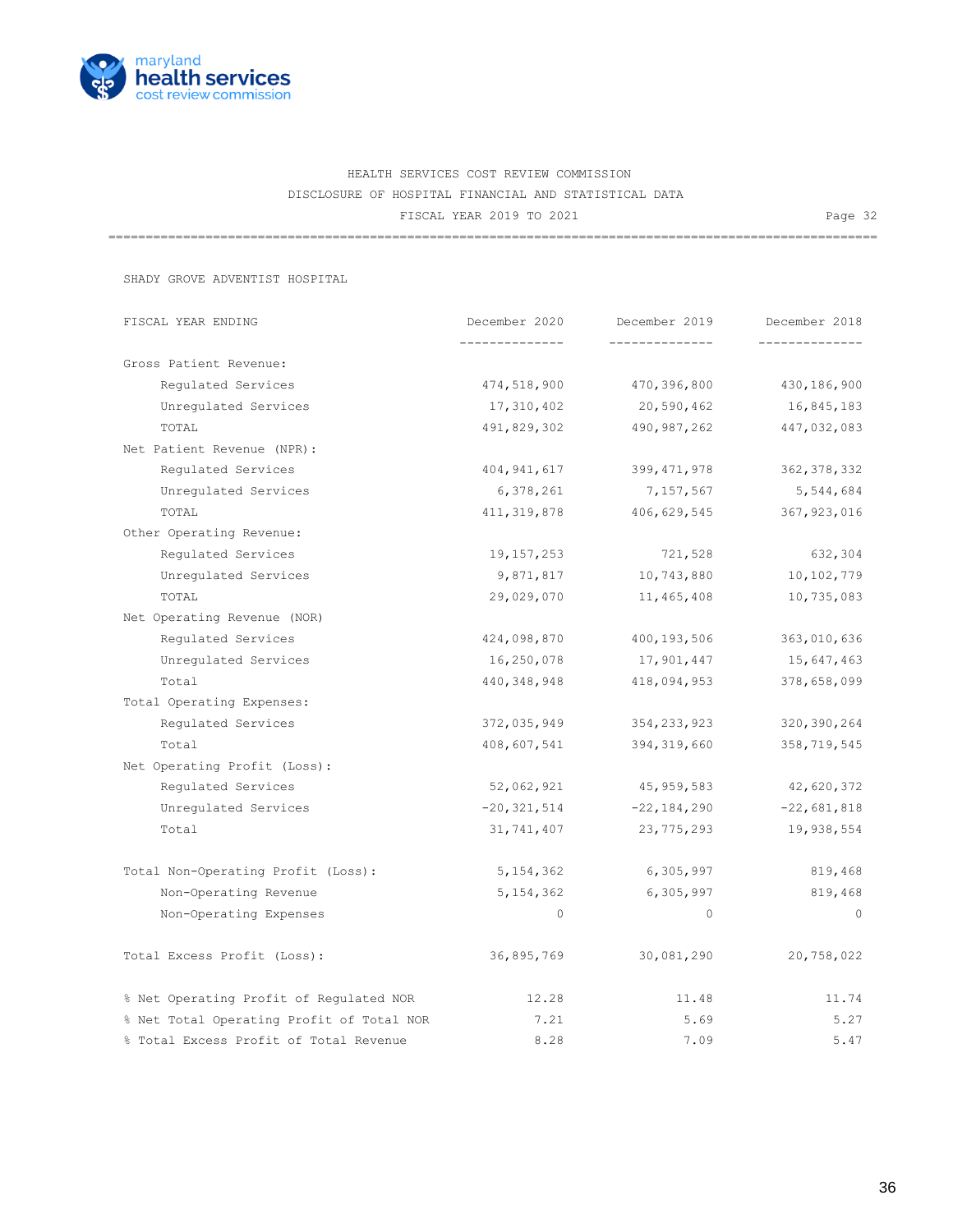

=======================================================================================================

| FISCAL YEAR ENDING                        | June 2021        | June 2020     | June 2019       |
|-------------------------------------------|------------------|---------------|-----------------|
|                                           |                  |               |                 |
| Gross Patient Revenue:                    |                  |               |                 |
| Regulated Services                        | 897,075,345      | 824, 393, 685 | 790,818,977     |
| Unregulated Services                      | 218,426,690      | 193,350,387   | 216, 517, 866   |
| TOTAL                                     | 1, 115, 502, 035 | 1,017,744,072 | 1,007,336,843   |
| Net Patient Revenue (NPR):                |                  |               |                 |
| Requlated Services                        | 758,440,984      | 689,783,508   | 677,107,349     |
| Unregulated Services                      | 96,548,793       | 82,503,618    | 88,837,511      |
| TOTAL                                     | 854, 989, 777    | 772, 287, 126 | 765,944,860     |
| Other Operating Revenue:                  |                  |               |                 |
| Regulated Services                        | 24, 371, 972     | 33, 572, 786  | 19,520,980      |
| Unregulated Services                      | 33,632,000       | 34,892,900    | 28, 924, 127    |
| TOTAL                                     | 58,003,972       | 68,465,685    | 48, 445, 106    |
| Net Operating Revenue (NOR)               |                  |               |                 |
| Regulated Services                        | 782,812,956      | 723, 356, 293 | 696,628,329     |
| Unregulated Services                      | 130,180,793      | 117,396,518   | 117,761,637     |
| Total                                     | 912,993,749      | 840,752,811   | 814,389,967     |
| Total Operating Expenses:                 |                  |               |                 |
| Requlated Services                        | 672,695,291      | 624,406,041   | 616,889,933     |
| Total                                     | 863, 315, 001    | 805, 310, 745 | 795, 437, 546   |
| Net Operating Profit (Loss):              |                  |               |                 |
| Regulated Services                        | 110, 117, 665    | 98,950,252    | 79,738,397      |
| Unregulated Services                      | $-60,438,917$    | $-63,508,186$ | $-60, 785, 976$ |
| Total                                     | 49,678,748       | 35,442,066    | 18,952,421      |
| Total Non-Operating Profit (Loss):        | 91,437,000       | 19,821,000    | 22,186,000      |
| Non-Operating Revenue                     | 91,437,000       | 19,821,000    | 22,186,000      |
| Non-Operating Expenses                    | $\mathbf{0}$     | $\circ$       | $\Omega$        |
| Total Excess Profit (Loss):               | 141, 115, 748    | 55,263,066    | 41, 138, 421    |
| % Net Operating Profit of Regulated NOR   | 14.07            | 13.68         | 11.45           |
| % Net Total Operating Profit of Total NOR | 5.44             | 4.22          | 2.33            |
| % Total Excess Profit of Total Revenue    | 14.05            | 6.42          | 4.92            |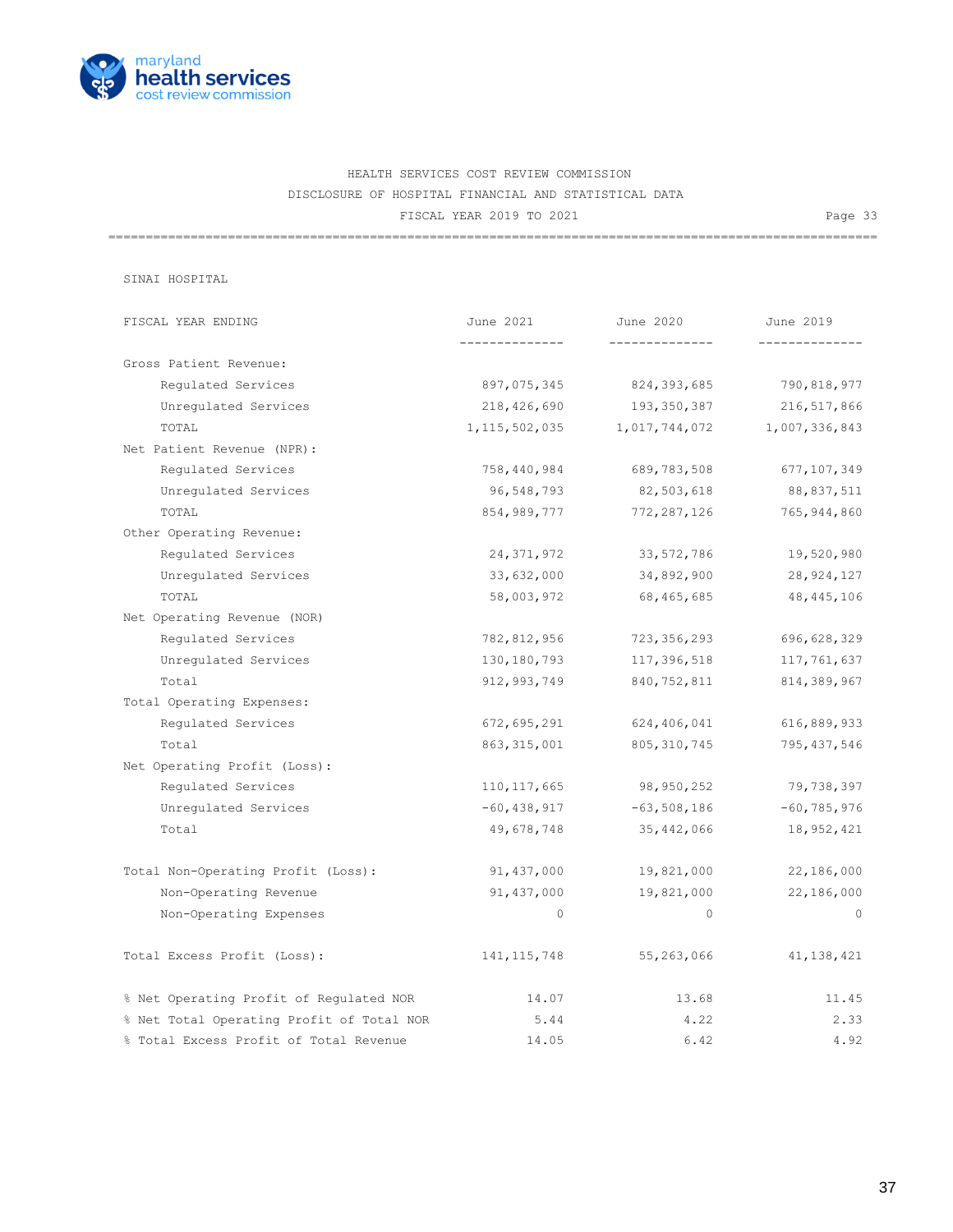

=======================================================================================================

| FISCAL YEAR ENDING                        | June 2021      | June 2020      | June 2019       |
|-------------------------------------------|----------------|----------------|-----------------|
| Gross Patient Revenue:                    |                | -------------- |                 |
| Requlated Services                        | 370,254,626    | 323,439,291    | 336, 635, 122   |
| Unregulated Services                      | 821,189        | 987,026        | 1,494,898       |
| TOTAL                                     | 371,075,815    | 324, 426, 317  | 338,130,019     |
| Net Patient Revenue (NPR):                |                |                |                 |
| Regulated Services                        | 318,252,329    | 274, 215, 001  | 288, 495, 017   |
| Unregulated Services                      | 821,189        | 987,026        | 1,484,998       |
| TOTAL                                     | 319,073,518    | 275, 202, 027  | 289,980,014     |
| Other Operating Revenue:                  |                |                |                 |
| Regulated Services                        | 3,079,371      | 5,596,924      | 2,519,283       |
| Unregulated Services                      | 29,702,007     | 34,378,076     | 18, 187, 717    |
| TOTAL                                     | 32,781,377     | 39,975,000     | 20,707,000      |
| Net Operating Revenue (NOR)               |                |                |                 |
| Regulated Services                        | 321, 331, 699  | 279,811,924    | 291,014,299     |
| Unregulated Services                      | 30,523,196     | 35,365,102     | 19,672,715      |
| Total                                     | 351,854,895    | 315,177,027    | 310,687,014     |
| Total Operating Expenses:                 |                |                |                 |
| Regulated Services                        | 297,164,021    | 270, 319, 563  | 263, 381, 101   |
| Total                                     | 335,864,721    | 310,872,000    | 300,520,970     |
| Net Operating Profit (Loss):              |                |                |                 |
| Regulated Services                        | 24,167,678     | 9,492,361      | 27,633,199      |
| Unregulated Services                      | $-8, 177, 504$ | $-5,187,334$   | $-17, 467, 155$ |
| Total                                     | 15,990,174     | 4,305,027      | 10,166,044      |
| Total Non-Operating Profit (Loss):        | 60,489,545     | 608,000        | 9,818,000       |
| Non-Operating Revenue                     | 60,489,545     | 3,721,000      | 23,892,000      |
| Non-Operating Expenses                    | $\circ$        | 3,113,000      | 14,074,000      |
| Total Excess Profit (Loss):               | 76, 479, 719   | 4,913,027      | 19,984,044      |
| % Net Operating Profit of Regulated NOR   | 7.52           | 3.39           | 9.50            |
| % Net Total Operating Profit of Total NOR | 4.54           | 1.37           | 3.27            |
| % Total Excess Profit of Total Revenue    | 18.55          | 1.54           | 5.97            |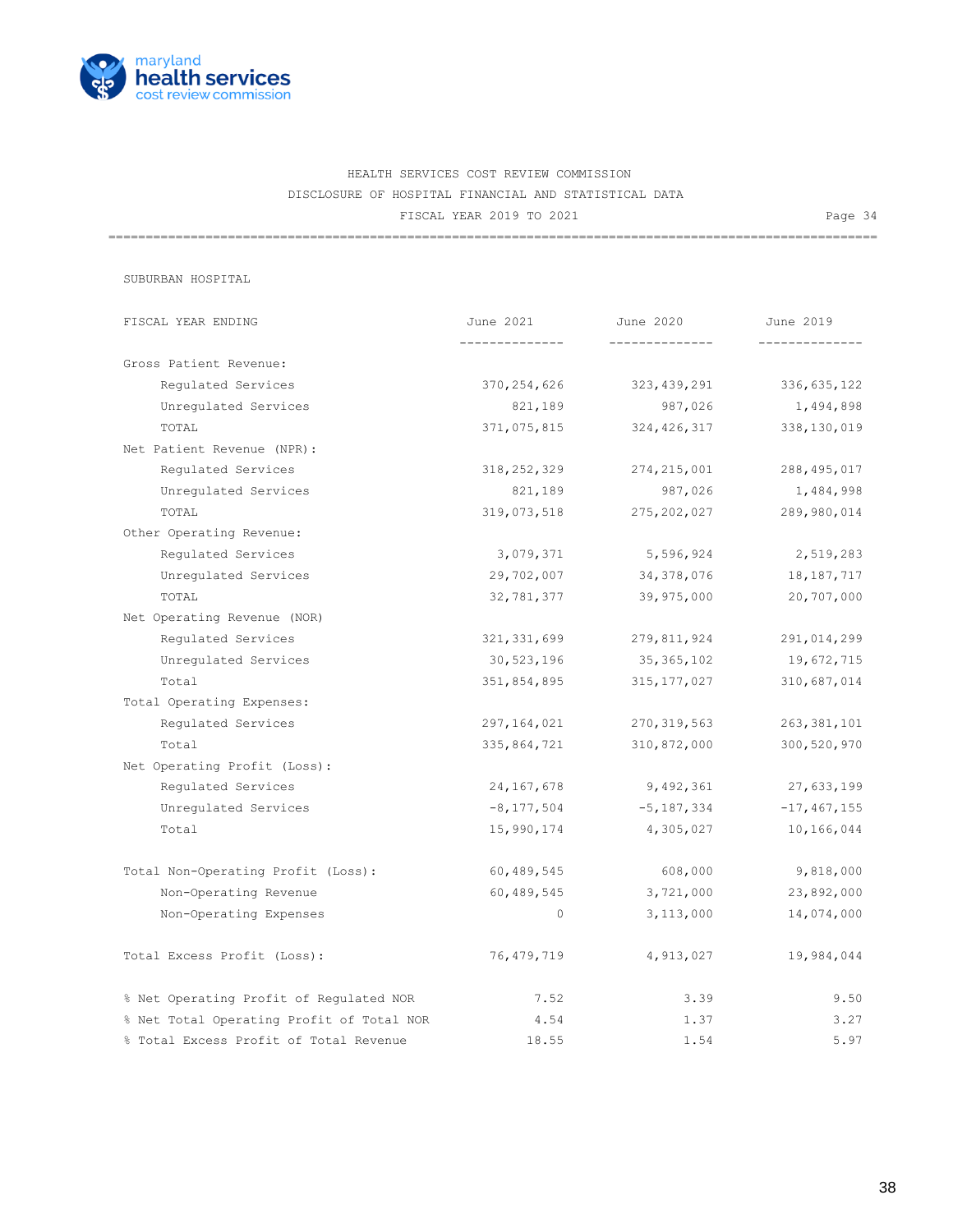

=======================================================================================================

TIDALHEALTH MCCREADY PAVILION

| FISCAL YEAR ENDING                        | June 2021    |          | June 2019    |
|-------------------------------------------|--------------|----------|--------------|
| Gross Patient Revenue:                    | ------------ |          | -----------  |
| Regulated Services                        | 5,296,499    | $\circ$  | 16,060,200   |
| Unregulated Services                      | 262,900      | $\circ$  | 2,781,973    |
| TOTAL                                     | 5,559,399    | $\circ$  | 18,842,173   |
| Net Patient Revenue (NPR):                |              |          |              |
| Regulated Services                        | 4, 415, 599  | $\circ$  | 11,564,234   |
| Unregulated Services                      | 145,300      | $\circ$  | 2,481,873    |
| TOTAL                                     | 4,560,899    | $\circ$  | 14,046,107   |
| Other Operating Revenue:                  |              |          |              |
| Regulated Services                        | $\circ$      | $\circ$  | 1,701,774    |
| Unregulated Services                      | $\Omega$     | $\circ$  | 2,551        |
| TOTAL                                     | $\circ$      | $\circ$  | 1,704,325    |
| Net Operating Revenue (NOR)               |              |          |              |
| Regulated Services                        | 4, 415, 599  | $\circ$  | 13,266,008   |
| Unregulated Services                      | 145,300      | $\Omega$ | 2,484,424    |
| Total                                     | 4,560,899    | 0        | 15,750,432   |
| Total Operating Expenses:                 |              |          |              |
| Regulated Services                        | 6,906,000    | $\circ$  | 13,558,969   |
| Total                                     | 9,152,200    | $\circ$  | 16, 422, 550 |
| Net Operating Profit (Loss):              |              |          |              |
| Regulated Services                        | $-2,490,401$ | $\circ$  | $-292,961$   |
| Unregulated Services                      | $-2,100,900$ | $\circ$  | $-379,157$   |
| Total                                     | $-4,591,301$ | $\circ$  | $-672, 118$  |
| Total Non-Operating Profit (Loss):        | $\circ$      | $\circ$  | 282,538      |
| Non-Operating Revenue                     | $\circ$      | $\Omega$ | 282,538      |
| Non-Operating Expenses                    | $\mathbf 0$  | $\circ$  | $\circ$      |
| Total Excess Profit (Loss):               | $-4,591,301$ | $\circ$  | $-389,580$   |
| % Net Operating Profit of Regulated NOR   | $-56.40$     | 0.00     | $-2.21$      |
| % Net Total Operating Profit of Total NOR | $-100.67$    | 0.00     | $-4.27$      |
| % Total Excess Profit of Total Revenue    | $-100.67$    | 0.00     | $-2.43$      |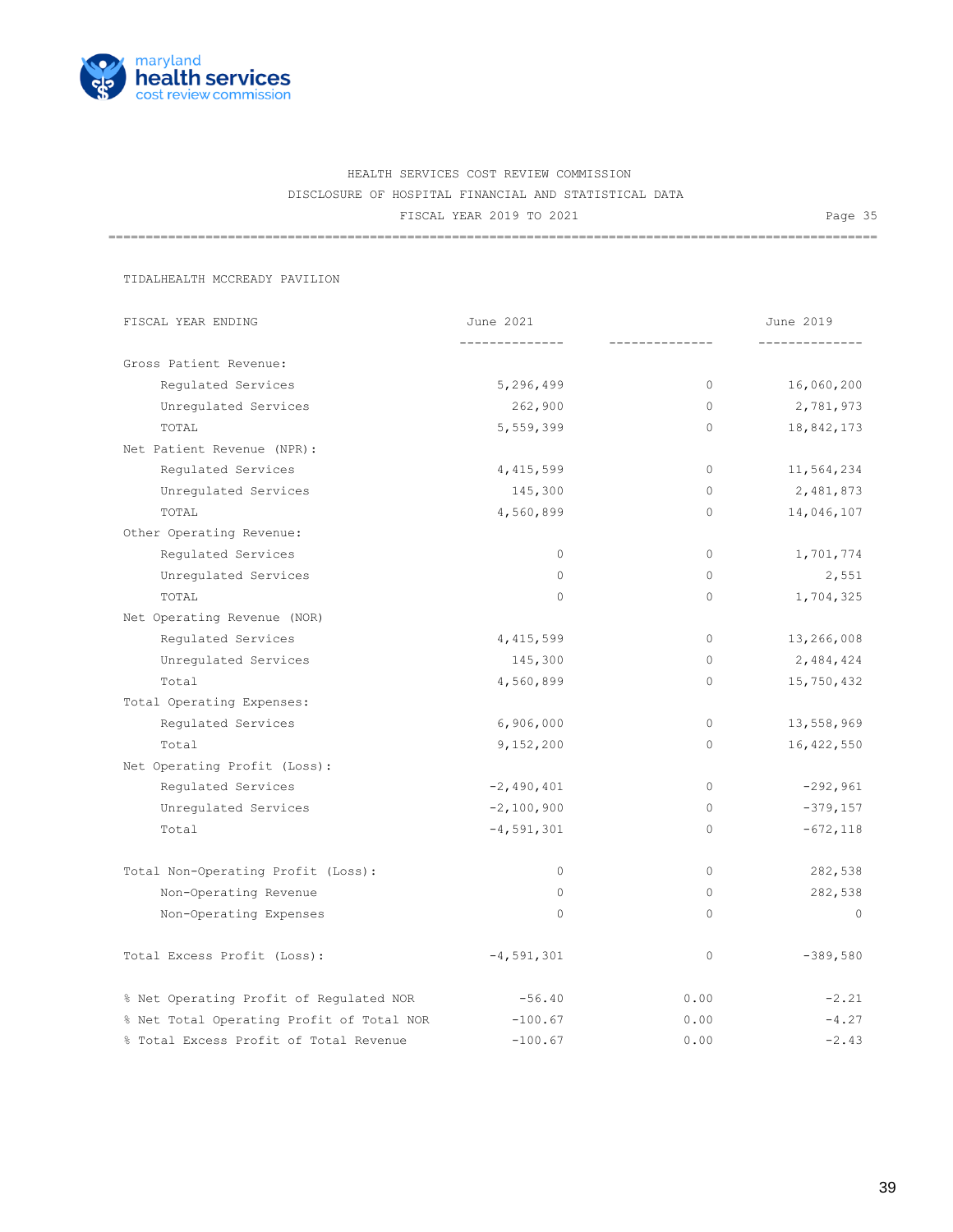

=======================================================================================================

TIDALHEALTH PENINSULA REGIONAL, INC.

| FISCAL YEAR ENDING                        | June 2021     | June 2020    | June 2019     |
|-------------------------------------------|---------------|--------------|---------------|
|                                           |               |              |               |
| Gross Patient Revenue:                    |               |              |               |
| Regulated Services                        | 508, 153, 000 | 460,021,446  | 455, 207, 753 |
| Unregulated Services                      | 41,705,300    | 137,555,800  | 113,867,100   |
| TOTAL                                     | 549,858,300   | 597,577,246  | 569,074,853   |
| Net Patient Revenue (NPR):                |               |              |               |
| Regulated Services                        | 432,966,328   | 383,508,046  | 387, 514, 253 |
| Unregulated Services                      | 23,379,000    | 69,250,600   | 56,335,500    |
| TOTAL                                     | 456, 345, 328 | 452,758,646  | 443,849,753   |
| Other Operating Revenue:                  |               |              |               |
| Regulated Services                        | 19,367,700    | 18,598,100   | 2,253,400     |
| Unregulated Services                      | 11,952,200    | 11,043,900   | 9,892,800     |
| TOTAL                                     | 31, 319, 900  | 29,642,000   | 12, 146, 200  |
| Net Operating Revenue (NOR)               |               |              |               |
| Regulated Services                        | 452,334,028   | 402,106,146  | 389,767,653   |
| Unregulated Services                      | 35, 331, 200  | 80,294,500   | 66,228,300    |
| Total                                     | 487,665,228   | 482,400,646  | 455, 995, 953 |
| Total Operating Expenses:                 |               |              |               |
| Regulated Services                        | 363,703,291   | 355,824,715  | 335, 947, 283 |
| Total                                     | 423,886,000   | 488,818,000  | 451,254,000   |
| Net Operating Profit (Loss):              |               |              |               |
| Regulated Services                        | 88,630,737    | 46,281,431   | 53,820,370    |
| Unregulated Services                      | $-24,851,509$ | -52,698,785  | $-49,078,417$ |
| Total                                     | 63,779,228    | $-6,417,354$ | 4,741,953     |
| Total Non-Operating Profit (Loss):        | 90,351,000    | 35,777,000   | 37,215,000    |
| Non-Operating Revenue                     | 94,011,000    | 35,777,000   | 37,215,000    |
| Non-Operating Expenses                    | 3,660,000     | $\circ$      | $\Omega$      |
| Total Excess Profit (Loss):               | 154, 130, 228 | 29,359,646   | 41,956,953    |
| % Net Operating Profit of Regulated NOR   | 19.59         | 11.51        | 13.81         |
| % Net Total Operating Profit of Total NOR | 13.08         | $-1.33$      | 1.04          |
| % Total Excess Profit of Total Revenue    | 26.50         | 5.67         | 8.51          |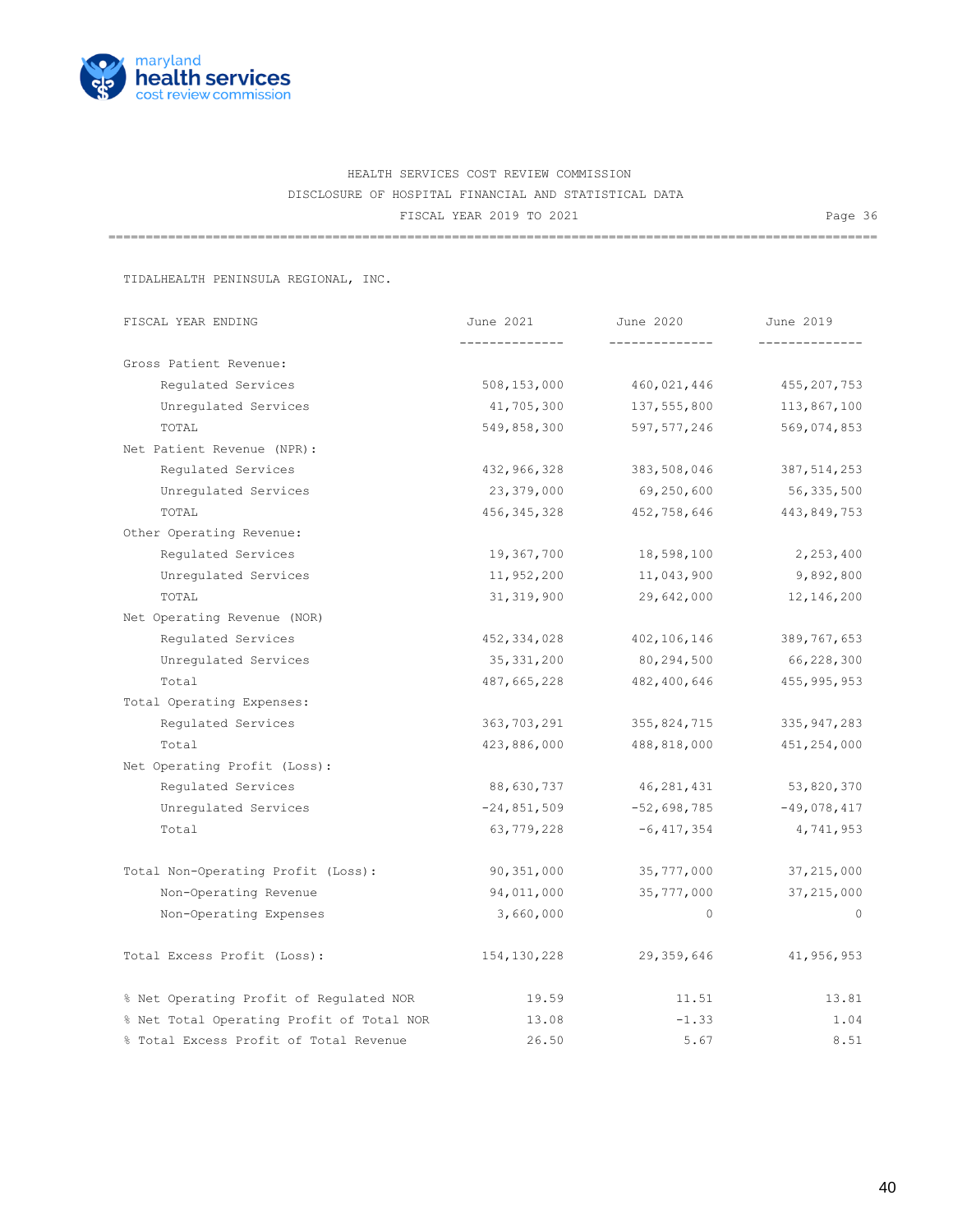

=======================================================================================================

UM CAPITAL REGION MEDICAL CENTER

| FISCAL YEAR ENDING                        | June 2021       | June 2020     | June 2019      |
|-------------------------------------------|-----------------|---------------|----------------|
| Gross Patient Revenue:                    |                 |               |                |
| Regulated Services                        | 349,896,130     | 339,579,422   | 327,529,548    |
| Unregulated Services                      | 744,110         | 617,524       | 468,091        |
| TOTAL                                     | 350,640,239     | 340,196,946   | 327,997,639    |
| Net Patient Revenue (NPR):                |                 |               |                |
| Regulated Services                        | 269, 214, 902   | 285,779,824   | 273, 336, 306  |
| Unregulated Services                      | 538,079         | 483,523       | 468,091        |
| TOTAL                                     | 269,752,981     | 286, 263, 347 | 273,804,398    |
| Other Operating Revenue:                  |                 |               |                |
| Regulated Services                        | 64,093,153      | 38,477,794    | 33,636,346     |
| Unregulated Services                      | 1,609,847       | 1,514,206     | 1,529,654      |
| TOTAL                                     | 65,703,000      | 39,992,000    | 35,166,000     |
| Net Operating Revenue (NOR)               |                 |               |                |
| Regulated Services                        | 333,308,056     | 324, 257, 617 | 306, 972, 652  |
| Unregulated Services                      | 2,147,925       | 1,997,730     | 1,997,746      |
| Total                                     | 335, 455, 981   | 326, 255, 347 | 308,970,398    |
| Total Operating Expenses:                 |                 |               |                |
| Requlated Services                        | 293,646,698     | 267,430,866   | 260,939,657    |
| Total                                     | 348,046,769     | 322, 177, 000 | 310, 215, 309  |
| Net Operating Profit (Loss):              |                 |               |                |
| Regulated Services                        | 39,661,358      | 56,826,751    | 46,032,995     |
| Unregulated Services                      | $-52, 252, 146$ | $-52,748,404$ | $-47,277,906$  |
| Total                                     | $-12,590,788$   | 4,078,347     | $-1, 244, 911$ |
| Total Non-Operating Profit (Loss):        | $-615,000$      | 1,117,000     | $-472,100$     |
| Non-Operating Revenue                     | 15,000          | 1,117,000     | $-472,100$     |
| Non-Operating Expenses                    | 630,000         | $\circ$       | $\Omega$       |
| Total Excess Profit (Loss):               | $-13, 205, 788$ | 5, 195, 347   | $-1, 717, 011$ |
| % Net Operating Profit of Regulated NOR   | 11.90           | 17.53         | 15.00          |
| % Net Total Operating Profit of Total NOR | $-3.75$         | 1.25          | $-0.40$        |
| % Total Excess Profit of Total Revenue    | $-3.94$         | 1.59          | $-0.56$        |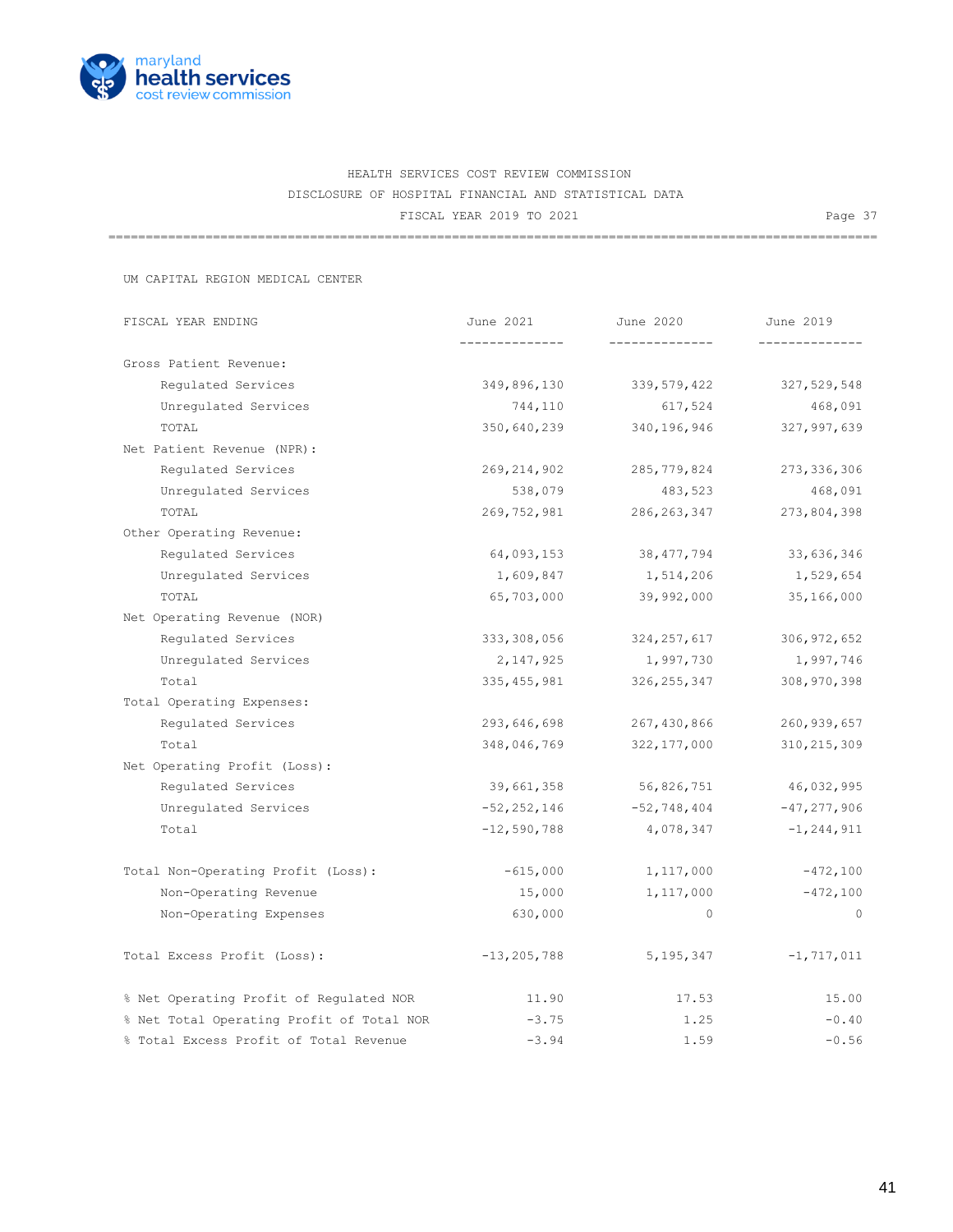

=======================================================================================================

UM LAUREL MEDICAL CENTER

| FISCAL YEAR ENDING                        | June 2021      | June 2020       | June 2019      |
|-------------------------------------------|----------------|-----------------|----------------|
| Gross Patient Revenue:                    | ______________ | --------------  | -------------- |
| Requlated Services                        | 26,333,899     | 31,679,107      | 70,705,927     |
| Unregulated Services                      | $\Omega$       | $\Omega$        | $\bigcirc$     |
| TOTAL                                     | 26, 333, 899   | 31,679,107      | 70,705,927     |
| Net Patient Revenue (NPR):                |                |                 |                |
| Regulated Services                        | 22,001,031     | 23,059,190      | 60,013,408     |
| Unregulated Services                      | $\Omega$       | $\Omega$        | $\circ$        |
| TOTAL                                     | 22,001,031     | 23,059,190      | 60,013,408     |
| Other Operating Revenue:                  |                |                 |                |
| Regulated Services                        | $\circ$        | 304,810         | 9,556,500      |
| Unregulated Services                      | $\circ$        | 146,190         | $\circ$        |
| TOTAL                                     | $\mathbf{0}$   | 451,000         | 9,556,500      |
| Net Operating Revenue (NOR)               |                |                 |                |
| Regulated Services                        | 22,001,031     | 23,364,000      | 69,569,908     |
| Unregulated Services                      | $\circ$        | 146,190         | $\bigcap$      |
| Total                                     | 22,001,031     | 23,510,190      | 69,569,908     |
| Total Operating Expenses:                 |                |                 |                |
| Requlated Services                        | 33,033,306     | 38,547,000      | 57, 944, 391   |
| Total                                     | 37, 387, 257   | 44,540,000      | 67,406,191     |
| Net Operating Profit (Loss):              |                |                 |                |
| Regulated Services                        | $-11,032,275$  | $-15, 183, 000$ | 11,625,517     |
| Unregulated Services                      | $-4, 353, 951$ | $-5,846,810$    | $-9,461,800$   |
| Total                                     | $-15,386,226$  | $-21,029,810$   | 2, 163, 717    |
| Total Non-Operating Profit (Loss):        | $-61,000$      | 147,000         | $-221,900$     |
| Non-Operating Revenue                     | $\circ$        | 147,000         | $-221,900$     |
| Non-Operating Expenses                    | 61,000         | $\circ$         | $\circ$        |
| Total Excess Profit (Loss):               | $-15,447,226$  | $-20,882,810$   | 1,941,817      |
| % Net Operating Profit of Regulated NOR   | $-50.14$       | $-64.98$        | 16.71          |
| % Net Total Operating Profit of Total NOR | $-69.93$       | $-89.45$        | 3.11           |
| % Total Excess Profit of Total Revenue    | $-70.21$       | $-88.27$        | 2.80           |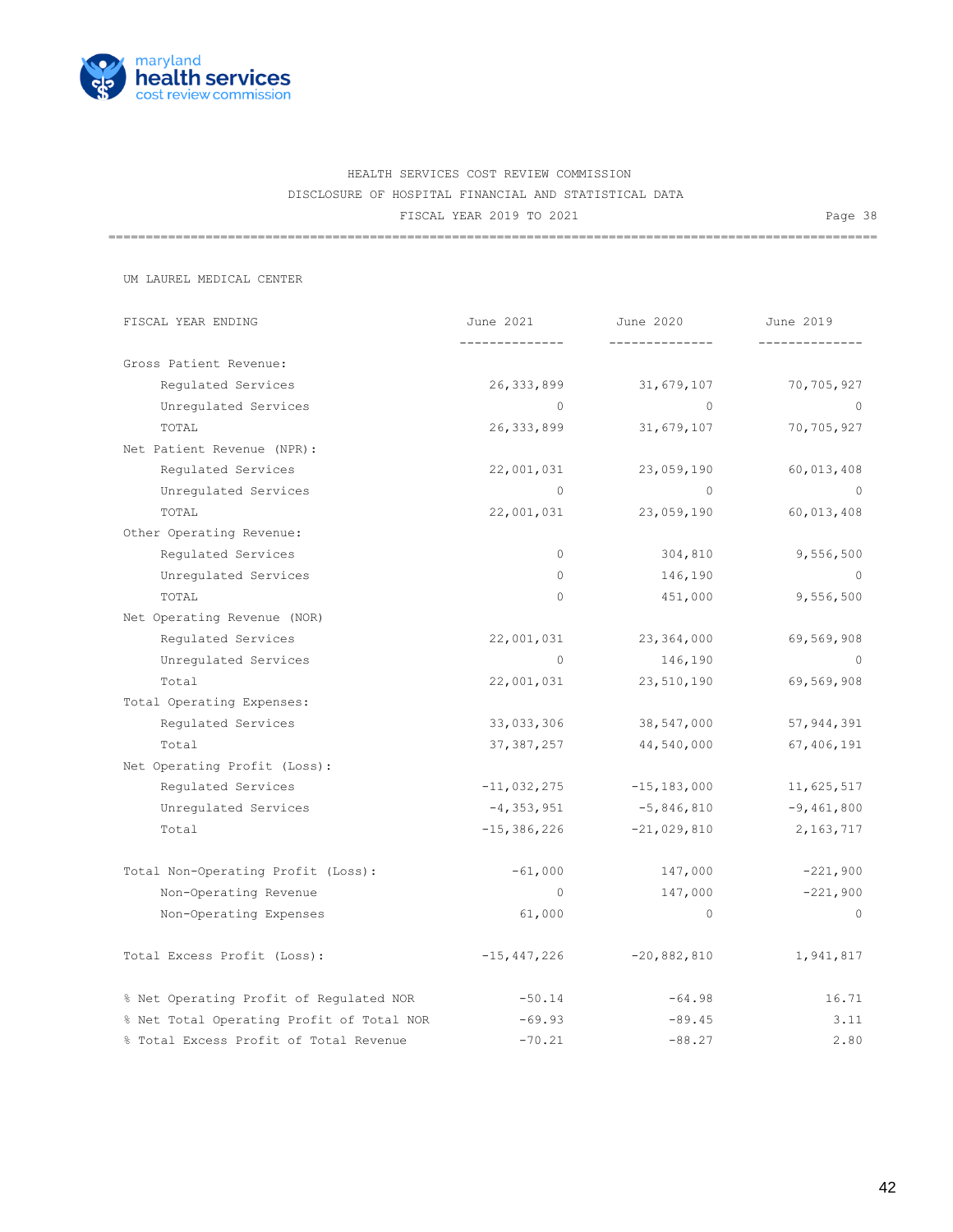

=======================================================================================================

UM-BALTIMORE WASHINGTON MEDICAL CENTER

| FISCAL YEAR ENDING                        | June 2021     | June 2020     | June 2019     |
|-------------------------------------------|---------------|---------------|---------------|
|                                           |               |               |               |
| Gross Patient Revenue:                    |               |               |               |
| Requlated Services                        | 475,475,060   | 438,784,135   | 448,592,881   |
| Unregulated Services                      | 8,830,000     | 9,091,047     | 8,951,000     |
| TOTAL                                     | 484,305,060   | 447,875,182   | 457, 543, 881 |
| Net Patient Revenue (NPR):                |               |               |               |
| Regulated Services                        | 414, 315, 577 | 375, 323, 247 | 386,589,449   |
| Unregulated Services                      | 3,068,423     | 3,143,800     | 2,428,551     |
| TOTAL                                     | 417,384,000   | 378,467,047   | 389,018,000   |
| Other Operating Revenue:                  |               |               |               |
| Regulated Services                        | 24,282,791    | 26,037,831    | 2,604,452     |
| Unregulated Services                      | 2,428,209     | 4,019,169     | 2,036,548     |
| TOTAL                                     | 26,711,000    | 30,057,000    | 4,641,000     |
| Net Operating Revenue (NOR)               |               |               |               |
| Regulated Services                        | 438,598,368   | 401,361,078   | 389, 193, 901 |
| Unregulated Services                      | 5,496,632     | 7,162,969     | 4,465,099     |
| Total                                     | 444,095,000   | 408,524,047   | 393,659,000   |
| Total Operating Expenses:                 |               |               |               |
| Regulated Services                        | 392,614,049   | 356,523,644   | 354,689,897   |
| Total                                     | 434,108,000   | 398,520,000   | 384,744,000   |
| Net Operating Profit (Loss):              |               |               |               |
| Requlated Services                        | 45,984,319    | 44,837,434    | 34,504,004    |
| Unregulated Services                      | $-35,997,319$ | $-34,833,387$ | $-25,589,004$ |
| Total                                     | 9,987,000     | 10,004,047    | 8,915,000     |
| Total Non-Operating Profit (Loss):        | 30, 198, 000  | $-515,000$    | 4,478,000     |
| Non-Operating Revenue                     | 34,240,000    | 1,842,000     | 7,166,000     |
| Non-Operating Expenses                    | 4,042,000     | 2,357,000     | 2,688,000     |
| Total Excess Profit (Loss):               | 40,185,000    | 9,489,047     | 13,393,000    |
| % Net Operating Profit of Regulated NOR   | 10.48         | 11.17         | 8.87          |
| % Net Total Operating Profit of Total NOR | 2.25          | 2.45          | 2.26          |
| % Total Excess Profit of Total Revenue    | 8.40          | 2.31          | 3.34          |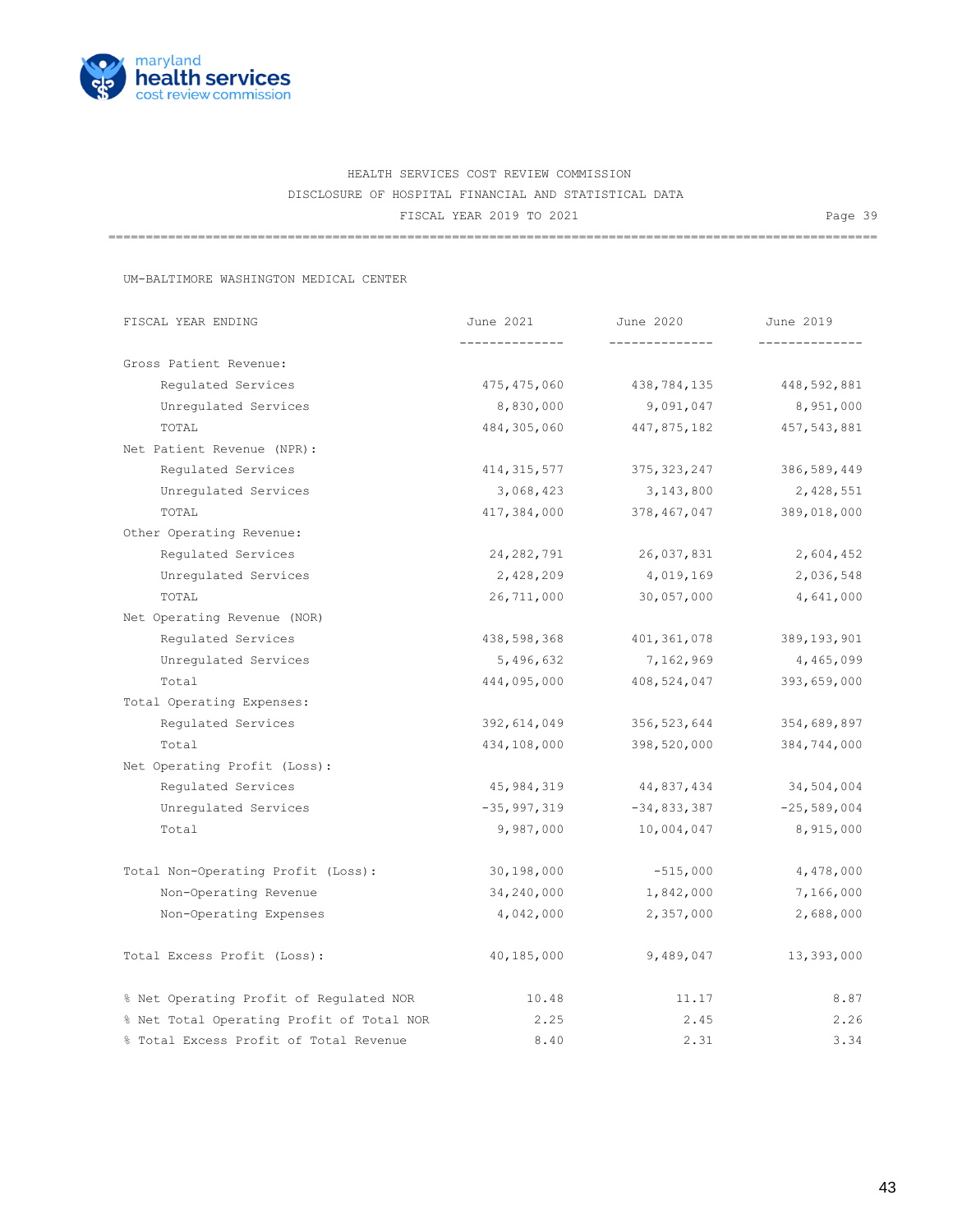

=======================================================================================================

UM-BOWIE HEALTH CENTER

| FISCAL YEAR ENDING                        | June 2021    | June 2020      | June 2019      |
|-------------------------------------------|--------------|----------------|----------------|
| Gross Patient Revenue:                    | ------------ | -------------- |                |
|                                           |              |                |                |
| Requlated Services                        | 18,240,271   | 19,451,935     | 21, 263, 153   |
| Unregulated Services                      | 4,830,000    | $\Omega$       | 8,004,072      |
| TOTAL                                     | 23,070,271   | 19,451,935     | 29, 267, 225   |
| Net Patient Revenue (NPR):                |              |                |                |
| Regulated Services                        | 13,099,000   | 13,903,920     | 15,979,739     |
| Unregulated Services                      | 2,221,000    | $\circ$        | 3,565,013      |
| TOTAL                                     | 15,320,000   | 13,903,920     | 19,544,752     |
| Other Operating Revenue:                  |              |                |                |
| Regulated Services                        | $\circ$      | $\circ$        | $\circ$        |
| Unregulated Services                      | $\circ$      | $\circ$        | 32,000         |
| TOTAL                                     | $\circ$      | $\circ$        | 32,000         |
| Net Operating Revenue (NOR)               |              |                |                |
| Regulated Services                        | 13,099,000   | 13,903,920     | 15,979,739     |
| Unregulated Services                      | 2,221,000    | $\circ$        | 3,597,013      |
| Total                                     | 15,320,000   | 13,903,920     | 19,576,752     |
| Total Operating Expenses:                 |              |                |                |
| Regulated Services                        | 14, 104, 374 | 15,970,300     | 16,646,719     |
| Total                                     | 20,010,374   | 16,296,000     | 21,762,000     |
| Net Operating Profit (Loss):              |              |                |                |
| Regulated Services                        | $-1,005,375$ | $-2,066,380$   | $-666,980$     |
| Unregulated Services                      | $-3,685,000$ | $-325,700$     | $-1, 518, 268$ |
| Total                                     | $-4,690,375$ | $-2,392,080$   | $-2, 185, 248$ |
| Total Non-Operating Profit (Loss):        | $-41,000$    | 67,000         | $-12,000$      |
| Non-Operating Revenue                     | $\circ$      | 67,000         | $-12,000$      |
|                                           |              | $\circ$        | $\circ$        |
| Non-Operating Expenses                    | 41,000       |                |                |
| Total Excess Profit (Loss):               | $-4,731,375$ | $-2, 325, 080$ | $-2, 197, 248$ |
| % Net Operating Profit of Regulated NOR   | $-7.68$      | $-14.86$       | $-4.17$        |
| % Net Total Operating Profit of Total NOR | $-30.62$     | $-17.20$       | $-11.16$       |
| % Total Excess Profit of Total Revenue    | $-30.88$     | $-16.64$       | $-11.23$       |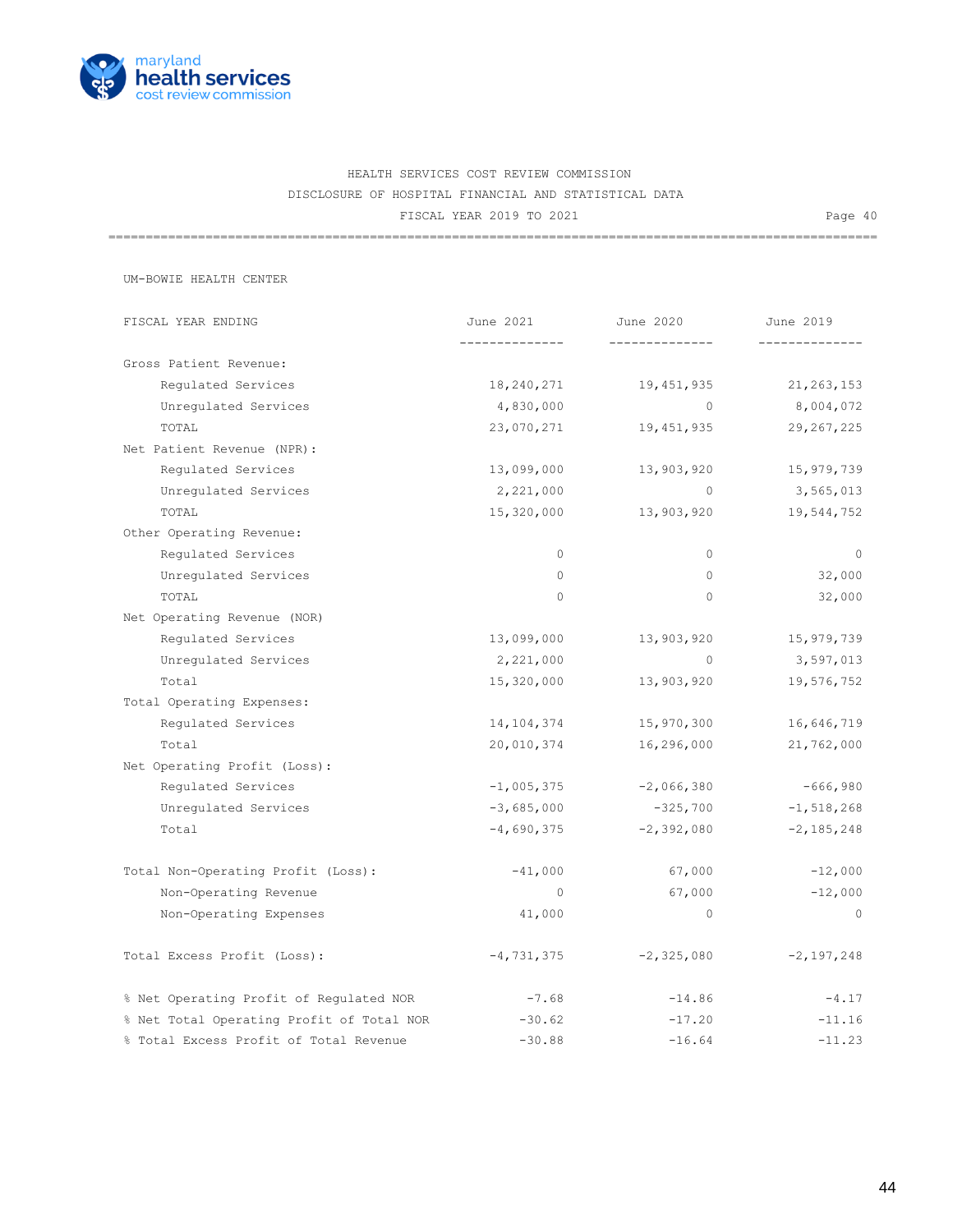

=======================================================================================================

UM-CHARLES REGIONAL MEDICAL CENTER

| FISCAL YEAR ENDING                        | June 2021       | June 2020      | June 2019      |
|-------------------------------------------|-----------------|----------------|----------------|
|                                           |                 | -------------- |                |
| Gross Patient Revenue:                    |                 |                |                |
| Requlated Services                        | 169,385,146     | 155,189,529    | 155,775,065    |
| Unregulated Services                      | 1,952,354       | 1,923,452      | 2,135,429      |
| TOTAL                                     | 171,337,500     | 157, 112, 981  | 157,910,494    |
| Net Patient Revenue (NPR):                |                 |                |                |
| Regulated Services                        | 144,395,398     | 128,881,555    | 131,740,776    |
| Unregulated Services                      | 1,170,956       | 1,078,425      | 1,191,224      |
| TOTAL                                     | 145,566,354     | 129,959,979    | 132,932,000    |
| Other Operating Revenue:                  |                 |                |                |
| Regulated Services                        | 7,326,059       | 7,759,295      | 82,145         |
| Unregulated Services                      | 494,941         | 849,705        | 458,855        |
| TOTAL                                     | 7,821,000       | 8,609,000      | 541,000        |
| Net Operating Revenue (NOR)               |                 |                |                |
| Regulated Services                        | 151,721,456     | 136,640,849    | 131,822,921    |
| Unregulated Services                      | 1,665,898       | 1,928,130      | 1,650,079      |
| Total                                     | 153, 387, 354   | 138,568,979    | 133, 473, 000  |
| Total Operating Expenses:                 |                 |                |                |
| Regulated Services                        | 126,657,282     | 122, 176, 524  | 115,439,610    |
| Total                                     | 139,549,000     | 133,537,960    | 121,280,000    |
| Net Operating Profit (Loss):              |                 |                |                |
| Requlated Services                        | 25,064,174      | 14,464,325     | 16,383,311     |
| Unregulated Services                      | $-11, 225, 820$ | $-9,433,306$   | $-4, 190, 311$ |
| Total                                     | 13,838,354      | 5,031,019      | 12,193,000     |
| Total Non-Operating Profit (Loss):        | 3,316,000       | $-885,000$     | 916,000        |
| Non-Operating Revenue                     | 4,796,000       | 485,000        | 1,570,000      |
| Non-Operating Expenses                    | 1,480,000       | 1,370,000      | 654,000        |
| Total Excess Profit (Loss):               | 17, 154, 354    | 4,146,019      | 13,109,000     |
| % Net Operating Profit of Regulated NOR   | 16.52           | 10.59          | 12.43          |
| % Net Total Operating Profit of Total NOR | 9.02            | 3.63           | 9.14           |
| % Total Excess Profit of Total Revenue    | 10.84           | 2.98           | 9.71           |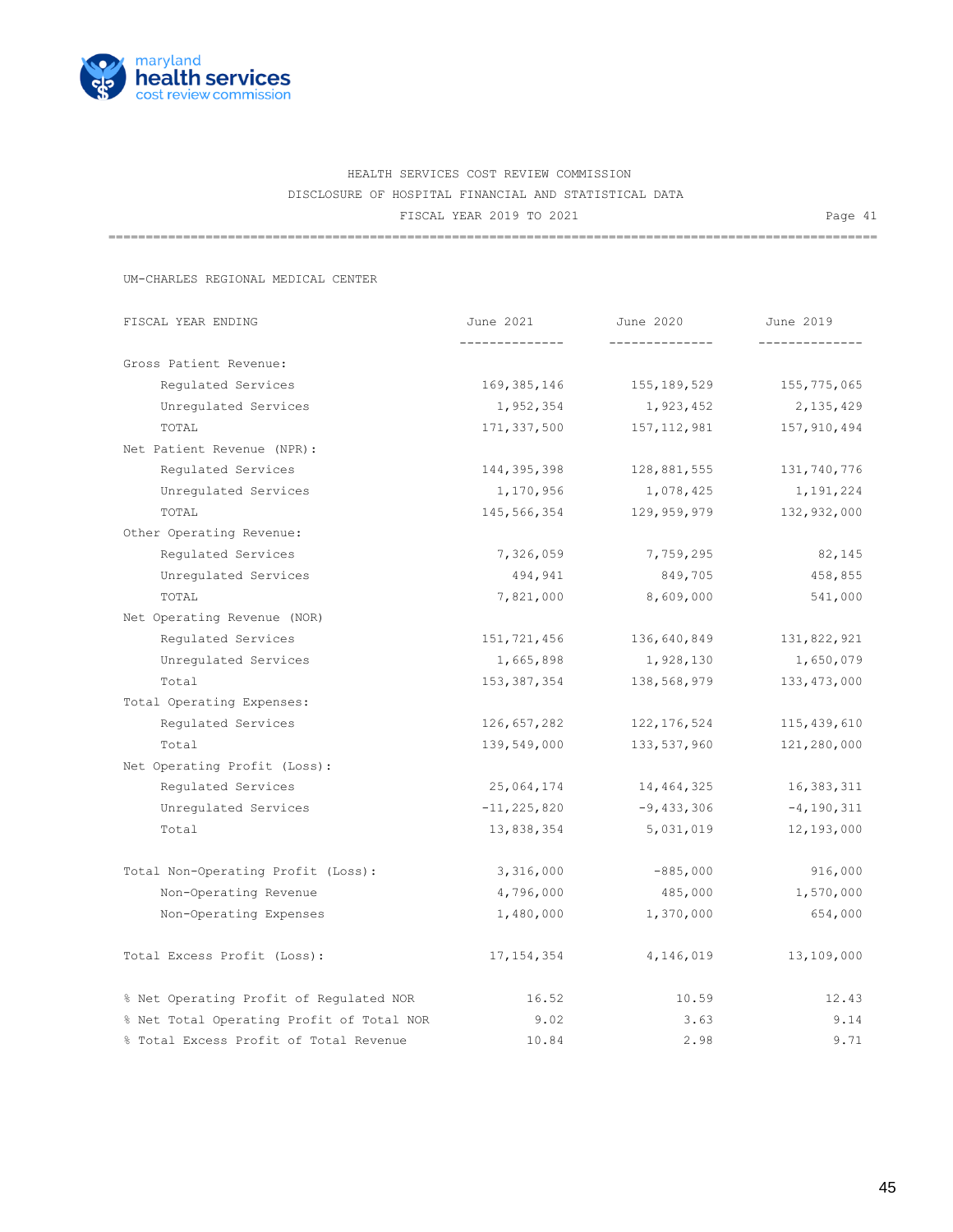

=======================================================================================================

UM-HARFORD MEMORIAL HOSPITAL

| FISCAL YEAR ENDING                        | June 2021       | June 2020      | June 2019    |
|-------------------------------------------|-----------------|----------------|--------------|
|                                           |                 | -------------- |              |
| Gross Patient Revenue:                    |                 |                |              |
| Requlated Services                        | 109,164,111     | 100, 311, 405  | 108,110,067  |
| Unregulated Services                      | 528,654         | 605,707        | 655,681      |
| TOTAL                                     | 109,692,766     | 100,917,112    | 108,765,748  |
| Net Patient Revenue (NPR):                |                 |                |              |
| Regulated Services                        | 90,511,346      | 80,851,293     | 91, 212, 233 |
| Unregulated Services                      | 528,654         | 605,707        | 655,681      |
| TOTAL                                     | 91,040,000      | 81,457,000     | 91,867,914   |
| Other Operating Revenue:                  |                 |                |              |
| Regulated Services                        | 6,358,151       | 7,222,000      | 1,024,200    |
| Unregulated Services                      | 9,849           | $\circ$        | 322,800      |
| TOTAL                                     | 6,368,000       | 7,222,000      | 1,347,000    |
| Net Operating Revenue (NOR)               |                 |                |              |
| Regulated Services                        | 96,869,496      | 88,073,293     | 92, 236, 433 |
| Unregulated Services                      | 538,504         | 605,707        | 978,481      |
| Total                                     | 97,408,000      | 88,679,000     | 93, 214, 914 |
| Total Operating Expenses:                 |                 |                |              |
| Regulated Services                        | 88,026,000      | 82,958,600     | 84,348,600   |
| Total                                     | 98,858,000      | 92,821,000     | 92,520,000   |
| Net Operating Profit (Loss):              |                 |                |              |
| Regulated Services                        | 8,843,496       | 5,114,693      | 7,887,833    |
| Unregulated Services                      | $-10, 293, 496$ | $-9,256,693$   | $-7,192,919$ |
| Total                                     | $-1,450,000$    | $-4, 142, 000$ | 694,914      |
| Total Non-Operating Profit (Loss):        | 21,001,000      | 1,046,000      | 4,203,000    |
| Non-Operating Revenue                     | 21,001,000      | 1,046,000      | 4,203,000    |
| Non-Operating Expenses                    | $\circ$         | $\circ$        | $\circ$      |
|                                           |                 |                |              |
| Total Excess Profit (Loss):               | 19,551,000      | $-3,096,000$   | 4,897,914    |
| % Net Operating Profit of Regulated NOR   | 9.13            | 5.81           | 8.55         |
| % Net Total Operating Profit of Total NOR | $-1.49$         | $-4.67$        | 0.75         |
| % Total Excess Profit of Total Revenue    | 16.51           | $-3.45$        | 5.03         |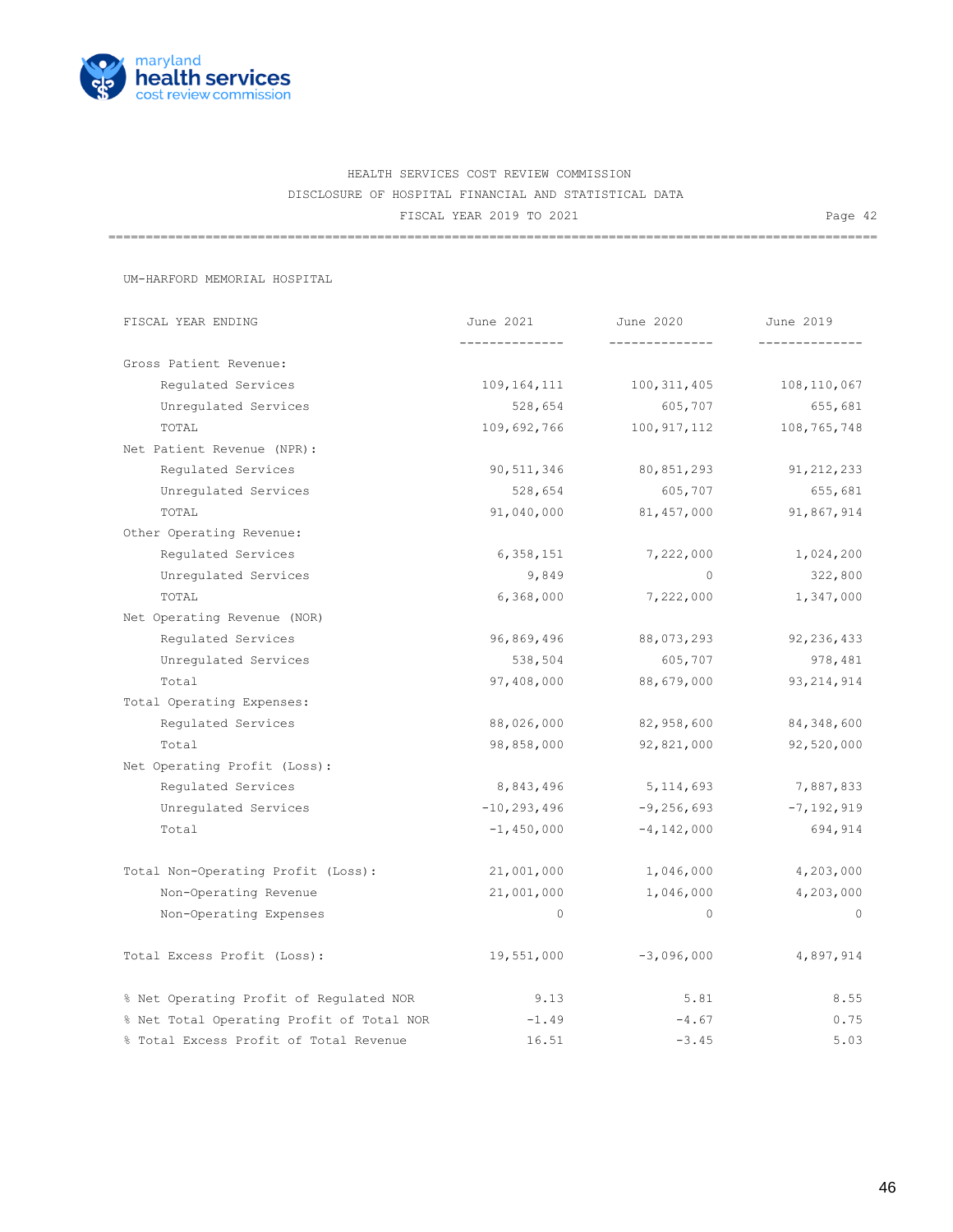

=======================================================================================================

UM-QUEEN ANNE'S FREESTANDING EMERGENCY

| FISCAL YEAR ENDING                        | June 2021   | June 2020      | June 2019<br>---------- |
|-------------------------------------------|-------------|----------------|-------------------------|
| Gross Patient Revenue:                    |             |                |                         |
| Regulated Services                        | 8,274,204   | 7,448,491      | 7,158,252               |
| Unregulated Services                      | $\Omega$    | $\Omega$       | $\bigcirc$              |
| TOTAL                                     | 8,274,204   | 7,448,491      | 7,158,252               |
| Net Patient Revenue (NPR):                |             |                |                         |
| Regulated Services                        | 6,678,546   | 6,046,317      | 5,140,248               |
| Unregulated Services                      | $\Omega$    | $\Omega$       | $\Omega$                |
| TOTAL                                     | 6,678,546   | 6,046,317      | 5,140,248               |
| Other Operating Revenue:                  |             |                |                         |
| Regulated Services                        | 203,000     | 631,000        | 112,803                 |
| Unregulated Services                      | $\circ$     | $\circ$        | $\circ$                 |
| TOTAL                                     | 203,000     | 631,000        | 112,803                 |
| Net Operating Revenue (NOR)               |             |                |                         |
| Regulated Services                        | 6,881,546   | 6,677,317      | 5, 253, 051             |
| Unregulated Services                      | $\Omega$    | $\bigcirc$     | $\overline{0}$          |
| Total                                     | 6,881,546   | 6,677,317      | 5,253,051               |
| Total Operating Expenses:                 |             |                |                         |
| Regulated Services                        | 5,762,200   | 4,906,800      | 6,693,891               |
| Total                                     | 6,053,000   | 6,053,000      | 6,710,491               |
| Net Operating Profit (Loss):              |             |                |                         |
| Regulated Services                        | 1, 119, 346 | 1,770,517      | $-1,440,841$            |
| Unregulated Services                      | $-290,800$  | $-1, 146, 200$ | $-16,600$               |
| Total                                     | 828,546     | 624,317        | $-1,457,441$            |
| Total Non-Operating Profit (Loss):        | $\circ$     | $\circ$        | $\circ$                 |
| Non-Operating Revenue                     | 0           | $\circ$        | $\circ$                 |
| Non-Operating Expenses                    | $\circ$     | $\circ$        | $\circ$                 |
| Total Excess Profit (Loss):               | 828,546     | 624,317        | $-1,457,441$            |
| % Net Operating Profit of Regulated NOR   | 16.27       | 26.52          | $-27.43$                |
| % Net Total Operating Profit of Total NOR | 12.04       | 9.35           | $-27.74$                |
| % Total Excess Profit of Total Revenue    | 12.04       | 9.35           | $-27.74$                |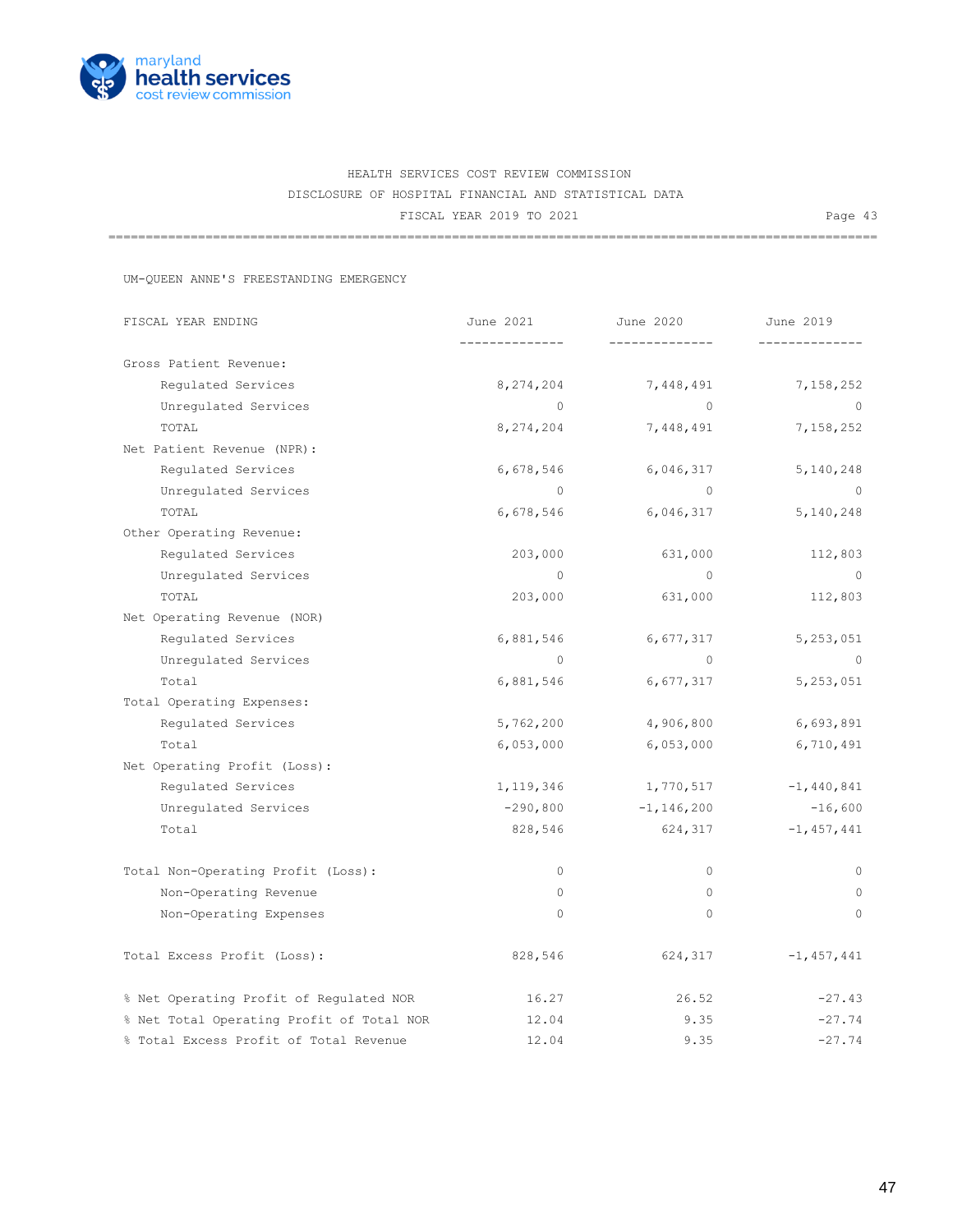

=======================================================================================================

UM-REHABILITATION & ORTHOPAEDIC INSTITUTE

| FISCAL YEAR ENDING                        | June 2021      | June 2020      | June 2019     |
|-------------------------------------------|----------------|----------------|---------------|
|                                           |                | -------------- |               |
| Gross Patient Revenue:                    |                |                |               |
| Regulated Services                        | 128,090,957    | 114,262,341    | 124, 572, 575 |
| Unregulated Services                      | 1,604,052      | 1,005,300      | 1,196,099     |
| TOTAL                                     | 129,695,008    | 115,267,641    | 125,768,675   |
| Net Patient Revenue (NPR):                |                |                |               |
| Requlated Services                        | 112,396,821    | 102,220,208    | 108,883,741   |
| Unregulated Services                      | 637,179        | 728,967        | 759,765       |
| TOTAL                                     | 113,034,000    | 102,949,175    | 109,643,506   |
| Other Operating Revenue:                  |                |                |               |
| Regulated Services                        | 5,623,712      | 9,230,257      | 472,714       |
| Unregulated Services                      | 1,559,288      | 1,500,743      | 1,540,286     |
| TOTAL                                     | 7,183,000      | 10,731,000     | 2,013,000     |
| Net Operating Revenue (NOR)               |                |                |               |
| Regulated Services                        | 118,020,533    | 111,450,466    | 109,356,455   |
| Unregulated Services                      | 2,196,467      | 2,229,710      | 2,300,051     |
| Total                                     | 120,217,000    | 113,680,175    | 111,656,506   |
| Total Operating Expenses:                 |                |                |               |
| Requlated Services                        | 106,775,081    | 102,942,041    | 105,860,423   |
| Total                                     | 111,255,000    | 108,289,000    | 109,077,000   |
| Net Operating Profit (Loss):              |                |                |               |
| Regulated Services                        | 11,245,452     | 8,508,425      | 3,496,032     |
| Unregulated Services                      | $-2, 283, 452$ | $-3, 117, 250$ | $-916,526$    |
| Total                                     | 8,962,000      | 5,391,175      | 2,579,506     |
| Total Non-Operating Profit (Loss):        | 8,447,000      | 201,000        | 2,108,000     |
| Non-Operating Revenue                     | 8,816,000      | 201,000        | 2,108,000     |
| Non-Operating Expenses                    | 369,000        | $\circ$        | $\circ$       |
| Total Excess Profit (Loss):               | 17,409,000     | 5,592,175      | 4,687,506     |
| % Net Operating Profit of Regulated NOR   | 9.53           | 7.63           | 3.20          |
| % Net Total Operating Profit of Total NOR | 7.45           | 4.74           | 2.31          |
| % Total Excess Profit of Total Revenue    | 13.49          | 4.91           | 4.12          |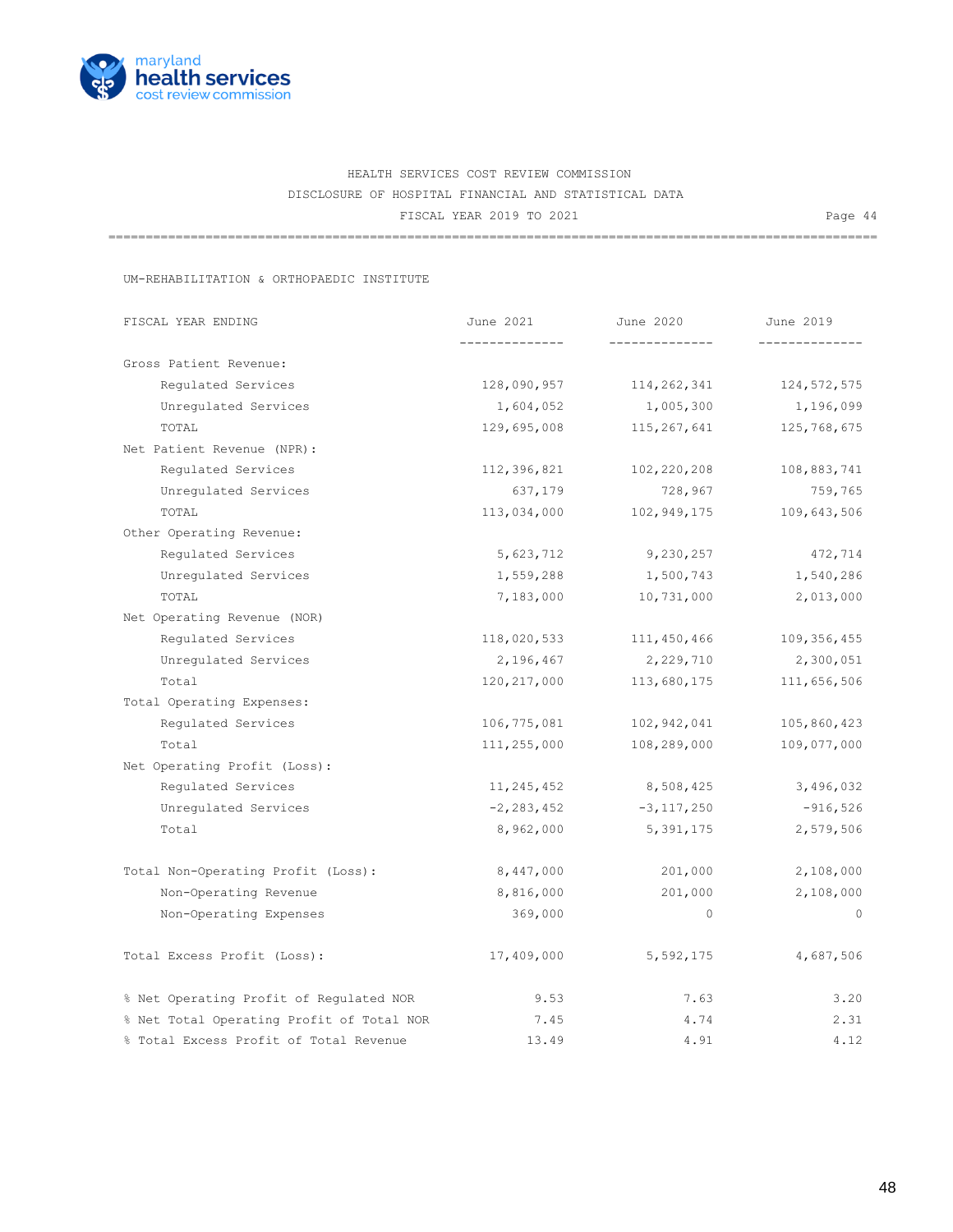

=======================================================================================================

UM-SHOCK TRAUMA

| FISCAL YEAR ENDING                        | June 2021     | June 2020      | June 2019     |
|-------------------------------------------|---------------|----------------|---------------|
|                                           |               |                |               |
| Gross Patient Revenue:                    |               |                |               |
| Requlated Services                        | 244,113,394   | 220,774,523    | 223, 249, 658 |
| Unregulated Services                      | 899,071       | 710,117        | 656,172       |
| TOTAL                                     | 245,012,465   | 221,484,639    | 223,905,830   |
| Net Patient Revenue (NPR):                |               |                |               |
| Regulated Services                        | 209, 225, 929 | 183,955,883    | 192,528,828   |
| Unregulated Services                      | 899,071       | 710,117        | 656,172       |
| TOTAL                                     | 210, 125, 000 | 184,666,000    | 193, 185, 000 |
| Other Operating Revenue:                  |               |                |               |
| Regulated Services                        | 3,546,000     | 3,608,000      | 3,600,000     |
| Unregulated Services                      | $\Omega$      | $\Omega$       | $\circ$       |
| TOTAL                                     | 3,546,000     | 3,608,000      | 3,600,000     |
| Net Operating Revenue (NOR)               |               |                |               |
| Regulated Services                        | 212,771,929   | 187,563,883    | 196, 128, 828 |
| Unregulated Services                      | 899,071       | 710,117        | 656,172       |
| Total                                     | 213,671,000   | 188,274,000    | 196,785,000   |
| Total Operating Expenses:                 |               |                |               |
| Regulated Services                        | 174,012,800   | 157,626,900    | 162,005,100   |
| Total                                     | 176,398,000   | 159,639,000    | 163, 155, 000 |
| Net Operating Profit (Loss):              |               |                |               |
| Regulated Services                        | 38,759,129    | 29,936,983     | 34, 123, 728  |
| Unregulated Services                      | $-1,486,129$  | $-1, 301, 983$ | $-493,728$    |
| Total                                     | 37,273,000    | 28,635,000     | 33,630,000    |
| Total Non-Operating Profit (Loss):        | $\circ$       | $\circ$        | $\circ$       |
| Non-Operating Revenue                     | $\circ$       | $\circ$        | $\circ$       |
| Non-Operating Expenses                    | $\circ$       | $\mathbf{0}$   | $\circ$       |
| Total Excess Profit (Loss):               | 37,273,000    | 28,635,000     | 33,630,000    |
| % Net Operating Profit of Regulated NOR   | 18.22         | 15.96          | 17.40         |
| % Net Total Operating Profit of Total NOR | 17.44         | 15.21          | 17.09         |
| % Total Excess Profit of Total Revenue    | 17.44         | 15.21          | 17.09         |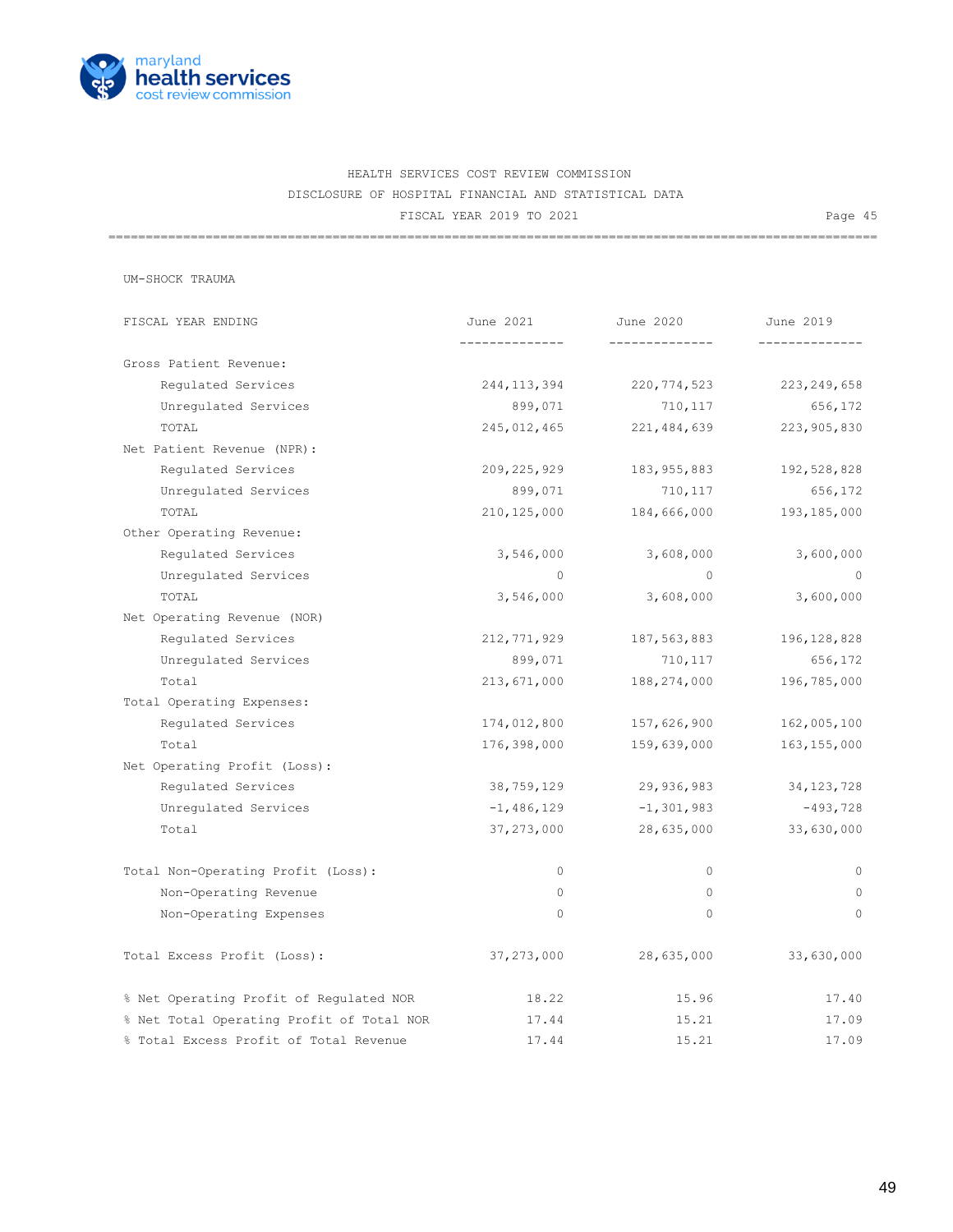

=======================================================================================================

UM-SHORE MEDICAL CENTER - CAMBRIDGE

| FISCAL YEAR ENDING                        | June 2021    | June 2020<br>-------------- | June 2019<br>------------ |
|-------------------------------------------|--------------|-----------------------------|---------------------------|
| Gross Patient Revenue:                    | ------------ |                             |                           |
| Requlated Services                        | 36,868,084   | 38,594,808                  | 45, 196, 511              |
| Unregulated Services                      | 2,782,208    | 2,357,565                   | 2,722,426                 |
| TOTAL                                     | 39,650,292   | 40,952,373                  | 47,918,937                |
| Net Patient Revenue (NPR):                |              |                             |                           |
| Regulated Services                        | 33,971,039   | 31,063,967                  | 37,486,519                |
| Unregulated Services                      | 1,395,241    | 974,544                     | 1,290,978                 |
| TOTAL                                     | 35,366,280   | 32,038,511                  | 38, 777, 497              |
| Other Operating Revenue:                  |              |                             |                           |
| Regulated Services                        | 1,078,346    | 3,187,107                   | 723,385                   |
| Unregulated Services                      | 8,654        | 77,893                      | 170,360                   |
| TOTAL                                     | 1,087,000    | 3,265,000                   | 893,746                   |
| Net Operating Revenue (NOR)               |              |                             |                           |
| Regulated Services                        | 35,049,385   | 34, 251, 074                | 38,209,904                |
| Unregulated Services                      | 1,403,895    | 1,052,437                   | 1,461,338                 |
| Total                                     | 36,453,280   | 35, 303, 511                | 39,671,242                |
| Total Operating Expenses:                 |              |                             |                           |
| Regulated Services                        | 28,082,509   | 25,977,130                  | 33,888,382                |
| Total                                     | 34,558,000   | 34,558,000                  | 36,861,891                |
| Net Operating Profit (Loss):              |              |                             |                           |
| Regulated Services                        | 6,966,876    | 8,273,944                   | 4, 321, 523               |
| Unregulated Services                      | $-5,071,596$ | $-7,528,434$                | $-1, 512, 172$            |
| Total                                     | 1,895,280    | 745,511                     | 2,809,351                 |
| Total Non-Operating Profit (Loss):        | $\circ$      | $\circ$                     | $\circ$                   |
| Non-Operating Revenue                     | $\circ$      | $\circ$                     | $\mathbf{0}$              |
| Non-Operating Expenses                    | $\circ$      | $\circ$                     | $\mathbf{0}$              |
| Total Excess Profit (Loss):               | 1,895,280    | 745,511                     | 2,809,351                 |
| % Net Operating Profit of Regulated NOR   | 19.88        | 24.16                       | 11.31                     |
| % Net Total Operating Profit of Total NOR | 5.20         | 2.11                        | 7.08                      |
| % Total Excess Profit of Total Revenue    | 5.20         | 2.11                        | 7.08                      |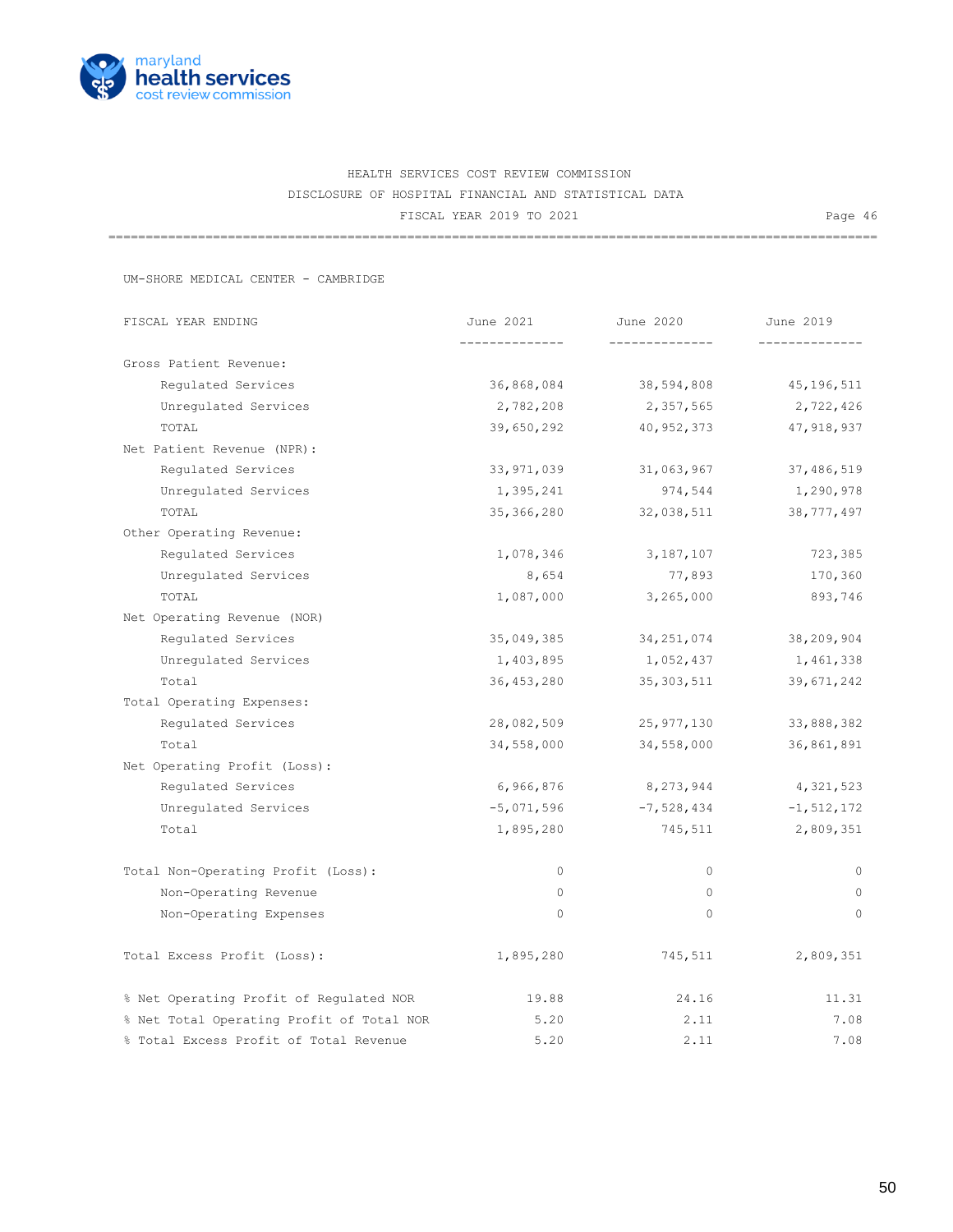

=======================================================================================================

UM-SHORE REGIONAL HEALTH - CHESTERTOWN

| FISCAL YEAR ENDING                        | June 2021    | June 2020      | June 2019     |
|-------------------------------------------|--------------|----------------|---------------|
| Gross Patient Revenue:                    | ------------ | -------------- | ------------  |
| Regulated Services                        | 44,183,000   | 44,652,158     | 50,208,134    |
| Unregulated Services                      | 3,065,025    | 2,960,575      | 3,938,411     |
| TOTAL                                     | 47,248,025   | 47,612,733     | 54, 146, 545  |
| Net Patient Revenue (NPR):                |              |                |               |
| Requlated Services                        | 35,679,039   | 35, 211, 673   | 41, 277, 938  |
| Unregulated Services                      | 1,293,014    | 960,110        | 1,399,432     |
| TOTAL                                     | 36,972,053   | 36, 171, 783   | 42,677,370    |
| Other Operating Revenue:                  |              |                |               |
| Regulated Services                        | 1,123,407    | 5,452,868      | 764,427       |
| Unregulated Services                      | 457,593      | 537,883        | 422,573       |
| TOTAL                                     | 1,581,000    | 5,990,751      | 1,187,000     |
| Net Operating Revenue (NOR)               |              |                |               |
| Regulated Services                        | 36,802,445   | 40,664,541     | 42,042,365    |
| Unregulated Services                      | 1,750,607    | 1,497,993      | 1,822,005     |
| Total                                     | 38,553,053   | 42, 162, 534   | 43,864,370    |
| Total Operating Expenses:                 |              |                |               |
| Regulated Services                        | 37,841,701   | 34, 381, 753   | 40,809,067    |
| Total                                     | 46,947,000   | 43,821,397     | 51,275,000    |
| Net Operating Profit (Loss):              |              |                |               |
| Requlated Services                        | $-1,039,256$ | 6,282,788      | 1,233,298     |
| Unregulated Services                      | $-7,354,691$ | $-7,941,651$   | $-8,643,928$  |
| Total                                     | $-8,393,947$ | $-1,658,863$   | $-7,410,630$  |
| Total Non-Operating Profit (Loss):        | 634,000      | $-45,000$      | $-4,287,000$  |
| Non-Operating Revenue                     | 705,000      | 10,000         | 307,000       |
| Non-Operating Expenses                    | 71,000       | 55,000         | 4,594,000     |
| Total Excess Profit (Loss):               | $-7,759,947$ | $-1,703,863$   | $-11,697,630$ |
| % Net Operating Profit of Regulated NOR   | $-2.82$      | 15.45          | 2.93          |
| % Net Total Operating Profit of Total NOR | $-21.77$     | $-3.93$        | $-16.89$      |
| % Total Excess Profit of Total Revenue    | $-19.77$     | $-4.04$        | $-26.48$      |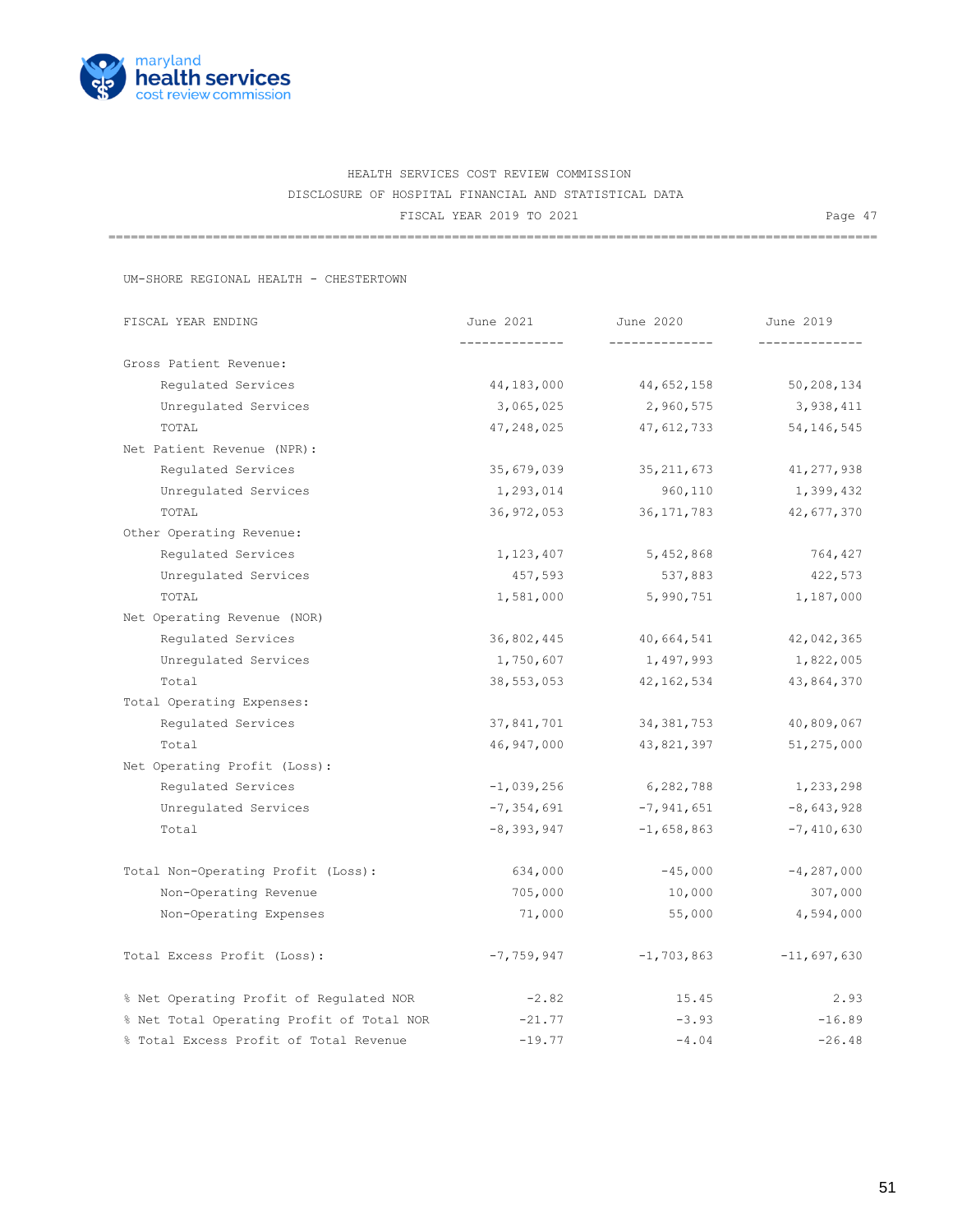

=======================================================================================================

UM-SHORE REGIONAL HEALTH - EASTON

| FISCAL YEAR ENDING                        | June 2021       | June 2020     | June 2019     |
|-------------------------------------------|-----------------|---------------|---------------|
|                                           |                 |               |               |
| Gross Patient Revenue:                    |                 |               |               |
| Requlated Services                        | 247,289,146     | 237,513,527   | 231,728,135   |
| Unregulated Services                      | 33,497,000      | 29,182,159    | 37,678,693    |
| TOTAL                                     | 280,786,146     | 266,695,686   | 269,406,829   |
| Net Patient Revenue (NPR):                |                 |               |               |
| Regulated Services                        | 209, 291, 732   | 197,945,917   | 196,989,242   |
| Unregulated Services                      | 15,663,926      | 12,177,364    | 16,303,180    |
| TOTAL                                     | 224,955,658     | 210,123,280   | 213, 292, 422 |
| Other Operating Revenue:                  |                 |               |               |
| Regulated Services                        | 10,020,389      | 12,550,543    | 3,888,395     |
| Unregulated Services                      | 1,151,611       | 7,546,457     | 4,265,030     |
| TOTAL                                     | 11,172,000      | 20,097,000    | 8,153,425     |
| Net Operating Revenue (NOR)               |                 |               |               |
| Regulated Services                        | 219, 312, 121   | 210,496,459   | 200,877,637   |
| Unregulated Services                      | 16,815,537      | 19,723,821    | 20,568,211    |
| Total                                     | 236, 127, 658   | 230, 220, 280 | 221, 445, 847 |
| Total Operating Expenses:                 |                 |               |               |
| Regulated Services                        | 160,589,613     | 159,566,268   | 157,397,558   |
| Total                                     | 213,761,000     | 218,075,000   | 188,652,733   |
| Net Operating Profit (Loss):              |                 |               |               |
| Requlated Services                        | 58,722,509      | 50,930,191    | 43,480,078    |
| Unregulated Services                      | $-36, 355, 851$ | $-38,784,911$ | $-10,686,963$ |
| Total                                     | 22,366,658      | 12, 145, 280  | 32,793,115    |
| Total Non-Operating Profit (Loss):        | 28,052,000      | 2,068,000     | 1,851,000     |
| Non-Operating Revenue                     | 28,052,000      | 2,699,000     | 1,851,000     |
| Non-Operating Expenses                    | 0               | 631,000       | $\mathbf{0}$  |
| Total Excess Profit (Loss):               | 50,418,658      | 14,213,280    | 34,644,115    |
| % Net Operating Profit of Regulated NOR   | 26.78           | 24.20         | 21.65         |
| % Net Total Operating Profit of Total NOR | 9.47            | 5.28          | 14.81         |
| % Total Excess Profit of Total Revenue    | 19.08           | 6.10          | 15.51         |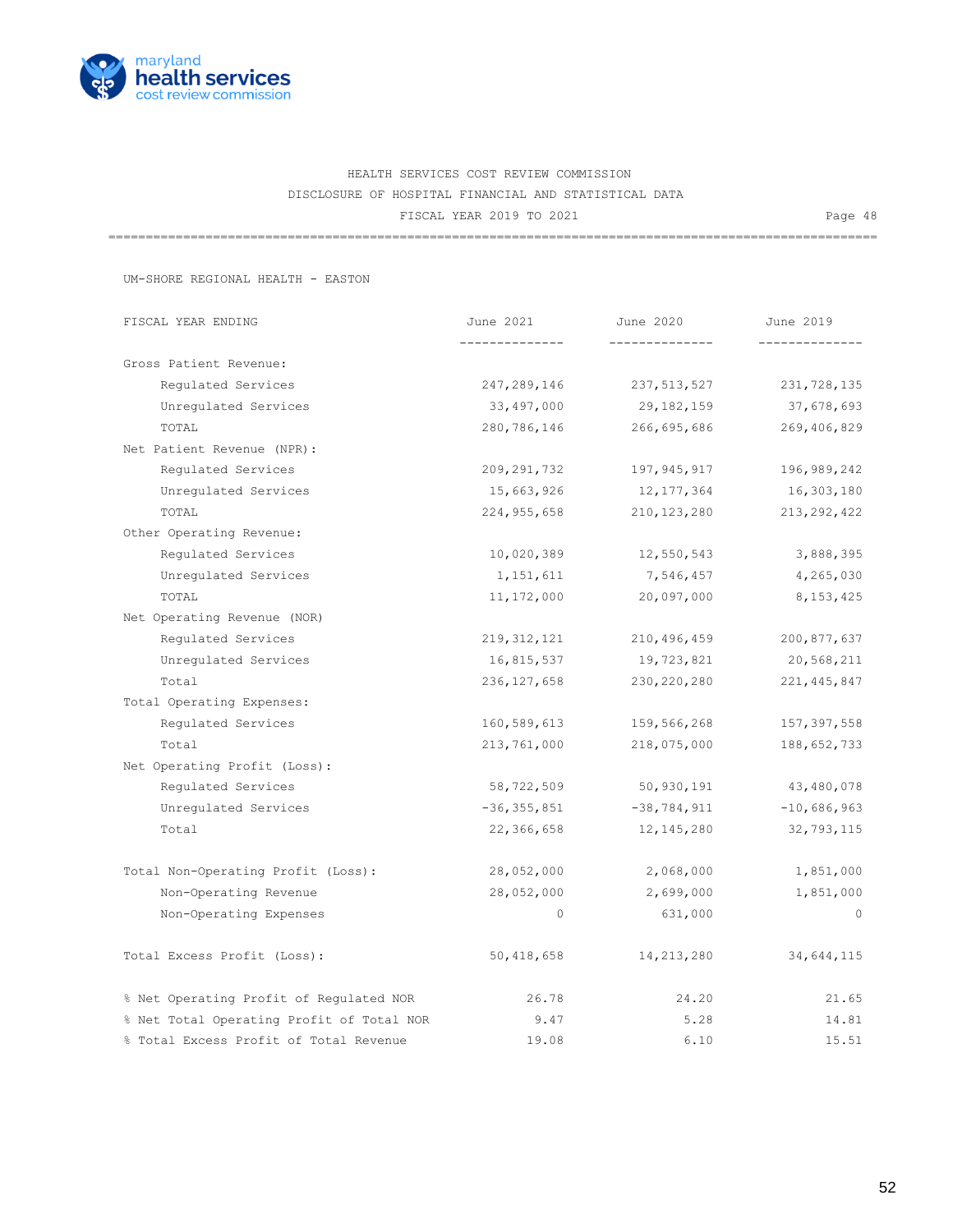

=======================================================================================================

|  |  | UM-ST. JOSEPH MEDICAL CENTER |  |
|--|--|------------------------------|--|
|--|--|------------------------------|--|

| FISCAL YEAR ENDING                        | June 2021     | June 2020       | June 2019      |
|-------------------------------------------|---------------|-----------------|----------------|
| Gross Patient Revenue:                    |               |                 |                |
| Regulated Services                        | 416,739,095   | 372,898,286     | 389, 173, 561  |
| Unregulated Services                      | 7,461,810     | 6,631,932       | 6,151,082      |
| TOTAL                                     | 424,200,905   | 379,530,218     | 395, 324, 643  |
| Net Patient Revenue (NPR):                |               |                 |                |
| Requlated Services                        | 357,801,028   | 316,620,539     | 335, 403, 596  |
| Unregulated Services                      | 6,640,972     | 5,902,461       | 5,862,404      |
| TOTAL                                     | 364, 442, 000 | 322,523,000     | 341,266,000    |
| Other Operating Revenue:                  |               |                 |                |
| Regulated Services                        | 11, 271, 322  | 20,696,253      | 1,271,448      |
| Unregulated Services                      | 3,792,678     | 5,360,747       | 2,760,552      |
| TOTAL                                     | 15,064,000    | 26,057,000      | 4,032,000      |
| Net Operating Revenue (NOR)               |               |                 |                |
| Regulated Services                        | 369,072,350   | 337, 316, 792   | 336,675,045    |
| Unregulated Services                      | 10,433,650    | 11,263,208      | 8,622,955      |
| Total                                     | 379,506,000   | 348,580,000     | 345,298,000    |
| Total Operating Expenses:                 |               |                 |                |
| Regulated Services                        | 305,618,333   | 290,647,657     | 291,400,740    |
| Total                                     | 353,751,000   | 340,304,000     | 335, 424, 000  |
| Net Operating Profit (Loss):              |               |                 |                |
| Regulated Services                        | 63, 454, 017  | 46,669,135      | 45, 274, 304   |
| Unregulated Services                      | $-37,699,017$ | $-38, 393, 135$ | $-35,400,304$  |
| Total                                     | 25,755,000    | 8,276,000       | 9,874,000      |
| Total Non-Operating Profit (Loss):        | $-1,774,000$  | $-1,186,000$    | $-1,326,000$   |
| Non-Operating Revenue                     | $-1,774,000$  | $-1, 186, 000$  | $-1, 326, 000$ |
| Non-Operating Expenses                    | $\circ$       | $\circ$         | $\Omega$       |
| Total Excess Profit (Loss):               | 23,981,000    | 7,090,000       | 8,548,000      |
| % Net Operating Profit of Regulated NOR   | 17.19         | 13.84           | 13.45          |
| % Net Total Operating Profit of Total NOR | 6.79          | 2.37            | 2.86           |
| % Total Excess Profit of Total Revenue    | 6.35          | 2.04            | 2.49           |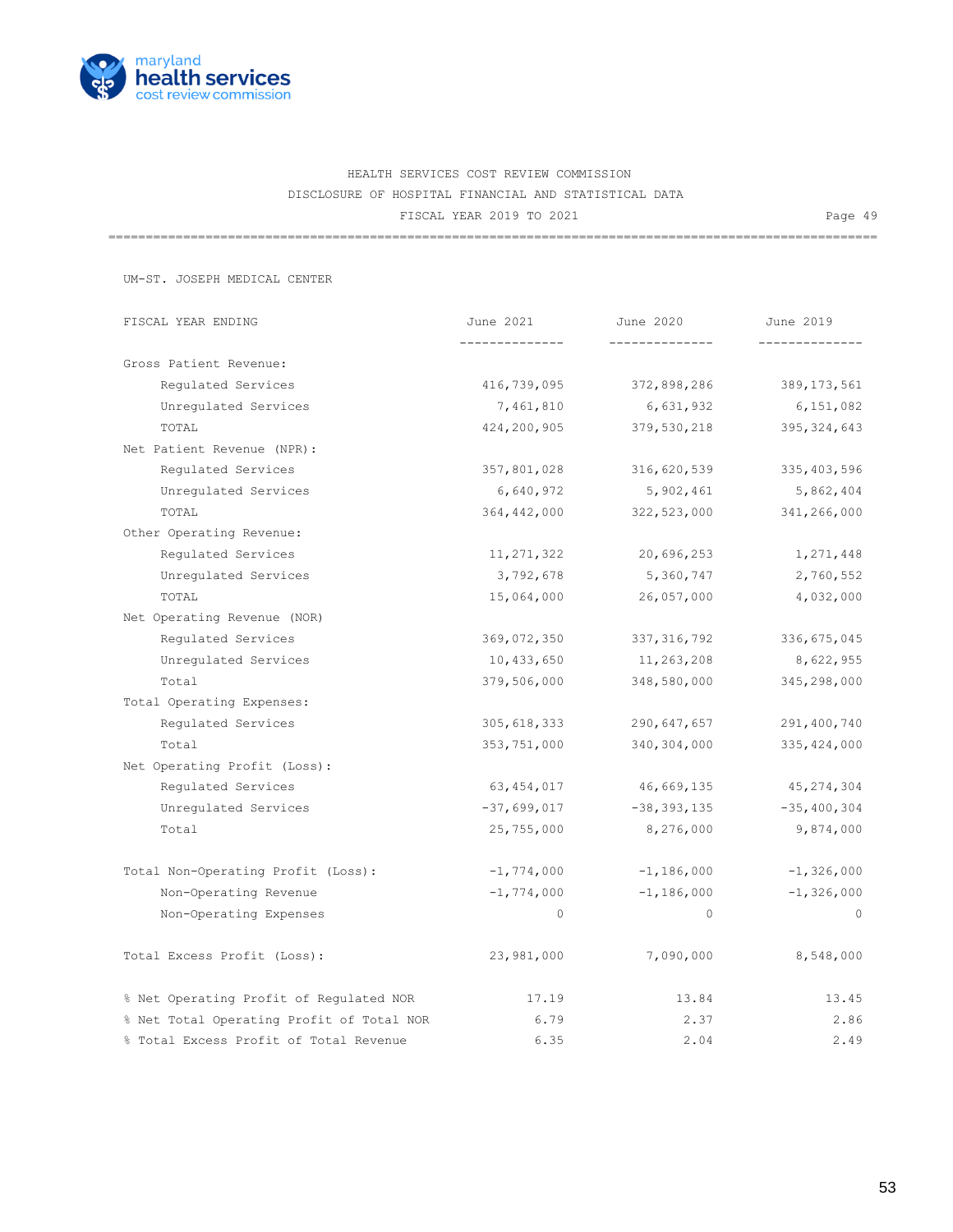

=======================================================================================================

UM-UPPER CHESAPEAKE MEDICAL CENTER

| FISCAL YEAR ENDING                        | June 2021                     | June 2020     | June 2019     |  |  |
|-------------------------------------------|-------------------------------|---------------|---------------|--|--|
|                                           | . _ _ _ _ _ _ _ _ _ _ _ _ _ _ | ------------  |               |  |  |
| Gross Patient Revenue:                    |                               |               |               |  |  |
| Requlated Services                        | 347,850,019                   | 312,240,520   | 323, 916, 502 |  |  |
| Unregulated Services                      | 3,278,603                     | 2,476,877     | 1,186,268     |  |  |
| TOTAL                                     | 351, 128, 622                 | 314,717,397   | 325, 102, 770 |  |  |
| Net Patient Revenue (NPR):                |                               |               |               |  |  |
| Requlated Services                        | 294, 951, 397                 | 257,831,953   | 276, 119, 372 |  |  |
| Unregulated Services                      | 3,278,603                     | 1,947,047     | 725,628       |  |  |
| TOTAL                                     | 298,230,000                   | 259,779,000   | 276,845,000   |  |  |
| Other Operating Revenue:                  |                               |               |               |  |  |
| Regulated Services                        | 20,824,074                    | 25, 256, 845  | 3,437,189     |  |  |
| Unregulated Services                      | 4,369,926                     | 1,225,155     | 1,375,811     |  |  |
| TOTAL                                     | 25,194,000                    | 26,482,000    | 4,813,000     |  |  |
| Net Operating Revenue (NOR)               |                               |               |               |  |  |
| Regulated Services                        | 315,775,471                   | 283,088,797   | 279,556,560   |  |  |
| Unregulated Services                      | 7,648,529                     | 3, 172, 203   | 2,101,440     |  |  |
| Total                                     | 323, 424, 000                 | 286, 261, 000 | 281,658,000   |  |  |
| Total Operating Expenses:                 |                               |               |               |  |  |
| Regulated Services                        | 261,461,782                   | 255,977,292   | 236,923,709   |  |  |
| Total                                     | 294,766,000                   | 283,657,000   | 260,846,000   |  |  |
| Net Operating Profit (Loss):              |                               |               |               |  |  |
| Regulated Services                        | 54, 313, 689                  | 27,111,505    | 42,632,852    |  |  |
| Unregulated Services                      | $-25,655,689$                 | $-24,507,505$ | $-21,820,852$ |  |  |
| Total                                     | 28,658,000                    | 2,604,000     | 20,812,000    |  |  |
| Total Non-Operating Profit (Loss):        | 30, 356, 000                  | $-1,053,000$  | 4,401,000     |  |  |
| Non-Operating Revenue                     | 34,014,000                    | 1,565,000     | 6,664,000     |  |  |
| Non-Operating Expenses                    | 3,658,000                     | 2,618,000     | 2,263,000     |  |  |
| Total Excess Profit (Loss):               | 59,014,000                    | 1,551,000     | 25, 213, 000  |  |  |
| % Net Operating Profit of Regulated NOR   | 17.20                         | 9.58          | 15.25         |  |  |
| % Net Total Operating Profit of Total NOR | 8.86                          | 0.91          | 7.39          |  |  |
| % Total Excess Profit of Total Revenue    | 16.51                         | 0.54          | 8.74          |  |  |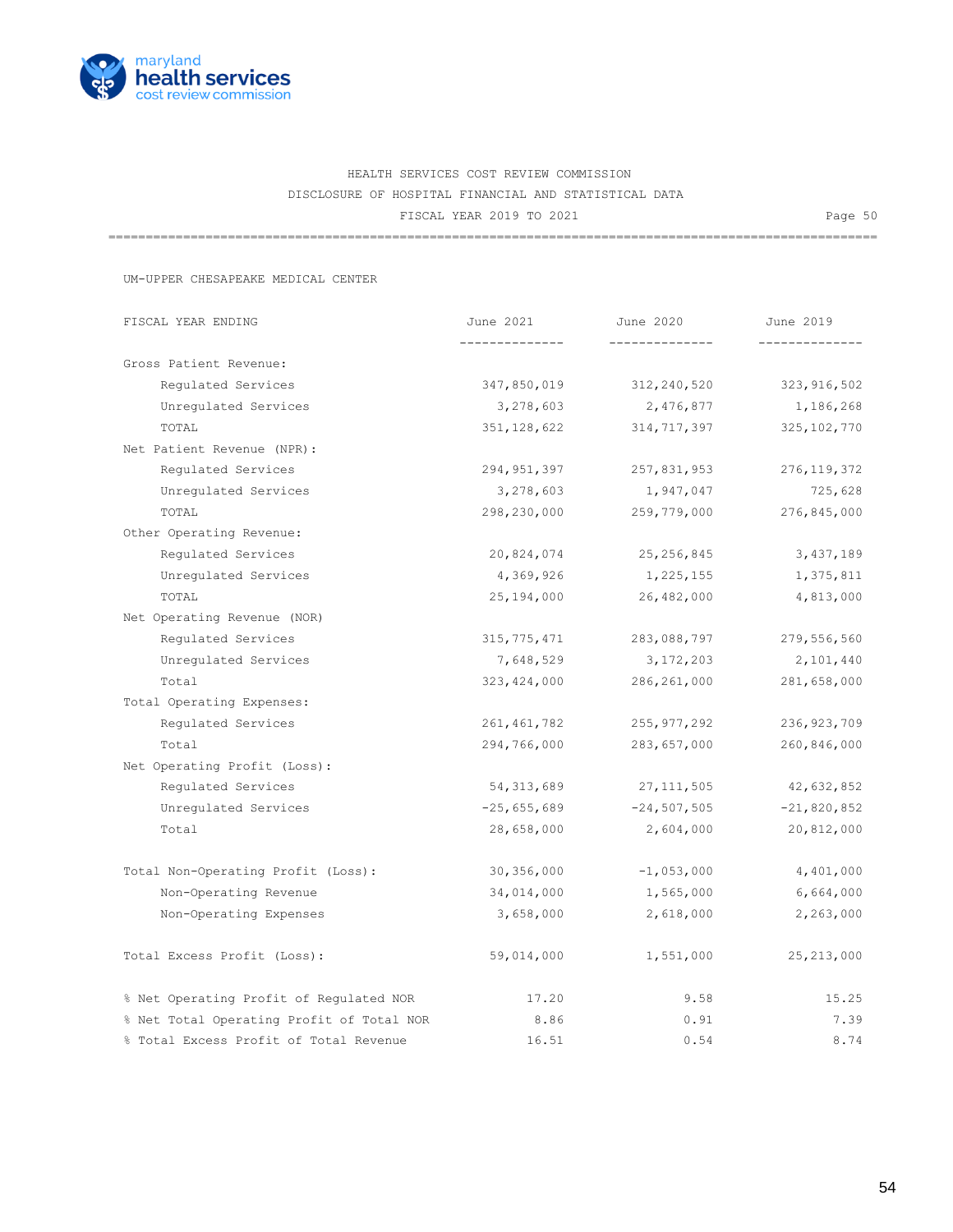

=======================================================================================================

UMMC MIDTOWN CAMPUS

| FISCAL YEAR ENDING                        | June 2021       | June 2020       | June 2019      |
|-------------------------------------------|-----------------|-----------------|----------------|
|                                           |                 |                 |                |
| Gross Patient Revenue:                    |                 |                 |                |
| Requlated Services                        | 238,162,665     | 216,538,489     | 230, 207, 703  |
| Unregulated Services                      | 3,714,655       | 4,658,857       | 6,590,893      |
| TOTAL                                     | 241,877,319     | 221,197,346     | 236,798,596    |
| Net Patient Revenue (NPR):                |                 |                 |                |
| Regulated Services                        | 194,556,345     | 180,483,143     | 197,828,239    |
| Unregulated Services                      | 3,714,655       | 4,658,857       | 5,820,761      |
| TOTAL                                     | 198,271,000     | 185, 142, 000   | 203,649,000    |
| Other Operating Revenue:                  |                 |                 |                |
| Regulated Services                        | 848,026         | 18, 125, 403    | 94,086         |
| Unregulated Services                      | 23,865,974      | 22,565,597      | 19,363,067     |
| TOTAL                                     | 24,714,000      | 40,691,000      | 19,457,153     |
| Net Operating Revenue (NOR)               |                 |                 |                |
| Regulated Services                        | 195,404,372     | 198,608,546     | 197, 922, 326  |
| Unregulated Services                      | 27,580,628      | 27,224,454      | 25,183,828     |
| Total                                     | 222,985,000     | 225,833,000     | 223, 106, 153  |
| Total Operating Expenses:                 |                 |                 |                |
| Regulated Services                        | 188,617,781     | 180,775,342     | 179,378,271    |
| Total                                     | 245,964,000     | 232, 222, 652   | 228,130,000    |
| Net Operating Profit (Loss):              |                 |                 |                |
| Regulated Services                        | 6,786,591       | 17,833,205      | 18,544,055     |
| Unregulated Services                      | $-29,765,591$   | $-24, 222, 857$ | $-23,567,901$  |
| Total                                     | $-22,979,000$   | -6,389,652      | $-5,023,847$   |
| Total Non-Operating Profit (Loss):        | $-1,286,000$    | $-983,000$      | 478,000        |
| Non-Operating Revenue                     | $-1, 286, 000$  | $-983,000$      | 478,000        |
| Non-Operating Expenses                    | $\circ$         | 0               | $\circ$        |
| Total Excess Profit (Loss):               | $-24, 265, 000$ | $-7,372,652$    | $-4, 545, 847$ |
| % Net Operating Profit of Regulated NOR   | 3.47            | 8.98            | 9.37           |
| % Net Total Operating Profit of Total NOR | $-10.31$        | $-2.83$         | $-2.25$        |
| % Total Excess Profit of Total Revenue    | $-10.95$        | $-3.28$         | $-2.03$        |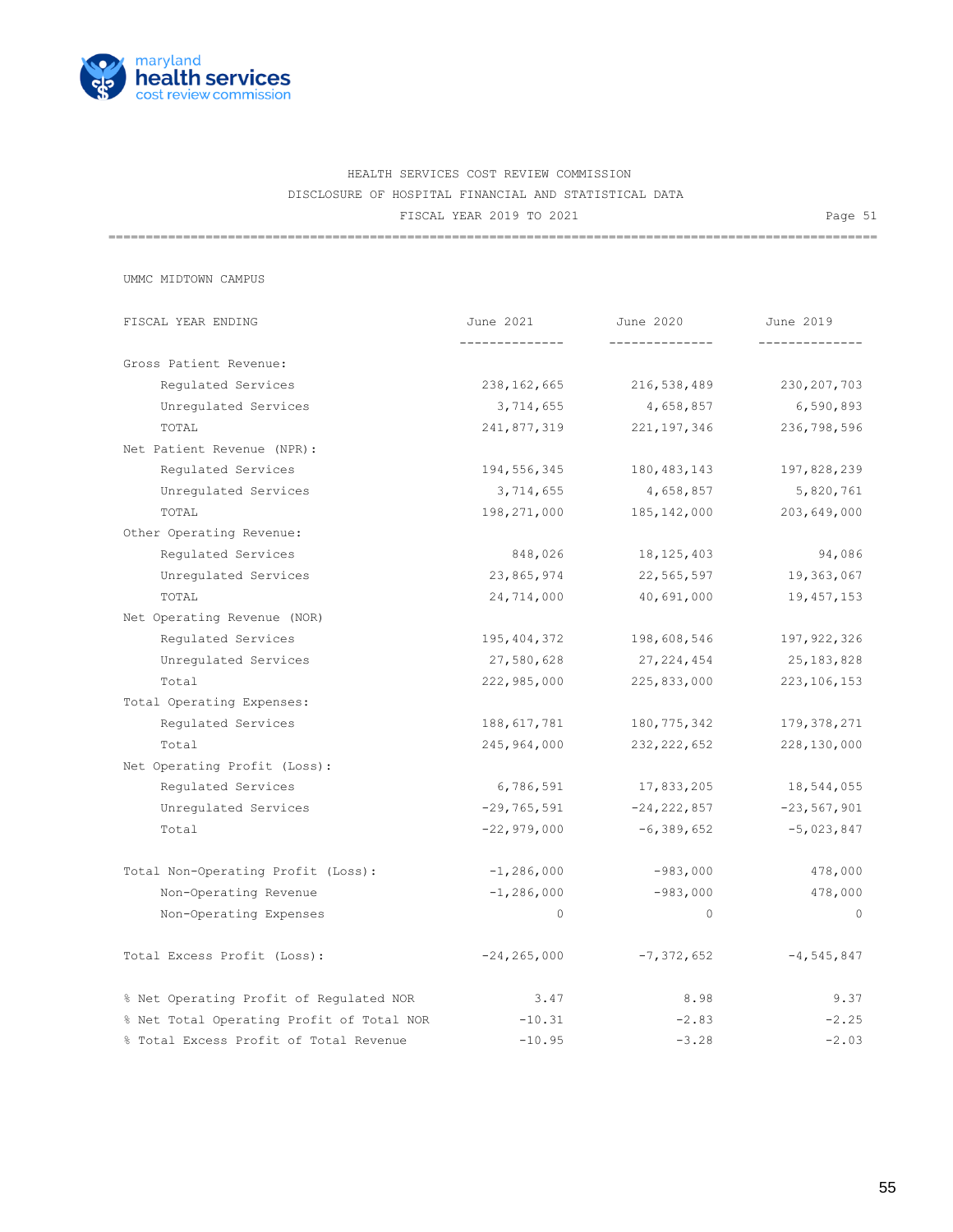

=======================================================================================================

UNIVERSITY OF MARYLAND MEDICAL CENTER

| FISCAL YEAR ENDING                        | June 2021     | June 2020     | June 2019        |  |
|-------------------------------------------|---------------|---------------|------------------|--|
|                                           |               |               |                  |  |
| Gross Patient Revenue:                    |               |               |                  |  |
| Regulated Services                        | 1,736,124,541 | 1,602,321,913 | 1,557,658,199    |  |
| Unregulated Services                      | 37,084,360    | 28,806,711    | 26,046,874       |  |
| TOTAL                                     | 1,773,208,902 | 1,631,128,625 | 1,583,705,074    |  |
| Net Patient Revenue (NPR):                |               |               |                  |  |
| Requlated Services                        | 1,508,103,277 | 1,372,923,644 | 1,337,491,092    |  |
| Unregulated Services                      | 36,667,723    | 28,488,356    | 25,633,908       |  |
| TOTAL                                     | 1,544,771,000 | 1,401,412,000 | 1,363,125,000    |  |
| Other Operating Revenue:                  |               |               |                  |  |
| Regulated Services                        | 49,627,450    | 54,892,348    | 6,865,242        |  |
| Unregulated Services                      | 151,254,550   | 140,239,652   | 106,772,758      |  |
| TOTAL                                     | 200,882,000   | 195,132,000   | 113,638,000      |  |
| Net Operating Revenue (NOR)               |               |               |                  |  |
| Regulated Services                        | 1,557,730,727 | 1,427,815,992 | 1, 344, 356, 334 |  |
| Unregulated Services                      | 187,922,273   | 168,728,008   | 132,406,666      |  |
| Total                                     | 1,745,653,000 | 1,596,544,000 | 1,476,763,000    |  |
| Total Operating Expenses:                 |               |               |                  |  |
| Requlated Services                        | 1,524,984,774 | 1,381,323,834 | 1,350,827,204    |  |
| Total                                     | 1,690,962,000 | 1,532,540,000 | 1,476,241,000    |  |
| Net Operating Profit (Loss):              |               |               |                  |  |
| Regulated Services                        | 32,745,954    | 46,492,159    | $-6,470,870$     |  |
| Unregulated Services                      | 21,945,046    | 17,511,841    | 6,992,870        |  |
| Total                                     | 54,691,000    | 64,004,000    | 522,000          |  |
| Total Non-Operating Profit (Loss):        | 48,828,000    | $-6,072,000$  | 9,492,000        |  |
| Non-Operating Revenue                     | 48,828,000    | $-6,072,000$  | 9,492,000        |  |
| Non-Operating Expenses                    | $\Omega$      | $\circ$       | $\Omega$         |  |
| Total Excess Profit (Loss):               | 103,519,000   | 57,932,000    | 10,014,000       |  |
| % Net Operating Profit of Regulated NOR   | 2.10          | 3.26          | $-0.48$          |  |
| % Net Total Operating Profit of Total NOR | 3.13          | 4.01          | 0.04             |  |
| % Total Excess Profit of Total Revenue    | 5.77          | 3.64          | 0.67             |  |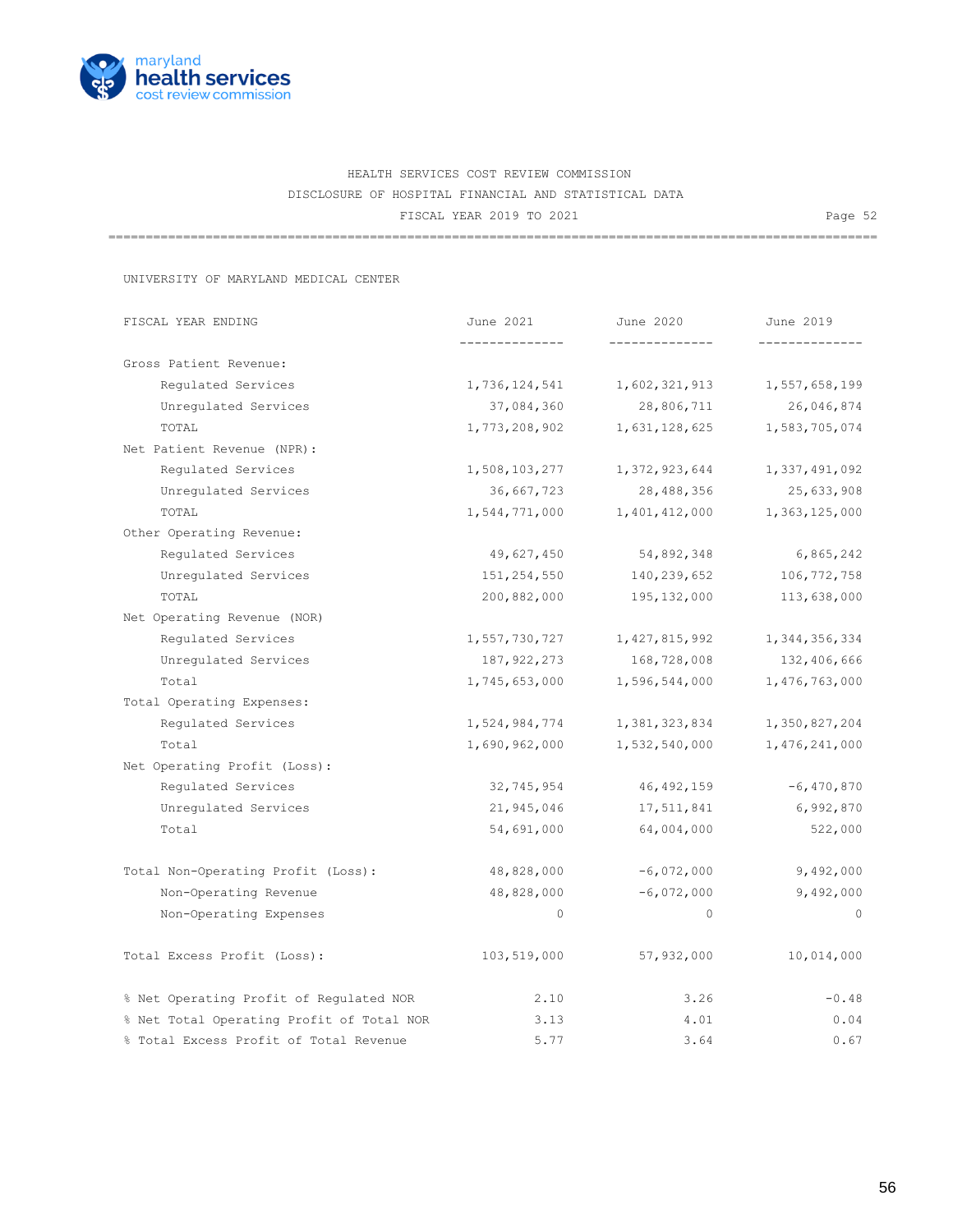

=======================================================================================================

UPMC - WESTERN MARYLAND

 FISCAL YEAR ENDING December 2020 June 2020 June 2019 -------------- -------------- -------------- Gross Patient Revenue: Regulated Services 317,291,500 202,274,300 336,123,500 Unregulated Services 68,840,700 47,849,700 79,792,200 TOTAL 386,132,200 250,124,000 415,915,700 Net Patient Revenue (NPR): Regulated Services 263,149,900 168,140,900 277,797,300 Unregulated Services 44,511,300 31,082,800 54,663,500 TOTAL 307,661,200 199,223,700 332,460,800 Other Operating Revenue: Regulated Services 2,912,100 163,300 2,912,100 Unregulated Services 3,026,200 2,182,700 3,104,200 TOTAL 3,389,300 2,346,000 6,016,300 Net Operating Revenue (NOR) Regulated Services 263,513,000 168,304,200 280,709,400 Unregulated Services  $47,537,500$   $33,265,500$   $57,767,700$  Total 311,050,500 201,569,700 338,477,100 Total Operating Expenses: Regulated Services 219,103,095 146,034,700 245,593,369 Total 297,887,100 196,419,000 329,057,100 Net Operating Profit (Loss): Regulated Services 44,409,905 22,269,500 35,116,031 Unregulated Services -31,246,505 -17,118,800 -25,696,031 Total 13,163,400 5,150,700 9,420,000 Total Non-Operating Profit (Loss): 176,261,000 2,248,600 11,031,700 Non-Operating Revenue 176,261,000 2,248,600 11,031,700 Non-Operating Expenses and the contract of the contract of the contract of the contract of the contract of the contract of the contract of the contract of the contract of the contract of the contract of the contract of the Total Excess Profit (Loss): 189,424,400 7,399,300 20,451,700 % Net Operating Profit of Regulated NOR 16.85 13.23 12.51 % Net Total Operating Profit of Total NOR 4.23 2.56 2.78 % Total Excess Profit of Total Revenue 38.87 3.63 5.85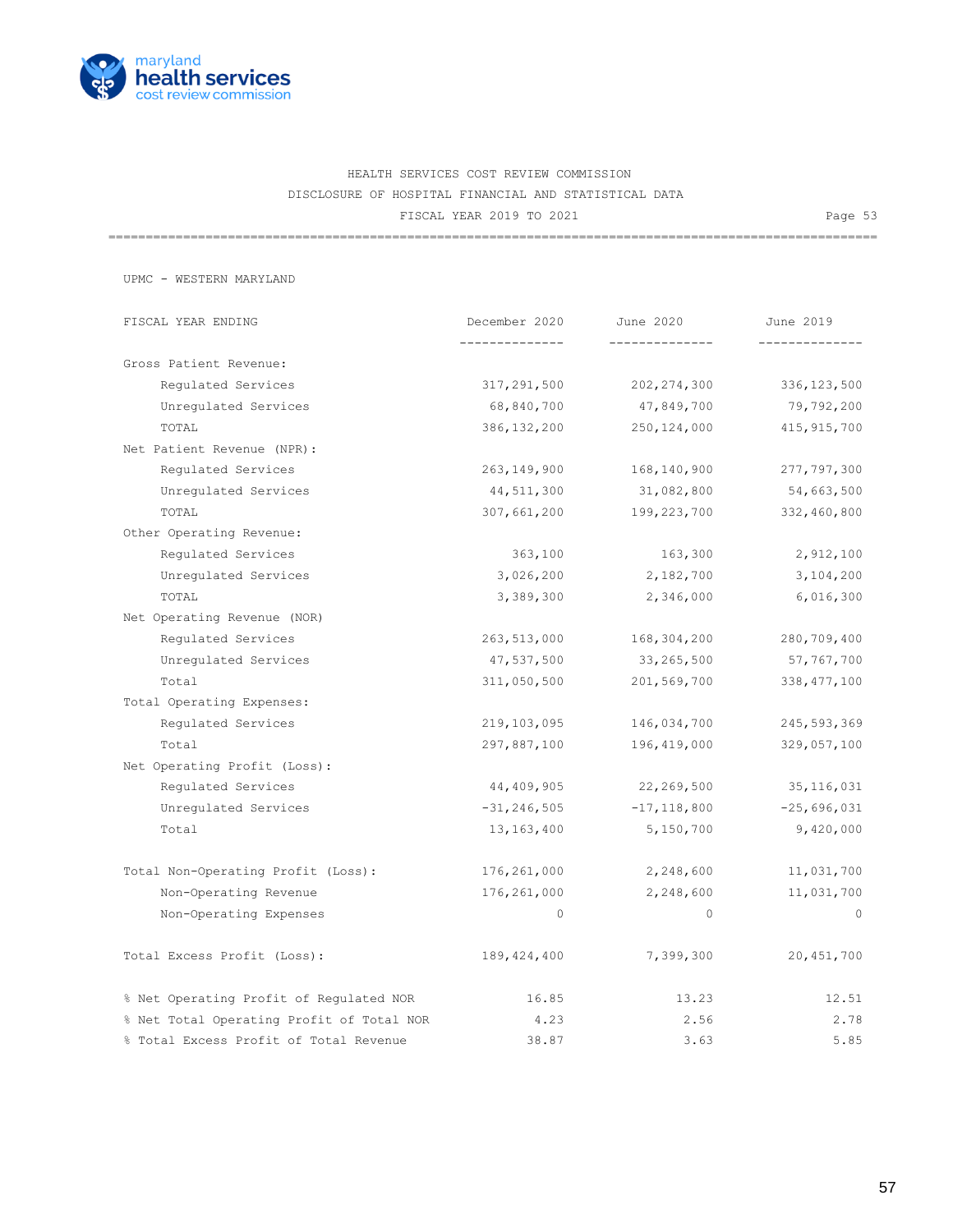

### <span id="page-59-0"></span>**Details of the Disclosure of Hospital Financial and Statistical Data: Specialty Hospitals**

### **ALL SPECIALTY HOSPITALS**

| Year Ending                                       | FY 2021       | FY 2020       | FY 2019        |
|---------------------------------------------------|---------------|---------------|----------------|
| <b>Gross Patient Revenue</b>                      | 41,537,844    | 326,012,229   | 331,454,762    |
| Net Patient Revenue (NPR)                         | 28,603,097    | 264,509,611   | 270,020,744    |
| <b>Other Operating Revenue</b>                    | 2,644,809     | 92,905,813    | 100,852,076    |
| Net Operating Revenue (NOR)                       | 31,247,906    | 356,940,224   | 370,872,820    |
| <b>Operating Expenses</b>                         | 29,471,256    | 355,776,558   | 365,678,758    |
| <b>Inpatient Admissions (IPAs)</b>                | 997           | 11,379        | 12,154         |
| Net Operating Profit (Loss)                       | 1,776,650     | 1,163,766     | 5,193,862      |
| <b>Total Non-Operating Profit (Loss)</b>          | (705, 461)    | 8,552,537     | 9,700,064      |
| <b>Total Excess Profits (Loss)</b>                | 1,071,189     | 9,716,303     | 14,893,926     |
| <b>Adventist Rehab Hospital of MD Takoma Park</b> |               |               |                |
| FISCAL YEAR ENDING                                | <b>CY2020</b> |               |                |
| <b>Gross Patient Revenue</b>                      | 24,991,074    |               |                |
| Net Patient Revenue (NPR)                         | 17,343,123    |               |                |
| <b>Other Operating Revenue</b>                    | 1,152,154     |               |                |
| Net Operating Revenue (NOR)                       | 18,495,277    |               |                |
| <b>Operating Expenses</b>                         | 16,140,906    |               |                |
| Inpatient Admissions (IPAs)                       | 724           |               |                |
| Net Operating Profit (Loss)                       | 2,354,371     |               |                |
| <b>Total Non-Operating Profit (Loss)</b>          | (288, 898)    |               |                |
| <b>Total Excess Profits (Loss)</b>                | 2,065,473     |               |                |
| <b>Adventist Rehab Hospital of MD Rockville</b>   |               |               |                |
| <b>FISCAL YEAR ENDING</b>                         | <b>CY2020</b> | CY2019        | <b>CY 2018</b> |
| <b>Gross Patient Revenue</b>                      | 41,537,844    | 76,780,929    | 72,858,162     |
| Net Patient Revenue (NPR)                         | 28,603,097    | 50,403,111    | 46,480,344     |
| <b>Other Operating Revenue</b>                    | 2,644,809     | 338,013       | 450,376        |
| Net Operating Revenue (NOR)                       | 31,247,906    | 50,741,124    | 46,930,720     |
| <b>Operating Expenses</b>                         | 29,471,256    | 43,014,458    | 43,014,458     |
| <b>Inpatient Admissions (IPAs)</b>                | 997           | 1,948         | 1,874          |
| Net Operating Profit (Loss)                       | 1,776,650     | 7,726,666     | 3,916,262      |
| <b>Total Non-Operating Profit (Loss)</b>          | (705, 461)    | (3,049,463)   | (781, 136)     |
| <b>Total Excess Profits (Loss)</b>                | 1,071,189     | 4,677,203     | 3,135,126      |
| <b>Brook Lane Health Services</b>                 |               |               |                |
| <b>FISCAL YEAR ENDING</b>                         | FY2021        | <b>FY2020</b> | FY 2019        |
| <b>Gross Patient Revenue</b>                      |               | 23,974,500    | 24,457,800     |
| Net Patient Revenue (NPR)                         |               | 20,769,000    | 20,397,300     |
| <b>Other Operating Revenue</b>                    |               | 475,200       | 569,900        |
| Net Operating Revenue (NOR)                       |               | 20,769,000    | 20,967,200     |
| <b>Operating Expenses</b>                         |               | 21,687,900    | 21,739,800     |
| Inpatient Admissions (IPAs)                       |               | 1,516         | 1,746          |
| Net Operating Profit (Loss)                       |               | (918,900)     | (772,600)      |
| <b>Total Non-Operating Profit (Loss)</b>          | 0             | 2,694,000     | 221,400        |
| <b>Total Excess Profits (Loss)</b>                |               | 1,775,100     | (551, 200)     |
|                                                   |               |               |                |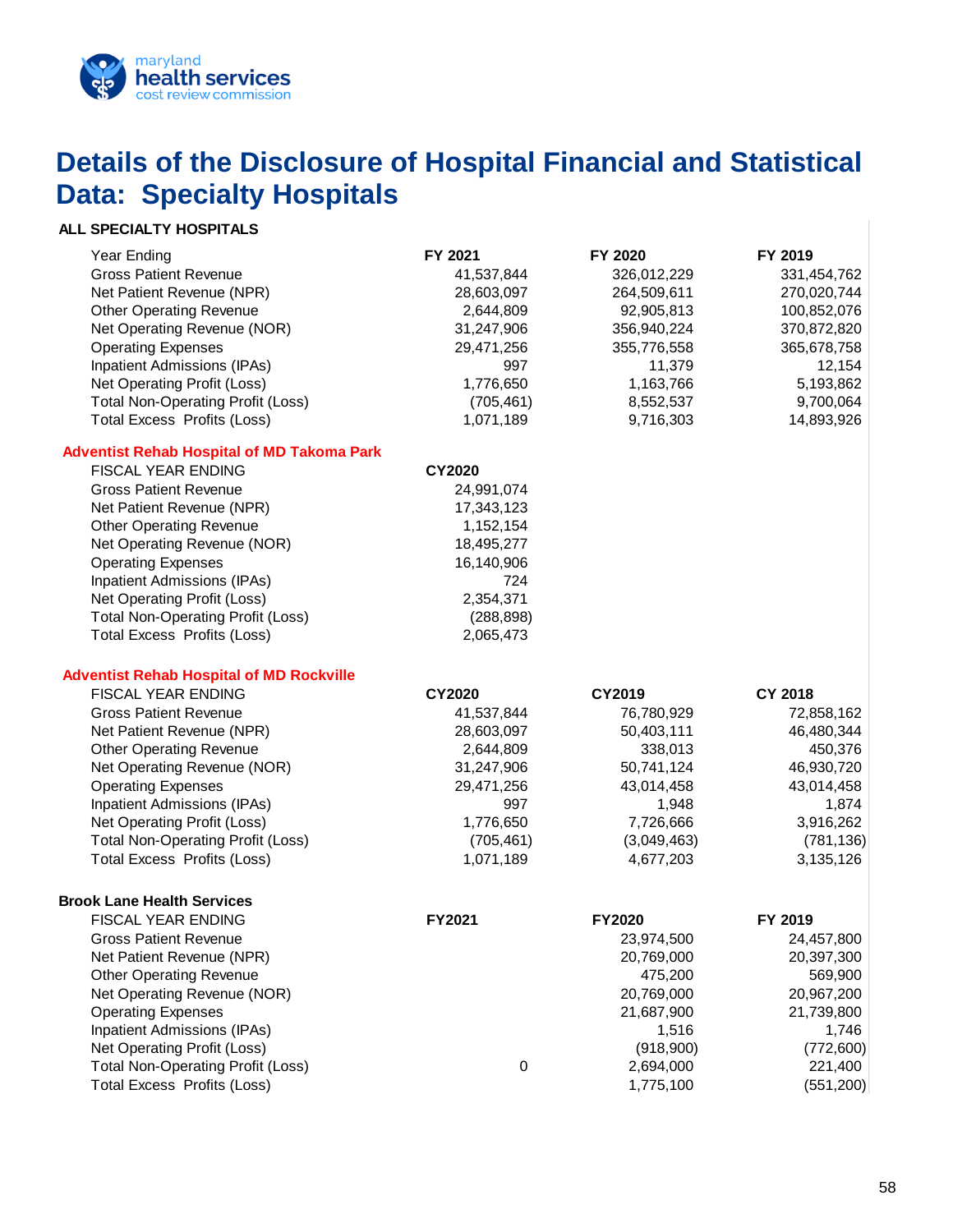

| Mt. Washington Pediatric Hospital        |               |             |             |
|------------------------------------------|---------------|-------------|-------------|
| <b>FISCAL YEAR ENDING</b>                | <b>FY2021</b> | FY 2020     | FY 2019     |
| <b>Gross Patient Revenue</b>             |               | 71,758,600  | 74,256,300  |
| Net Patient Revenue (NPR)                |               | 60,081,600  | 64,166,400  |
| <b>Other Operating Revenue</b>           |               | 2,378,100   | 914,700     |
| Net Operating Revenue (NOR)              |               | 62,459,700  | 65,081,100  |
| <b>Operating Expenses</b>                |               | 61,914,500  | 61,464,900  |
| Inpatient Admissions (IPAs)              |               | 577         | 576         |
| Net Operating Profit (Loss)              |               | 545,300     | 3,616,100   |
| <b>Total Non-Operating Profit (Loss)</b> |               | 1,387,100   | 2,462,000   |
| <b>Total Excess Profits (Loss)</b>       |               | 1,932,400   | 6,078,100   |
| <b>Sheppard Pratt Hospital</b>           |               |             |             |
| <b>FISCAL YEAR ENDING</b>                | <b>FY2021</b> | FY 2020     | FY 2019     |
| <b>Gross Patient Revenue</b>             |               | 153,498,200 | 159,882,500 |
| Net Patient Revenue (NPR)                |               | 133,255,900 | 138,976,700 |
| <b>Other Operating Revenue</b>           |               | 89,714,500  | 98,917,100  |
| Net Operating Revenue (NOR)              |               | 222,970,400 | 237,893,800 |
| <b>Operating Expenses</b>                |               | 229,159,700 | 239,459,600 |
| <b>Inpatient Admissions (IPAs)</b>       |               | 7,338       | 7,958       |

 $\overline{\phantom{a}}$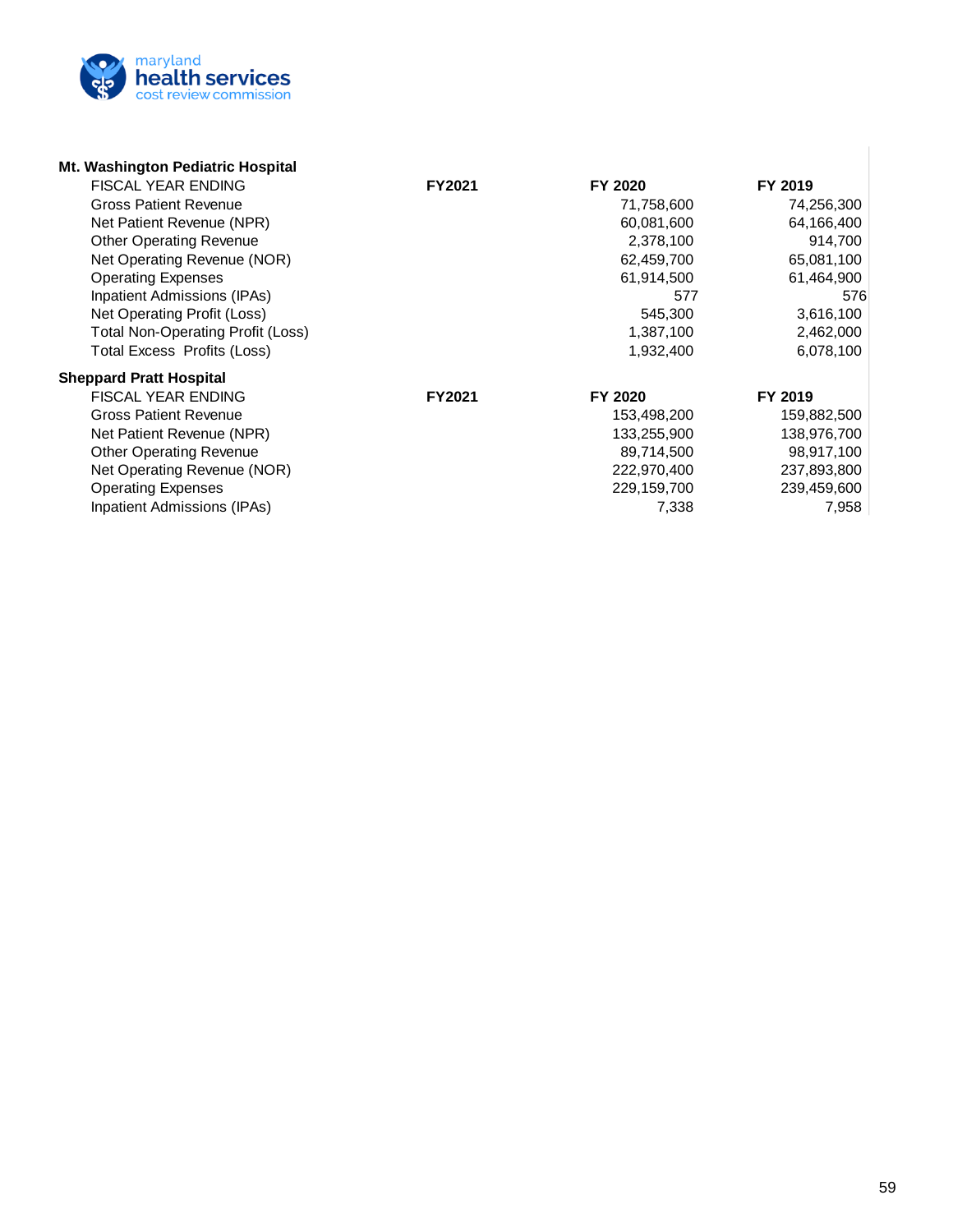

### **Exhibit 1. Change in Uncompensated Care, Regulated Operations**

Listed in Alphabetical Order by Region

<span id="page-61-0"></span>

|                         |                                         | 2020<br>2021                    |                                          |                             |                                 |                               |                             |                                                               |
|-------------------------|-----------------------------------------|---------------------------------|------------------------------------------|-----------------------------|---------------------------------|-------------------------------|-----------------------------|---------------------------------------------------------------|
| <b>Hospital</b><br>Area | <b>Hospital</b>                         | <b>Gross</b><br><b>Revenues</b> | <b>Charity &amp;</b><br><b>Bad Debts</b> | <b>UCC</b><br>$\frac{0}{0}$ | <b>Gross</b><br><b>Revenues</b> | Charity &<br><b>Bad Debts</b> | <b>UCC</b><br>$\frac{0}{0}$ | $\frac{0}{0}$<br><b>Change</b><br><b>UCC</b><br><b>Amount</b> |
| METRO                   | ADVENTIST HEALTHCARE FORT WASHINGTON M  | 53,090,934                      | 4,412,799                                | 8.31                        | 53,626,500                      | 3,916,368                     | 7.30                        | $-11.2$                                                       |
|                         | ADVENTIST WHITE OAK HOSPITAL            | 302,988,400                     | 24,827,009                               | 8.19                        | 328,724,800                     | 22,062,518                    | 6.71                        | $-11.1$                                                       |
|                         | ANNE ARUNDEL MEDICAL CENTER             | 640,390,900                     | 20,975,300                               | 3.28                        | 699,721,900                     | 17,892,986                    | 2.56                        | $-14.7$                                                       |
|                         | ASCENSION SAINT AGNES HOSPITAL          | 420,145,400                     | 22,656,234                               | 5.39                        | 434,079,800                     | 19,090,341                    | 4.40                        | $-15.7$                                                       |
|                         | DOCTORS COMMUNITY MEDICAL CENTER        | 256,642,314                     | 17,602,602                               | 6.86                        | 253,008,900                     | 11,928,000                    | 4.71                        | $-32.2$                                                       |
|                         | <b>GERMANTOWN EMERGENCY CENTER</b>      | 14,645,900                      | 2,732,288                                | 18.66                       | 12,504,400                      | 3,377,173                     | 27.01                       | 23.6                                                          |
|                         | <b>GRACE MEDICAL CENTER</b>             | 39,284,372                      | 1,698,000                                | 4.32                        | 34,045,881                      | 3,711,610                     | 10.90                       | 118.6                                                         |
|                         | <b>GREATER BALTIMORE MEDICAL CENTER</b> | 472,544,399                     | 13,848,000                               | 2.93                        | 526, 375, 702                   | 17,074,000                    | 3.24                        | 23.3                                                          |
|                         | HOLY CROSS HOSPITAL                     | 512,631,200                     | 40,737,615                               | 7.95                        | 554,474,700                     | 38,658,610                    | 6.97                        | $-5.1$                                                        |
|                         | HOLY CROSS HOSPITAL-GERMANTOWN          | 119,447,100                     | 10,364,717                               | 8.68                        | 131,583,100                     | 8,808,610                     | 6.69                        | $-15.0$                                                       |
|                         | HOWARD COUNTY GENERAL HOSPITAL          | 300,728,775                     | 15,757,000                               | 5.24                        | 320,587,891                     | 14,161,000                    | 4.42                        | $-10.1$                                                       |
|                         | JOHNS HOPKINS BAYVIEW MEDICAL CENTER    | 666,316,478                     | 34,735,000                               | 5.21                        | 754,928,731                     | 33,895,000                    | 4.49                        | $-2.4$                                                        |
|                         | JOHNS HOPKINS HOSPITAL                  | 2,468,450,148                   | 75,035,800                               | 3.04                        | 2,759,868,230                   | 64,329,000                    | 2.33                        | $-14.3$                                                       |
|                         | <b>LEVINDALE</b>                        | 63,226,315                      | 3,033,096                                | 4.80                        | 55,385,277                      | 3,380,097                     | 6.10                        | 11.4                                                          |
|                         | MEDSTAR FRANKLIN SQUARE                 | 590,598,154                     | 21,997,851                               | 3.72                        | 604,526,007                     | 19,886,997                    | 3.29                        | $-9.6$                                                        |
|                         | MEDSTAR GOOD SAMARITAN                  | 269,019,867                     | 12,165,266                               | 4.52                        | 287,494,143                     | 11,191,435                    | 3.89                        | $-8.0$                                                        |
|                         | MEDSTAR HARBOR HOSPITAL CENTER          | 183,866,230                     | 9,141,875                                | 4.97                        | 199,007,063                     | 7,815,595                     | 3.93                        | $-14.5$                                                       |
|                         | MEDSTAR MONTGOMERY MEDICAL CENTER       | 183,546,863                     | 6,777,536                                | 3.69                        | 189,414,285                     | 7,457,371                     | 3.94                        | 10.0                                                          |
|                         | MEDSTAR SOUTHERN MARYLAND HOSPITAL CEN  | 281,382,413                     | 13,863,056                               | 4.93                        | 296,310,185                     | 13,369,801                    | 4.51                        | $-3.6$                                                        |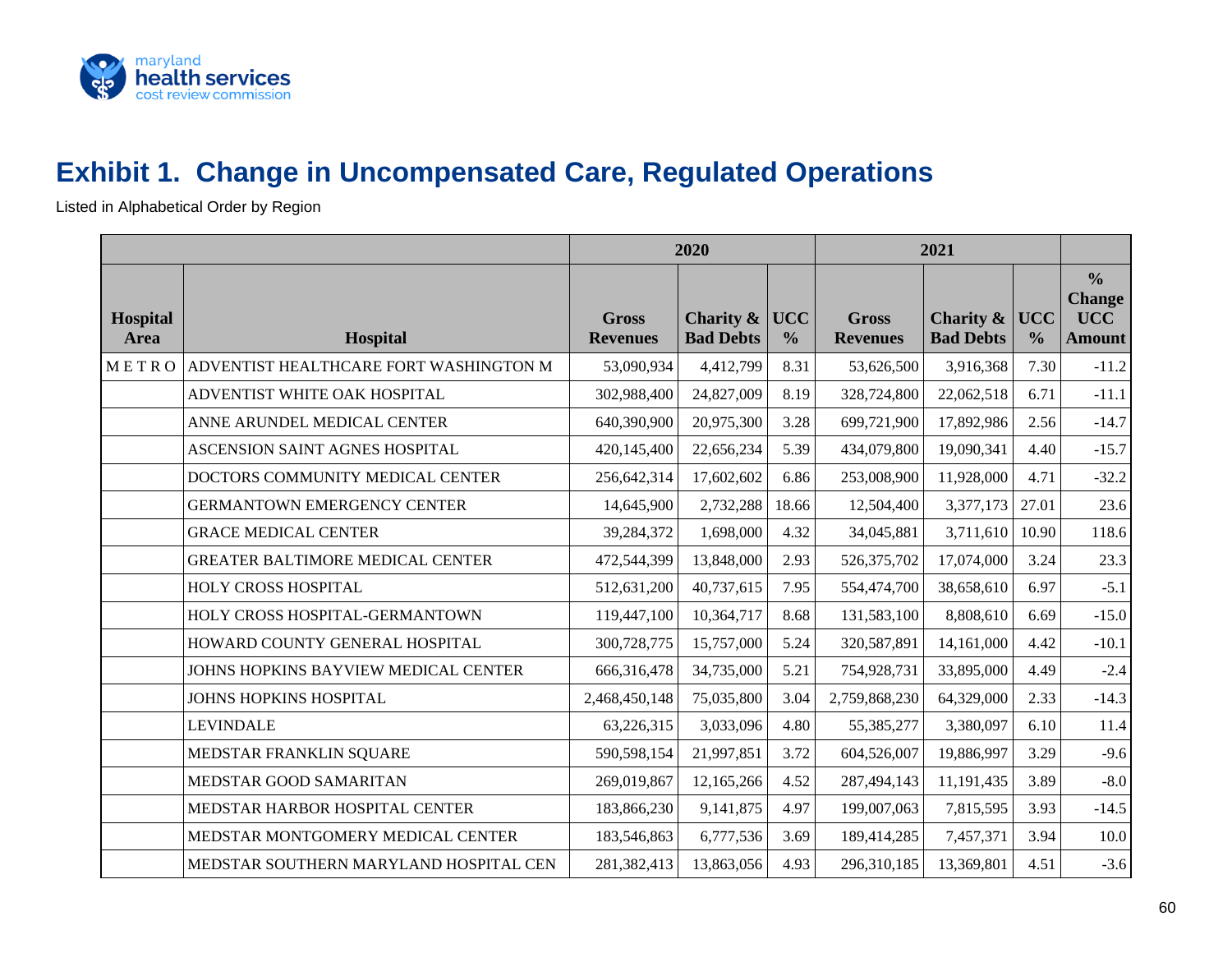

|                         |                                        | 2020                            |                               | 2021                        |                                 |                               |                             |                                                               |
|-------------------------|----------------------------------------|---------------------------------|-------------------------------|-----------------------------|---------------------------------|-------------------------------|-----------------------------|---------------------------------------------------------------|
| <b>Hospital</b><br>Area | <b>Hospital</b>                        | <b>Gross</b><br><b>Revenues</b> | Charity &<br><b>Bad Debts</b> | <b>UCC</b><br>$\frac{6}{6}$ | <b>Gross</b><br><b>Revenues</b> | Charity &<br><b>Bad Debts</b> | <b>UCC</b><br>$\frac{0}{0}$ | $\frac{0}{0}$<br><b>Change</b><br><b>UCC</b><br><b>Amount</b> |
|                         | MEDSTAR UNION MEMORIAL HOSPITAL        | 431,562,934                     | 13,006,571                    | 3.01                        | 453,671,280                     | 13,662,870                    | 3.01                        | 5.0                                                           |
|                         | MERCY MEDICAL CENTER                   | 548,689,700                     | 28,184,665                    | 5.14                        | 619,894,600                     | 29,004,554                    | 4.68                        | 2.9                                                           |
|                         | NORTHWEST HOSPITAL CENTER              | 268,079,109                     | 17,481,976                    | 6.52                        | 274,312,444                     | 14,087,445                    | 5.14                        | $-19.4$                                                       |
|                         | SHADY GROVE ADVENTIST HOSPITAL         | 470,396,800                     | 24,256,978                    | 5.16                        | 474,518,900                     | 30,685,072                    | 6.47                        | 26.5                                                          |
|                         | <b>SINAI HOSPITAL</b>                  | 824,393,685                     | 33,937,000                    | 4.12                        | 897,075,345                     | 29,600,258                    | 3.30                        | $-12.8$                                                       |
|                         | SUBURBAN HOSPITAL                      | 323,439,291                     | 12,774,990                    | 3.95                        | 370,254,626                     | 14,076,852                    | 3.80                        | 10.2                                                          |
|                         | UM CAPITAL REGION MEDICAL CENTER       | 339,579,422                     | 29,832,749                    | 8.79                        | 349,896,130                     | 36,770,801                    | 10.51                       | 23.3                                                          |
|                         | UM LAUREL MEDICAL CENTER               | 31,679,107                      | 3,956,000                     | 12.49                       | 26,333,899                      | 3,915,000                     | 14.87                       | $-1.0$                                                        |
|                         | UM-BALTIMORE WASHINGTON MEDICAL CENTER | 438,784,135                     | 25,091,000                    | 5.72                        | 475,475,060                     | 26,032,000                    | 5.47                        | 3.8                                                           |
|                         | <b>UM-BOWIE HEALTH CENTER</b>          | 19,451,935                      | 2,971,000                     | 15.27                       | 18,240,271                      | 3,028,000                     | 16.60                       | 1.9                                                           |
|                         | UM-QUEEN ANNE'S FREESTANDING EMERGENCY | 7,448,491                       | 849,207                       | 11.40                       | 8,274,204                       | 962,018                       | 11.63                       | 13.3                                                          |
|                         | UM-REHABILITATION & ORTHOPAEDIC INSTIT | 114,262,341                     | 4,517,000                     | 3.95                        | 128,090,957                     | 4,741,937                     | 3.70                        | 5.0                                                           |
|                         | <b>UM-SHOCK TRAUMA</b>                 | 220,774,523                     | 13,870,000                    | 6.28                        | 244,113,394                     | 15,138,000                    | 6.20                        | 9.1                                                           |
|                         | UM-ST. JOSEPH MEDICAL CENTER           | 372,898,286                     | 13,787,530                    | 3.70                        | 416,739,095                     | 15,407,162                    | 3.70                        | 11.7                                                          |
|                         | UM-UPPER CHESAPEAKE MEDICAL CENTER     | 312,240,520                     | 18,797,256                    | 6.02                        | 347,850,019                     | 19,655,000                    | 5.65                        | 4.6                                                           |
|                         | <b>UMMC MIDTOWN CAMPUS</b>             | 216,538,489                     | 9,633,000                     | 4.45                        | 238,162,665                     | 12,028,000                    | 5.05                        | 24.9                                                          |
|                         | UNIVERSITY OF MARYLAND MEDICAL CENTER  | 1,602,321,913                   | 62,721,645                    | 3.91                        | 1,736,124,541                   | 66,859,362                    | 3.85                        | 6.6                                                           |
| METRO                   |                                        | 14,381,486,844                  | 668,029,611                   | 4.65                        | 15,574,694,924                  | 657,660,846                   | 4.22                        | $-1.6$                                                        |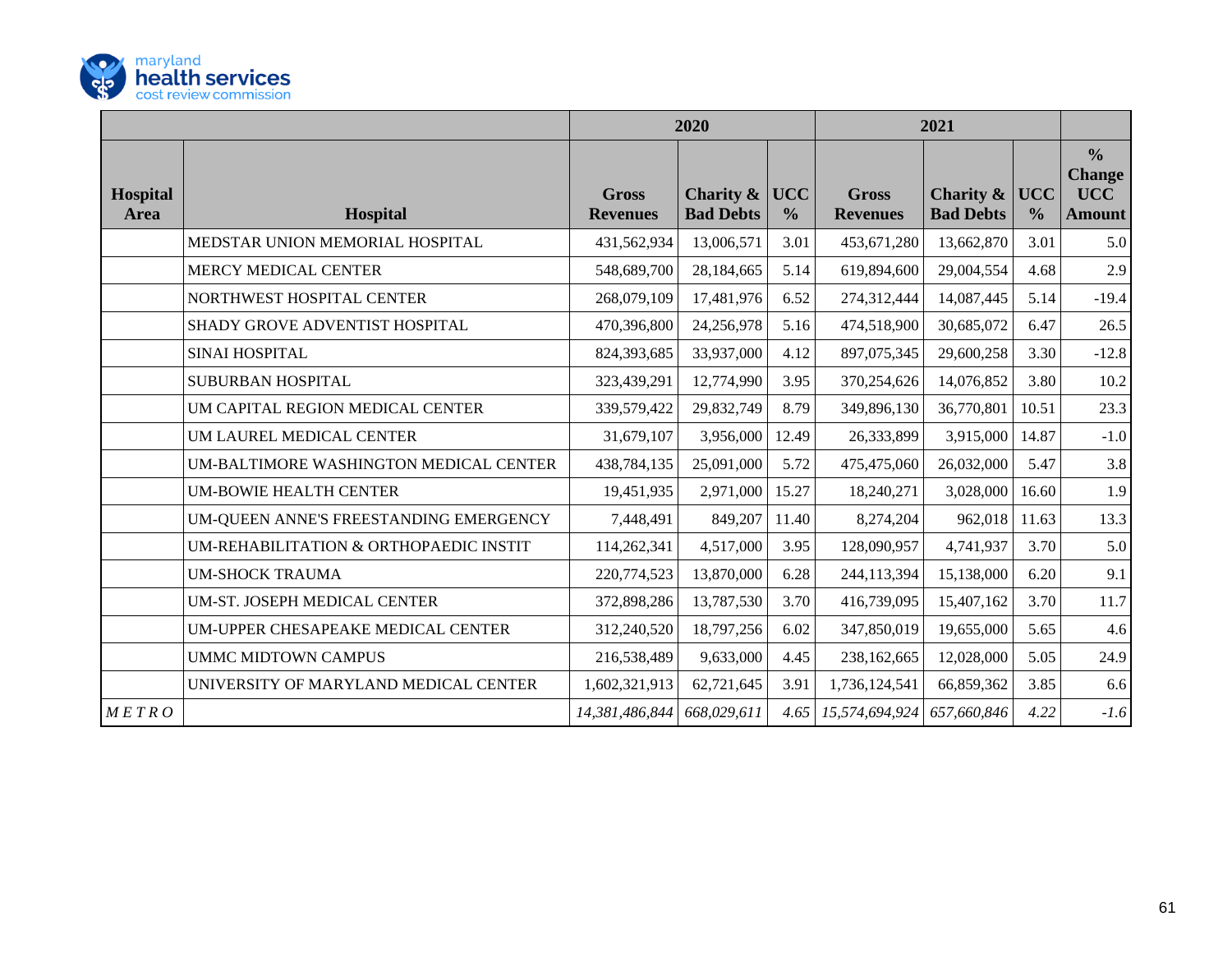

|                         |                                        | 2020                            |                               |                             | 2021                            |                               |                             |                                                               |
|-------------------------|----------------------------------------|---------------------------------|-------------------------------|-----------------------------|---------------------------------|-------------------------------|-----------------------------|---------------------------------------------------------------|
| <b>Hospital</b><br>Area | Hospital                               | <b>Gross</b><br><b>Revenues</b> | Charity &<br><b>Bad Debts</b> | <b>UCC</b><br>$\frac{6}{6}$ | <b>Gross</b><br><b>Revenues</b> | Charity &<br><b>Bad Debts</b> | <b>UCC</b><br>$\frac{6}{9}$ | $\frac{0}{0}$<br><b>Change</b><br><b>UCC</b><br><b>Amount</b> |
| <b>RURAL</b>            | ATLANTIC GENERAL HOSPITAL              | 107,157,500                     | 6,045,700                     | 5.64                        | 122,134,900                     | 4,576,900                     | 3.75                        | $-24.3$                                                       |
|                         | CALVERT HEALTH MEDICAL CENTER          | 157,018,400                     | 4,980,860                     | 3.17                        | 163,995,400                     | 4,121,538                     | 2.51                        | $-17.3$                                                       |
|                         | <b>CARROLL HOSPITAL CENTER</b>         | 231,744,220                     | 8,070,634                     | 3.48                        | 251,514,387                     | 8,038,400                     | 3.20                        | $-0.4$                                                        |
|                         | CHRISTIANACARE, UNION HOSPITAL         | 163,369,100                     | 9,836,829                     | 6.02                        | 180,732,852                     | 11,792,462                    | 6.52                        | 19.9                                                          |
|                         | FREDERICK HEALTH HOSPITAL, INC         | 358,754,200                     | 16,209,194                    | 4.52                        | 388,587,600                     | 16,385,800                    | 4.22                        | 1.1                                                           |
|                         | GARRETT COUNTY MEMORIAL HOSPITAL       | 59,967,874                      | 3,927,510                     | 6.55                        | 66,256,459                      | 4,058,455                     | 6.13                        | 3.3                                                           |
|                         | MEDSTAR ST. MARY'S HOSPITAL            | 199,026,195                     | 6,993,166                     | 3.51                        | 206,507,408                     | 6,102,272                     | 2.95                        | $-12.7$                                                       |
|                         | MERITUS MEDICAL CENTER                 | 362,959,000                     | 18,828,100                    | 5.19                        | 429,740,600                     | 21,399,877                    | 4.98                        | 13.7                                                          |
|                         | TIDALHEALTH PENINSULA REGIONAL, INC.   | 460,021,446                     | 18,993,400                    | 4.13                        | 508,153,000                     | 18,301,272                    | 3.60                        | $-3.6$                                                        |
|                         | UM-CHARLES REGIONAL MEDICAL CENTER     | 155,189,529                     | 9,653,000                     | 6.22                        | 169, 385, 146                   | 10,272,000                    | 6.06                        | 6.4                                                           |
|                         | UM-HARFORD MEMORIAL HOSPITAL           | 100,311,405                     | 6,573,000                     | 6.55                        | 109,164,111                     | 7,017,000                     | 6.43                        | 6.8                                                           |
|                         | UM-SHORE MEDICAL CENTER AT CAMBRIDGE   | 38,594,808                      | 2,361,443                     | 6.12                        | 36,868,084                      | 2,625,505                     | 7.12                        | 11.2                                                          |
|                         | UM-SHORE REGIONAL HEALTH AT CHESTERTOW | 44,652,158                      | 2,744,401                     | 6.15                        | 44,183,000                      | 2,609,436                     | 5.91                        | $-4.9$                                                        |
|                         | UM-SHORE REGIONAL HEALTH AT EASTON     | 237,513,527                     | 8,310,858                     | 3.50                        | 247,289,146                     | 9,254,344                     | 3.74                        | 11.4                                                          |
|                         | UPMC - WESTERN MARYLAND                | 202,274,300                     | 9,725,700                     | 4.81                        | 317,291,500                     | 15,205,800                    | 4.79                        | 56.3                                                          |
| R U R A L               |                                        | 2,878,553,662                   | 133,253,794                   | 4.63                        | 3,241,803,593                   | 141,761,060                   | 4.37                        | 6.4                                                           |
|                         | ALL ACUTE HOSPITALS                    | 17,260,040,507                  | 801,283,406                   | 4.64                        | 18,816,498,518                  | 799,421,906                   | 4.25                        | $-0.2$                                                        |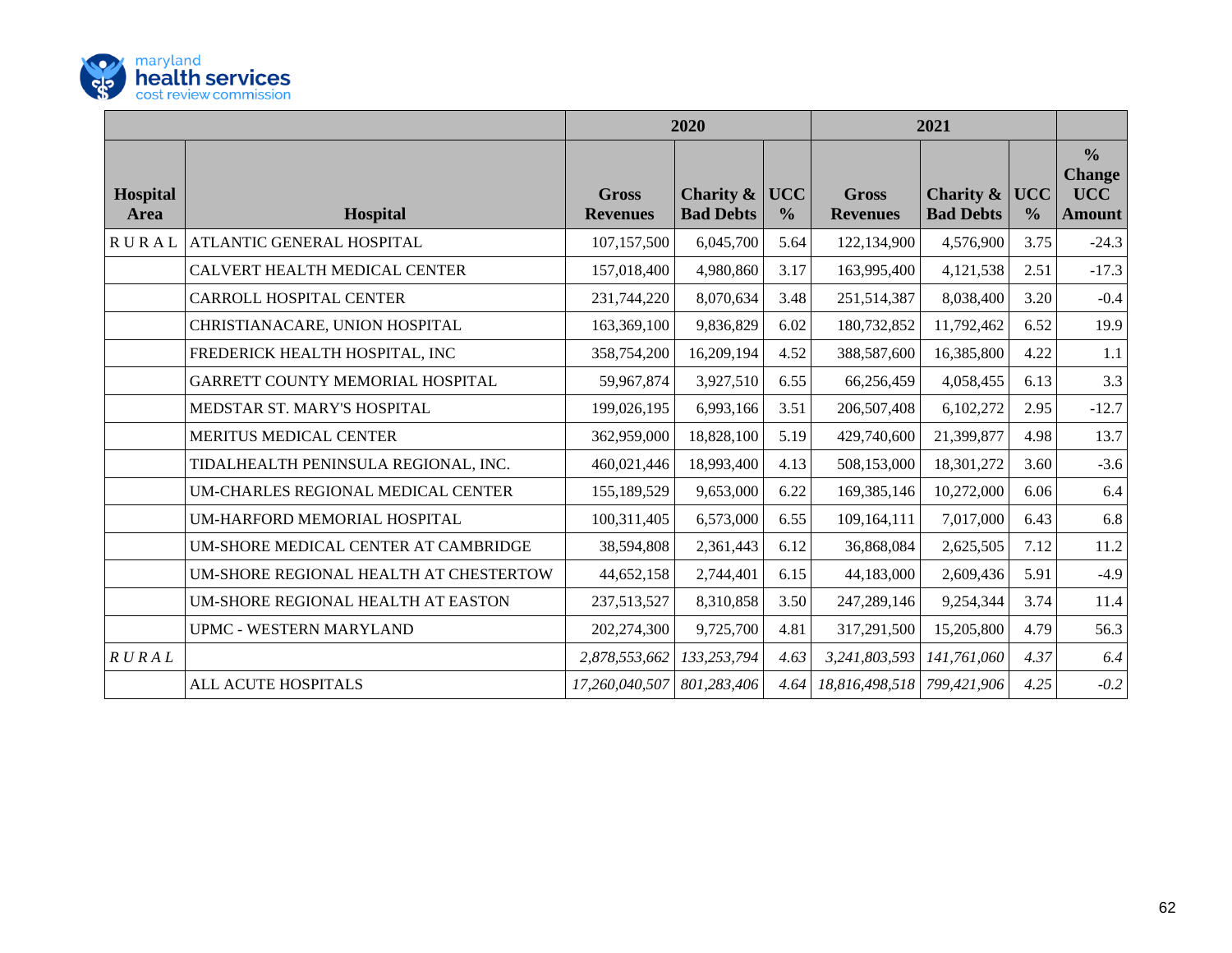

### **Exhibit 2. Change in Total Operating Profit/Loss, Regulated and Unregulated Operations**

Listed by Alphabetical Order

<span id="page-64-0"></span>

|                                                | 2020                                 |                                        |                                  | 2021                                 |                                        |                                  |                                                            |                                                                    |
|------------------------------------------------|--------------------------------------|----------------------------------------|----------------------------------|--------------------------------------|----------------------------------------|----------------------------------|------------------------------------------------------------|--------------------------------------------------------------------|
| Hospital                                       | <b>Regulated</b><br><b>Operating</b> | <b>Unregulated</b><br><b>Operating</b> | <b>Total</b><br><b>Operating</b> | <b>Regulated</b><br><b>Operating</b> | <b>Unregulated</b><br><b>Operating</b> | <b>Total</b><br><b>Operating</b> | $\frac{0}{0}$<br><b>Change</b><br>Reg.<br><b>Operating</b> | $\frac{0}{0}$<br><b>Change</b><br><b>Total</b><br><b>Operating</b> |
| ADVENTIST HEALTHCARE FORT<br><b>WASHINGTON</b> | 1,489,572                            | $-767,008$                             | 722,564                          | 3,242,799                            | $-3,070,983$                           | 171,816                          | 117.70                                                     | $-76.22$                                                           |
| ADVENTIST WHITE OAK HOSPITAL                   | 24,896,665                           | $-19,113,026$                          | 5,783,639                        | 21,431,508                           | $-18,934,177$                          | 2,497,331                        | $-13.92$                                                   | $-56.82$                                                           |
| ANNE ARUNDEL MEDICAL CENTER                    | 52,204,292                           | $-37,775,606$                          | 14,428,686                       | 90,146,140                           | $-39,287,212$                          | 50,858,928                       | 72.68                                                      | 252.48                                                             |
| ASCENSION SAINT AGNES HOSPITAL                 | 49,412,592                           | $-53,653,292$                          | $-4,240,699$                     | 81,808,723                           | $-48,557,548$                          | 33,251,175                       | 65.56                                                      | 884.10                                                             |
| ATLANTIC GENERAL HOSPITAL                      | 23,867,924                           | $-25,350,303$                          | $-1,482,379$                     | 23,768,407                           | $-25,471,266$                          | $-1,702,859$                     | $-0.42$                                                    | $-14.87$                                                           |
| CALVERT HEALTH MEDICAL CENTER                  | 13,468,443                           | $-8,408,313$                           | 5,060,130                        | 13,173,965                           | $-8,462,881$                           | 4,711,084                        | $-2.19$                                                    | $-6.90$                                                            |
| CARROLL HOSPITAL CENTER                        | 27,304,513                           | $-6,549,506$                           | 20,755,007                       | 30,012,219                           | $-9,396,365$                           | 20,615,854                       | 9.92                                                       | $-0.67$                                                            |
| CHRISTIANACARE, UNION HOSPITAL                 | 17,739,371                           | $-21,142,100$                          | $-3,402,729$                     | 8,401,028                            | $-3,549,956$                           | 4,851,072                        | $-52.64$                                                   | 242.56                                                             |
| DOCTORS COMMUNITY MEDICAL CENTER               | 24,608,905                           | -19,939,896                            | 4,669,009                        | 11,360,207                           | $-12,554,207$                          | $-1,194,000$                     | $-53.84$                                                   | $-125.57$                                                          |
| FREDERICK HEALTH HOSPITAL, INC                 | 44,757,481                           | $-23,689,405$                          | 21,068,076                       | 57,213,205                           | $-20,532,235$                          | 36,680,970                       | 27.83                                                      | 74.11                                                              |
| GARRETT COUNTY MEMORIAL HOSPITAL               | 8,597,604                            | $-5,924,584$                           | 2,673,020                        | 10,350,242                           | $-9,200,699$                           | 1,149,544                        | 20.39                                                      | $-56.99$                                                           |
| <b>GERMANTOWN EMERGENCY CENTER</b>             | $-802,137$                           | $-142,092$                             | $-944,229$                       | $-3,165,753$                         | $-141,516$                             | $-3,307,269$                     | $-294.66$                                                  | $-250.26$                                                          |
| <b>GRACE MEDICAL CENTER</b>                    | $-5,550,446$                         | $-10,975,075$                          | $-16,525,522$                    | $-16,746,085$                        | $-7,625,291$                           | $-24,371,376$                    | $-201.71$                                                  | $-47.48$                                                           |
| <b>GREATER BALTIMORE MEDICAL CENTER</b>        | 42,782,016                           | $-46,495,808$                          | $-3,713,792$                     | 72,856,916                           | $-57,837,916$                          | 15,019,000                       | 70.30                                                      | 504.41                                                             |
| HOLY CROSS HOSPITAL                            | 62,955,261                           | $-21,837,980$                          | 41,117,281                       | 75,563,327                           | $-24,940,803$                          | 50,622,523                       | 20.03                                                      | 23.12                                                              |
| HOLY CROSS HOSPITAL-GERMANTOWN                 | 2,437,279                            | $-7,797,958$                           | $-5,360,679$                     | 7,044,294                            | $-8,467,997$                           | $-1,423,703$                     | 189.02                                                     | 73.44                                                              |
| HOWARD COUNTY GENERAL HOSPITAL                 | 1,884,269                            | 4,835,688                              | 6,719,957                        | 8,117,352                            | 4,670,092                              | 12,787,444                       | 330.80                                                     | 90.29                                                              |
| JOHNS HOPKINS BAYVIEW MEDICAL<br><b>CENTER</b> | $-34,338,156$                        | 31,510,148                             | $-2,828,007$                     | $-3,921,970$                         | 6,526,382                              | 2,604,412                        | 88.58                                                      | 192.09                                                             |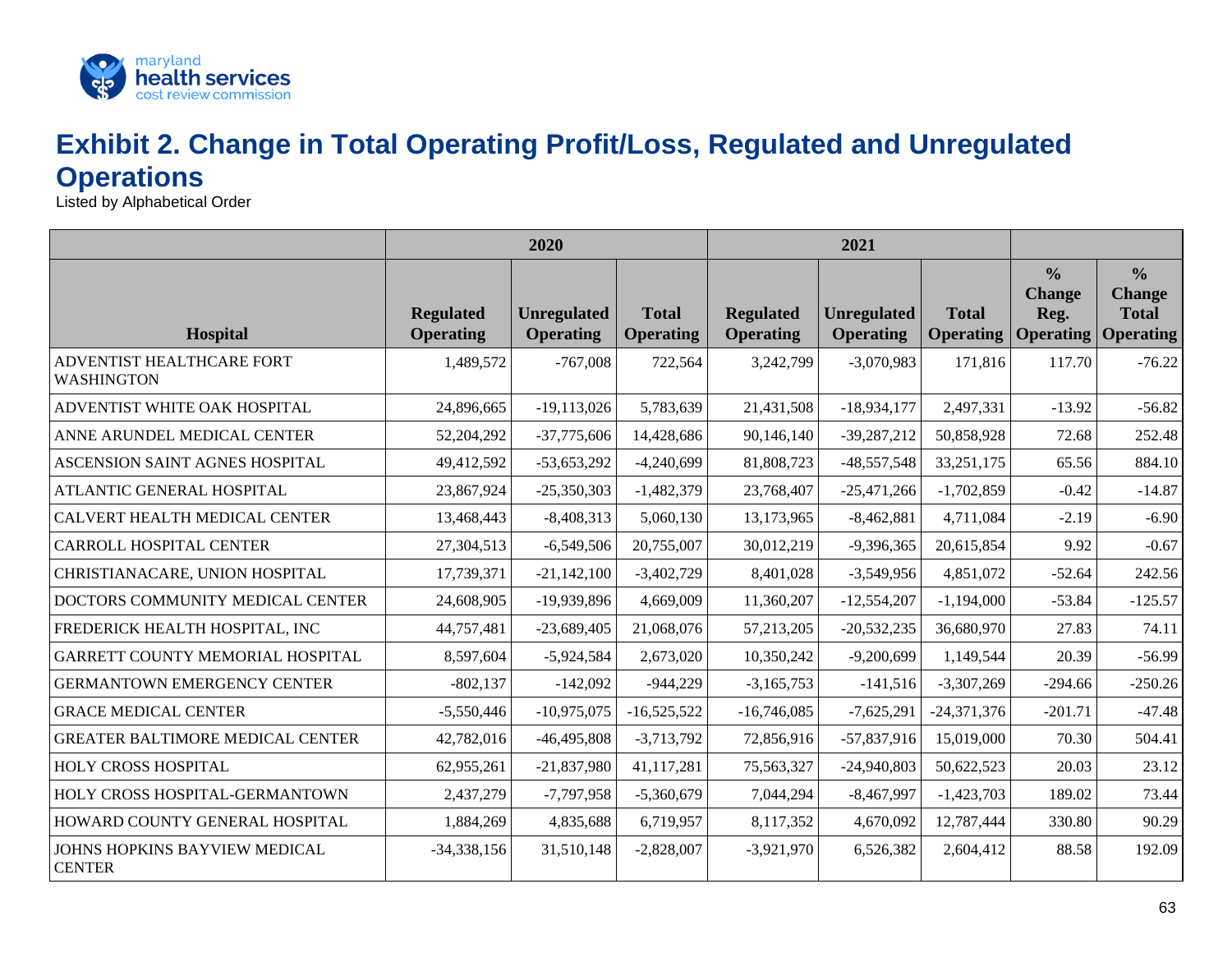

|                                                  | 2020                                 |                                        | 2021                             |                                      |                                        |                                  |                                                            |                                                                    |
|--------------------------------------------------|--------------------------------------|----------------------------------------|----------------------------------|--------------------------------------|----------------------------------------|----------------------------------|------------------------------------------------------------|--------------------------------------------------------------------|
| Hospital                                         | <b>Regulated</b><br><b>Operating</b> | <b>Unregulated</b><br><b>Operating</b> | <b>Total</b><br><b>Operating</b> | <b>Regulated</b><br><b>Operating</b> | <b>Unregulated</b><br><b>Operating</b> | <b>Total</b><br><b>Operating</b> | $\frac{6}{6}$<br><b>Change</b><br>Reg.<br><b>Operating</b> | $\frac{0}{0}$<br><b>Change</b><br><b>Total</b><br><b>Operating</b> |
| JOHNS HOPKINS HOSPITAL                           | $-77,764,752$                        | 36,321,952                             | $-41,442,800$                    | 95,250,003                           | 48,792,000                             | 144,042,003                      | 222.48                                                     | 447.57                                                             |
| <b>LEVINDALE</b>                                 | 12,139,734                           | $-8,278,021$                           | 3,861,713                        | 2,594,905                            | $-11,551,288$                          | $-8,956,383$                     | $-78.62$                                                   | $-331.93$                                                          |
| MEDSTAR FRANKLIN SQUARE                          | 79,489,779                           | $-30,887,943$                          | 48,601,836                       | 45,657,380                           | $-41,363,670$                          | 4,293,709                        | $-42.56$                                                   | $-91.17$                                                           |
| MEDSTAR GOOD SAMARITAN                           | 14,281,310                           | $-13,913,117$                          | 368,193                          | 12,209,891                           | $-24,497,161$                          | $-12,287,270$                    | $-14.50$                                                   | $-3437.19$                                                         |
| MEDSTAR HARBOR HOSPITAL CENTER                   | 13,731,876                           | $-10,873,718$                          | 2,858,157                        | 5,563,329                            | $-12,735,998$                          | $-7,172,669$                     | $-59.49$                                                   | $-350.95$                                                          |
| MEDSTAR MONTGOMERY MEDICAL<br><b>CENTER</b>      | 12,417,894                           | $-8,869,185$                           | 3,548,709                        | 11,989,651                           | $-12,359,776$                          | $-370,125$                       | $-3.45$                                                    | $-110.43$                                                          |
| MEDSTAR SOUTHERN MARYLAND<br>HOSPITAL CEN        | 33,589,123                           | $-21,895,382$                          | 11,693,741                       | 21,233,690                           | $-25,830,603$                          | $-4,596,913$                     | $-36.78$                                                   | $-139.31$                                                          |
| MEDSTAR ST. MARY'S HOSPITAL                      | 29,644,403                           | $-12,601,721$                          | 17,042,682                       | 33,505,228                           | $-12,829,274$                          | 20,675,953                       | 13.02                                                      | 21.32                                                              |
| MEDSTAR UNION MEMORIAL HOSPITAL                  | 42,812,446                           | $-30,743,780$                          | 12,068,667                       | 25,256,042                           | $-35,967,787$                          | $-10,711,744$                    | $-41.01$                                                   | $-188.76$                                                          |
| MERCY MEDICAL CENTER                             | 20,971,592                           | $-9,828,084$                           | 11,143,508                       | 49,113,726                           | $-11,778,164$                          | 37, 335, 562                     | 134.19                                                     | 235.04                                                             |
| MERITUS MEDICAL CENTER                           | 27,648,406                           | $-15,770,806$                          | 11,877,600                       | 85,483,374                           | $-14,096,078$                          | 71,387,297                       | 209.18                                                     | 501.02                                                             |
| NORTHWEST HOSPITAL CENTER                        | 35,109,908                           | $-24,692,375$                          | 10,417,533                       | 26,627,791                           | $-24,498,379$                          | 2,129,412                        | $-24.16$                                                   | $-79.56$                                                           |
| SHADY GROVE ADVENTIST HOSPITAL                   | 45,959,583                           | $-22,184,290$                          | 23,775,293                       | 52,062,921                           | $-20,321,514$                          | 31,741,407                       | 13.28                                                      | 33.51                                                              |
| SINAI HOSPITAL                                   | 98,950,252                           | $-63,508,186$                          | 35,442,066                       | 110,117,665                          | $-60,438,917$                          | 49,678,748                       | 11.29                                                      | 40.17                                                              |
| SUBURBAN HOSPITAL                                | 9,492,361                            | $-5,187,334$                           | 4,305,027                        | 24, 167, 678                         | $-8,177,504$                           | 15,990,174                       | 154.60                                                     | 271.43                                                             |
| TIDALHEALTH PENINSULA REGIONAL, INC.             | 46,281,431                           | $-52,698,785$                          | $-6,417,354$                     | 88,630,737                           | $-24,851,509$                          | 63,779,228                       | 91.50                                                      | 1093.86                                                            |
| UM CAPITAL REGION MEDICAL CENTER                 | 56,826,751                           | $-52,748,404$                          | 4,078,347                        | 39,661,358                           | $-52,252,146$                          | $-12,590,788$                    | $-30.21$                                                   | $-408.72$                                                          |
| UM LAUREL MEDICAL CENTER                         | $-15,183,000$                        | $-5,846,810$                           | $-21,029,810$                    | $-11,032,275$                        | $-4,353,951$                           | $-15,386,226$                    | 27.34                                                      | 26.84                                                              |
| UM-BALTIMORE WASHINGTON MEDICAL<br><b>CENTER</b> | 44,837,434                           | $-34,833,387$                          | 10,004,047                       | 45,984,319                           | -35,997,319                            | 9,987,000                        | 2.56                                                       | $-0.17$                                                            |
| <b>UM-BOWIE HEALTH CENTER</b>                    | $-2,066,380$                         | $-325,700$                             | $-2,392,080$                     | $-1,005,375$                         | $-3,685,000$                           | $-4,690,375$                     | 51.35                                                      | $-96.08$                                                           |
| UM-CHARLES REGIONAL MEDICAL CENTER               | 14,464,325                           | $-9,433,306$                           | 5,031,019                        | 25,064,174                           | $-11,225,820$                          | 13,838,354                       | 73.28                                                      | 175.06                                                             |
| UM-HARFORD MEMORIAL HOSPITAL                     | 5,114,693                            | $-9,256,693$                           | $-4,142,000$                     | 8,843,496                            | $-10,293,496$                          | $-1,450,000$                     | 72.90                                                      | 64.99                                                              |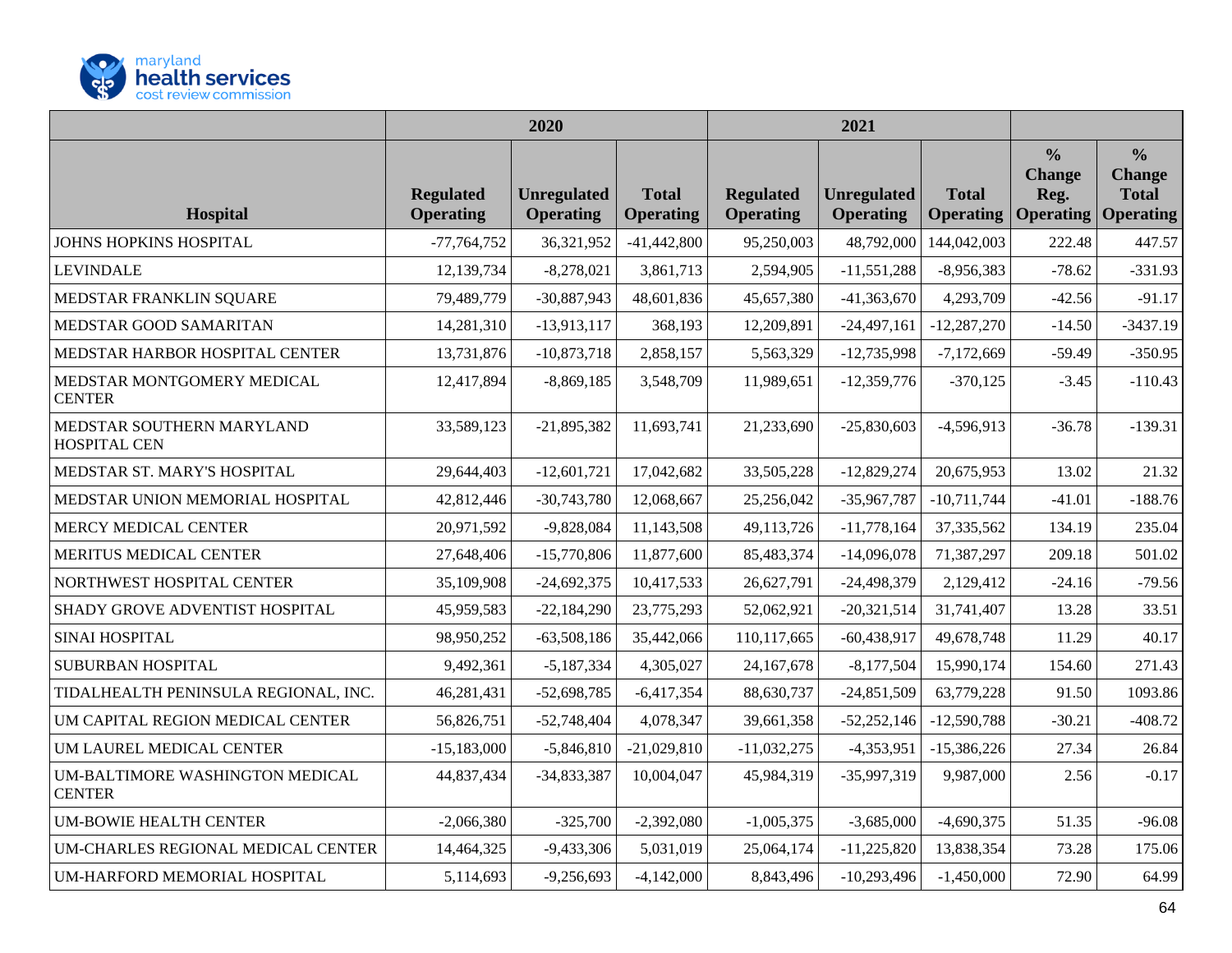

|                                                     | 2020                                 |                                        | 2021                             |                                      |                                        |                                  |                                                    |                                                                    |
|-----------------------------------------------------|--------------------------------------|----------------------------------------|----------------------------------|--------------------------------------|----------------------------------------|----------------------------------|----------------------------------------------------|--------------------------------------------------------------------|
| <b>Hospital</b>                                     | <b>Regulated</b><br><b>Operating</b> | <b>Unregulated</b><br><b>Operating</b> | <b>Total</b><br><b>Operating</b> | <b>Regulated</b><br><b>Operating</b> | <b>Unregulated</b><br><b>Operating</b> | <b>Total</b><br><b>Operating</b> | $\frac{0}{0}$<br><b>Change</b><br>Reg.<br>$\alpha$ | $\frac{0}{0}$<br><b>Change</b><br><b>Total</b><br><b>Operating</b> |
| UM-QUEEN ANNE'S FREESTANDING<br><b>EMERGENCY</b>    | 1,770,517                            | $-1,146,200$                           | 624,317                          | 1,119,346                            | $-290,800$                             | 828,546                          | $-36.78$                                           | 32.71                                                              |
| UM-REHABILITATION & ORTHOPAEDIC<br><b>INSTITUTE</b> | 8,508,425                            | $-3,117,250$                           | 5,391,175                        | 11,245,452                           | $-2,283,452$                           | 8,962,000                        | 32.17                                              | 66.23                                                              |
| <b>UM-SHOCK TRAUMA</b>                              | 29,936,983                           | $-1,301,983$                           | 28,635,000                       | 38,759,129                           | $-1,486,129$                           | 37,273,000                       | 29.47                                              | 30.17                                                              |
| UM-SHORE MEDICAL CENTER AT<br><b>CAMBRIDGE</b>      | 8,273,944                            | $-7,528,434$                           | 745,511                          | 6,966,876                            | $-5,071,596$                           | 1,895,280                        | $-15.80$                                           | 154.23                                                             |
| UM-SHORE REGIONAL HEALTH AT<br><b>CHESTERTOWN</b>   | 6,282,788                            | $-7,941,651$                           | $-1,658,863$                     | $-1,039,256$                         | $-7,354,691$                           | $-8,393,947$                     | $-116.54$                                          | $-406.01$                                                          |
| UM-SHORE REGIONAL HEALTH AT EASTON                  | 50,930,191                           | $-38,784,911$                          | 12,145,280                       | 58,722,509                           | $-36,355,851$                          | 22,366,658                       | 15.30                                              | 84.16                                                              |
| UM-ST. JOSEPH MEDICAL CENTER                        | 46,669,135                           | $-38,393,135$                          | 8,276,000                        | 63,454,017                           | $-37,699,017$                          | 25,755,000                       | 35.97                                              | 211.20                                                             |
| UM-UPPER CHESAPEAKE MEDICAL CENTER                  | 27,111,505                           | $-24,507,505$                          | 2,604,000                        | 54,313,689                           | $-25,655,689$                          | 28,658,000                       | 100.33                                             | 1000.54                                                            |
| <b>UMMC MIDTOWN CAMPUS</b>                          | 17,833,205                           | $-24,222,857$                          | $-6,389,652$                     | 6,786,591                            | $-29,765,591$                          | $-22,979,000$                    | $-61.94$                                           | $-259.63$                                                          |
| UNIVERSITY OF MARYLAND MEDICAL<br><b>CENTER</b>     | 46,492,159                           | 17,511,841                             | 64,004,000                       | 32,745,954                           | 21,945,046                             | 54,691,000                       | $-29.57$                                           | $-14.55$                                                           |
| <b>UPMC - WESTERN MARYLAND</b>                      | 22,269,500                           | $-17,118,800$                          | 5,150,700                        | 44,409,905                           | $-31,246,505$                          | 13,163,400                       | 99.42                                              | 155.57                                                             |
| <b>ALL ACUTE HOSPITALS</b>                          | 1,172,542,968                        | $-827,822,074$                         | 344,720,894                      | 1,605,120,444                        | $-852,412,207$                         | 752,708,237                      | 36.89                                              | 118.35                                                             |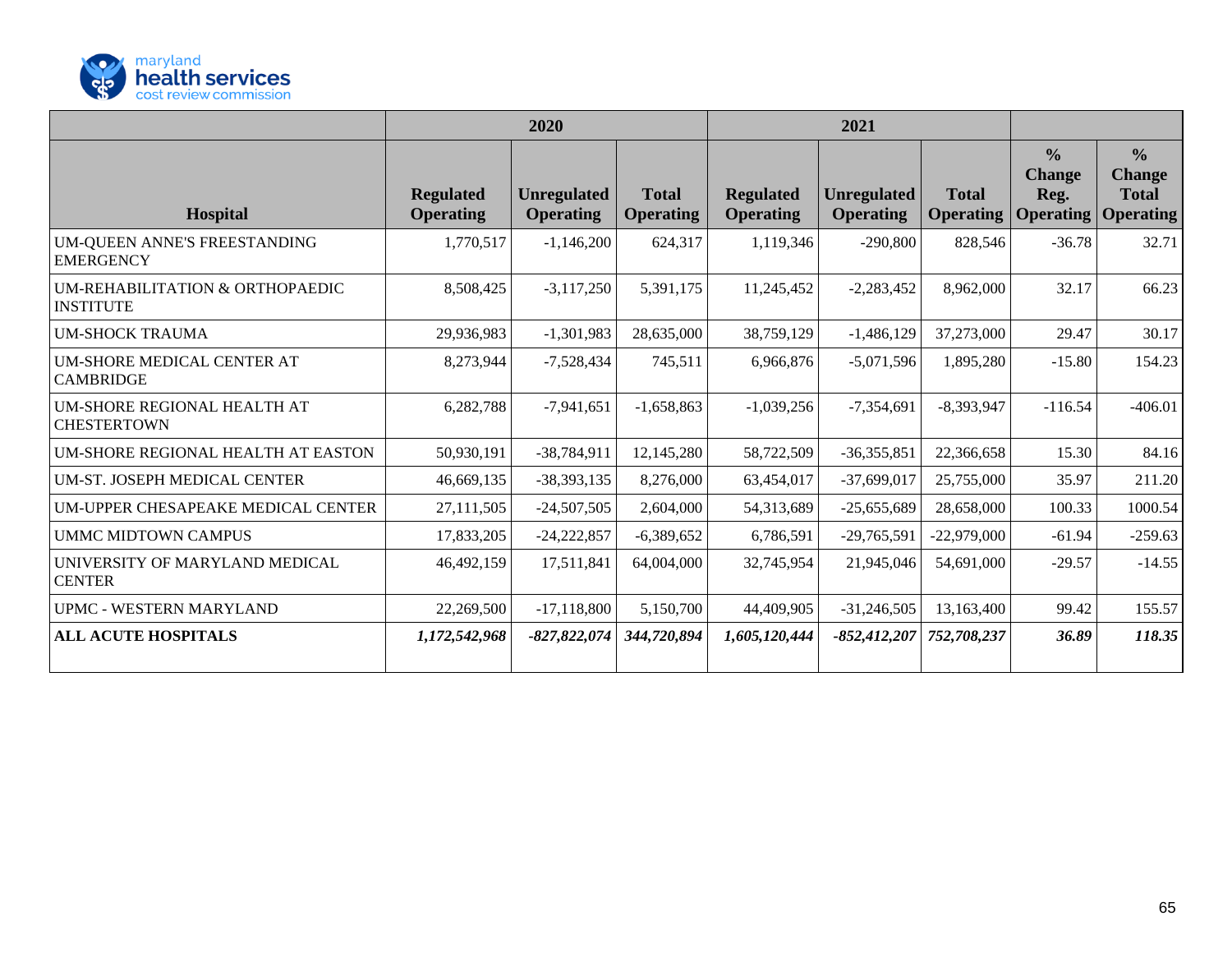

### <span id="page-67-0"></span>**Exhibit 3A. Total Excess Profit/Loss, Operating and Non-Operating Activities**

Listed by Alphabetical Order

|                                           | 2020                         | 2021                         |                                                       |
|-------------------------------------------|------------------------------|------------------------------|-------------------------------------------------------|
| <b>Hospital</b>                           | <b>Excess Profit</b><br>Loss | <b>Excess Profit</b><br>Loss | $\frac{0}{0}$<br><b>Change</b><br>in<br><b>Excess</b> |
| <b>ACUTE HOSPITAL TOTALS</b>              | 292,688,181                  | 2,175,928,697                | 643.43                                                |
| ADVENTIST HEALTHCARE FORT WASHINGTON      | 7,769,199                    | 171,816                      | $-97.79$                                              |
| ADVENTIST WHITE OAK HOSPITAL              | 6,448,182                    | 2,847,186                    | $-55.85$                                              |
| ANNE ARUNDEL MEDICAL CENTER               | $-54,715,314$                | 173,264,665                  | 416.67                                                |
| ASCENSION SAINT AGNES HOSPITAL            | $-4,720,479$                 | 36,686,580                   | 877.18                                                |
| ATLANTIC GENERAL HOSPITAL                 | $-4,484,908$                 | 6,755,713                    | 250.63                                                |
| CALVERT HEALTH MEDICAL CENTER             | 5,613,371                    | 888,193                      | $-84.18$                                              |
| <b>CARROLL HOSPITAL CENTER</b>            | 27,719,137                   | 71,451,031                   | 157.77                                                |
| CHRISTIANACARE, UNION HOSPITAL            | $-1,021,229$                 | 15,479,263                   | 1615.75                                               |
| DOCTORS COMMUNITY MEDICAL CENTER          | 4,460,346                    | $-1,189,000$                 | $-126.66$                                             |
| FREDERICK HEALTH HOSPITAL, INC            | 17,460,076                   | 83,912,970                   | 380.60                                                |
| GARRETT COUNTY MEMORIAL HOSPITAL          | 2,592,025                    | 2,136,750                    | $-17.56$                                              |
| <b>GERMANTOWN EMERGENCY CENTER</b>        | $-960,278$                   | $-3,317,589$                 | $-245.48$                                             |
| <b>GRACE MEDICAL CENTER</b>               | $-11,407,522$                | $-24,449,316$                | $-114.33$                                             |
| GREATER BALTIMORE MEDICAL CENTER          | 1,024,998                    | 26,040,000                   | 2440.49                                               |
| <b>HOLY CROSS HOSPITAL</b>                | 49,917,112                   | 146,799,633                  | 194.09                                                |
| HOLY CROSS HOSPITAL-GERMANTOWN            | $-5,833,923$                 | $-1,895,200$                 | 67.51                                                 |
| HOWARD COUNTY GENERAL HOSPITAL            | 311,697                      | 54,816,887                   | 17486.61                                              |
| JOHNS HOPKINS BAYVIEW MEDICAL CENTER      | $-9,792,007$                 | 27,982,412                   | 385.77                                                |
| JOHNS HOPKINS HOSPITAL                    | $-108,957,800$               | 424,726,403                  | 489.81                                                |
| <b>LEVINDALE</b>                          | 4,833,047                    | $-4,399,728$                 | $-191.03$                                             |
| MEDSTAR FRANKLIN SQUARE                   | 48,094,225                   | 5,535,059                    | $-88.49$                                              |
| MEDSTAR GOOD SAMARITAN                    | 1,073,080                    | $-8,531,604$                 | $-895.06$                                             |
| MEDSTAR HARBOR HOSPITAL CENTER            | 2,910,226                    | $-6,453,692$                 | $-321.76$                                             |
| MEDSTAR MONTGOMERY MEDICAL CENTER         | 3,885,122                    | 800,585                      | $-79.39$                                              |
| MEDSTAR SOUTHERN MARYLAND HOSPITAL CENTER | 11,824,946                   | $-4,461,728$                 | $-137.73$                                             |
| MEDSTAR ST. MARY'S HOSPITAL               | 18,366,071                   | 21,469,418                   | 16.90                                                 |
| MEDSTAR UNION MEMORIAL HOSPITAL           | 14,786,019                   | 4,209,655                    | $-71.53$                                              |